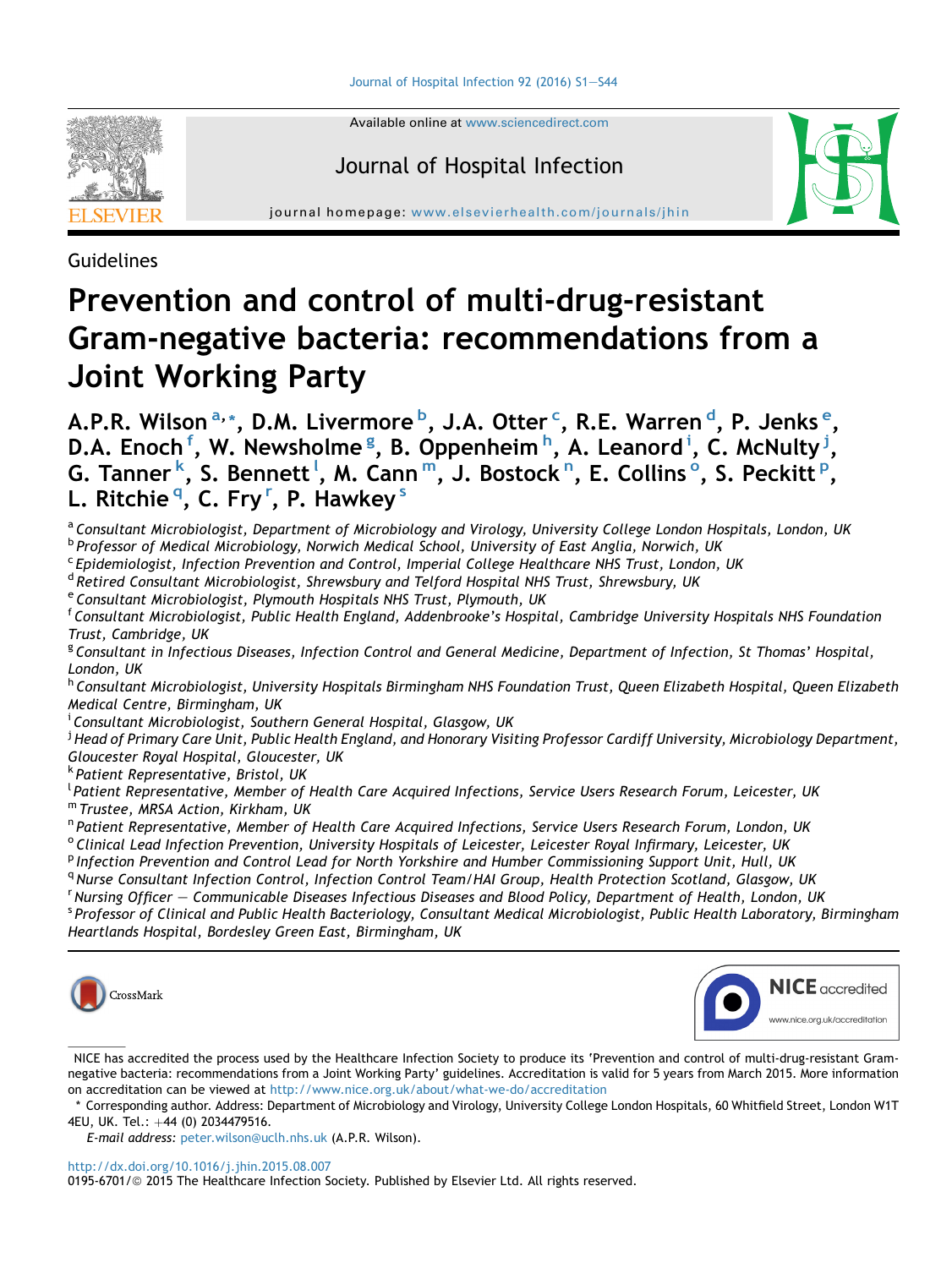### **Contents**

| 1.  |      |                                                                                                                                                                                                                                |  |  |  |
|-----|------|--------------------------------------------------------------------------------------------------------------------------------------------------------------------------------------------------------------------------------|--|--|--|
| 2.  |      |                                                                                                                                                                                                                                |  |  |  |
| 3.  |      |                                                                                                                                                                                                                                |  |  |  |
| 4.  |      |                                                                                                                                                                                                                                |  |  |  |
|     | 4.1  |                                                                                                                                                                                                                                |  |  |  |
|     | 4.2  |                                                                                                                                                                                                                                |  |  |  |
|     | 4.3  |                                                                                                                                                                                                                                |  |  |  |
|     | 4.4  |                                                                                                                                                                                                                                |  |  |  |
|     | 4.5  |                                                                                                                                                                                                                                |  |  |  |
|     | 4.6  |                                                                                                                                                                                                                                |  |  |  |
| 5.  |      |                                                                                                                                                                                                                                |  |  |  |
|     | 5.1  |                                                                                                                                                                                                                                |  |  |  |
|     | 5.2  |                                                                                                                                                                                                                                |  |  |  |
|     | 5.3  |                                                                                                                                                                                                                                |  |  |  |
|     | 5.4  |                                                                                                                                                                                                                                |  |  |  |
|     | 5.5  |                                                                                                                                                                                                                                |  |  |  |
|     | 5.6  |                                                                                                                                                                                                                                |  |  |  |
|     | 5.7  |                                                                                                                                                                                                                                |  |  |  |
|     | 5.8  |                                                                                                                                                                                                                                |  |  |  |
|     | 5.9  |                                                                                                                                                                                                                                |  |  |  |
|     | 5.10 |                                                                                                                                                                                                                                |  |  |  |
| 6.  |      |                                                                                                                                                                                                                                |  |  |  |
|     | 6.1  |                                                                                                                                                                                                                                |  |  |  |
|     | 6.2  |                                                                                                                                                                                                                                |  |  |  |
|     | 6.3  |                                                                                                                                                                                                                                |  |  |  |
|     | 6.4  |                                                                                                                                                                                                                                |  |  |  |
|     | 6.5  |                                                                                                                                                                                                                                |  |  |  |
| 7.  |      | Implementation of these guidelines (and according contained a state of the state of the state of the sequelelines (state of the state of the state of the state of the state of the state of the state of the state of the sta |  |  |  |
|     | 7.1  |                                                                                                                                                                                                                                |  |  |  |
|     | 7.2  |                                                                                                                                                                                                                                |  |  |  |
|     | 7.3  |                                                                                                                                                                                                                                |  |  |  |
|     | 7.4  |                                                                                                                                                                                                                                |  |  |  |
| 8.  |      |                                                                                                                                                                                                                                |  |  |  |
|     | 8.1  |                                                                                                                                                                                                                                |  |  |  |
|     | 8.2  |                                                                                                                                                                                                                                |  |  |  |
| 9.  |      |                                                                                                                                                                                                                                |  |  |  |
|     | 9.1  |                                                                                                                                                                                                                                |  |  |  |
|     | 9.2  |                                                                                                                                                                                                                                |  |  |  |
|     | 9.3  |                                                                                                                                                                                                                                |  |  |  |
|     | 9.4  |                                                                                                                                                                                                                                |  |  |  |
|     | 9.5  |                                                                                                                                                                                                                                |  |  |  |
|     | 9.6  | Are there organizational structures within a healthcare facility that play a role in the successful control of multi-drug-resistant Gram-negative                                                                              |  |  |  |
|     |      |                                                                                                                                                                                                                                |  |  |  |
| 10. |      |                                                                                                                                                                                                                                |  |  |  |
|     |      |                                                                                                                                                                                                                                |  |  |  |
|     |      |                                                                                                                                                                                                                                |  |  |  |
|     |      |                                                                                                                                                                                                                                |  |  |  |
|     |      |                                                                                                                                                                                                                                |  |  |  |
|     |      |                                                                                                                                                                                                                                |  |  |  |
|     |      |                                                                                                                                                                                                                                |  |  |  |
|     |      |                                                                                                                                                                                                                                |  |  |  |

### 1. Executive summary

Multi-drug-resistant (MDR) Gram-negative bacterial infections have become prevalent in some European countries. Moreover, increased use of broad-spectrum antimicrobial agents selects organisms with resistance and, by increasing their numbers, increases their chance of spread. This report describes measures that are clinically effective for preventing transmission when used by healthcare workers in acute and primary healthcare premises. Methods for systematic review [1](#page-29-0)946–2014 were in accordance with SIGN 50<sup>1</sup> and the Cochrane

Collaboration;<sup>[2](#page-29-0)</sup> critical appraisal was applied using AGREEII.<sup>[3](#page-29-0)</sup> Accepted guidelines were used as part of the evidence base and to support expert consensus. Questions for review were derived from the Working Party Group, which included patient representatives in accordance with the Patient Intervention Comparison Outcome (PICO) process. Recommendations are made in the following areas: screening, diagnosis and infection control precautions including hand hygiene, single-room accommodation, and environmental screening and cleaning. Recommendations for specific organisms are given where there are species differences. Antibiotic stewardship is covered in a separate publication.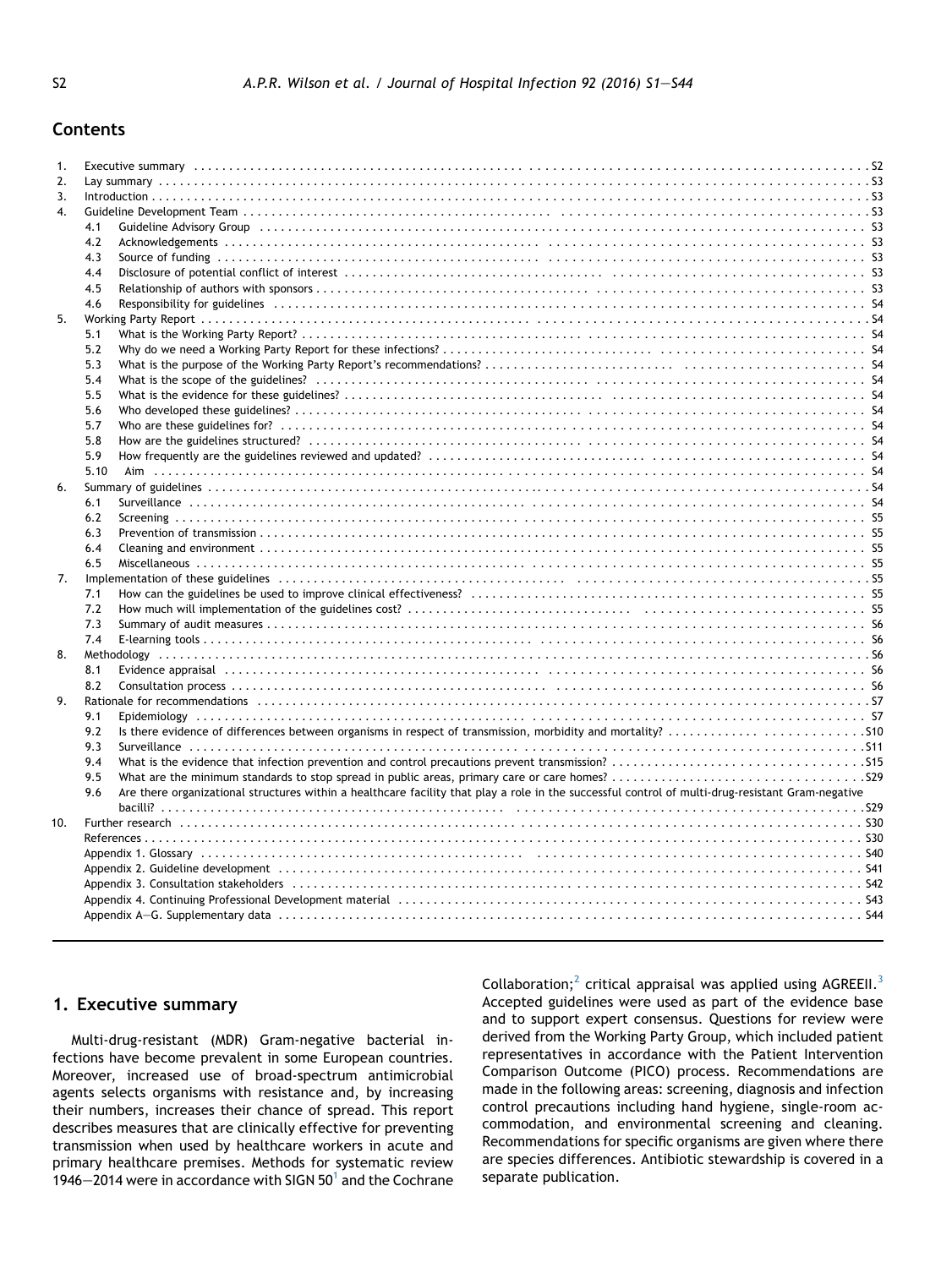### 2. Lay summary

MDR Gram-negative bacteria are bacteria (or germs) that are resistant to at least three different antibiotics. These bacteria are commonly found in the gut, where they do no harm; however, they can cause infection at other body sites, mainly in patients who are vulnerable due to other underlying diseases, injury or hospitalization. Infection often happens when the bacteria enter the body through an open wound or via a medical device such as a catheter. Infections caused by MDR Gram-negative bacteria are difficult to treat, and can cause additional pain to patients with slow wound healing and other complications such as pneumonia or infection in the blood. This can prolong the length of stay in hospital and, in some cases, can cause death.

Some types of resistant Gram-negative bacteria can be carried on the skin rather than the gut, again with no obvious signs or symptoms. 'Colonization' describes this carriage of bacteria in the gut, on the skin or in the nose, throat or elsewhere on the body. Although the patients lack symptoms of infection, they may still need to be isolated/segregated and/or other contact precautions may be necessary in order to stop their resistant bacteria spreading to others.

### 3. Introduction

This guidance has been prepared by the Working Party to provide advice on screening (testing), treatment and precautions needed to prevent the spread of MDR Gram-negative bacteria. The guidance describes appropriate infection prevention and control precautions to include hand hygiene, equipment and environmental cleaning and guidance on screening for MDR Gram-negative bacteria. There is an accompanying guideline describing best practice in antimicrobial prescribing and stewardship which should be used in conjunction with this report.

The Working Party comprises a group of medical microbiologists and scientists, infectious disease physicians, infection control practitioners, epidemiologists and patient representatives. The patient representatives are lay members and have direct experience of the treatment of healthcare-associated infections through personal experience and/or through membership of the Healthcare-acquired Infection Service Users Research Forum, patient charities and/or through involvement in the development of National Institute for Health and Care Excellence (NICE) guidelines.

### 4. Guideline Development Team

#### 4.1. Guideline Advisory Group

- Martin Kiernan, Nurse Consultant, Prevention and Control of Infection, Southport and Ormskirk NHS Trust, Southport, UK
- Phil Wiffen, Cochrane Pain, Palliative and Supportive Care Group Pain Research, Churchill Hospital Oxford, Nuffield Department of Clinical Neurosciences, Oxford, UK
- Karla Soares-Wieser, Enhance Reviews Ltd, Wantage, UK

#### 4.2. Acknowledgements

The authors would like to acknowledge the support of the Infection Prevention Society (IPS) for their input into the development of these guidelines, as well as the associations, societies, Royal Colleges and patient groups who helped with the external review. APRW was supported, in part, by the National Institute for Health Research University College London Hospitals Biomedical Research Centre. The authors wish to thank Claire Brown, Senior Nurse Infection Control Health Protection Scotland for help in writing the staff and patient information leaflets.

### 4.3. Source of funding

A grant from the British Infection Association (BIA), the Healthcare Infection Society (HIS) and the British Society for Antimicrobial Chemotherapy (BSAC) funded Karla Soares-Wieser and others at Enhance Reviews Ltd, Lyford, Wantage and Paul Wiffen to perform the systematic review.

#### 4.4. Disclosure of potential conflict of interest

- APRW: Consultant on Drug Safety Monitoring Boards for Roche and Genentech. Advisory panel for 3M.
- DML: Advisory boards or consultancy for Achaogen, Adenium, Alere, Allecra, AstraZeneca, Basilea, Bayer, Bio-Versys, Cubist, Curetis, Cycle, Discuva, Forest, GSK, Longitude, Meiji, Pfizer, Roche, Shionogi, Tetraphase, VenatoRx and Wockhardt. Paid lectures for AOP Orphan, AstraZeneca, Bruker, Curetis, Merck, Pfizer and Leo. Relevant shareholdings in Dechra, GSK, Merck, Perkin Elmer and Pfizer (collectively amounting to  $<$  10% of portfolio value).
- JAO: Part-time employment at Bioquell during the production of these guidelines. Paid lectures for 3M. Research funding from Pfizer and the Guy's and St Thomas' Charity.
- PJ: Advisory board for Baxter.
- DAE: ECCMID conference attendance funded by Astellas and Eumedica.
- BO: Advisory board for Astellas and Forest. Lecture for Alere.
- CM: Travel expenses funded by Mérieux Diagnostics.
- MC: IPS conference attendance funded by corporate sponsorship from Mölnlycke Healthcare.
- PH: Consultancy for bioMérieux, Becton-Dickinson, Eumedica, Merck, Novartis, MagusCommunications, Pfizer and Wyeth. Director of ModusMedica (medical education company). Research funded by Merck, Novartis and Pfizer.
- All other authors declared no conflict of interest.

#### 4.5. Relationship of authors with sponsors

BSAC, BIA and HIS commissioned the authors to undertake the Working Party Report. IPS provided additional panel members and financial support for them to attend meetings. The authors are members of these societies.

#### 4.6. Responsibility for guidelines

The views expressed in this publication are those of the authors, and have been endorsed by the sponsoring societies following consultation.

### 5. Working Party Report

Date of publication: January 2016 (published online 16th November 2015)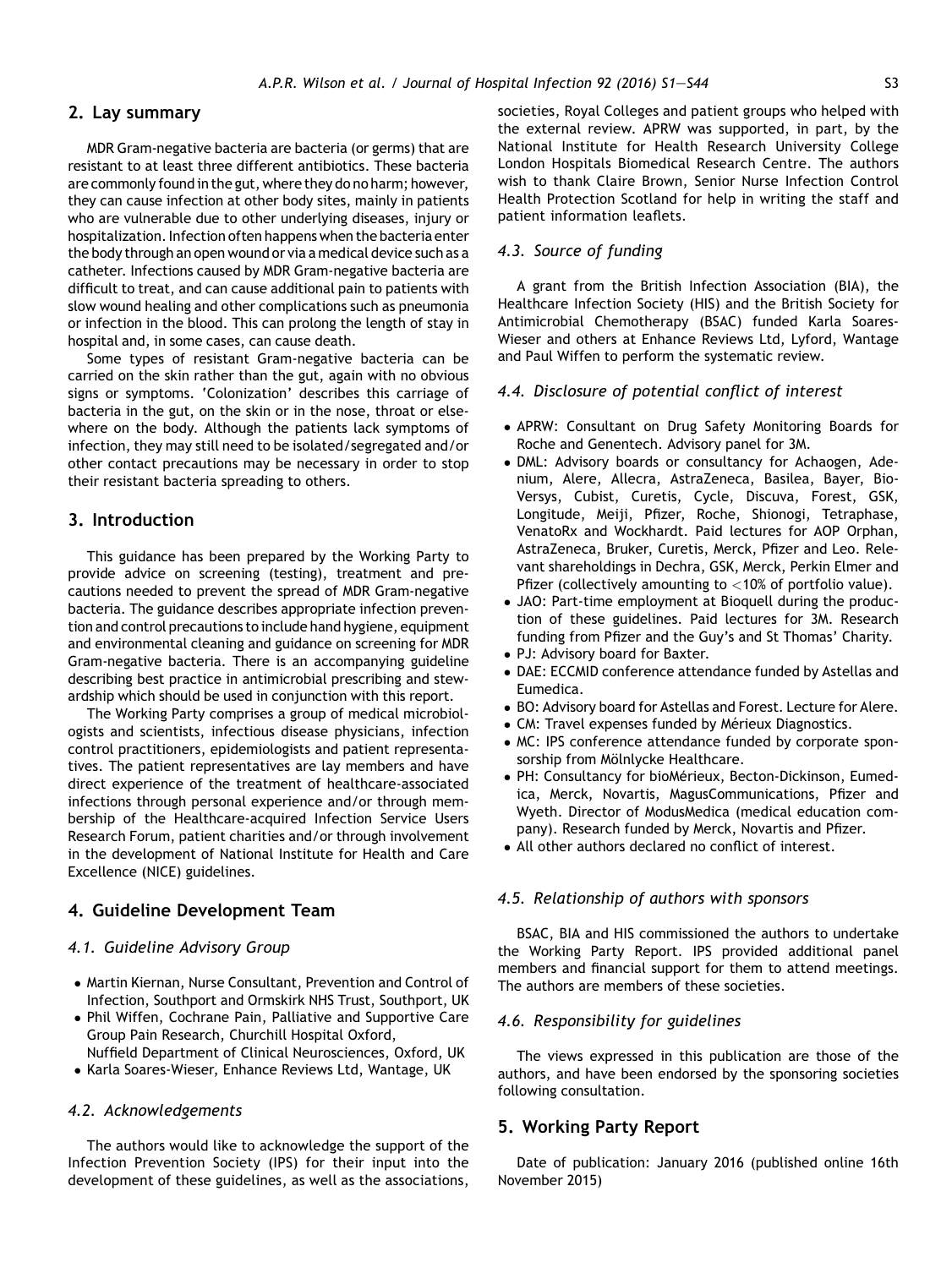### 5.1. What is the Working Party Report?

This report is a set of recommendations covering prevention of transmission of MDR Gram-negative bacteria (i.e. resistant to at least three different antibiotics).

Antimicrobial chemotherapy and stewardship are covered in a separate publication.

The Working Party recommendations have been developed systematically through a multi-professional group based on published evidence. They should be used in the development of local protocols for all acute and long-term healthcare settings.

### 5.2. Why do we need a Working Party Report for these infections?

Colonization and infection by MDR Gram-negative bacteria have become prevalent in some European countries. Heavy use of broad-spectrum agents selects for organisms with resistance, and increases their chance of spread. National antibiotic consumption is increasing in the UK (6% increase in 2013 compared with  $2010$ .<sup>[4](#page-29-0)</sup> The spread of these infections risks increasing the length of hospital stay, and has an adverse effect on the quality of care of patients. Public awareness of resistance and healthcare-associated infections is increasing, and the paucity of new antimicrobial agents to treat these infections has resulted in the formulation of the five-year Antimicrobial Resistance Strategy by the Department of Health for England to address the problem. When outbreaks of infection involving MDR strains occur, there is a considerable financial, physical and psychological cost. Unless controlled, outbreaks are likely to become more common and MDR strains will become endemic. Evidence-based infection prevention and associated quality improvement methods are effective in reducing the number of infections with these organisms.

### 5.3. What is the purpose of the Working Party Report's recommendations?

This report describes measures that are clinically effective for preventing infections when used by healthcare workers in acute and long-term health care.

### 5.4. What is the scope of the guidelines?

Two sets of guidelines have been developed. This report includes appropriate infection prevention and control precautions. The other report describes best-practice antimicro-bial prescribing and stewardship.<sup>[5](#page-29-0)</sup>

### 5.5. What is the evidence for these guidelines?

In the preparation of these recommendations, systematic reviews of peer-reviewed research were undertaken. Expert opinion was also derived from published guidelines subjected to validated appraisal.<sup>[3](#page-29-0)</sup> Evidence was assessed for methodological quality and clinical applicability according to the protocols of the Scottish Intercollegiate Guidelines Network (SIGN).

### 5.6. Who developed these guidelines?

A group of medical microbiologists, scientists, infectious disease physicians, infection control practitioners, epidemiologists and patient representatives.

#### 5.7. Who are these guidelines for?

Any healthcare practitioner can use these guidelines and adapt them for local use. Users are anticipated to include clinical staff (i.e. medical, nursing and paramedical staff) as well as healthcare infection prevention and control teams. The guidelines should be used to improve practice of infection prevention, and to help patients and their carers to understand the methods available to prevent acquisition of antibiotic-resistant bacteria.

### 5.8. How are the guidelines structured?

Each section comprises an introduction, a summary of the evidence base with levels, and a recommendation graded according to the available evidence.

### 5.9. How frequently are the guidelines reviewed and updated?

The guidelines will be reviewed at least every four years and updated if change(s) in the evidence are sufficient to require a change in practice.

### 5.10. Aim

The primary aim of this report was to assess the current evidence for prevention and control of MDR Gram-negative infections.

### 6. Summary of guidelines

The guidelines relate to MDR Gram-negative bacteria and have been derived from current best peer-reviewed publications and expert opinion. [Table IV](#page-17-0) contains expert opinion. Each recommendation is associated with a class of supporting evidence, as follows.

### 6.1. Surveillance

- 1,2. The minimum susceptibility tests performed on all significant Gram-negative isolates should include meropenem; in addition, cefpodoxime should be tested for Enterobacteriaceae, and ceftazidime should be tested for *Pseudomonas* spp. Strong
	- 3. Travel history (i.e. countries or known endemic areas visited within previous year) should be collected for all patients with carbapenemase-producing Gram-negative bacteria. Strong bacteria.
	- 4. Each healthcare organization should have access to robust microbiological arrangements for detecting and reporting all MDR Gram-negative organisms in routine clinical samples and for screening using highly-sensitive tests with a diagnostic turnaround time of <48 h. Conditional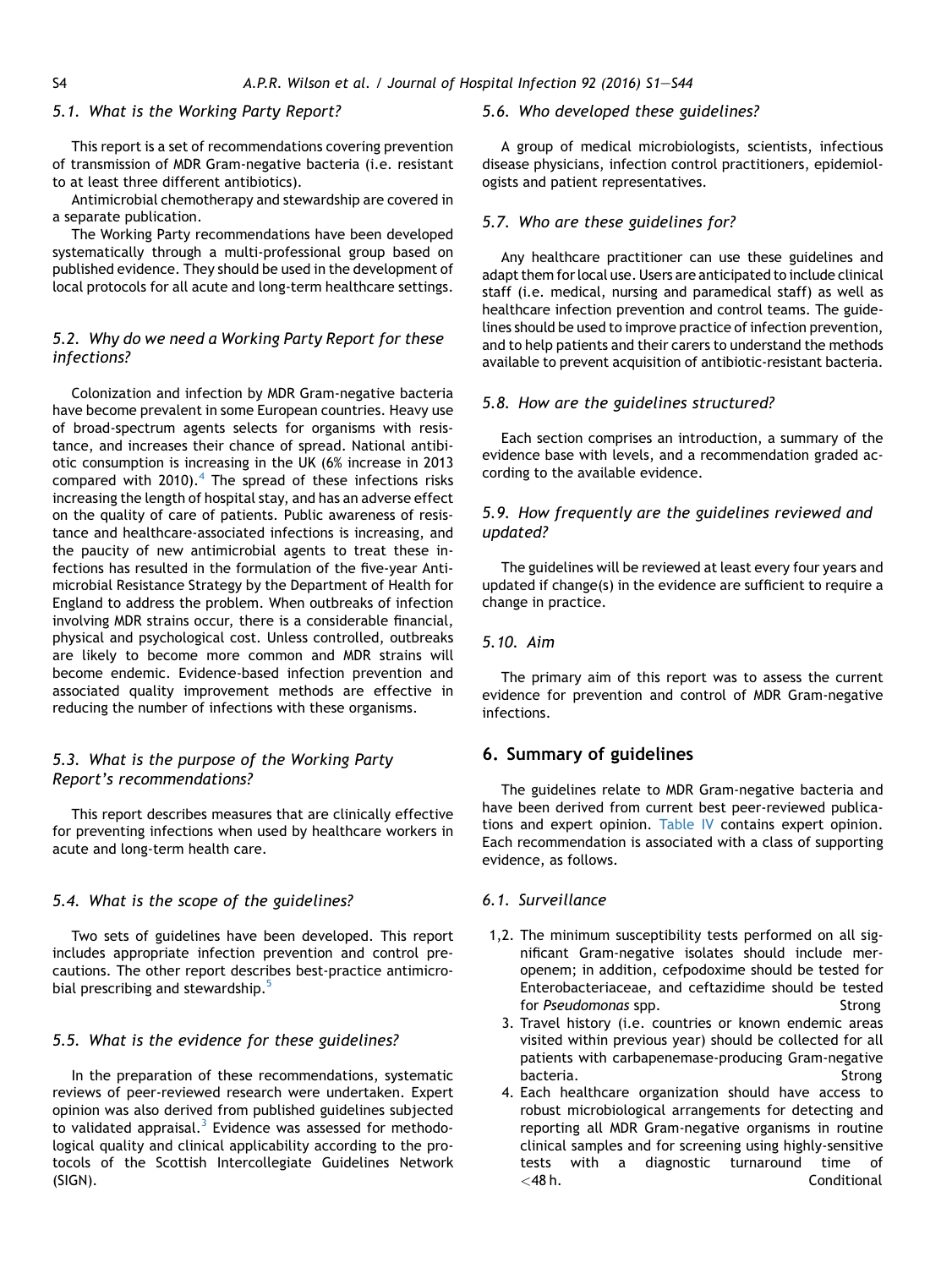### 6.2. Screening

- 5. Active screening rather than passive surveillance is recommended for high-risk specialties. Conditional
- 6. Patients at high risk of colonization or infection with carbapenem-resistant organisms include those admitted to intensive care units (ICUs) and from long-term care facilities (e.g. care homes). Conditional
- 7. Screening for rectal and wound carriage of carbapenemase-producing Enterobacteriaceae should be undertaken in patients at risk. Strong
- 8. All patients transferred from, or with a history of admission to, healthcare facilities with known endemic carbapenemase-producing Enterobacteriaceae in the preceding year should be screened. Strong
- 9. Screening for carbapenem-resistant Acinetobacter baumannii and MDR Pseudomonas aeruginosa is required in the management of outbreaks. Strong
- 10. A rectal swab (with visible material) or stool sample (and urine sample if catheter present) should be used for screening for MDR Enterobacteriaceae and P. aeruginosa. For Acinetobacter spp., skin sites should be sampled, or, if a catheter or endotracheal tube is present, urine or respiratory secretions should be sampled. Conditional
- 11. In the event of secondary cases of carbapenem-resistant Enterobacteriaceae, standard infection control precautions (SICPs) and contact precautions should be monitored and re-inforced among clinical staff. Screening of patients not identified as carriers should be repeated weekly and on discharge from affected units until no new cases are identified for more than seven days. The contract of the contract of the contract of the contract of the contract of the contract of the contract of the contract of the contract of the contract of the contract of the contract of the contract of the cont
- 12. Patients with previous samples with carbapenemresistant or other MDR Gram-negative bacteria should be screened at the time of admission. Conditional

#### 6.3. Prevention of transmission

- 13. In addition to SICPs, apply contact precautions for those patients who present an infection risk. Strong
- 14. Where possible, single-room isolation should be provided for patients with MDR Gram-negative bacterial infection/ colonization, and contact precautions should be continued for the duration of their stay. Conditional
- 15. Use disposable gloves and gowns or aprons to care for patients with MDR Gram-negative bacteria: A. baumannii, carbapenem-resistant and extendedspectrum  $\beta$ -lactamase (ESBL)-producing Enterobacteriaceae, P. aeruginosa. Strong
- 16. Identify and place infected and colonized patients in single rooms where available in this order of priority: carbapenem-resistant Enterobacteriaceae, carbapenemresistant A. baumannii, ESBL-producing Klebsiella spp., carbapenemase-producing P. aeruginosa, ESBL-producing Escherichia coli and other Enterobacteriaceae, AmpC Enterobacteriaceae. Strong
- 17. If insufficient rooms are available, cohort patients following local risk assessment. Conditional
- 18. Hand hygiene is required before and after direct patient contact; after contact with body fluids, mucous membranes and non-intact skin; after contact with the

immediate patient environment; and immediately after the removal of gloves. Strong

#### 6.4. Cleaning and environment

- 19. Environmental screening should be considered where there is unexplained transmission of MDR Gram-negative organisms or a possible common source for an outbreak. Strong
- 20. Respiratory and other contaminated equipment should be decontaminated (or respiratory secretions discarded) away from the immediate bed area in designated cleaning sinks and not in handwash sinks. Strong
- 21. For P. aeruginosa, including MDR strains, at a minimum, in accordance with the organization's water safety plan, a risk assessment should be made when levels of patient colonization or infection rise in order to determine if point-of-use filters should be installed or if taps need to be changed. The changed of the strong strong strong strong strong strong strong strong strong strong strong strong strong strong strong strong strong strong strong strong strong strong strong strong strong strong strong st
- 22. Terminal disinfection of vacated areas with hypochlorite should be used in the control of outbreaks of infection due to MDR Gram-negative bacteria. Conditional
- 23. Hydrogen peroxide vapour should be considered as an adjunctive measure following cleaning of vacated isolation rooms/areas. Conditional
- 24. The routine use of selective decontamination of the mouth or digestive tract is not recommended for control of MDR Gram-negative bacteria. Conditional

### 6.5. Miscellaneous

25. Monitor hand hygiene of all staff when patient cohorting is being applied. The strong strong strong strong

### 7. Implementation of these guidelines

### 7.1. How can the guidelines be used to improve clinical effectiveness?

The guidelines can be used to inform local infection prevention and control guidance, and to direct clinical decisionmaking. They provide a framework for clinical audit tools aiming to achieve quality improvement.

### 7.2. How much will implementation of the guidelines cost?

In most areas, there are no anticipated additional costs unless existing practice falls well below currently-accepted best practice. Failure to implement the recommendations would result in greater costs in terms of economics and quality of life. Screening and isolation will result in significant cost pressures where they are not currently practised, but these costs are set against reduced transmission and fewer cases needing antibiotic treatment. Prolonged isolation can have adverse effects on a patient's psychological health, so may have additional unexpected costs.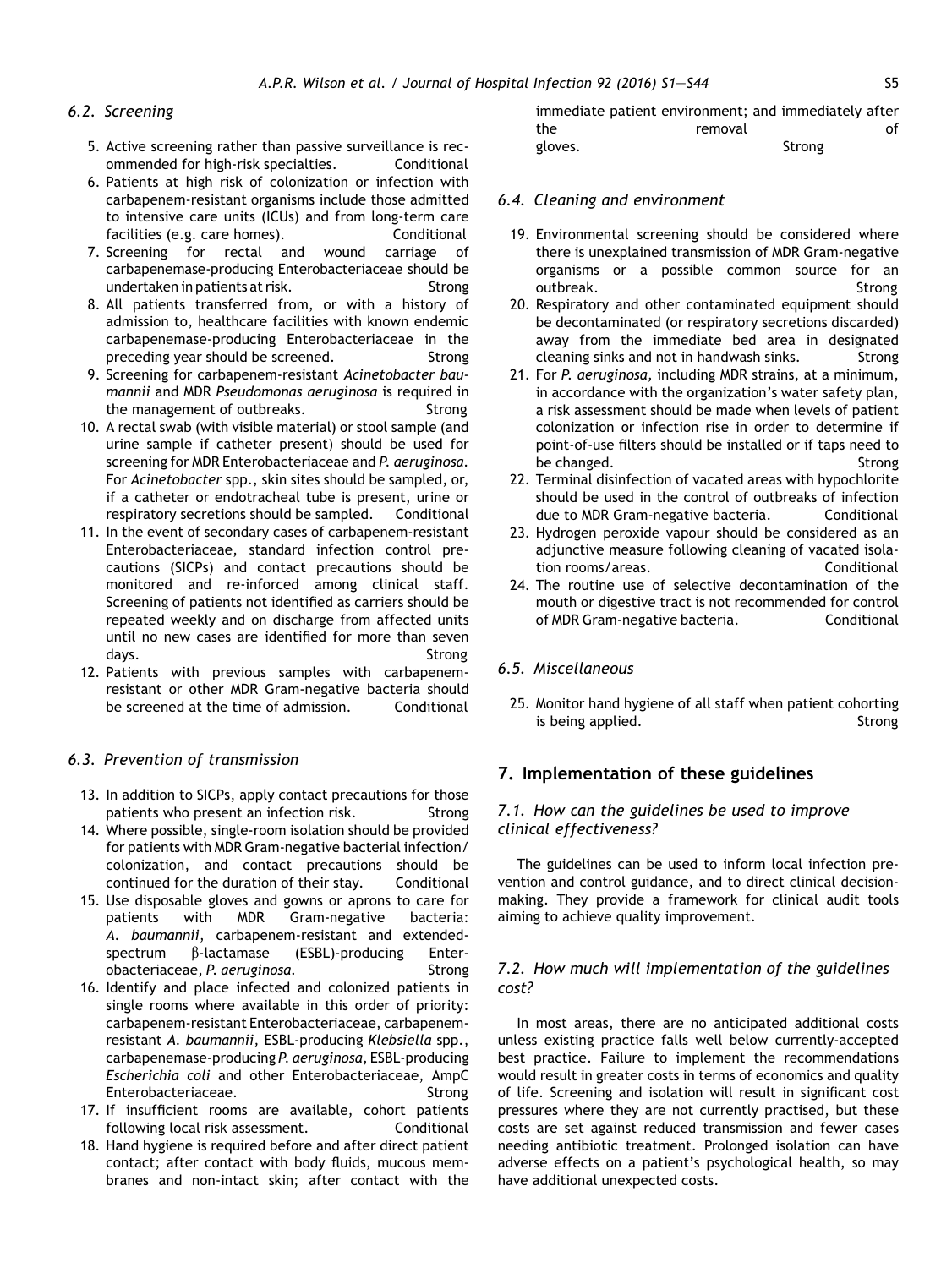### 7.3. Summary of audit measures

The following are expressed as percentage compliance:

- All Gram-negative isolates requiring antibiotic treatment are to be tested for susceptibility to meropenem (or all blood isolates should be tested).
- The microbiology laboratory reports all patients infected or colonized with carbapenemase-producing Gram-negative bacteria to Public Health England (PHE) or an equivalent body.
- All patients colonized or infected with carbapenemresistant Enterobacteriaceae and A. baumannii are placed under contact precautions within 6 h of identification.
- All patients colonized or infected with carbapenemresistant Enterobacteriaceae and A. baumannii are placed under contact precautions in a single room or cohort for the duration of their stay.
- Travel history is obtained at the time of admission for all acute hospital patients, and patients from endemic areas are screened.

#### 7.4. E-learning tools

Continuing Professional Development questions and model answers are listed for self-assessment in [Appendix 4](#page-42-0).

### 8. Methodology

#### 8.1. Evidence appraisal

Methods were in accordance with SIGN  $50<sup>1</sup>$  $50<sup>1</sup>$  $50<sup>1</sup>$  and the Cochrane Collaboration, $^2$  $^2$  and critical appraisal was applied using  $AGREEII.<sup>3</sup>$  $AGREEII.<sup>3</sup>$  $AGREEII.<sup>3</sup>$  Accepted guidelines were used as part of the evidence base and to support expert consensus. Questions for review were derived from the Working Party Group, which included patient representatives in accordance with the PICO process.[1](#page-29-0)

K. Soares-Wiesner of Enhance Reviews Ltd and Dr P. Wiffen of Pain Research and Nuffield Department of Clinical Neurosciences, Oxford University used a systematic review process. Guidelines and research studies were identified for each search question. Systematic reviews, randomized controlled trials and observational studies were included and assessed by two reviewers. In context, observational studies included non-randomized controlled studies, controlled before-after studies and interrupted time series.

All languages were searched. Search strategies for each area are given in the sections below. MeSH headings and freetext terms were used in the Cochrane Library (Issue 11 2012), Medline (1946 $-2012$ ), Embase (1980 $-2012$ ) and Cumulated Index of Nursing and Allied Health Literature (CINAHL) (1984 $-$ 2012). On 23 $^{rd}$  May 2014, an update search was conducted on Medline alone using the same strategy for references after 1<sup>st</sup> January 2013. Reference lists of included studies were searched. Two review authors independently screened all citations and abstracts identified, and screened full reports of potentially eligible studies (those that addressed review questions in primary or systematic secondary research or a clinical or in-use study). Disagreements were resolved by discussion, and rationales for exclusion of studies were documented. Pretested data extraction forms were used, and study characteristics and results were collected. Data were extracted from observational studies for multiple-effect estimates: number of patients, adjusted and unadjusted effect estimates with standard error or 95% confidence interval (CI), confounding variables and methods used to adjust the analysis. If available, data were extracted from contingency tables. Risk of bias was assessed using SIGN critical appraisal checklists. Interrupted time series were assessed using the Cochrane Effective Practice and Organisation of Care (EPOC) Group.<sup>[1,6](#page-29-0)</sup> Quality was judged by reported details of protection against secular changes (intervention independent of other changes) and detection bias (blinded assessment of primary outcomes and completeness of data). For outbreak patterns associated with particular pathogens, the Working Party made additional searches of descriptive studies to extract effective interventions.

Clinical outcomes were mortality, effectiveness of treatment and length of hospital stay. Microbial outcome measures were decreases in the prevalence of multi-drug resistance among Gram-negative bacteria, or decreases in colonization or infection by specific Gram-negative pathogens. Risk ratios (RR) were used for dichotomous variables, and mean differ-ences with 95% CI were used for continuous outcomes.<sup>[7](#page-29-0)</sup> Analyses were performed using Revman  $5.2<sup>8</sup>$  $5.2<sup>8</sup>$  $5.2<sup>8</sup>$  SIGN summary tables were used.

Evidence tables and judgement reports were presented and discussed by the Working Party, and guidelines were prepared according to the nature and applicability of the evidence, patient preference and acceptability, and likely costs. The strength of evidence was defined by SIGN [\(Table I\)](#page-6-0), and the strength of recommendation was adopted from GRADE (Grading of Recommendations Assessment, Development and Evaluation) [\(Table II](#page-6-0)). The grading relates to the strength of the supporting evidence and predictive power of the study designs, rather than the importance of the recommendation. Any disagreements between members were resolved by discussion. For some areas, only expert opinion is available; in such cases, a good practice recommendation has been made.

#### 8.2. Consultation process

On completion, these guidelines were opened to consultation with the stakeholders listed in [Appendix 1.](#page-39-0) The draft report was placed on the HIS website for one month. Views were invited on format, content, local applicability, patient acceptability and recommendations. The Working Party considered and collated comments, and agreed revisions.

### 9. Rationale for recommendations

### 9.1. Epidemiology

#### 9.1.1. What is the definition of multi-drug-resistant Gram-negative bacteria?

For the purposes of this guideline, MDR Gram-negative bacteria were defined as having three or more antimicrobial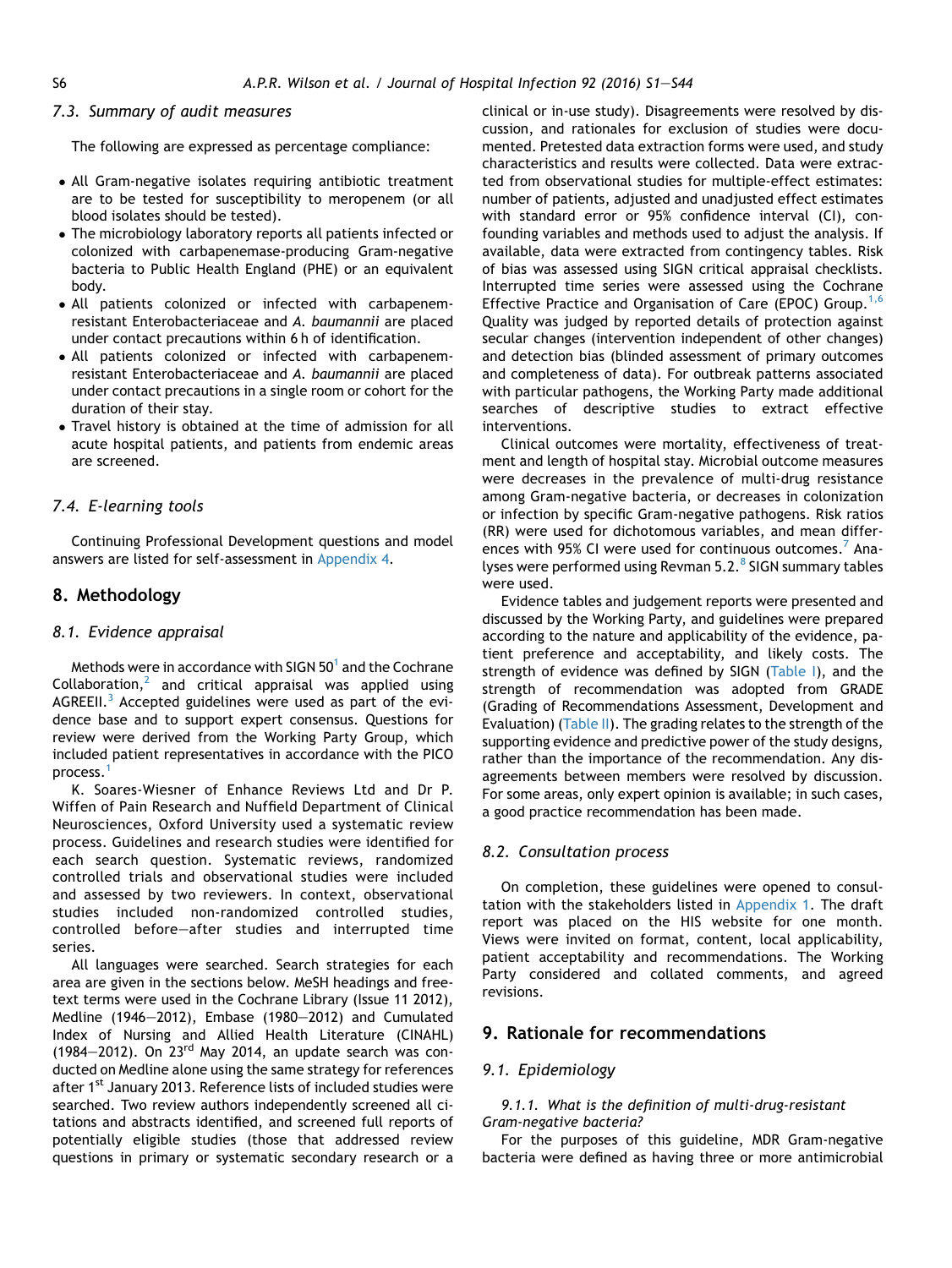<span id="page-6-0"></span>Table I

Levels of evidence for intervention studies $1,6$ 1+ $+$  High-quality meta-analyses, systematic reviews of RCTs or RCTs with a very low risk of bias.<br>1  $+$  Well-conducted meta-analyses, systematic reviews or RCTs with a low risk of bias. 1  $+$  Well-conducted meta-analyses, systematic reviews or RCTs with a low risk of bias.<br>1 – Meta-analyses, systematic reviews or RCTs with a high risk of bias. 1  $-$  Meta-analyses, systematic reviews or RCTs with a high risk of bias.<sup>a</sup><br>2++ High-quality systematic reviews of case-control or cohort studies. High-quality systematic reviews of case-control or cohort studies. High-quality case-control or cohort studies with a very low risk of confounding or bias and a high probability that the relationship is causal. Interrupted time series with a control group: (i) there is a clearly defined point in time when the intervention occurred; and (ii) at least three data points before and three data points after the intervention.  $2+$  Well-conducted case-control or cohort studies with a low risk of confounding or bias, and a moderate probability that the relationship is causal. Controlled before-after studies with two or more intervention and control sites. 2- Case-control or cohort studies with a high risk of confounding or bias and a significant risk that the relationship is not causal. Interrupted time series without a parallel control group: (i) there is a clearly defined point in time when the intervention occurred; and (ii) at least three data points before and three data points after the intervention. Controlled before-after studies with one intervention and one control site. 3 Non-analytic studies (e.g. uncontrolled before–after studies, case reports, case series). 4 Expert opinion. Legislation.

RCT, randomized controlled trial.

 $a$  Studies with an evidence level of '1-' and '2-' should not be used as a basis for making a recommendation.

#### Table II

Recommendation grading<sup>[1](#page-29-0)</sup>

|                                               | Recommendation                                          |
|-----------------------------------------------|---------------------------------------------------------|
| Undesirable consequences clearly outweigh     | Strong recommendation against                           |
| desirable consequences                        |                                                         |
| Undesirable consequences probably outweigh    | Conditional recommendation against                      |
| desirable consequences                        |                                                         |
| Balance between desirable and undesirable     | Recommendation for research and possibly                |
| consequences is closely balanced or uncertain | conditional recommendation for use restricted to trials |
| Desirable consequences probably outweigh      | Conditional recommendation for                          |
| undesirable consequences                      |                                                         |
| Desirable consequences clearly outweigh       | Strong recommendation for                               |
| undesirable consequences                      |                                                         |

resistance mechanisms affecting different antibiotic classes. For a full discussion of the definitions in use, please refer to the companion paper.<sup>[5](#page-29-0)</sup>

#### 9.1.2. Which Gram-negative bacteria cause infection control problems?

Opportunistic Gram-negative bacteria that present increasing resistance issues include Enterobacteriaceae (E. coli, Klebsiella spp., Enterobacter spp., Serratia spp., Citrobacter spp., Proteeae) and the non-fermenters, P. aeruginosa and A. baumannii. Stenotrophomonas maltophilia is inherently MDR in most cases, but a less common cause of cross-infection. Gonococci are Gram-negative bacteria and are increasingly resistant, but were excluded because relevant public health control actions are substantially different.

In this report, emphasis is placed on strains resistant to  $\beta$ lactams, including carbapenems, cephalosporins and  $\beta$ -lactamase inhibitor combinations, and strains resistant to fluoroquinolones insofar as these are the core components of most therapies for severe infections. Aminoglycosides are most often used as adjuncts to  $\beta$ -lactam therapy in severe infection,

whereas polymyxins are mainly used in cases where  $\beta$ -lactams cannot be used due to resistance. Resistance to these latter groups of agents should nevertheless prompt concern, especially where it is coupled with resistance to multiple  $\beta$ -lactams, as is often the case. Means of infection control remain the same irrespective of the specific resistance.

#### 9.1.3. What are the relative contributions of community and hospital acquisition?

The mechanisms and time course of resistance accumulation by Gram-negative opportunists, both internationally and in the UK, are reviewed in a companion paper.<sup>[5](#page-29-0)</sup> This introduction, rather, is concerned with the distribution of these resistance types in hospitals, long-term care facilities and the community. The distinction between these sectors is increasingly blurred, with many elderly patients moving back and forth between hospital and care homes, $9$  and with hospital stays becoming shorter, so that healthcare-associated infections often become apparent after hospital discharge<sup>[10](#page-29-0)</sup> or on re-admission. Consequently, MDR Gram-negative bacteria  $-$  including those producing carbapenemases  $-$  are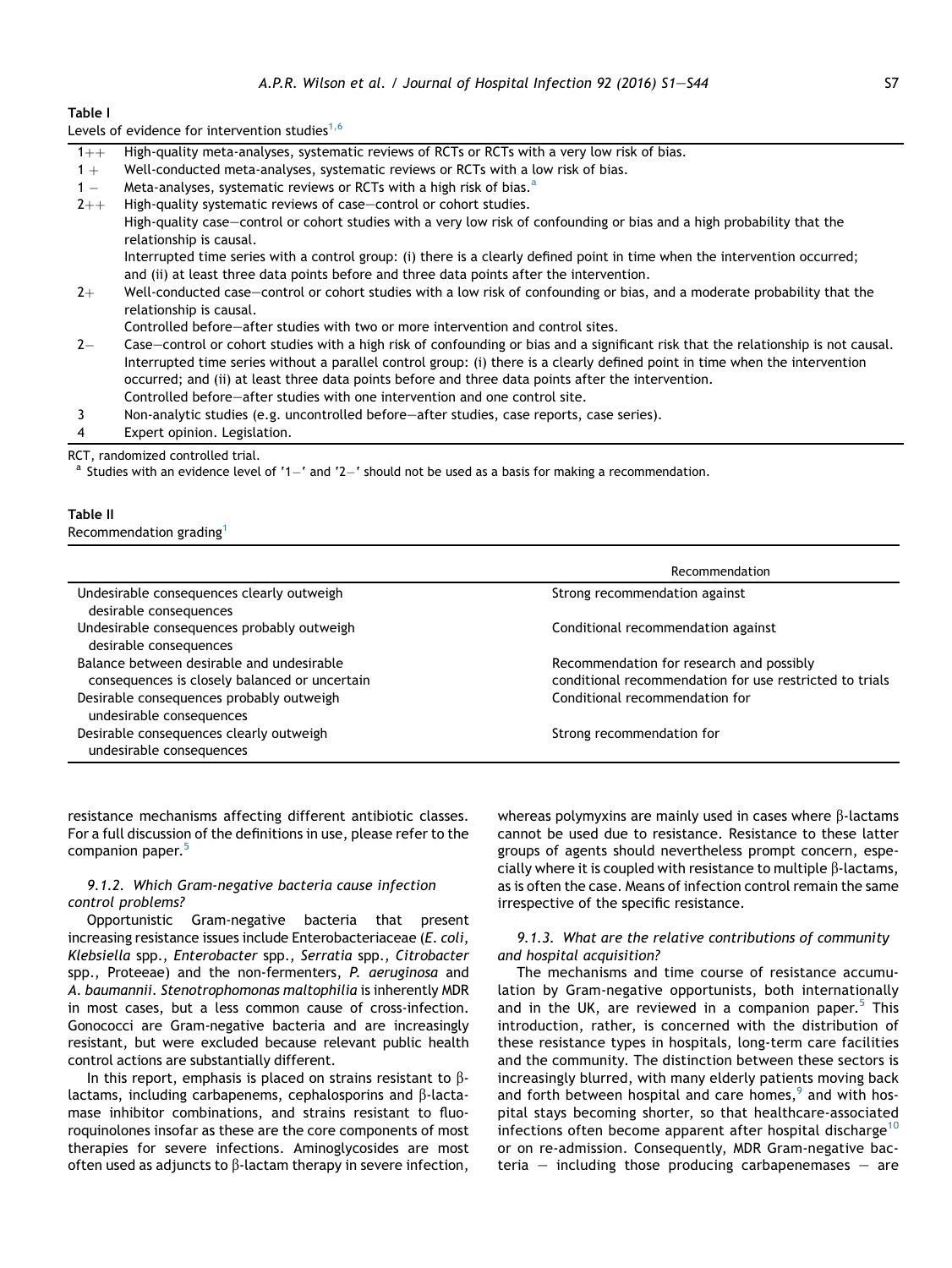increasingly seen in general practice specimens, principally urine samples. Careful enquiry often reveals that the patient recently received secondary care. The period of time that may elapse from acquisition in hospital, often in colonization sites, to the development of an obvious infection in the community is variable, and different papers use different intervals when classifying infection diagnosed in the community as 'healthcare-associated'. Intervals of one to three months are commonly used to distinguish community acquisition from that acquired during hospital admission, but the literature shows that carriage, and the potential for infection, can persist for much longer periods (commonly one year); it is recommended that this longer period should be used.<sup>1</sup>

#### 9.1.4. What is the evidence for reservoirs and spread of multi-drug-resistant Gram-negative bacteria in care homes and secondary care?

Enterobacteriaceae, P. aeruginosa and Acinetobacter spp., whether resistant or not, can all be transferred among vulnerable patients by staff vectors and contaminated equip-ment, leading to well-defined local clonal outbreaks.<sup>[12](#page-29-0)</sup> Both A. baumannii and Klebsiella pneumoniae (by virtue of their capsules) can survive on dry surfaces, including hands.<sup>13,14</sup> MDR Enterobacteriaceae can colonize the gut, providing  $-$  without any symptoms  $-$  a reservoir for transfer to other body sites where infection may ensue, or transfer to other patients. The risk of transmission is increased if the carrier experiences diarrhoea or incontinence.

In general, and excluding particular high-risk clones discussed below, there is no evidence that MDR strains are more likely to be associated with cross-infection than other strains. Enterobacteriaceae that owe carbapenem resistance to combinations of ESBLs or AmpC  $\beta$ -lactamase activity together with porin loss are often thought to have impaired fitness, and to be less likely to spread among patients than those with carbapenemases, but cross-infection by porin-deficient Enterobacteriaceae has been reported from Italy, Korea and Portugal.<sup>[15](#page-29-0)–[17](#page-29-0)</sup> In a nested case–control study in the USA, mechanical ventilation, pulmonary disease, days of antibiotic treatment and colonization pressure were associated with acquisition of carbapenem-resistant Enterobacteriaceae.<sup>[18](#page-29-0)</sup> Typing of K. pneumoniae in this study suggested clonal transmission within and between hospitals.

9.1.4.1. High-risk clones. Bacterial typing has revealed the role of 'high-risk clones' in the international spread of resistance. $19$  For example:

- The majority of fluoroquinolone-resistant ESBL-producing E. coli causing infection in hospitals and the community belong to sequence type  $(ST)$  131-B2-O25b.<sup>[20,21](#page-30-0)</sup>
- The growing prevalence of K. pneumoniae carbapenemase (KPC)-producing K. pneumoniae in hospitals (e.g. in Israel, Italy and the USA) substantially reflects the clonal expansion of ST258 variants with KPC-2 or -3 enzymes.<sup>[22](#page-30-0)</sup>
- In Russia, Belarus and Kazakhstan, there is extensive nosocomial spread of ST235 P. aeruginosa, with VIM-2 carbape-nemase only susceptible to colistin.<sup>[23](#page-30-0)</sup>

Except in the case of ST131 E. coli (where infection may be preceded by a long period of innocuous gut carriage), UK hospitals are minimally affected by these lineages, although both ST258 K. pneumoniae and ST235 P. aeruginosa have been recorded.<sup>22,24</sup> National clones that have achieved considerable traction in the UK include A. baumannii OXA-23 clone 1, recorded at  $>60$  hospitals.<sup>[19,25](#page-30-0)</sup> It remains uncertain whether this prevalence reflects site-to-site transfer via colonized patients, or the selection, at multiple sites, of a pre-existing but previously rare subtype of this very clonal species. Focusing infection control on specific types rather than resistances has not been explored for ESBL-producing E. coli.

E. coli ST131 has spread globally, and is transmitted within hospitals, families, through pets and long-term care facilities whilst being very rare in food animals. It is often resistant to fluoroquinolones and multiple other antimicrobials, as well as producing CTX-M ESBLs. $^{26}$  $^{26}$  $^{26}$  The lineage can be distinguished by serotyping and polymerase chain reaction (PCR). $27$  Among faeces sent for culture from international travellers returning to the UK, many of which were from the Indian subcontinent, 18% contained ESBL E. coli, mainly with CTX-M-15 enzymes, and 2.1% had ST131 strains with ESBL. $^{28}$  $^{28}$  $^{28}$ 

9.1.4.2. Plasmid outbreaks. In this situation, a plasmid or family of related plasmids disseminate(s) among strains of one or more species in a locale.<sup>29,30</sup> This is the case, for example, in the current spread of pKpQIL plasmids encoding KPC carbape-nemases in and around Manchester.<sup>[31](#page-30-0)</sup> Unlike in a clonal outbreak, the isolates are diverse in terms of species, strain and in their antibiograms, which also reflect the host strain and any other plasmid(s) carried. Single-strain clusters occur within this overall diversity, but do not come to dominate the picture as in a classical single-strain outbreak. It is inferred (although rarely proven) that frequent plasmid transfer among gut bac-teria leads to the diversity of strains involved.<sup>[32](#page-30-0)</sup> As there is no single 'outbreak' organism to target this scenario, it is more challenging for infection control teams than a classical outbreak. Moreover, it presents a greater recognition challenge to the microbiology laboratory; consequently, reliable and consistent application of SICPs is extremely important.

9.1.4.3. Outbreaks due to Pseudomonas aeruginosa contamination of water systems. Classical clonal outbreaks of hospital infection have a clear train of transmission if carriage is taken into account, and, assuming consistent application of contact precautions, can be controlled in a relatively short time if the strain(s) are not re-introduced.<sup>[12](#page-29-0)</sup> However, a different epidemiology is seen occasionally, particularly with P. aeruginosa (MDR or not), when a single clone or small number of clones causes infections in multiple patients in a unit or hospital, often without obvious links, over a prolonged period, sometimes extending over several years and with gaps of months between cases.<sup>33,34</sup> Such instances often reflect contamination of the hospital plumbing system by the pseudomonas clone(s), and control may require modification/assessment, including, for example, replacing sinks and toilets with easier-to-clean models less prone to splashback, educating staff to reduce blockages and inappropriate storage, reviewing cleaning protocols, and reducing shower flow rates to minimize flooding.<sup>[35,36](#page-30-0)</sup>

9.1.4.4. Long-term care facilities and the spread of multidrug-resistant Enterobacteriaceae. Long-term care facilities are increasingly identified as reservoirs of antibiotic resistance, particularly for colonization. The data to support this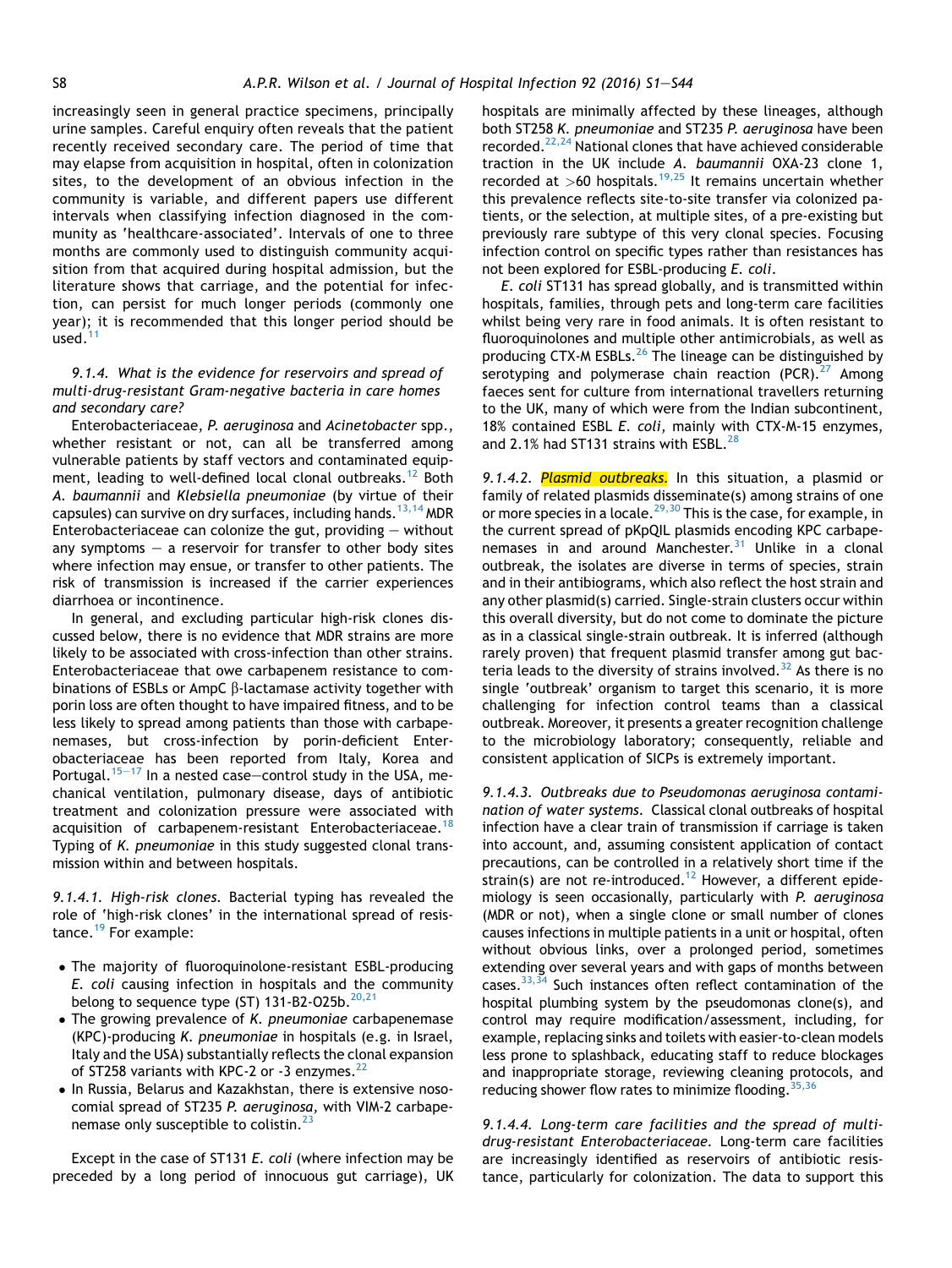view are considerable but are not based on systematic surveillance, except in France, where the incidence of ESBLproducing Enterobacteriaceae infection per 1000 days in long-term care facilities increased from 0.07 in 1996 to 0.28 in 2005. This largely reflected the proliferation of E. coli with CTX-M enzymes, which were later recognized as representatives of the international ST131 clone.  $37,38$ 

Long-term care facilities range from establishments offering assisted living to largely independent residents through to those providing complex medical support.<sup>[39,40](#page-30-0)</sup> This spectrum of care varies between countries, reflecting healthcare organization and cultural factors.  $41-43$  $41-43$ 

The distribution of incontinent and catheterized residents is likely to influence the transmission of Gram-negative bacteria, including those with multi-drug resistance. Variation may be very local; March et al. found that gut carriage of resistant bacteria varied across five subunits in one long-term care fa-cility in Bolzano, Italy.<sup>[44](#page-30-0)</sup> Overall, carriage was higher than in the hospital's geriatric unit, which perhaps had more knowledge and reliable application of infection prevention and control precautions (75% of 111 in long-term care facility vs 22% of 45 in geriatric unit). In contrast, Gruber et al. in Germany found higher carriage rates of MDR bacteria in geriatric units (32.6%) than in nursing homes (18.5%) or ambulatory care  $(15.6\%)$ .  $45$ 

While most resistance studies on long-term care facilities relate to those caring for the elderly, spread of carbapenemase producers as gut colonizers has also been recorded in a care home for children and young adults with neurodevelopmental problems.[46](#page-30-0)

The literature supporting the view that long-term care facilities constitute a reservoir of multi-drug resistance comprises, firstly, numerous analyses showing that previous stay in a long-term care facility is a risk factor for later infections with MDR Gram-negative bacteria, including those with ESBLs and carbapenemases; and, secondly, multiple snapshot surveys showing frequent (although very variable) gut carriage of ESBL-producing E. coli and Klebsiella spp. among residents in long-term care facilities, including in Australia, Belgium, France, Germany, Israel, Japan, Malaysia, the UK, Italy and the USA where these enzymes have already proliferated in hospitals. $44,47-51$  $44,47-51$  $44,47-51$  Accumulation of MDR Gram-negative bacteria in long-term care facilities probably reflects a combination of:

- the frequent transfer into long-term care facilities of patients/residents who were initially colonized or infected in hospitals;
- oro-faecal transfer within long-term care facilities, reflecting breakdowns of personal hygiene in populations with high rates of dementia and incontinence;
- frequent antibiotic use and its contingent selection pressure on the gut flora; and
- high rates of urinary tract catheterization.

Only one sizeable UK study of the carriage of MDR Gramnegative bacteria by nursing home residents has been pub-lished.<sup>[9](#page-29-0)</sup> This was conducted in Belfast from 2004 to 2006, early in the national dissemination of E. coli with CTX-M ESBLs. This study included 16 long-term care facilities, and found E. coli that were both ciprofloxacin-resistant and produced ESBLs in faeces from 119 of 294 residents (40.5%). This was a 40-fold

higher carriage rate than for diarrhoeal samples from community patients. Virtually all (99%) of these MDR isolates were ST131 variants; half belonged to the CTX-M-15-positive 'strain A' variant that is common elsewhere in the UK. $52,53$  Two small (six- and 12-bed) long-term care facilities had no colonized residents, and others had up to 75% (18/24) colonized residents, with considerable diversity among the ST131 variants at many sites. Fluoroquinolone use and a history of urinary tract infection were independently associated with carriage in a multi-variate model.<sup>[9](#page-29-0)</sup> Duration of nursing home residency did not correlate with increased likelihood of carriage, although it seems likely that carriers commonly acquire their organism within their long-term care facilities.

#### 9.1.5. Multi-drug resistance in the community

Multi-drug resistance remains uncommon among true community-acquired infections in the UK, and few studies have correlated resistance in clinical infections and faecal carriage in these cases. Nevertheless, stool carriage of ESBL-producing faecal E. coli was found in 11.3% of patients in Birmingham, rising to 22.8% in those with surnames suggesting a Middle Eastern or South Asian patrimony compared with 8.1% among names suggesting European patrimony. This differential perhaps reflects frequent travel to parts of the world where ESBLs are common outside the hospital setting.<sup>[54](#page-31-0)</sup> A few references specifically indicated travel to South or East Asia as a risk factor for acquisition of ESBL-producing E. coli in faeces. Carriage is often persistent and, in Canada, prior travel to a country with a high prevalence of ESBL-producing E. coli was identified as a risk factor for subsequent urinary infection with these organisms, typically with the particular ESBL type prev-alent in the country visited.<sup>[55](#page-31-0)</sup>

Most cases of infection or colonization by carbapenemaseproducing Enterobacteriaceae and non-fermenters occur in hospital and healthcare settings, at least in Europe and North America. $22,56-58$  $22,56-58$  $22,56-58$  However, in areas of high prevalence, particularly parts of the Indian subcontinent, it seems that a large reservoir of community carriers of carbapenemase-producing Enterobacteriaceae has been established, which likely eclipses the hospital-based reservoir in terms of numbers, but not risk.<sup>[59,60](#page-31-0)</sup>

MDR P. aeruginosa and other non-fermenters are an important problem in patients with cystic fibrosis, who also span the hospital/community divide. There is a growing prevalence of high-risk clones, such as the Liverpool epidemic P. aeruginosa strain.<sup>[61](#page-31-0)</sup> Cross-infection occurs<sup>[62](#page-31-0)</sup> and can be interrupted by segregation of colonized and non-colonized patients with cystic fibrosis.<sup>[63](#page-31-0)</sup> Resistance is often extensive but evolves very variably in the individual patient, and there is no specific resistance pattern associated with any of the successful cystic fibrosis lineages.<sup>64</sup>

#### 9.1.6. What is the role of agricultural use of sewage and antibiotic treatment in veterinary practice in spreading  $extended-spectrum  $\beta$ -lactamases?$

Gut E. coli are ubiquitous in mammals, and MDR strains are reported repeatedly in both food and companion animals.<sup>[65](#page-31-0)</sup> Johnson et al. demonstrated that the same ESBL-producing E. coli strains can be shared among household members and their pet dog, although the direction of transmission is uncer-tain.<sup>[66](#page-31-0)</sup> Transmission of resistant E. coli down the food chain can occur. At a population level, fluoroquinolone-resistant E. coli from chickens and humans were reportedly more similar than fluoroquinolone-resistant and -susceptible E. coli from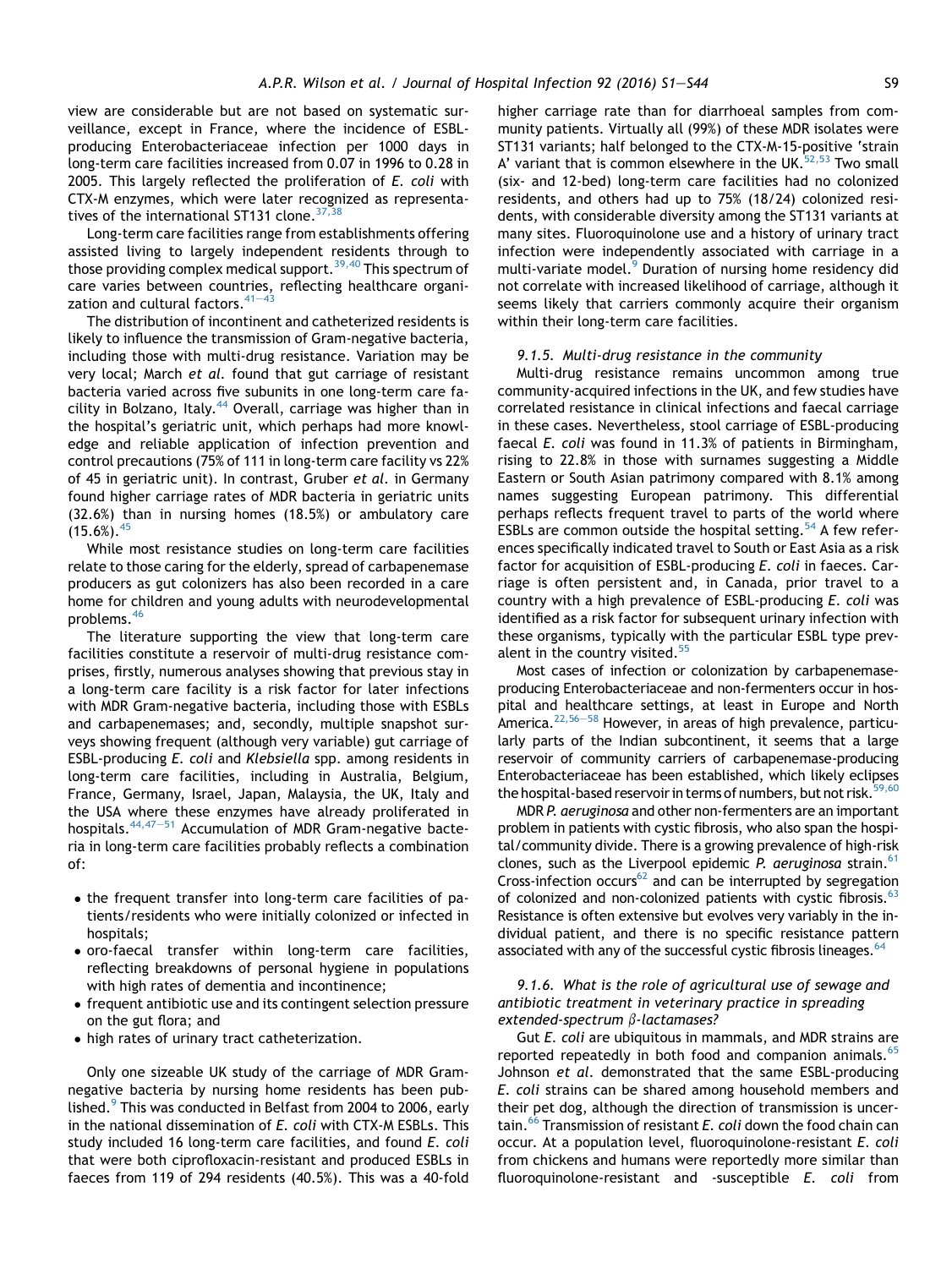humans.<sup>[67](#page-31-0)</sup> However, sequence typing needs to be examined. In the Netherlands, the same E. coli strains, plasmids and ESBL genes ( $bla_{CTX-M-1}$  and  $bla_{TFM-52}$ ) were found in humans, broilers and retail chicken meat. $\frac{68}{6}$  However, the ESBLs in retail chicken meat in the UK are predominantly CTX-2 or -14-like,  $69,70$  and their host strains are non-clonal, whereas clonal ST131 E. coli with CTX-M-15 enzyme predominates among human ESBL isolates and is very rare in chicken meat.

Recently, a large UK, German and Dutch study found that only 1.2% of ESBL-producing E. coli from food animals resembled human ESBL-producing isolates. The authors concluded that human-to-human faecal-oral or plasmid transmission was considerably more important than food chain transmission, but noted that food animals represent a reservoir (and evolution site) for resistant strains that may pose future challenges in humans.<sup>7</sup>

#### 9.1.7. What insights have national Escherichia coli bacteraemia surveillance provided?

Bacteraemias caused by E. coli result from a variety of aetiologies including pre-existing urinary tract infection, indwelling urinary catheters and biliary-related infection. In sentinel surveillance undertaken by PHE, most cases arose in elderly patients in the community who had visited their general practitioner at least once in the preceding weeks with urinary tract infection, suggesting that co-morbidity or treatment failure may be a significant factor.<sup>[72](#page-31-0)</sup> One-third of patients with bacteraemia had received antibiotics for genitourinary infection in the preceding four weeks, but the adequacy of treatment was not known. There is a notable rise in incidence in the summer for all Gram-negative bacteraemias,  $73-76$  $73-76$  $73-76$  and a number of hypotheses are possible, including the role that hydration status in the elderly has to play in predisposition to infection. Reporting resistance data in E. coli bacteraemia helps in making local risk assessments on patients transferred from other hospitals.<sup>[77](#page-31-0)</sup>

#### 9.1.8. Is there evidence for high-/low-risk areas within a healthcare facility?

Sharing a room with a colonized patient and ICU admission are risk factors for acquisition of carbapenem-resistant organisms. $78-80$  $78-80$  $78-80$  A German point prevalence study of 56 hospitals in 2011 showed that, overall, prevalence of resistance was highest in ICUs (ESBL-producing E. coli 2.5% on ICU) and higher on medical wards compared with surgical wards,  $81$  as also seen in a UK study. $82$  A European survey of 19,888 patients, mainly in Belgium and France, showed the highest prevalence of healthcare-acquired infection in ICUs  $(28.1\%)$ .  $83$ 

Long-term care facilities report high prevalence of colonization with MDR Gram-negative bacteria in residents compared with acute hospitals, associated with prolonged stay, antimicrobial treatment and faecal incontinence.  $84,85$  In one series of carbapenem-resistant Acinetobacter and Klebsiella isolates, over half were obtained from patients admitted from long-term acute care facilities.<sup>[86](#page-32-0)</sup>

#### Evidence

ICUs in acute hospitals and any long-term care facilities have higher prevalence of MDR Gram-negative bacteria than general wards.  $2+$ 

#### Recommendation

Patients at high risk for colonization or infection with carbapenem-resistant organisms include those admitted to ICUs and from long-term care facilities (e.g. care homes). Conditional

### 9.2. Is there evidence of differences between organisms in respect of transmission, morbidity and mortality?

#### 9.2.1. Resistant Enterobacteriaceae

Enterobacteriaceae are part of the gastrointestinal flora of humans and animals, and some are readily transmitted, particularly in the healthcare setting ([Table III\)](#page-11-0). It remains unclear why the E. coli ST131 lineage has been so successful compared with many other ESBL-producing strains.<sup>[87](#page-32-0)</sup> Transmission from patient to patient is believed to be mainly via hands of staff, although common environmental sources have occasionally been described and should be sought where no other plausible vectors can be found (e.g. ventilator equipment or water supply).<sup>[12,35,88,89](#page-29-0)</sup> Infection prevention and control relies on the consistent application of SICPs (e.g. hand hygiene, appropriate use of personal protective equipment, and ensuring a clean and well-maintained care environment). Patient screening, used as part of a bundle of infection prevention and control measures, is effective for identifying carriage of ESBLs by E. coli, K. pneumoniae and Enterobacter spp.  $90-92$  $90-92$  $90-92$ 

For colonization or infection with ESBL-producing bacteria, the presence of a gastrostomy, urinary catheter or nasogastric tube were risk factors.  $93-95$  $93-95$  $93-95$  Antibiotic treatment has been shown to select for ESBL-producing  $E$ . coli in a variety of healthcare settings.<sup>[96](#page-32-0)</sup> For some strains, piperacillintazobactam can select for quinolone-resistant bacteria that produce  $CTX-M$ ,  $97$  and carbapenem use is associated with acquisition of carbapenem-resistant E. coli. $^{98}$  $^{98}$  $^{98}$ 

Screening for carriers with subsequent isolation of those identified is effective in preventing transmission, and is important for early recognition.<sup>[99](#page-32-0)</sup> Awareness of carriage is important and, therefore, communications regarding those identified to be infected or colonized with MDR strains is essential when transferring patients within and between institutions.

#### 9.2.2. Acinetobacter baumannii

Infection control precautions against A. baumannii have been adapted following experience with outbreaks, and generally address the organism's major epidemic modes of transmission and the excessive use of broad-spectrum antibiotics ([Table III](#page-11-0)). Control can sometimes be achieved when a common source is identified and eliminated.<sup>[12,100](#page-29-0)</sup> A review of 51 hospital outbreaks showed that 25 had common sources. Of these, 13 outbreaks were predominantly respiratory tract infections, and 12 were predominantly bloodstream or other infections. They were controlled by removal or disinfection and sterilization of contaminated ventilator (or related) equipment or contaminated moist fomites.<sup>[12](#page-29-0)</sup>

When neither common sources nor environmental reservoirs are identified, control has depended on surveillance and isolation of colonized and infected patients, along with promoting improvements in the hand hygiene practices of healthcare workers,<sup>101</sup> and ensuring the aseptic care of vascular catheters and endotracheal tubes.<sup>12</sup> Increased cleaning of the general care environment has been the next most common outbreak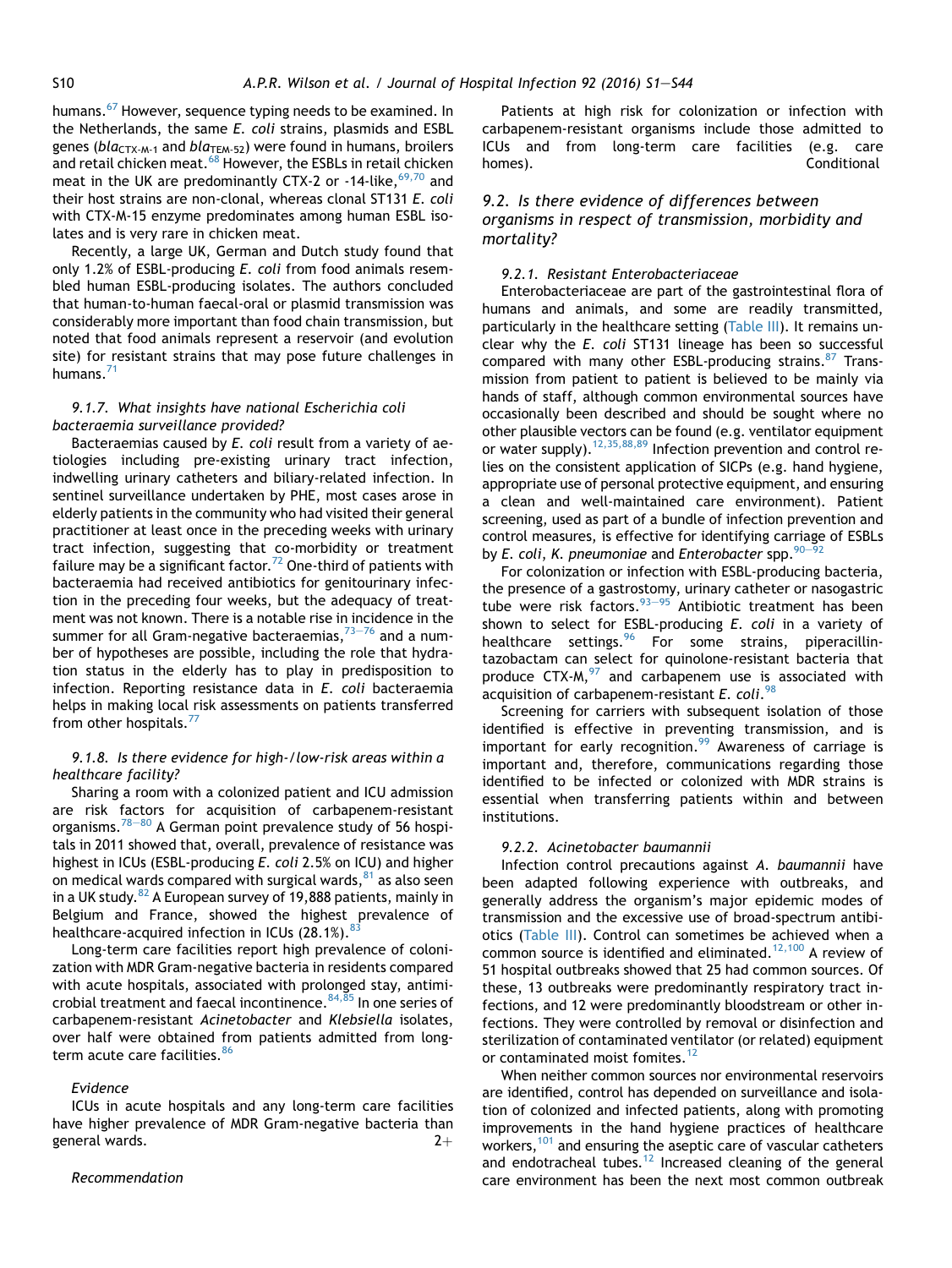intervention, $12$  reflecting the concern that Acinetobacter spp. can survive for months on wet or dry surfaces, thereby facilitating nosocomial transmission[.102](#page-32-0) Disinfection regimens used on surfaces include 0.1% hypochlorite<sup>[103,104](#page-32-0)</sup> and, increasingly, hydrogen peroxide vapour.<sup>105-[109](#page-32-0)</sup>

Patient screening has been suggested in a number of studies.<sup>[104,110,111](#page-32-0)</sup> Several studies also advocate reduced prescribing of broad-spectrum antibiotics, such as fluoroquin-olones or carbapenems.<sup>[12,112](#page-29-0)</sup> Antibiotic exposure is often a risk factor for an outbreak; however, the use of multiple interventions and historical controls complicates interpretation of these studies. Patient decolonization by skin cleansing with chlorhexidine or the use of polymyxin on wounds, orally or by inhaled aerosol, has been an occasional adjunctive control measure but may be a risk for development of resistance. $113-115$  $113-115$  $113-115$  Often, the use of a multi-factorial or 'bundle' approach is the most effective way of controlling this organism.[116](#page-32-0)

#### 9.2.3. Pseudomonas aeruginosa

Sources and mechanisms of transmission vary, and surveillance is complicated by the close association between patient and environmental isolates. Association with moist environmental sources is well documented, although significant persistence on dry surfaces, including hospital linen and floors, with a range of 6 h to 16 months is reported.<sup>[117](#page-32-0)</sup> Water systems act as a source of infection, or indicate environmental contamination from other sources (e.g. staff hands or re-usable care equipment being cleaned in handwash sinks).  $34$  Levels of sink colonization are higher in critical care areas than general wards.<sup>118</sup>

Transmission occurs via the hands of healthcare workers, contaminated either from patients or from the environment, and has been reviewed systematically by Loveday.  $34,119-124$  $34,119-124$  $34,119-124$ Pseudomonal carriage on hands may be less persistent than for other Gram-negative bacteria, but other factors such as glove usage and artificial nails contribute.<sup>[13,125](#page-29-0)-[127](#page-29-0)</sup> Patientto-patient transmission can occur via the air among pa-<br>tients with cystic fibrosis, with evidence of infectious tients with cystic fibrosis, with evidence of infectious droplet nuclei,<sup>[128](#page-33-0)</sup> or via patient hand and environmental contamination.<sup>[129,130](#page-33-0)</sup>

Sporadic and epidemic strains tend to co-exist and may be difficult to track without molecular typing.<sup>[124,131](#page-33-0)</sup> There is no evidence for the effect of routine surveillance on the control of MDR Pseudomonas spp., but reports of outbreak interventions support the utility of screening.  $132,133$ 

There is little evidence that isolating patients in single rooms reduces endemic MDR Pseudomonas spp. levels. In outbreak settings, use of isolation measures as part of a multi-faceted infection control regime is usual, but direct evidence for the impact of isolation alone is lacking.  $132,134-138$  $132,134-138$  $132,134-138$ There is a risk of bias in outbreak reports, and balance between desirable and undesirable effects of physical isolation should be considered. There is a poor level of specific evidence as to the effect of hand hygiene, but expert opinion extrapolated from other situations supports the use of this measure as part of a wider infection prevention strategy.[33,132,133,138,139](#page-30-0) Care should be exercised with production, storage and turnover of cleaning products as the organism has a degree of tolerance to disinfectants, and there is evidence for pseudomonal contamination of detergent-type cleaning products.[140,141](#page-33-0)

#### 9.3. Surveillance

#### 9.3.1. Selection of samples and antimicrobials to test

In order to support surveillance and infection control, national uniformity is needed in the testing of clinically significant isolates and in the detection of MDR strains. This may involve widespread testing of organisms with antibiotics that would not ordinarily be used in the individual patient.

In particular, testing of parenteral agents against urinary Gram-negative isolates from community patients is necessary. This may impose costs on diagnostic laboratories without matching benefits beyond earlier detection of spread of such infections. At present, the major requirement is detection of carbapenem-resistant organisms, although detection of quinolone-resistant and ESBL-producing organisms is important. Plasmid transmission of carbapenemases to a wide variety of Gram-negative species makes it difficult to be proscriptive. Validated, sensitive algorithms for testing need to be developed if universal testing is not applied. Testing cephalosporin-resistant isolates solely for carbapenem resistance may miss strains with OXA-48 carbepenemases, but this is a useful minimum standard for detection of other carbapenemases. Wider testing of temocillin may detect more OXA-48- producing strains.<sup>[142](#page-33-0)</sup>

The basic phenotypic strategy to detect carbapenemase producers is to use a carbapenem as an indicator, and then to undertake supplementary tests to distinguish carbapenemase producers from those that have other carbapenem resistance mechanisms.<sup>[143](#page-33-0)</sup> Some carbapenemases may not be associated with clinical resistance to carbapenems, and tests that detect hydrolytic capacity [e.g. the modified Hodge/clover leaf test, or synergy tests between carbapenems and boronates (to inhibit KPC enzymes) or EDTA (to inhibit metallo-carbapenemases)] are more useful in identifying these strains. European Committee on Antimicrobial Susceptibility Testing (EUCAST) advice is that Enterobacteriaceae with a minimum inhibitory concentration (MIC) for meropenem  $>0.12$  mg/L should be treated with suspicion, not just those with MICs above the clinical breakpoint of 2 mg/L; the screening MIC of  $>$  0.12 mg/L equates to a zone with a diameter of  $<$ 25 mm on Mueller-Hinton agar.<sup>144</sup> Ertapenem is a more sensitive indicator of carbapenemase production than meropenem or imipenem, but is less specific as it is affected more than other carbapenems by porin-mediated mechanisms. It is also less used and tested. Meropenem or imipenem have better specificity and are to be recommended for screening for national surveillance. EUCAST screening breakpoints should be used.<sup>143</sup>

Many laboratories do not test meropenem susceptibility routinely for all Gram-negative blood isolates. For national surveillance of carbapenem resistance to be effective, phenotypic meropenem resistance must be tested for all blood isolates, and resistance must be reported to central authorities. However, provision for reporting meropenem-resistant Gram-negative isolates from all body sites is important, and should not burden laboratories excessively; electronic and paper reporting systems should be made available. All secondary and tertiary care hospitals, as well as private hospitals, should be included. Monitoring by identifying specific carbapenemases would require reference laboratory reports; therefore, local confirmatory tests are encouraged. Automated PCR methods are being developed or available for specific carbapenemase gene detection, but are not yet widely used. Most meropenem resistance in P. aeruginosa is due to loss of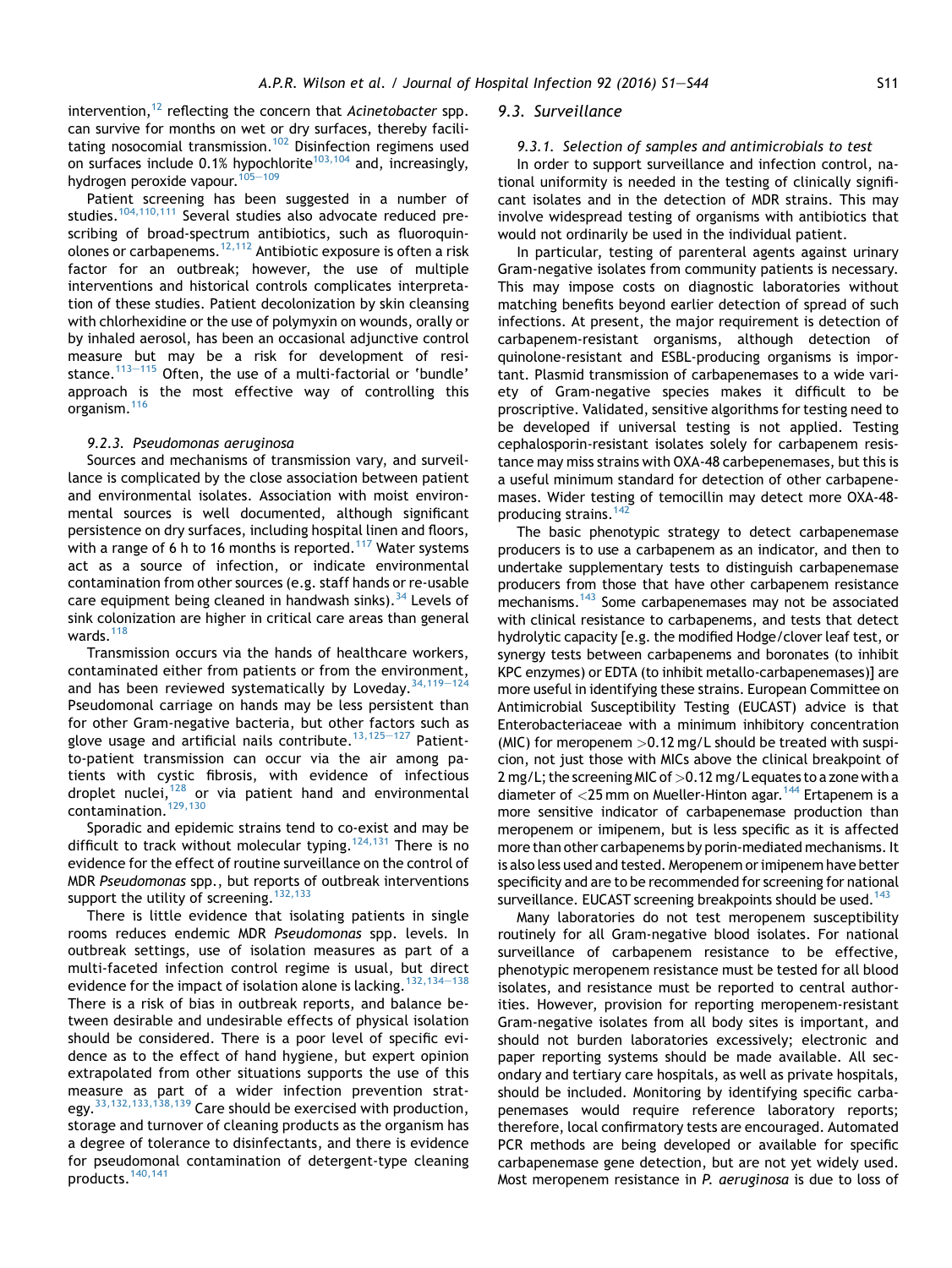#### <span id="page-11-0"></span>Table III

Dissecting the epidemiology of multi-drug-resistant (MDR) Gram-negative rods

|                                              | Resistant Enterobacteriaceae                                                                                                                                                  |                                                                                                                                                                               | <b>MDR</b> non-fermenters                                                                                                                   |                                                                                                                                 |                                                                                                                                 |
|----------------------------------------------|-------------------------------------------------------------------------------------------------------------------------------------------------------------------------------|-------------------------------------------------------------------------------------------------------------------------------------------------------------------------------|---------------------------------------------------------------------------------------------------------------------------------------------|---------------------------------------------------------------------------------------------------------------------------------|---------------------------------------------------------------------------------------------------------------------------------|
|                                              | AmpC, ESBL                                                                                                                                                                    | CPE                                                                                                                                                                           | Acinetobacter baumannii <sup>a</sup>                                                                                                        | Pseudomonas aeruginosa                                                                                                          | Stenotrophomonas<br>maltophilia                                                                                                 |
| Microbiology                                 | Fermentative, oxidase-negative, motile or non-motile,<br>facultatively anaerobic, rods                                                                                        |                                                                                                                                                                               | Non-fermentative, oxidase-<br>negative, non-motile, obligate<br>aerobic, coccobacilli <sup>330</sup>                                        | Non-fermentative, oxidase-<br>positive, motile, aerobic,<br>rods <sup>331</sup>                                                 | Non-fermentative, b, 332<br>motile, oxidase $+/-$ ,<br>obligate aerobic, rods <sup>333</sup>                                    |
| Reservoirs                                   | Human and animal gastrointestinal tract, water                                                                                                                                |                                                                                                                                                                               | Respiratory and<br>gastrointestinal tract, dry<br>surfaces <sup>330,334</sup>                                                               | Ubiquitous: plants, animals,<br>moist environments <sup>331</sup>                                                               | Ubiquitous: plants, animals,<br>humans, moist<br>environments <sup>333,335</sup>                                                |
| Sites of<br>colonization                     | Gastrointestinal tract <sup>22</sup>                                                                                                                                          |                                                                                                                                                                               | Skin, respiratory and<br>gastrointestinal tract <sup>187,334,336</sup>                                                                      | Gastrointestinal tract, moist<br>body sites (throat, nasal<br>mucosa, axillary skin,<br>perineum) <sup>337</sup>                | Respiratory and<br>gastrointestinal<br>tract <sup>333,335,338</sup>                                                             |
| Duration of<br>colonization                  | Months to more than one year <sup>339-341</sup>                                                                                                                               |                                                                                                                                                                               | Days to weeks <sup>334</sup>                                                                                                                |                                                                                                                                 |                                                                                                                                 |
| Clinical<br>manifestation                    | and Enterobacter spp.), intra-abdominal infection <sup>337,342</sup>                                                                                                          | Urinary tract (e.g. E. coli), pneumonia (e.g. K. pneumoniae                                                                                                                   | Ventilator-associated<br>pneumonia, catheter-related<br>bloodstream and urinary tract<br>infections, wound<br>infections <sup>330,334</sup> | Pneumonia, urinary tract,<br>surgical site, bloodstream<br>infections, cystic fibrosis lung,<br>burns <sup>331</sup>            | Pneumonia, bloodstream<br>infections; less commonly,<br>urinary tract and wound<br>infections <sup>333,335</sup>                |
| Environmental<br>survival                    | Hours to weeks on dry surfaces; <sup>117</sup> contaminated<br>environment likely to play a minor role in<br>transmission <sup>252,263</sup>                                  |                                                                                                                                                                               | Weeks to months on dry<br>surfaces; $^{117,251}$ difficult to<br>remove from surfaces by<br>cleaning and disinfection $103,106$             | Contaminates moist hospital<br>environments: tap aerators,<br>respiratory therapy<br>equipment <sup>337</sup>                   | Contaminates moist hospital<br>environments; can form<br>biofilms on surfaces; low<br>biocide susceptibility <sup>333,335</sup> |
| Transmission<br>routes                       | Hands (++), contaminated surfaces $(+/-)^{319}$                                                                                                                               |                                                                                                                                                                               | Contaminated surfaces $(++)$ ,<br>hands (+), air $(+/-)^{31,252,334}$                                                                       | Hands $(+)$ , contaminated moist<br>surfaces $(+)$ , air $(+/-)$ , water<br>systems <sup>337,343</sup>                          | Hands $(+)$ , contaminated<br>moist surfaces $(+)$ , air<br>$(+/-)^{333,343}$                                                   |
| Antimicrobial<br>resistance $-$<br>intrinsic | Ampicillin, first- and second-generation cephalosporins. <sup>344</sup><br>Serratia and Proteeae spp. are intrinsically resistant to<br>polymyxins                            |                                                                                                                                                                               | Ampicillin, amoxicillin-<br>clavulanate, cefazolin,<br>cefotaxime, ceftriaxone,<br>ertapenem, trimethoprim,<br>fosfomycin <sup>330</sup>    | Some $\beta$ -lactams and<br>fluoroquinolones, macrolides,<br>tetracyclines, cotrimoxazole <sup>345</sup>                       | Most agents except<br>cotrimoxazole <sup>333,335</sup>                                                                          |
| Antimicrobial<br>resistance $-$<br>acquired  | Penicillins (except<br>temocillin), ESBLs,<br>carbapenems (through<br>mechanisms other than<br>more common acquired<br>carbapenemases),<br>aminoglycosides,<br>sulphonamides, | Most or all $\beta$ -lactams,<br>carbapenems, polymyxins<br>(rarely) (exact profile<br>depends on particular<br>carbapenemase and any co-<br>produced ESBL) <sup>31,347</sup> | Quinolones, aminoglycosides,<br>$\beta$ -lactams (including<br>carbapenems), polymyxins,<br>tigecycline <sup>330,348</sup>                  | Aminoglycosides, $\beta$ -lactams<br>(including carbapenems),<br>monobactams,<br>fluoroquinolones,<br>polymyxins <sup>345</sup> | Trimethoprim/<br>sulfamethoxazole                                                                                               |

quinolones<sup>[344,346](#page-39-0)</sup>

 $515$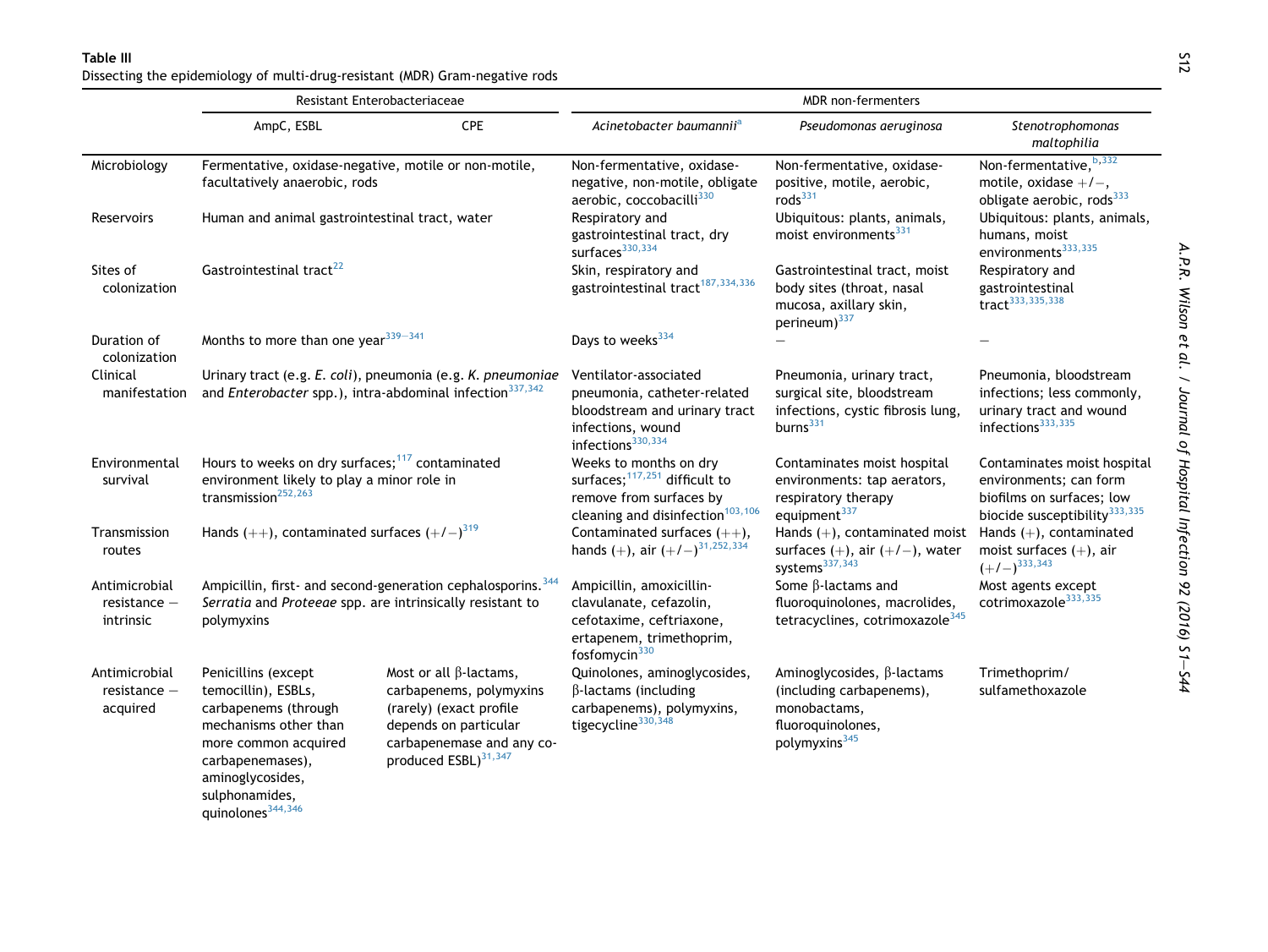| Common<br>acquired<br>resistance<br>enzymes | AmpC (intrinsic in<br>Enterobacter), ESBLs (TEM,<br>SHV, CTX-M), various<br>aminoglycoside-modifying<br>enzymes                                                                                                                                                                                                                                                                                     | Carbapenemases (KPC, VIM,<br>IMP, $NDM)^{22}$                                                                                                                                                                                                                                                                                                                                                                                                                                                                                                                                        | Various aminoglycoside-<br>modifying enzymes or<br>ribosomal methyltransferase,<br>class-D OXA type<br>carbapenemases <sup>330,349</sup>                                                                                                                                                                                                                                                      | Metallo-β-lactamases (VIM and<br>$IMP)^{345}$                                                                                                                                                                                     | sul genes (resistance to<br>sulphonamide)                                                                                                                                                                                                   |
|---------------------------------------------|-----------------------------------------------------------------------------------------------------------------------------------------------------------------------------------------------------------------------------------------------------------------------------------------------------------------------------------------------------------------------------------------------------|--------------------------------------------------------------------------------------------------------------------------------------------------------------------------------------------------------------------------------------------------------------------------------------------------------------------------------------------------------------------------------------------------------------------------------------------------------------------------------------------------------------------------------------------------------------------------------------|-----------------------------------------------------------------------------------------------------------------------------------------------------------------------------------------------------------------------------------------------------------------------------------------------------------------------------------------------------------------------------------------------|-----------------------------------------------------------------------------------------------------------------------------------------------------------------------------------------------------------------------------------|---------------------------------------------------------------------------------------------------------------------------------------------------------------------------------------------------------------------------------------------|
| Mortality<br>(bacteraemia)                  | Moderate/substantial<br>increase in attributable<br>mortality <sup>342,350</sup>                                                                                                                                                                                                                                                                                                                    | Stark increase in<br>attributable<br>mortality <sup>22,262,351</sup>                                                                                                                                                                                                                                                                                                                                                                                                                                                                                                                 | mortality <sup>350</sup>                                                                                                                                                                                                                                                                                                                                                                      | in attributable mortality<br>depending on type of<br>infection $350,352$                                                                                                                                                          | Minimal increase in<br>attributable mortality <sup>353</sup>                                                                                                                                                                                |
| Risk factors                                | Hospital: prolonged hospital<br>stay, prior hospitalization,<br>previous use of antibiotics,<br>presence of indwelling<br>catheters, mechanical<br>ventilation<br>Community: older age,<br>recurrent urinary tract<br>infections/prior invasive<br>procedures (e.g.<br>catheterization), known<br>faecal carriage, contact<br>with healthcare facilities,<br>antimicrobial treatment <sup>143</sup> | Prior antimicrobial use,<br>length of stay, severity of<br>illness, mechanical<br>ventilation, admission to<br>ICU, high procedure score,<br>presence of wounds,<br>positive culture from a<br>blood isolate, transfer<br>between hospital units<br>within the same hospital,<br>prior surgery, prior hospital<br>stay, proximity to other<br>colonized/infected<br>patients, presence of a<br>biliary catheter and recent<br>transplantation. <sup>168</sup> For NDM,<br>prior hospitalization on<br>Indian subcontinent; for<br>OXA-48, prior<br>hospitalization in Middle<br>East | (i) Major trauma, particularly<br>burns, surgery and battlefield<br>injury; (ii) previous<br>antimicrobial therapy; (iii)<br>prolonged hospital and ICU<br>stay; (iv) mechanical<br>ventilation, drainage tubes and<br>indwelling catheters; (v) high<br>prevalence of MDR<br>Acinetobacter spp. on the unit;<br>(vi) proximity to other<br>colonized/infected<br>patients <sup>330,349</sup> | (i) Prior use of antibiotics; (ii)<br>mechanical ventilation; (iii)<br>prolonged hospital and ICU<br>stay; (iv) co-morbidities (e.g.<br>cystic fibrosis, burns<br>units) $352,354$                                                | Severely compromised<br>health status, malignancy,<br>indwelling devices (such as<br>intravascular catheters and<br>ventilation tubes), exposure<br>to broad-spectrum<br>antimicrobials, long hospital<br>stay, ICU stay <sup>333,335</sup> |
| At-risk<br>population                       | Patients in acute, long-term<br>and community settings;<br>patients travelling to areas<br>of high prevalence <sup>56</sup>                                                                                                                                                                                                                                                                         | Patients in acute settings,<br>particularly those with<br>recent travel to areas of<br>high prevalence <sup>22,355</sup>                                                                                                                                                                                                                                                                                                                                                                                                                                                             | Immunocompromised patients<br>in the ICU and burns units; $330$<br>rare cause of community-<br>acquired infection <sup>334,356</sup>                                                                                                                                                                                                                                                          | Immunocompromised patients<br>in the ICU and burns units;<br>patients with cystic fibrosis; 345<br>rare cause of community-<br>acquired infection <sup>337</sup>                                                                  | Immunocompromised<br>patients in the ICU; patients<br>with cancer and cystic<br>fibrosis; rare cause of<br>community-acquired<br>infection <sup>333,357</sup>                                                                               |
| Common<br>international<br>clones           | E. coli ST131 with CTX-M<br>ESBLs <sup>19</sup>                                                                                                                                                                                                                                                                                                                                                     | K. pneumoniae ST258 with<br>KPC enzymes <sup>19,22</sup>                                                                                                                                                                                                                                                                                                                                                                                                                                                                                                                             | International clones I-III <sup>19,330</sup>                                                                                                                                                                                                                                                                                                                                                  | Clonal diversity. <sup>19</sup> A few<br>international high-risk clones<br>[e.g. ST111 (serotype O12)]<br>acquire multi-drug resistance;<br>spread of ST235 with VIM<br>carbapenemase in Russia,<br><b>Belarus and Kazakhstan</b> | Clonal diversity <sup>333,335</sup>                                                                                                                                                                                                         |

KPC, Klebsiella pneumoniae carbapenemase; E. coli, Escherichia coli; K. pneumoniae, Klebsiella pneumoniae; ESBL, extended-spectrum ß-lactamase; CPE, carbapenem-producing Enterobacteriaceae; ICU, intensive care unit.

<sup>a</sup> From a taxonomic viewpoint, four species are virtually indistinguishable (A. baumannii, Acinetobacter calcoaceticus, genomic species 3 and genomic species 13TU) so are grouped together as 'A. calcoaceticus—A. baumannii complex'; however, A. baumannii is by far the most important human pathogen in this group. However, as methods commonly used to speciate Acinetobacter spp. in the clinical laboratory are unable to distinguish these species, the relative contribution of each to the burden of human disease is difficult to establish.

A.P.R. Wilson et al. / Journal of Hospital Infection 92 (2016) S1 A.P.R. Wilson et al. / Journal of Hospital Infection 92 (2016) S1-544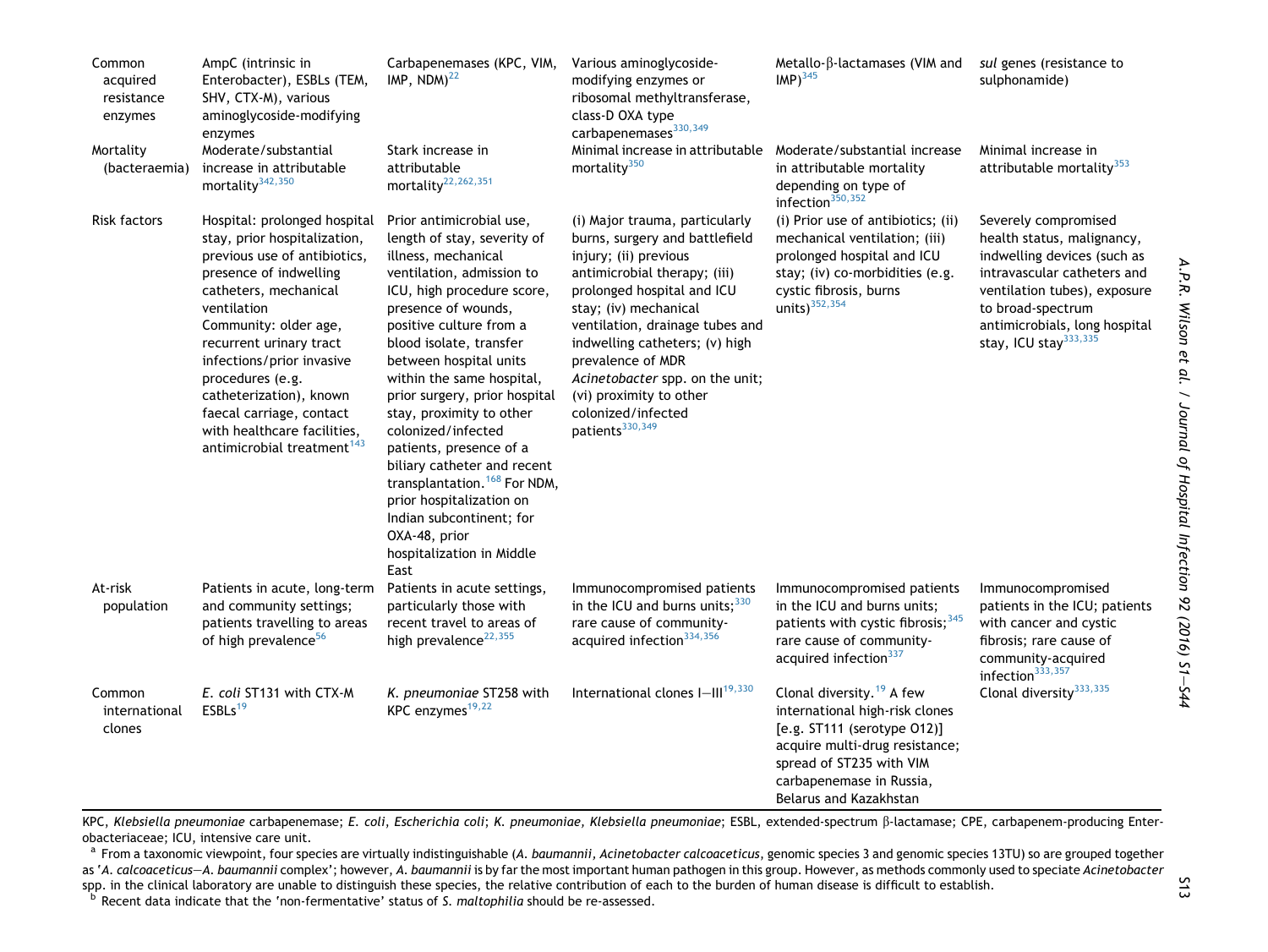OprD porin and not a carbapenemase. Sensitivity to ceftazidime, piperacillin-tazobactam and carbenicillin despite meropenem resistance suggests this mechanism, and also suggests that neither high-level infection control action nor submission to a reference laboratory is needed.

To detect ESBLs, E. coli, Klebsiella spp. and Proteus mirabilis should be screened for clavulanate-reversed resistance to ceftazidime and cefotaxime $143$  or cefpodoxime. AmpC producers are resistant to cefotaxime (reversed by cloxacillin), but susceptible (or intermediate) to cefepime. For AmpCinducible genera, such as Enterobacter spp. and Citrobacter freundii, comparison of cefepime and cefepime plus clavulanate discs can be used to detect additional presence of ESBLs. Confirmation of ESBL production is most easily accomplished by comparing inhibition zones for discs with cephalosporin alone with discs containing clavulanic acid. A zone expansion of >5 mm indicates ESBL production. Alternatively, an Etest strip is used to demonstrate at least eight-fold reduction in MIC.

Faster diagnostic methods may be considered, particularly during outbreaks, to allow more rapid isolation. Selective media or combinations of non-selective media and a chromogenic or genetic test achieve a result within 24 h. Detection within a few hours is possible if molecular tests are applied directly to the clinical specimen, although this approach is still new.

Various selective commercial media are available to seek ESBL, CTX-M ESBL or carbapenemase producers directly from clinical specimens or early growth in blood culture bottles. Media-seeking ESBL producers often have good sensitivity but poor specificity in distinguishing these organisms from strains that hyperproduce AmpC enzymes.<sup>145–[147](#page-33-0)</sup> The sensitivity of media-seeking carbapenemases varies with the particular enzyme,<sup>148</sup> with OXA-48 being the most difficult to detect due to the low levels of resistance often conferred. The alternative approach is to seek ESBL or carbapenemase activity in colonies growing on non-selective agars. Colorimetric and biochemical approaches include the following:

- The chromogenic oxyimino-cephalosporin HMRZ-86 turns from yellow to red on hydrolysis.<sup>[149](#page-33-0)</sup> If used in combination with inhibitors, it can be used to distinguish strains with AmpC, ESBLs or metallo-carbapenemases, although KPC enzymes may be confused with AmpC and it is unclear whether OXA-48 is detected.
- $\bullet$  Acidimetric  $\beta$ -lactamase tests can be adapted to detect carbapenemase producers, as in the 'Carba-NP' test where, again, some authors report problems in detecting OXA-48.<sup>150–[152](#page-33-0)</sup>
- MALDI-ToF assays for carbapenemase activity, exploiting the molecular mass change that occurs when the  $\beta$ -lactam molecules are hydrolysed.<sup>[153](#page-33-0)</sup>

Molecular tests can be used to seek  $\beta$ -lactamase genes in overnight cultures. One PCR/array system (Check-MDR CT03) can rapidly detect a wide range of relevant acquired AmpC, ESBL and carbapenemase genes, distinguishing between those encoding classical and extended-spectrum TEM and SHV types.<sup>[154](#page-33-0)</sup>

PCR may be used directly on rectal swabs, without culture, and can give results within 1h of the specimen being taken.<sup>[155](#page-33-0)</sup> Sensitivity and specificity are good, although positive results are often obtained for patients from whom the laboratory fails to grow a carbapenemase-producing pathogen.<sup>[156](#page-33-0)</sup> This is a wider issue with molecular diagnostics when used directly on specimens, and may either indicate a poor positive predictive value or that the culture is not the 'gold standard'.<sup>15</sup>

#### Recommendation

The minimum susceptibility tests performed on all significant Gram-negative isolates should include meropenem; in addition, cefpodoxime should be tested for Enterobacteriaceae, and ceftazidime should be tested for Pseudomonas spp. Strong

#### 9.3.1.1. When to seek reference laboratory typing of isolates

- To inform cross-infection and outbreak investigations.
- To seek a particular type associated with specific clinical characteristic(s) (e.g. K1 capsular type of CC 23 of K. pneumoniae associated with hypermucoviscosity and liver abscesses).
- To provide national/international context (e.g. in tracking the spread of 'high-risk clones', such as ST258 K. pneumonia, with KPC carbapenemases).

Typing results can never stand alone, and need to be interpreted in the context of all available epidemiological, clinical and demographical data.<sup>[158](#page-34-0)</sup> Typing of isolates is helpful to inform cross-infection and outbreak investigations among groups of patients with potential links. Comparison of isolates without epidemiological linkage information may result in patients being linked in error, simply because they share the same international high-risk clone, or both have representatives of a widespread cluster. Typing of environmental isolates may be helpful, especially where a piece of equipment common to all the affected patients is implicated. However, it may also be confusing and needs to be focused. All environmental samples should have a clear link to an affected patient; there is no point in typing environmental isolates on their own. Isolates from sink plug holes/ drains may well match patient isolates, but this provides little information regarding the source as the isolate is likely to have come from the patient rather than the patient having acquired it from a drain. Large-scale environmental sampling is rarely helpful, and there should be a clear hypothesis as to a likely source and the link between that source and the patient(s).

#### 9.3.2. What national surveillance is performed and how should it be developed?

National surveillance of antimicrobial resistance is essential in detecting the emergence of new strains and resistance mechanisms, providing information for formularies and assessing the effect of control strategies. Outputs must be timely and tailored to the needs of medical and nursing staff, healthcare organizations and commissioners of health care. The World Health Organization (WHO) provides WHONET database software, which is used for collecting data in some areas, while the European Antimicrobial Resistance Surveillance Network (EARS-NET) provides resistance information on blood and cerebrospinal fluid isolates across Europe.<sup>[159](#page-34-0)</sup> EARS-NET identified the early accumulation of carbapenemases in K. pneumoniae in Greece,<sup>[160](#page-34-0)</sup> although they are now also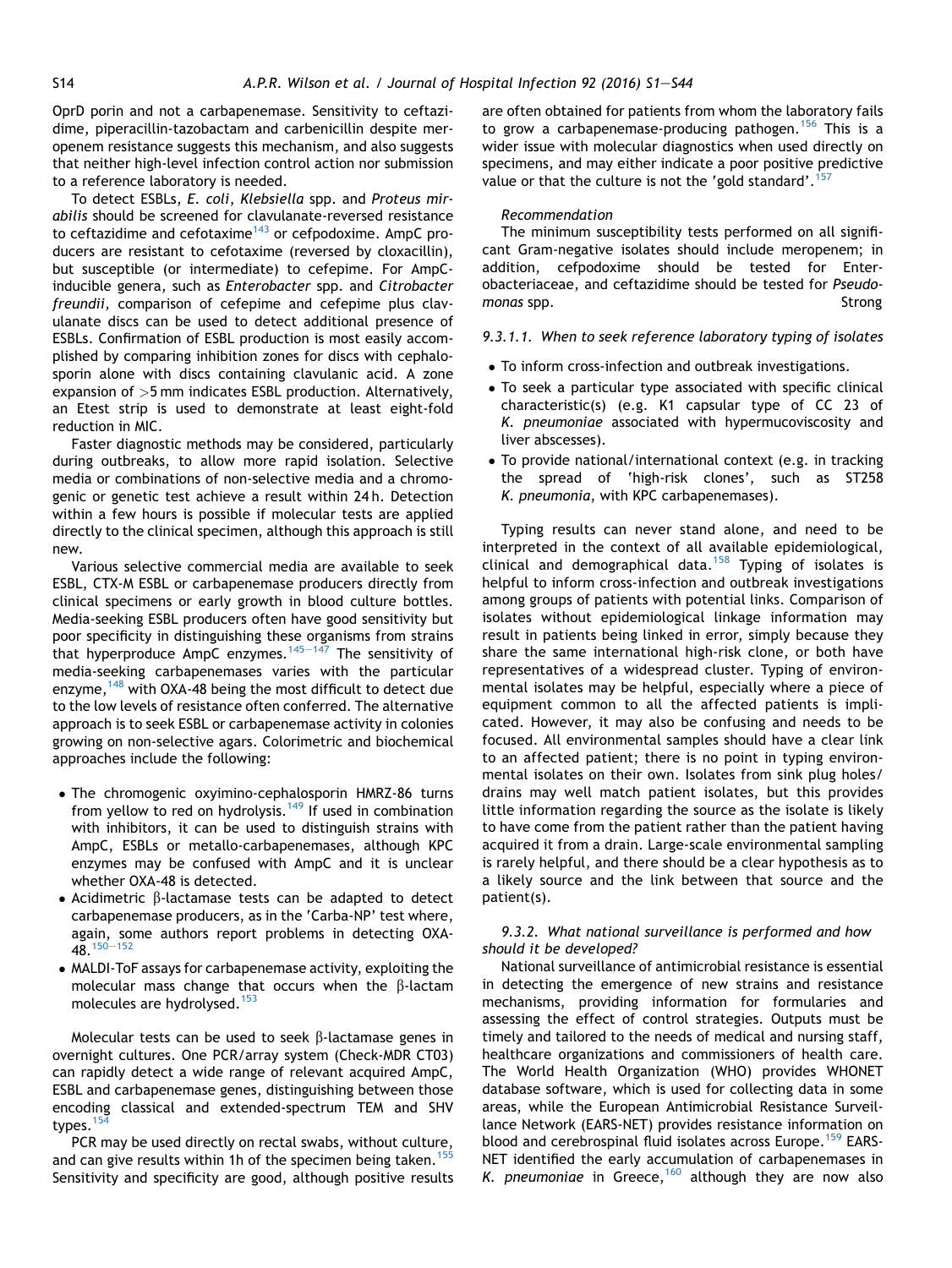proliferating in other countries such as Italy. As such, travel history on admission can be a useful indicator of risk of carriage of MDR organisms.

In the UK (except Scotland), PHE collects susceptibility data in a voluntary scheme for bloodstream isolates of all species. The Second Generation Surveillance System is a web-enabled database application that collects both communicable disease reports (which were previously collected by the UK CoSurv system and include bloodstream isolates) and antimicrobial resistance reports (which were previously collected by the UK AmSurv system).<sup>[159](#page-34-0)</sup> Antimicrobial resistance reporting is voluntary and only applies to England, but now covers over 80% of laboratories. In May 2015, an enhanced surveillance system for the surveillance of carbapenemase-producing Gramnegative bacteria was launched. In addition, the BSAC Resistance Surveillance Project [\(http://www.bsacsurv.org\)](http://www.bsacsurv.org) tracks the prevalence of antibiotic resistance for a range of species and antibiotics in bacteraemia and lower respiratory tract infection, based on collection and central testing of isolates from a panel of 40 laboratories across the UK and Ireland.

#### Evidence

There is a significant increasing trend of carbapenemresistant K. pneumoniae and other Gram-negative bacteria in most European countries, with major proliferation in Greece and Italy, suggesting a risk of occurrence in the UK.  $2+$ 

#### Recommendations

Laboratories should test meropenem susceptibility in all clinically significant Gram-negative isolates. Strong

Travel history (i.e. countries or known endemic areas visited within previous year) should be collected for all patients with carbapenemase-producing Gram-negative bacteria. Strong

#### 9.3.3. How should we undertake local screening, why is it important and how should it be interpreted?

Screening at hospital level is useful for infection control, and to track resistance types (e.g. carbapenemase producers) by rectal swab or stool on admission, weekly during hospital stay and at discharge ([Table III](#page-11-0)). Rectal swabs have maximum sensitivity for MDR pathogens (other than Acinetobacter spp.), but it is critical to ensure the compliance of staff with guidance on how and when to take samples by means of audit and feedback, as well as the specific actions arising from a positive result.<sup>161</sup> When a carbapenem-resistant organism is identified (or an isolate with any other index resistance is sought), any epidemiologicallylinked patients should be screened. Screening of other patients depends on an assessment of risk of shedding of the organism and duration of exposure, and is less likely to be required if the patient has been isolated from admission.<sup>162</sup>

The primary purpose of local screening is the detection of outbreaks of resistant colonizing or infecting organisms with minimum delay. Few hospitals have sufficient single rooms to allow segregation of all patients at risk when they are admitted. Therefore, local identification of carriers allows prioritization of single rooms, potentially limiting spread. Hospital-level surveillance provides faster notification of an emergent problem than awaiting results from the reference laboratory, particularly if a single clone and species is responsible. Passive surveillance of clinical infections alone will be too delayed to help to limit spread. In an outbreak, isolation and infection control precautions are only effective if

combined with active surveillance.[161](#page-34-0) A plasmid-based outbreak (e.g. carbapenemase producers) can be more difficult to recognize because multiple bacterial species may be involved.

#### 9.3.4. At what point should passive surveillance switch to active surveillance (screening)?

Examination of routine diagnostic tests or discharge summaries requires few resources compared with screening an entire 'at-risk' group. However, screening quickly identifies patients colonized with MDR Gram-negative pathogens who require source isolation but who might otherwise be placed in a shared bay. Choosing to screen depends on available resources, outbreak progression and clinical characteristics. Current national advice to screen patients at risk for carbapenemaseproducing Enterobacteriaceae is made despite a low prevalence of these organisms in most UK centres because the clin-ical risk of spread is thought to be high.<sup>[162](#page-34-0)</sup>

Passive surveillance of routine cultures did not distinguish 12 (86%) of 14 patients later found to have faecal carriage of carbapenemase-producing K. pneumoniae.<sup>[163](#page-34-0)</sup> MIC was highly dependent on the inoculum. On average, routine cultures identify patient carriage of ESBL Enterobacteriaceae three days later than active screening.<sup>[164](#page-34-0)</sup> The virulence of the strain, host susceptibility and the sensitivity of the diagnostic method will affect the efficiency of passive identifi-cation of patients.<sup>[161](#page-34-0)</sup> As such, no single recommendation can be made.

#### Evidence

Passive surveillance is less sensitive and slower in identifying outbreaks of MDR Gram-negative infections than active screening. 3

#### Recommendation

Active screening rather than passive surveillance is recommended for high-risk specialties. The mended for high-risk specialties.

### 9.4. What is the evidence that infection prevention and control precautions prevent transmission?

Trials of infection control strategies are difficult to mount with sufficient power to determine efficacy, and most trials use a package of measures so the effect of single interventions cannot be extracted. A systematic review of infection control precautions in care settings for patients receiving stem cells or treatment for cancer showed a combination of prophylactic antibiotics, control of air quality and isolation in a room was associated with a lower rate of mortality [odds ratio (OR) 0.60, 95% CI 0.50-0.72] at 30 days.<sup>[165](#page-34-0)</sup> Gram-negative bacteraemia was reduced by the package of measures. Gram-negative infections were significantly less common in patients who were isolated, but there were insufficient data to assess the specific effect on MDR strains. Environmental cleaning and screening are discussed in other sections.

#### 9.4.1. Are standard infection control precautions sufficient to stop transmission?

Existing national guidelines are unequivocal that SICPs should be used by all staff, in all care settings, at all times, for all patients (adults, children and infants), whether infection is known to be present or not, in order to ensure the safety of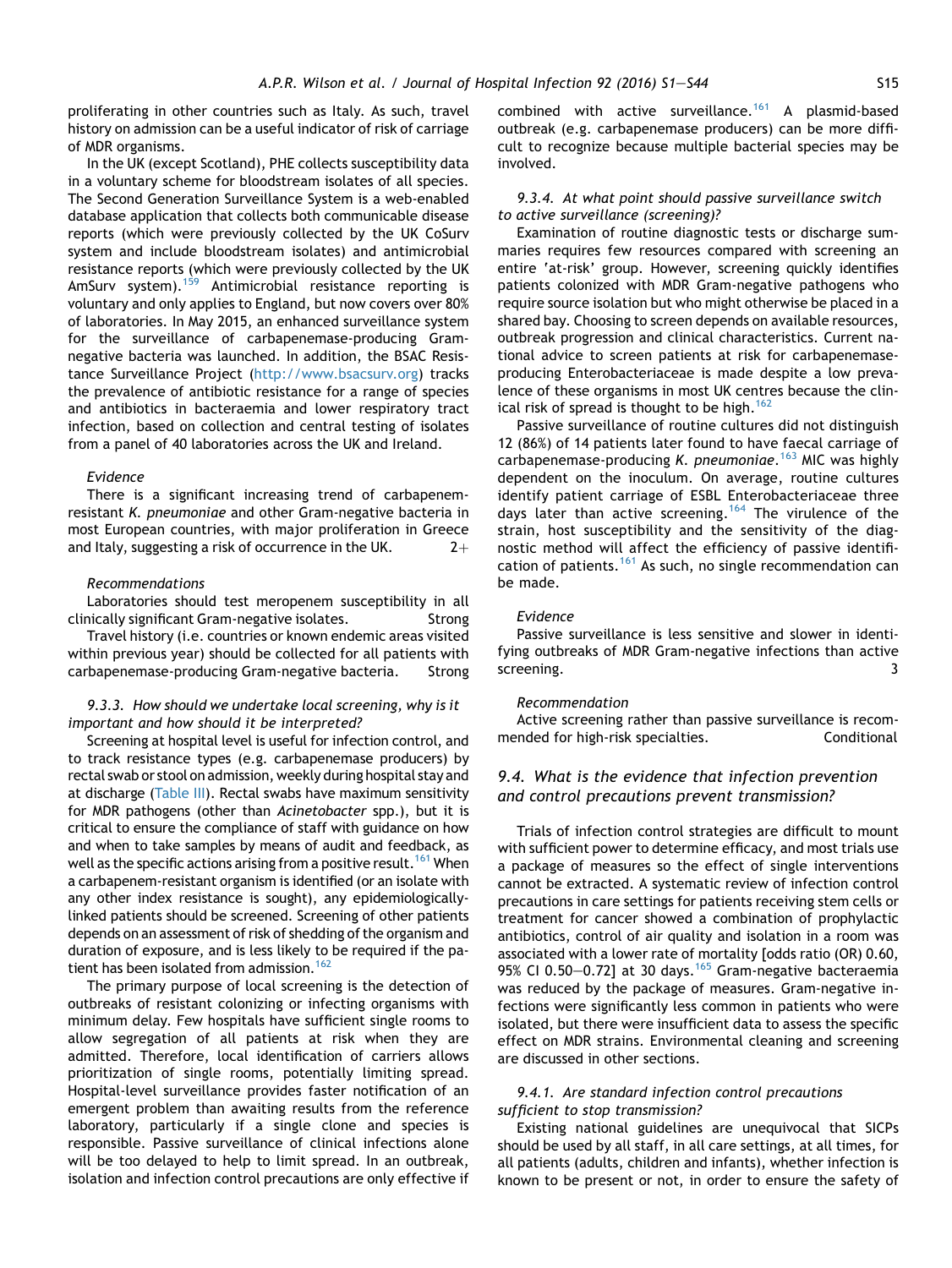those being cared for, staff and visitors in any environment where care is given. SICPs are the basic infection prevention and control measures necessary to reduce the risk of transmission of infectious agents from both recognized and unrecognized sources of infection.

Sources of (potential) infection include blood and other body fluid secretions or excretions (excluding sweat), nonintact skin, mucous membranes, and any equipment or items in the care environment that could have become contaminated.

To be effective in protecting against infection risks, SICPs must be used continuously by all staff. Patients who move frequently between the hospital, the community and longterm care facilities may render location-based screening inadequate as a means to identify outbreaks.

However, as underscored by recent systematic reviews,  $166,167$  there is a paucity of evidence directly testing infection prevention and control advice as related to Gramnegative organisms, particularly MDR strains. A similar lack of evidence was noted in the ESCMID guidelines on preventing transmission of MDR Gram-negative bacteria.<sup>[161](#page-34-0)</sup> Nevertheless, the European Centre for Disease Prevention and Control (ECDC) risk assessment on carbapenemase-producing Enterobacteriaceae showed that there was agreement across Europe that SICPs are an essential integral part of any strategy to control MDR Gram-negative organisms.[168](#page-34-0) The supporting European survey of carbapenemase-producing Enterobacteriaceae emphasized the importance of diagnosis, early containment through patient screening and SICPs.<sup>[169](#page-34-0)</sup>

A number of authoritative bodies have produced detailed guidance on carbapenemase-producing Enterobacteriaceae in particular based on expert consensus; these emphasize the importance of continuous implementation of SICPs, with particular emphasis on hand hygiene.<sup>143,162,170,171</sup> PHE, the Centers for Disease Control and Prevention, and ESCMID all recommend contact precautions (patient isolation) in addition to SICPs for all colonized or infected patients with MDR Gramnegative bacteria, as well as those previously colonized and not known to be free of these bacteria.<sup>[161,162,170](#page-34-0)</sup> All patients should be assessed for transmission risk on or before arrival at the care area, and reviewed for any changes in risk during their stay.

In an endemic setting (with constant challenge from admissions of colonized or infected patients), ESCMID does not recommend isolation for ESBL E. coli. Other guidance emphasizes basing isolation on a risk assessment while maintaining high levels of hand-hygiene compliance and environmental cleaning.<sup>[143](#page-33-0)</sup> The ST131 clone of E. coli appears to be more readily transmissible, and further study is needed.

Other guidelines use general principles based on a range of pathogens. Both National Evidence-Based Guidelines (EPIC 3) and Health Protection Scotland's National Infection Prevention and Control Manual specify good-practice standards based predominantly on expert consensus or Health and Safety legislation, rather than evidence from controlled trials.[166,172](#page-34-0)

SICPs include<sup>[166,173](#page-34-0)</sup> the following elements:

- hand hygiene;
- environmental cleanliness, including the decontamination of patient care equipment, the safe management of linen and disposal of healthcare (clinical) waste;
- safe use and disposal of sharps;
- aseptic practice;
- respiratory hygiene; and
- assessment of infection risk, use of personal protective equipment and patient placement.

Contact precautions entail donning personal protective equipment on room entry, and discarding before exiting the patient room. A single room is preferred.<sup>[173](#page-34-0)</sup> Hand hygiene is performed before touching the patient, and prior to wearing gloves for touching the patient and the patient's environment.

Strategies to minimize the transmission of pathogens, including MDR Gram-negative bacteria, will only be successful if there is a reliable high level of compliance with SICPs and contact precautions by all healthcare workers.<sup>[174,175](#page-34-0)</sup> Training, education, audit and feedback are therefore important. Low levels of compliance with hand hygiene and inappropriate glove usage are commonly described.<sup>[174,176](#page-34-0)</sup> Invasive medical devices breach the body's natural defence mechanisms and increase the likelihood of infection and colonization; therefore, device avoidance and minimization are important.

#### Evidence

Consistent application of SICPs with contact precautions for patients colonized or infected with MDR Gram-negative pathogens reduces transmission. 3

#### Recommendation

In addition to SICPs, apply contact precautions for those patients who present an infection risk. Strong

### Good Practice Recommendation<sup>[166](#page-34-0)</sup>

Apply and maintain SICPs in all care settings, at all times, for all patients.

#### 9.4.2. Screening

9.4.2.1. What is the role of screening in patients and staff? Early detection of patients colonized or infected with MDR Gram-negative organisms is important for managing their status effectively, and for implementing timely interventions to prevent subsequent spread. Screening of potential colonization sites of patients (e.g. faeces) is essential in limiting the spread of carbapenemase producers in hospitals. Identification of other MDR Enterobacteriaceae is useful to identify those patients who may need carbapenems if treated empirically. Although ESBL E. coli are often resistant to ciprofloxacin, the proportion varies widely by country.<sup>[26,177,178](#page-30-0)</sup>

In a multi-centre German study of screening of patients with haematological malignancies, colonization rates with ESBL Enterobacteriaceae varied between 5.3% and 21.8% of pa-tients.<sup>[179](#page-34-0)</sup> In a Korean study of ICU patients, 28% of 347 were found to have ESBL Enterobacteriaceae faecal carriage on admission, and another 12% acquired these organisms during follow-up in ICU. As assessed by pulsed-field gel electrophoresis, none of the acquisitions were nosocomial transmissions, but the methods used would not have readily identified plasmid outbreaks.<sup>[180](#page-34-0)</sup> Routine screening of urine for ESBL E. coli and Klebsiella spp. followed by single-room isolation of carriers did not result in any significant reduction in the number of ESBL producers isolated from non-urinary sites in hospital.<sup>[181](#page-34-0)</sup> Against the background of a high prevalence of ESBL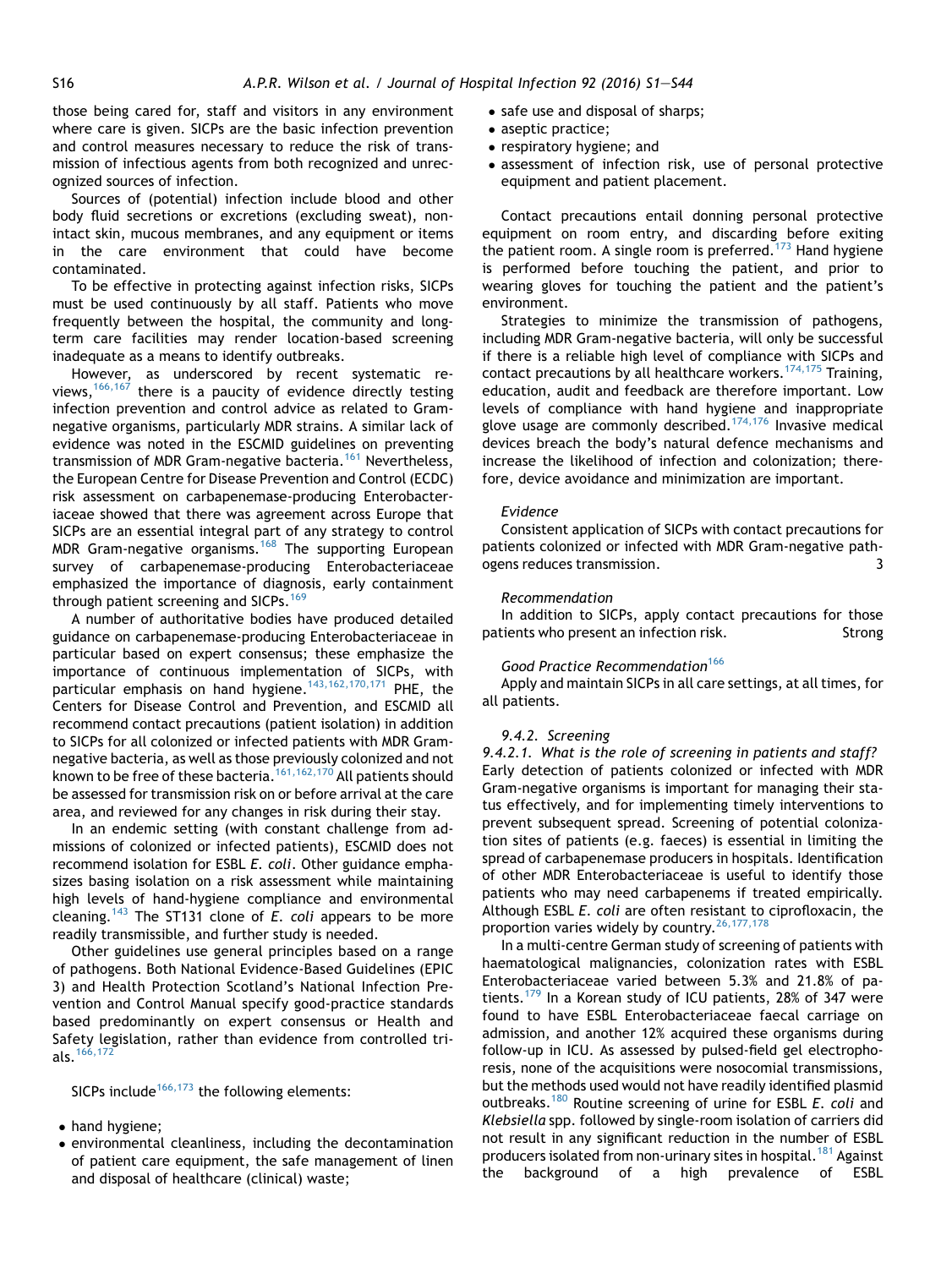Enterobacteriaceae in Korea, routine screening of carriage sites was not cost-effective in ICUs.<sup>[180](#page-34-0)</sup> The risk of dissemination in the local community was high. In Europe, ST131 CTX-M-15 strains are common, but specific screening for that strain has not been studied.

A nationwide intervention in Israel against a clonal outbreak of ST258 K. pneumoniae (with a KPC carbapenemase) was successful because it depended on mandatory patient screening and isolation, and patient and staff cohorting.[77](#page-31-0) Short- and long-term care facilities were involved, as the latter were a reservoir for re-introduction to acute units. Compliance with national guidelines was reinforced by visits to facilities, reporting of carrier and isolation status, and contact tracing. In high-intensity units such as ICUs, rectal swabs from all the patients on the ward were assessed. Two rectal swabs negative by culture and one rectal swab negative by PCR were required before screening was discontinued for an individual patient in any ward. The programme successfully reduced acquisition of carbapenemresistant organisms from 55.5 to 4.8 instances per 100,000 patient-days. Screening for non-fermenters such as Pseudomonas spp. or Acinetobacter spp. is not supported by highquality evidence, but may be performed in outbreaks ([Tables III and IV](#page-11-0)).

There is usually no indication for screening faecal cultures from healthcare workers or family members, although good personal hygiene should be emphasized. Outbreak investigations that do not identify a single environmental source suggest that transmission is occurring via the hands of hospital staff, but hand cultures are usually negative, presumably because contamination is transient.<sup>[182](#page-34-0)</sup> Gram-negative organisms isolated from nurses' hands are, in most cases, different from those causing significant infections in patients.<sup>13,18</sup> However, outbreak reports are selective and open to bias.

#### Evidence

Mandatory screening and full implementation of SICPs combined with contact precautions throughout the area of care is effective in controlling clonal outbreaks of carbapenemaseproducing pathogens.  $2++$ 

Routine screening of carriage sites for ESBL-producing Enterobacteriaceae for infection control purposes may not be cost-effective if community transmission and carriage is frequent. Screening and isolation of carriers of ESBL Klebsiella spp. is more likely to be useful than that for ESBL Enterobacter spp., Serratia spp. or E. coli. However, specific screening for specific clones has not been studied. 3

#### Recommendation

Screening for rectal and wound carriage of carbapenemaseproducing Enterobacteriaceae should be undertaken in patients at risk. Strong and the strong strong strong strong strong strong strong strong strong strong strong strong strong strong strong strong strong strong strong strong strong strong strong strong strong strong strong st

#### Good Practice Recommendation

Routine screening of family contacts and staff is not recommended.

9.4.2.2. What organisms should screening include? Enterobacteriaceae and non-fermenters (i.e. A. baumannii and P. aeruginosa) constitute the majority of MDR Gram-negative pathogens causing healthcare-acquired infections. Carbapenem-resistant organisms should have priority, as

meropenem is currently the most widely used broad-spectrum antibiotic of last resort. Some MDR strains are readily transmissible and require patient isolation. Most carbapenem resistance seen in Enterobacteriaceae, at least among reference laboratory submissions, is now associated with production of KPC, OXA-48, NDM and VIM carbapenemases; almost all carbapenem resistance in A. baumannii is associated with OXA-23-, OXA-40-, OXA-51- and OXA-58-related carbapenemases. Carbapenem resistance in P. aeruginosa may involve carbapenemase production, but is more commonly related to porin loss, which confers a narrow-spectrum carbapenem-specific resistance profile.

ESBL producers and plasmid or chromosomal AmpC Enterobacteriaceae are resistant to a number of antibiotics, and infection control precautions are used to prevent transmission. A major driver for the use of carbapenems is the suspicion of the presence of ESBL. Screening for ESBL producers may therefore be useful in guiding and thereby limiting empirical use of carbapenem, although no confirmatory reports are available. Where isolation facilities are limited, cephalosporin-resistant Enterobacteriaceae cases and carriers should have a lower priority than patients carrying carbapenem-resistant Enterobacteriaceae. Subject to local risk assessment, colonized patients with diarrhoea or discharging wounds would usually take precedence for single rooms over patients without those characteristics but the same MDR organism.

#### Recommendation

Screening for carbapenem-resistant A. baumannii and MDR P. aeruginosa is required in management of outbreaks. Strong

#### 9.4.2.3. Who, how and when to screen patients for multidrug-resistant Gram-negative bacilli?

9.4.2.3.1. Who to screen. The potential risk factors identified for colonization or infection with MDR Gram-negative organisms are similar and wide ranging, and include recent antimicrobial treatment, presence of indwelling devices, severity of illness, admission to an ICU, transfer between hospital units, residence in long-term care facilities, previous surgery, hospital inpatient stay within the preceding year (particularly overseas in an endemic area), recent solid organ or stem cell transplantation, presence of wounds, presence of biliary catheter and mechanical ventilation.<sup>[38,161](#page-30-0)</sup>

Although only limited data are available from studies on interhealthcare transmission of carbapenem-resistant Gramnegative bacteria within countries, a number of descriptive studies indicate that cross-border transfer of patients is associated with a risk of transmission of carbapenemresistant organisms, particularly in respect of patients com-ing from the Middle East, India, Pakistan, Italy and Greece.<sup>[168](#page-34-0)</sup> This applies to patients transferred from endemic areas to healthcare facilities in another country, and where patients have received medical care abroad in areas with high rates of carbapenem-resistant organisms. Based on this, a recent ECDC report recommended that all countries should develop guidance for active screening of faeces of all patients transferred from any healthcare facility in an endemic area.<sup>[161](#page-34-0)</sup> Among the first 250 patients in the UK with an isolate producing the NDM carbapenemase, 100 had a travel history, with half of these having travelled to the Indian subcontinent.<sup>[184](#page-34-0)</sup>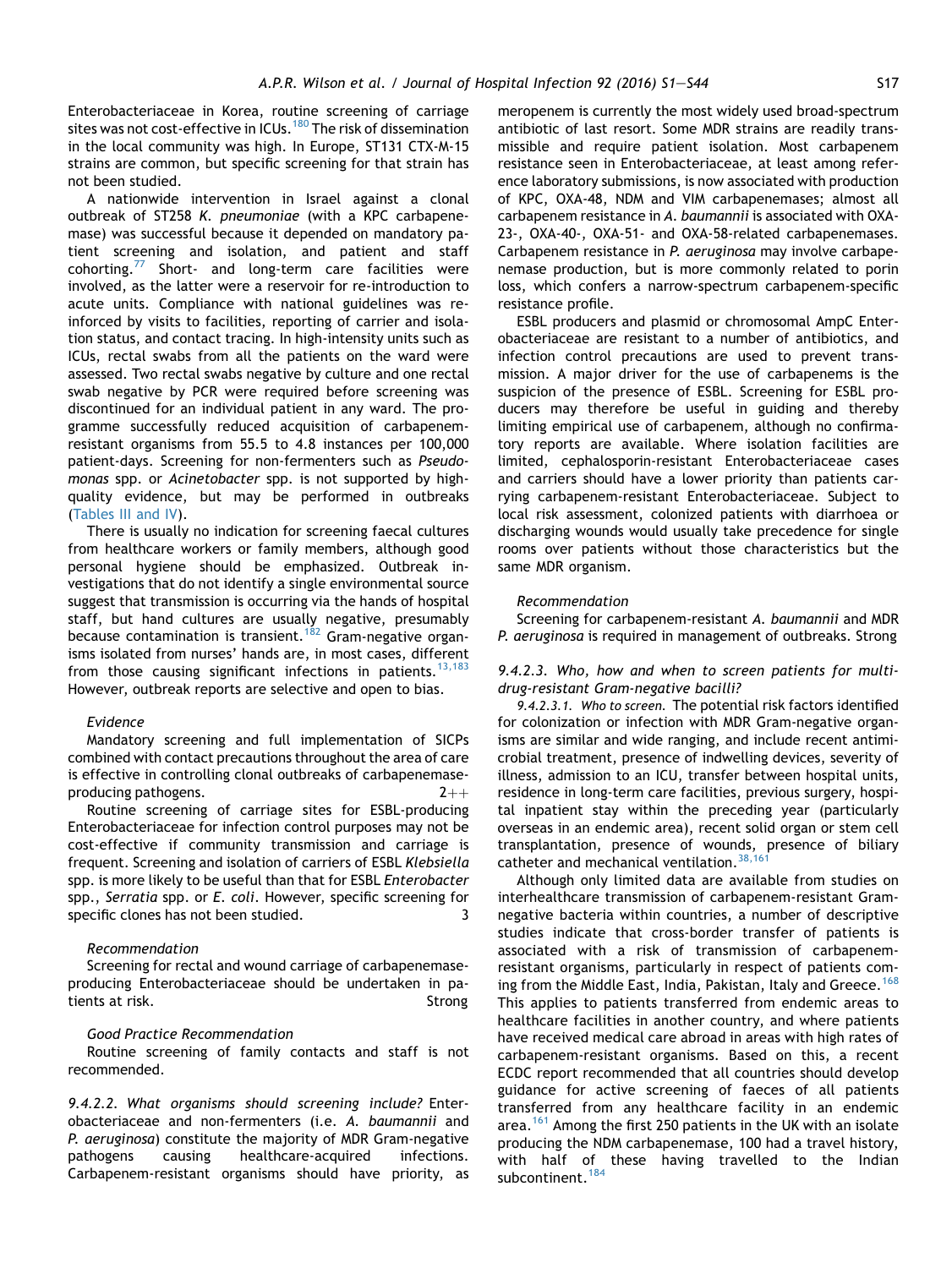#### <span id="page-17-0"></span>Table IV

Infection prevention and surveillance by organism: recommendations by organism/resistance

| Recommendation                                                                                                                                                | Application in respect of                                                                                                                                                        |                                                                                                                        |                                                                                                                                                                                                                                                                                                                                                    |  |
|---------------------------------------------------------------------------------------------------------------------------------------------------------------|----------------------------------------------------------------------------------------------------------------------------------------------------------------------------------|------------------------------------------------------------------------------------------------------------------------|----------------------------------------------------------------------------------------------------------------------------------------------------------------------------------------------------------------------------------------------------------------------------------------------------------------------------------------------------|--|
|                                                                                                                                                               | Resistant Enterobacteriaceae (AmpC, ESBL                                                                                                                                         | <b>MDR</b> non-fermenters                                                                                              |                                                                                                                                                                                                                                                                                                                                                    |  |
|                                                                                                                                                               | and carbapenem-resistant organisms)                                                                                                                                              | Acinetobacter baumannii                                                                                                | Pseudomonas aeruginosa                                                                                                                                                                                                                                                                                                                             |  |
| 1,2. Laboratory test for susceptibility to<br>meropenem for all significant Gram-<br>negative isolates                                                        | Test susceptibility to<br>$meropenem + cefpodoxime$                                                                                                                              | Test susceptibility to meropenem.<br>Usually confined to ICU                                                           | Test susceptibility to<br>$meropenem + ceftazidine.$<br>Most carbapenem resistance is via loss of<br>OprD, and is less important for infection<br>control than carbapenemases. Carbenicillin<br>and ceftazidime sensitivity indicates OprD<br>loss                                                                                                 |  |
| 3. Request international travel history for<br>patients with carbapenemase-<br>producing Gram-negative bacteria                                               | Find and record                                                                                                                                                                  | Not usually required $-$ local acquisition                                                                             | Find and record                                                                                                                                                                                                                                                                                                                                    |  |
| 4. Diagnostics: detect and report all MDR<br>Gram-negative organisms (at least<br>three resistance mechanisms) in<br>clinical samples and screens in $<$ 48 h | Early recognition and infection control<br>intervention to reduce transmission                                                                                                   | Early recognition and infection control<br>intervention to reduce transmission                                         | Early recognition and infection control<br>intervention to reduce transmission                                                                                                                                                                                                                                                                     |  |
| 5. Active screening rather than<br>monitoring of laboratory reports for<br>high-risk specialities                                                             | Case finding/screening for<br>carbapenemase for ICU and other high-<br>risk patients but not routinely<br>recommended for ESBL/AmpC                                              | In outbreaks, case finding/screening for<br>ICU and other high-risk patients.<br>Otherwise, monitor laboratory reports | Poor evidence for screening $-$ may be<br>appropriate in high-risk units (e.g. cystic<br>fibrosis units, burns units, haematology<br>units) or in context of outbreak.<br>Sporadic and epidemic strains co-exist, so<br>tracking of outbreaks may be problematic<br>without typing unless there is a clear<br>phenotype (e.g. metallo-β-lactamase) |  |
| 6. Risk assessment on admission to ICU<br>and from long-term care facility                                                                                    | Risk assess on admission for carriage of<br>carbapenem-resistant<br>Enterobacteriaceae.<br>ESBLs - not recommended but may be<br>considered on admission from long-stay<br>units | Not recommended on admission except<br>when outbreak in referring ward or<br>hospital                                  | Not recommended on admission except<br>when outbreak in referring ward or hospital                                                                                                                                                                                                                                                                 |  |
| 7,8. Screen patients at risk for<br>carbapenem-resistant<br>Enterobacteriaceae                                                                                | Screen patients assessed as at risk/<br>coming from endemic settings.<br>Screening not recommended for family<br>contacts or staff                                               | Screen in outbreaks.<br>Screening not recommended for family<br>contacts or staff                                      | Screen in outbreaks.<br>Screening not recommended for family<br>contacts or staff                                                                                                                                                                                                                                                                  |  |
| 9. Type of sample for screening                                                                                                                               | Rectal/stool                                                                                                                                                                     | Skin sites or, if a catheter or<br>endotracheal tube is present, urine,<br>rectal or respiratory secretion             | Rectal/stool                                                                                                                                                                                                                                                                                                                                       |  |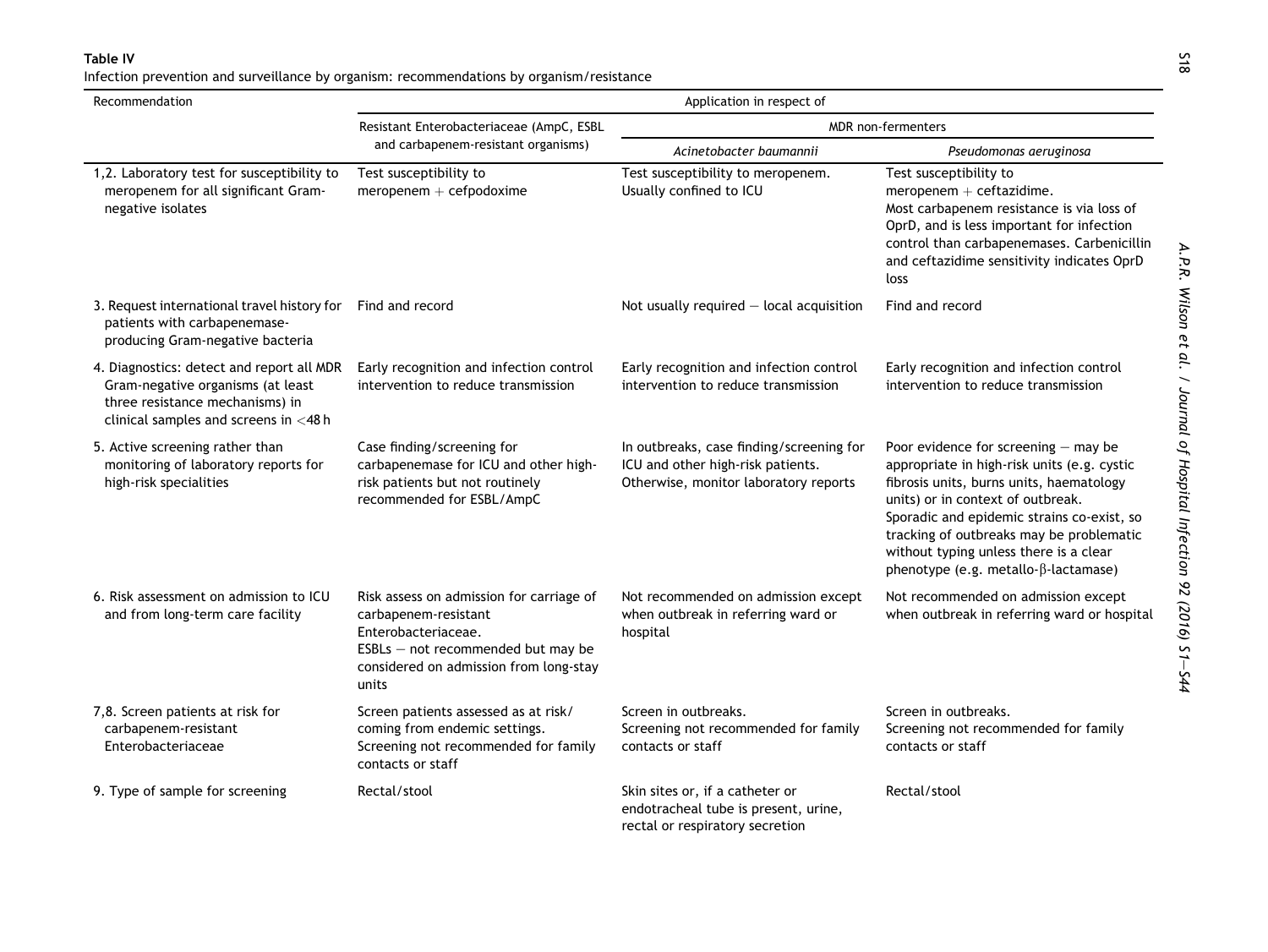| 10. Screen patients with stay in<br>healthcare facility with endemic<br>carbapenemase-producing organisms in<br>last year                                                                                                                                              | $Carbapenem-resistant - targeted$<br>screening of patients with history of<br>health care in high-risk areas [i.e<br>endemic, not just sporadic cases (e.g.<br>India, Manchester in UK)]                                                                                                                                           | $Carbapenem-resistant - targeted$<br>screening of patients with history of<br>health care in high-risk areas (i.e. based<br>on local knowledge of referring centres)                                                                                           | $Carbapenem-resistant - targeted screening$<br>of patients with history of health care in<br>high-risk areas (i.e. based on local<br>knowledge of referring centres)                                                                            |
|------------------------------------------------------------------------------------------------------------------------------------------------------------------------------------------------------------------------------------------------------------------------|------------------------------------------------------------------------------------------------------------------------------------------------------------------------------------------------------------------------------------------------------------------------------------------------------------------------------------|----------------------------------------------------------------------------------------------------------------------------------------------------------------------------------------------------------------------------------------------------------------|-------------------------------------------------------------------------------------------------------------------------------------------------------------------------------------------------------------------------------------------------|
| 11. Monitor SICPs and contact<br>precautions during outbreaks; repeat<br>screening of negative patients weekly<br>and on discharge until no new cases for<br>seven days                                                                                                | Carbapenem-resistant $-$ during<br>outbreak, screen all patient contacts in<br>ward of a new case                                                                                                                                                                                                                                  | Carbapenem-resistant $-$ during<br>outbreak, consider screening all patient<br>contacts in bay/ward of non-isolated<br>case. No evidence for regular admission,<br>ongoing or discharge screening except in<br>outbreaks                                       | No high-quality evidence for patient contact<br>screening, but consider screening all patient<br>contacts in bay/ward in outbreak. No<br>evidence for regular admission, ongoing or<br>discharge screening except in outbreaks                  |
| 12. At admission, screen patients with<br>previous carbapenem-resistant or<br>other MDR Gram-negative bacteria                                                                                                                                                         | Screen all with known previous carriage<br>or infection                                                                                                                                                                                                                                                                            | Screen all with known previous carriage<br>or infection                                                                                                                                                                                                        | Screen all with known previous carriage or<br>infection                                                                                                                                                                                         |
| 13. Contact precautions for patients who<br>present an infection risk                                                                                                                                                                                                  | Carbapenem-resistant $-$ pre-emptive<br>isolation of previous positive patients<br>pending screening.<br>Restrict unnecessary patient movements<br>where possible                                                                                                                                                                  | Carbapenem-resistant $-$ pre-emptive<br>isolation of high-risk patients pending<br>screening.<br>Restrict unnecessary patient movements<br>where possible                                                                                                      | No evidence for pre-emptive isolation.<br>Extrapolation from evidence for other MDR<br>organisms suggests that isolation or<br>cohorting of known cases with contact<br>precautions and restrictions on unnecessary<br>movement are appropriate |
| 14. Patients colonized with MDR Gram-<br>negative organisms in single room for<br>duration of stay                                                                                                                                                                     | No recommendations for tests of<br>clearance - assume long-term carriage<br>during the same inpatient stay                                                                                                                                                                                                                         | No recommendation for test of clearance                                                                                                                                                                                                                        | No recommendation for test of clearance                                                                                                                                                                                                         |
| 15. Personal protective equipment: use<br>disposable gloves and gown/apron in<br>caring for patients                                                                                                                                                                   | Apron/gown and gloves for all patient<br>interactions. No requirement for<br>facemasks or respirators                                                                                                                                                                                                                              | Use apron/gown and gloves for all<br>patient interactions. No requirement for<br>facemasks or respirators                                                                                                                                                      | Apron/gown and gloves for all patient<br>interactions. No evidence for the<br>effectiveness of respiratory precautions<br>except for patient-to-patient spread by<br>droplet nuclei in patients with cystic fibrosis                            |
| 16. Prioritize single-room<br>accommodation (local risk assessment<br>to determine priority against other<br>pathogens, but carbapenem-resistant<br>Enterobacteriaceae usually higher than<br>Clostridium difficile or meticillin-<br>resistant Staphylococcus aureus) | First priority: carbapenem-resistant<br>Enterobacteriaceae.<br>Carbapenem-resistant<br>Enterobacteriacae: single room,<br>preferably with en-suite facilities,<br>throughout admission.<br>Other MDR Enterobacteriaceae: isolate<br>where possible according to assessment<br>of risk of spread; otherwise, contact<br>precautions | Second priority: carbapenem-resistant<br>Acinetobacter spp. These are usually<br>confined to ICU.<br>Carbapenem-resistant: single room,<br>preferably with en-suite facilities,<br>throughout admission.<br>Other MDR Acinetobacter spp.: room if<br>available | Third priority: carbapenemase-producing<br>P. aeruginosa.<br>Other MDR Pseudomonas spp.<br>(e.g. permeability variant): use single room<br>if available                                                                                         |
| 17. Cohort isolate if there are insufficient<br>single rooms                                                                                                                                                                                                           | Consider cohorting patients whose<br>isolates have the same phenotypic<br>resistance pattern. Consider staff<br>cohorting where feasible, and education<br>of staff in infection control                                                                                                                                           | Consider cohorting patients whose<br>isolates have the same phenotypic<br>resistance mechanism. Level of evidence<br>for staff cohorting is low                                                                                                                | Extrapolation from other infections suggests<br>that staff cohorting may be useful in<br>controlling outbreaks                                                                                                                                  |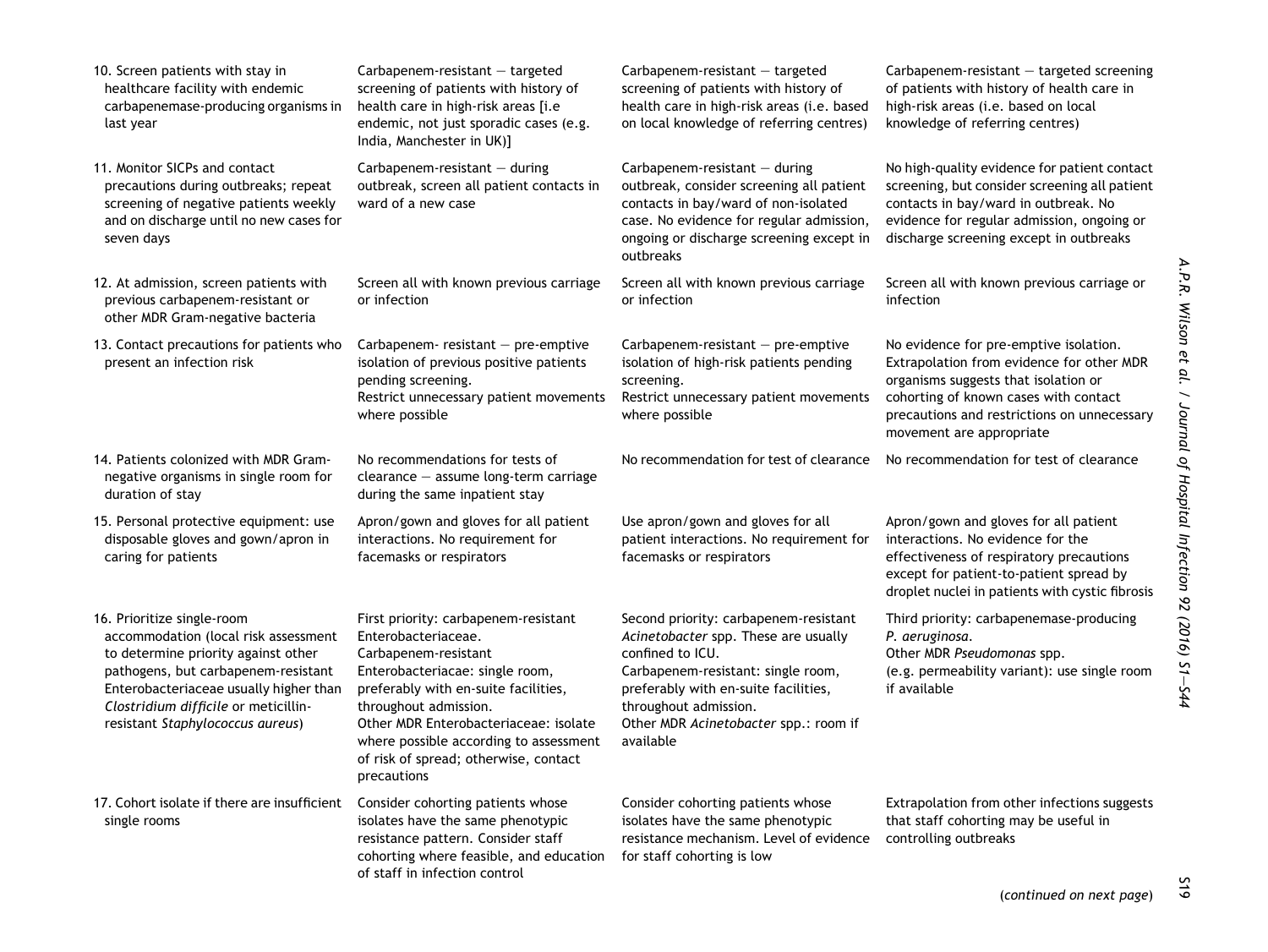| Recommendation                                                                                             | Application in respect of                                                                                              |                                                                                                                                                                       |                                                                                                                                                                                                                                                                          |  |
|------------------------------------------------------------------------------------------------------------|------------------------------------------------------------------------------------------------------------------------|-----------------------------------------------------------------------------------------------------------------------------------------------------------------------|--------------------------------------------------------------------------------------------------------------------------------------------------------------------------------------------------------------------------------------------------------------------------|--|
|                                                                                                            | Resistant Enterobacteriaceae (AmpC, ESBL<br>and carbapenem-resistant organisms)                                        | <b>MDR</b> non-fermenters                                                                                                                                             |                                                                                                                                                                                                                                                                          |  |
|                                                                                                            |                                                                                                                        | Acinetobacter baumannii                                                                                                                                               | Pseudomonas aeruginosa                                                                                                                                                                                                                                                   |  |
| 18. Hand hygiene before and after direct<br>patient contact                                                | Contact precautions; ensure high<br>awareness of need for attention to hand<br>hygiene, especially with soap and water | Contact precautions and high awareness<br>of need for hand hygiene, especially with<br>soap and water                                                                 | Low-level evidence. Ensure high awareness<br>of need for attention to hand hygiene,<br>especially with soap and water                                                                                                                                                    |  |
| 19. Environmental screening when<br>unexplained transmission                                               | Persistence in environment in wet areas<br>and respiratory equipment                                                   | Environmental persistence, particularly<br>in dust and dry surfaces. Bed rails,<br>bedside tables, hygroscopic bandages,<br>HEPA filters and extract vents implicated | Association with persistently colonized<br>water systems (e.g. taps, filters, aerators,<br>sink traps). Screening of tap outlets in<br>augmented care areas according to local risk<br>assessment.<br>Outbreaks associated with contamination of<br>ventilator equipment |  |
| 20. Decontaminate equipment in<br>designated cleaning sinks                                                | Indirect evidence for transmission via<br>equipment                                                                    | Some evidence for transmission through<br>equipment                                                                                                                   | Evidence for transmission through<br>equipment contamination (e.g. ventilators)<br>demonstrates importance of dedicated and<br>single-use equipment, and decontamination<br>of re-usable equipment by appropriate<br>agents                                              |  |
| 21. Risk assess point-of-use filters for<br>taps if P. aeruginosa colonization/<br>infection is increasing | Not applicable                                                                                                         | Not applicable                                                                                                                                                        | Effective in reducing infection but need<br>monthly replacement                                                                                                                                                                                                          |  |
| 22. Terminal disinfection with<br>hypochlorite in outbreak control                                         | Increase cleaning frequency to at least<br>twice daily and every 4 h for high-contact<br>surfaces                      | Increase cleaning frequency to at least<br>twice daily and every 4 h for high-contact<br>surfaces                                                                     | Some evidence that cleaning protocols have<br>a role for controlling spread in outbreak<br>settings                                                                                                                                                                      |  |
| 23. Consider hydrogen peroxide vapour<br>as adjunct to cleaning                                            | Effective in reducing reservoirs                                                                                       | Effective in reducing reservoirs                                                                                                                                      | Effective in reducing reservoirs on surfaces<br>but not taps or sink traps                                                                                                                                                                                               |  |
| 24. Routine use of selective digestive<br>decontamination not recommended                                  | Not normally recommended as contrary<br>to antibiotic stewardship                                                      | Not recommended                                                                                                                                                       | Not normally recommended as contrary to<br>antibiotic stewardship                                                                                                                                                                                                        |  |
| 25. Monitor hand hygiene of all shared<br>staff in cohort isolation                                        | Self-contained nursing unit is effective in<br>control of spread                                                       | Self-contained nursing unit is effective in<br>control of spread                                                                                                      | No direct evidence                                                                                                                                                                                                                                                       |  |

Table IV (continued)

ESBL, extended-spectrum b-lactamase; ICU, intensive care unit; MDR, multi-drug-resistant; SICPs, standard infection control precautions; HEPA, high-efficiency particulate arrestor.

 $\frac{220}{1}$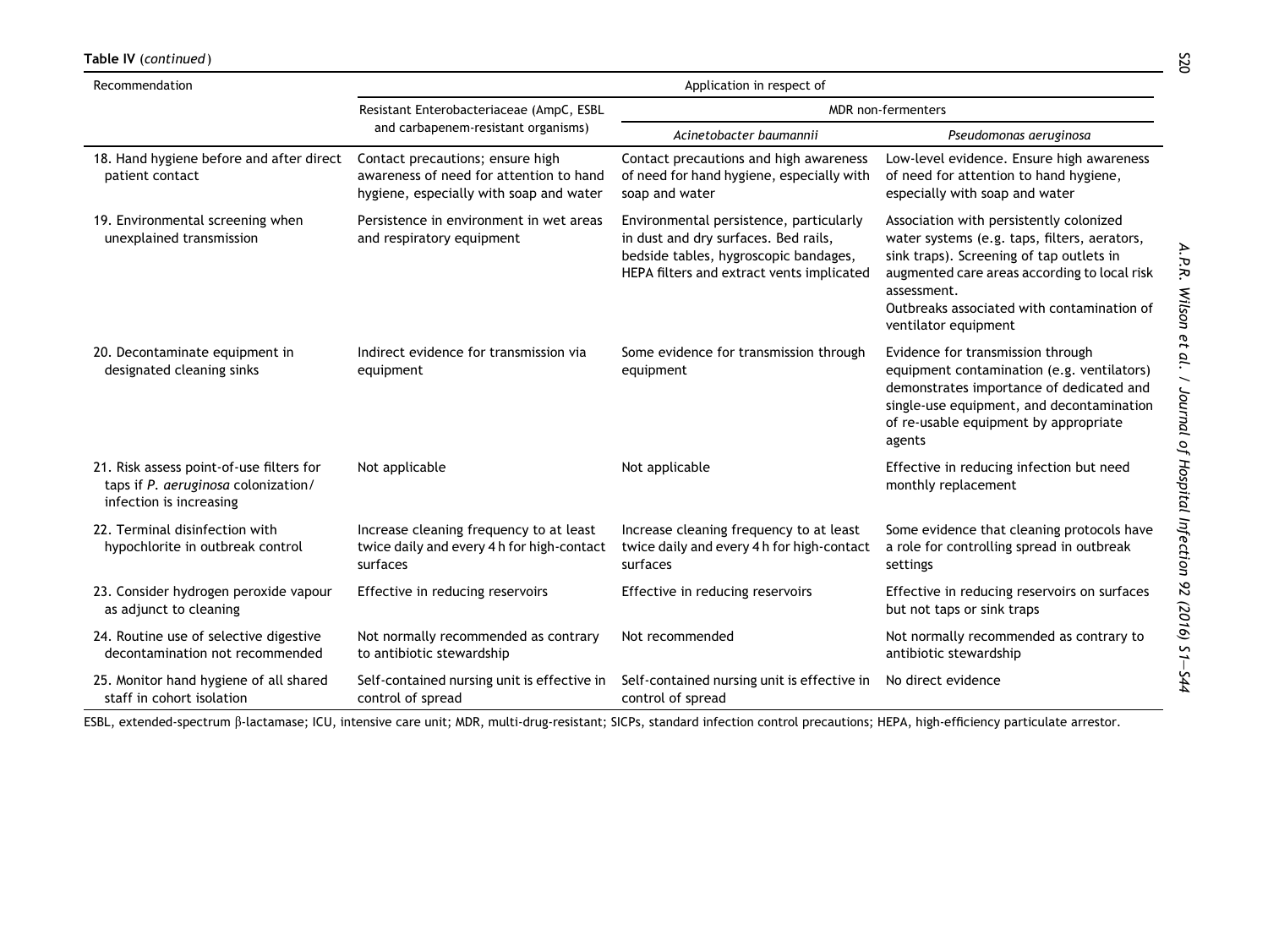All patients with epidemiological links (same hospital unit or care home) to an index and secondary cases should be screened to determine the extent of secondary transmission. However, carriage may be prolonged in the community (especially in patients with urinary catheters), and the chronology can be difficult to determine. As such, isolation is started on readmission. Admission screening by rectal swab (or axilla/groin swab for Acinetobacter spp.) is required for patients transferred from countries or institutions (including those in the UK) with a prevalence of epidemic or endemic carbapenemresistant Gram-negative pathogens, as well as those patients with previous colonization or infection. However, that assumes the receiving area (infection control practitioner) has been informed appropriately of prior hospitalization and carriage data, and where endemic or epidemic problems are present.

Given reported prolonged gastrointestinal carriage of MDR Gram-negative organisms, clearance samples are not recommended. Patient isolation should continue for the duration of the inpatient stay unless there is extensive spread and large numbers of colonized or infected patients. Cohorting affected patients together may then be necessary. Colonized or infected patients should be isolated if re-admitted as emergency cases, and should then be screened. Previously colonized or infected patients should be screened as outpatients if admission is planned, and isolated on admission if screening yields the relevant organism. A method of flagging records is needed.<sup>[185](#page-34-0)</sup>

9.4.2.3.2. How to screen. As the intestinal flora is the main source of MDR Gram-negative bacilli (except Acinetobacter spp.), a rectal swab (or stool) is preferred for ease of collection, handling and processing,  $162,186$  but faecal material must be visible on the swab before putting it into transport medium. A stool sample may be used if there is a risk of mucosal trauma. Rectal or perirectal swabs or stool samples have higher yield than testing of other body sites.<sup>[116](#page-32-0)</sup> In patients with indwelling devices, specimens from the related site should be screened. Skin swabs, urine and sputum should be checked in those with chronic wounds, indwelling urinary catheters or endotracheal intubation. Acinetobacter spp. are best detected in axillal, groin or wound swabs.<sup>[187](#page-34-0)</sup>

Screening tests should have a turnaround time of less than 48 h. Confirming the specific carbapenemases is important, but requires molecular methods that often limit availability to reference laboratories. Nevertheless, locally performed phenotypic tests can be extremely helpful as the report is available without delay. These tests are easy to implement for most laboratories, provided that the resources are available and laboratory staff have been trained.<sup>[162,168](#page-34-0)</sup> If carbapenemase confirmation is not possible, isolates should be sent to reference laboratories, although infection control precautions should not be delayed. These tests can prove to be even more useful if they are interpreted in conjunction with data on the background prevalence of carbapenem-resistant organisms in a specific region. A rapid diagnostic turnaround time and timely communication of laboratory results to physicians, nurses and the infection control team are extremely important for infection prevention and control and clinical therapy.

Commercial media for detection of carbapenemaseproducing Enterobacteriaceae are increasingly available. In a comparison of four chromogenic media used to detect carbapenemase-producing Enterobacteriaceae, chromID Carba had the best sensitivity and specificity, although this may not be adequate for OXA-48.<sup>[148](#page-33-0)</sup> Disc or tablet diffusion synergy tests use meropenem combined with boronic acid to inhibit KPC carbapenemases, or EDTA to inhibit metallocarbapenemases (IMP, NDM and VIM). Cloxacillin inhibits AmpC but not KPC, facilitating discrimination between iso-lates with these types of enzyme in an Etest.<sup>[143](#page-33-0)</sup> High-level temocillin and piperacillin/tazobactam resistance without potentiation of meropenem by EDTA is a marker of OXA-48. Molecular confirmation tests show high sensitivity and specificity, and are used in reference laboratories but are expensive and will not detect novel genes. Although several pseudomonas-selective media are marketed, there are no specific data on screening methodology, frequency or duration with respect to P. aeruginosa.<sup>[161](#page-34-0)</sup> P. aeruginosa resistant to carbapenems but susceptible to other  $\beta$ -lactams can be assumed not to have carbapenemases, and do not warrant reference investigation.

The accuracy of carbapenemase detection may be affected by the species and origin of the pathogen, type of carbapenemase and other resistance properties, such as porin loss or ESBL production. Phenotypic confirmatory tests such as the modified Hodge test are within the capability of most local laboratories, but depressed AmpC enzymes (and sometimes ESBLs) are associated with weak false-positive modified Hodge tests, especially with ertapenem. The test can be difficult to interpret. Colorimetric and MALDI-ToF methods can be used.<sup>188</sup> Some organisms with OXA-48-like carbapenemases only exhibit low-level carbapenem resistance without cephalosporin resistance, thus escaping the standard identification methods.<sup>188</sup>

High sensitivity and specificity in detecting ESBLs can be achieved using chromogenic selective media, despite mixed flora in catheter urine or faeces. However, competitive bacterial flora resistant to multiple antibiotics, especially cephalosporins, can reduce the specificity of selective media. The use of CTX-M Chromagar (CHROMagar, Paris, France) is superior to ESBL chromogenic agars if seeking cases with a CTX-M ESBL in an outbreak, but the medium is less suitable where, for example, TEM 10 ceftazidimase is present.

Screening for carriage of MDR A. baumannii has been described using a variety of media with samples from various body sites including axilla, groin, wounds, rectum or pharynx.<sup>[104,116,189](#page-32-0)–[192](#page-32-0)</sup> There is no consensus on site or method of screening for Acinetobacter spp., and sensitivity is poor.<sup>[193](#page-35-0)</sup> Most carbapenem resistance involves OXA-23/40/51/58/143 like carbapenemases, whilst a few isolates have metallo-carbapenemase.<sup>[194,195](#page-35-0)</sup>

9.4.2.3.3. When to screen. There is insufficient evidence to mandate routine screening of all patients for colonization by all MDR Gram-negative organisms. However, screening of high-risk patients is used in control efforts for carbapenem-resistant Enterobacteriaceae (e.g. patient transfers from hospitals where these organisms are prevalent). The contribution of this practice to decreasing transmission is unknown. Nevertheless, identifying patients who are at high risk of colonization or infection with MDR organisms (including carbapenem-resistant organisms) and performing screening by rectal swab (or skin for Acinetobacter spp.) on admission to healthcare facilities is recommended, and is now becoming more widespread in healthcare settings.<sup>169</sup> Patients at high risk include patients admitted to ICU and from long-term care facilities (e.g. care homes or endemic areas).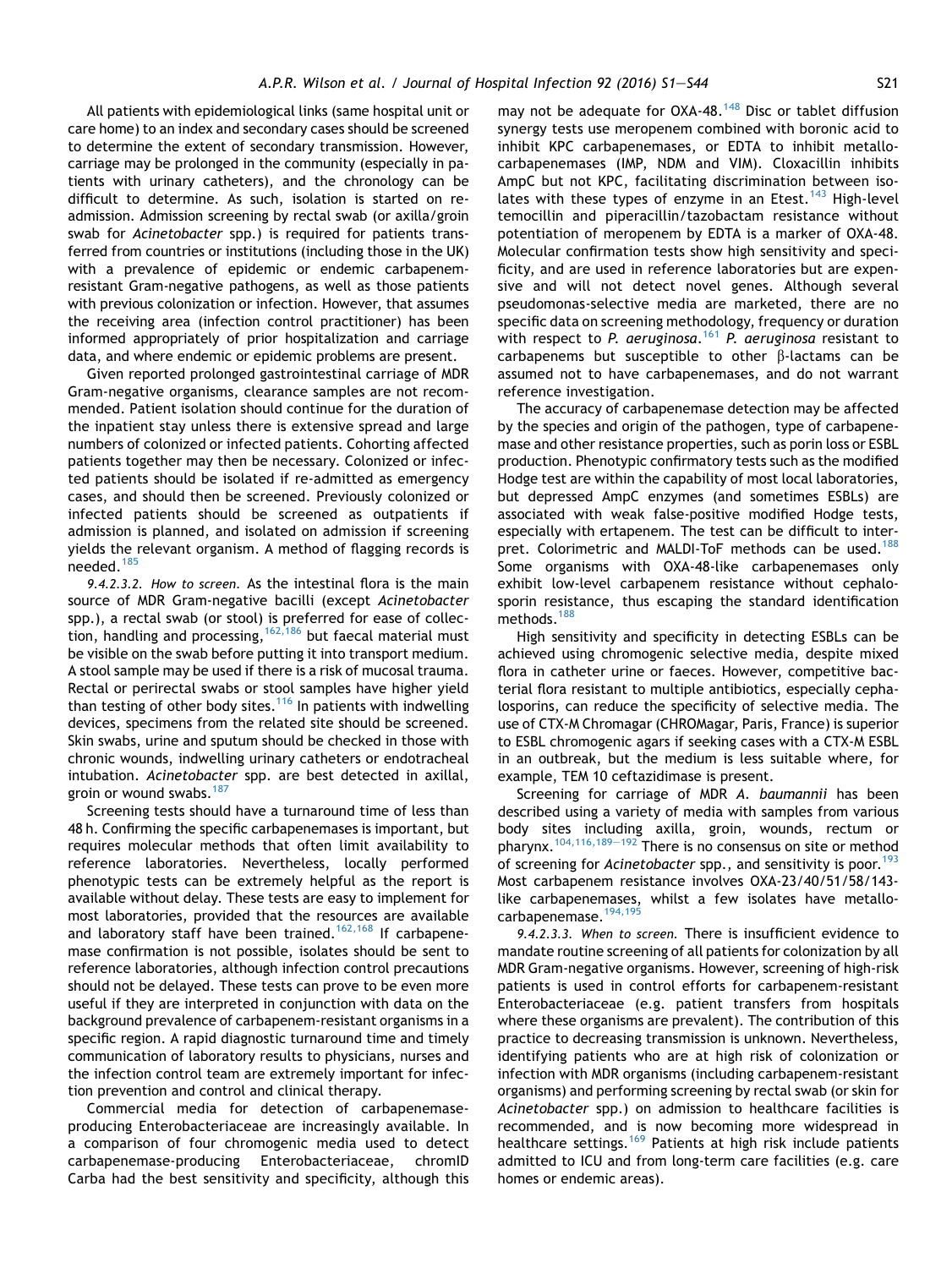Screening for carriage of ESBL Enterobacteriaceae can identify patients in whom empirical treatment with meropenem may be justified, thus supporting antimicrobial stewardship. Discharge screening for ESBL or carbapenem-resistant organisms is appropriate when admission screening is practised, or if a colonized patient is likely to be re-admitted for further procedures or is going to a long-term care facility. Patients with carbapenem-resistant organisms should have notes flagged pending re-admission or if they transfer to long-term care facilities, where there is a risk of further spread. Longterm care facilities should be informed of positive results of discharge screening on their transferees, and may need to consider if their routine SICPs are sufficiently robust for caring for these patients.

#### Good Practice Recommendations

Effective communications between healthcare settings will help to facilitate efficient patient transfers, and are crucial in reducing spread.

Local screening policies should be developed to define those patients at high risk of carriage of, for example, carbapenemase producers.

9.4.2.4. What can be done in the case of patients unable or unwilling to consent to a rectal swab? On being admitted to hospital, a patient consents to receive those diagnostic and screening tests that are deemed necessary to the management of their presenting problem. In situations where a patient is incapacitated, those giving care may proceed with any interventions deemed necessary to provide medical treatment for the patient's well-being. This follows the principles of 'implied consent' (i.e. it is reasonable to assume that the person would consent if they were not incapacitated and unable to do so). Implied consent is already used for meticillin-resistant Staphylococcus aureus (MRSA) screening, even for patients who have the capacity to consent for themselves.

Screening as part of the ward/hospital policy to guide antimicrobial therapy and/or prevent disease transmission does not require specific written consent, but verbal agreement from the patient before sampling is conducted is required whenever possible. Individual, religious and societal concerns have to be respected. Patients should be informed, whenever possible, of the need and reason for screening (i.e. that it is for their benefit and that of other patients, and what it involves). They should be given the option of who carries it out, including self-screening, but only after assessment of their ability and willingness to comply, and safety of the procedure. The option of a same-sex healthcare practitioner should be provided. Some patients may be unwilling to accept a rectal swab but will provide a stool sample, although this may result in delay or absence of a sample. Ideally, patients should be placed preemptively in an isolation room while the screening results are awaited, but this is unlikely to be practicable in many high turnover wards. Patients having chemotherapy or with an underlying bowel condition (stoma, colon cancer, recent anal or rectal surgery) may be more easily screened using stool. Nevertheless, rectal swabs can be collected safely in haema-tology patients.<sup>[196](#page-35-0)</sup>

9.4.2.5. How frequently does screening need to be performed? Extensive active screening during outbreaks due to carbapenem-resistant organisms is recommended<sup>[168](#page-34-0)</sup> (e.g. follow-up screening of negative cases at weekly intervals and/ or for all inpatient contacts with confirmed cases). Although such accounts must be interpreted with caution, experience from outbreaks of MDR Gram-negative organisms, including carbapenemase- and ESBL-producing Enterobacteriaceae, in acute healthcare settings suggests that the implementation of screening for early detection and isolation of colonized patients coupled with contact precautions can help to control transmission.<sup>77,169,197</sup> Screening of those not known to be carriers of carbapenem-resistant organisms in an endemic situation is advisable at least weekly and on discharge.

9.4.2.6. Is there evidence for effective interventions on positive patients (i.e. can carriage be cleared)? A number of studies have evaluated the duration of colonization with MDR Gram-negative bacteria. Studies of hospital inpatients suggest that they tend to remain colonized for the duration of their stav.  $104,198-200$  $104,198-200$  $104,198-200$  Most studies evaluating the duration of colonization outside of acute settings for a range of MDR Gramnegative bacteria have identified mean durations of colonization of months rather than days.  $11,201-204$  $11,201-204$  $11,201-204$  This duration is likely to reflect the particular strain, not its resistance.

Several studies have investigated the duration of colonization with carbapenem-resistant Enterobacteriaceae following discharge from acute care facilities. Risk factors for prolonged carriage of MDR Gram-negative bacteria tend to be associated with healthcare contact, underlying medical conditions and the presence of invasive devices.  $11,47,199,205$ For example, Lubbert et al. evaluated prolonged colonization following an outbreak of carbapenem-resistant K. pneumoniae following discharge from an acute hospital. $205$  Although 26 (31%) of the 84 patients included tested negative for carbapenem-resistant K. pneumoniae at one month post discharge, 45% remained colonized at six months and one patient remained positive for almost 40 months. Two other studies found that approximately half of patients colonized at the time of hospital discharge were spontaneously free by six months.<sup>[11,47](#page-29-0)</sup> However, a number of studies identified patients who retested positive after negative screens, suggesting that gastrointestinal colonization is suppressed rather than eliminated in many cases. $47,205$  For this reason, the authors of these studies recommend at least three consecutive negative screens separated by at least 24 h before a patient can be considered 'decolonized'. [47,200,205](#page-30-0) In practice, colonized inpatients should be considered 'carriers' during the rest of their hospital admission. The risk period from previous hospitalization exceeds one year.

There is no effective equivalent of the topical suppression used to reduce shedding of MRSA in the healthcare environment. Attempts at eradication of MDR Gram-negative organisms from the gastrointestinal tract have not been successful.<sup>[206](#page-35-0)-[209](#page-35-0)</sup> Selective decontamination of the digestive tract (SDD) can produce some temporary reduction in the number of organisms in faeces (see Section 9.4.6).

Evidence-based criteria for discontinuing contact precautions for carbapenem-resistant Gram-negative organisms in acute care settings have not been developed. Given the likelihood for prolonged gastrointestinal carriage by these organisms and risk of spread, organizations should be cautious in discontinuing contact precautions (patient isolation). In most cases, contact precautions should continue for the duration of the hospitalization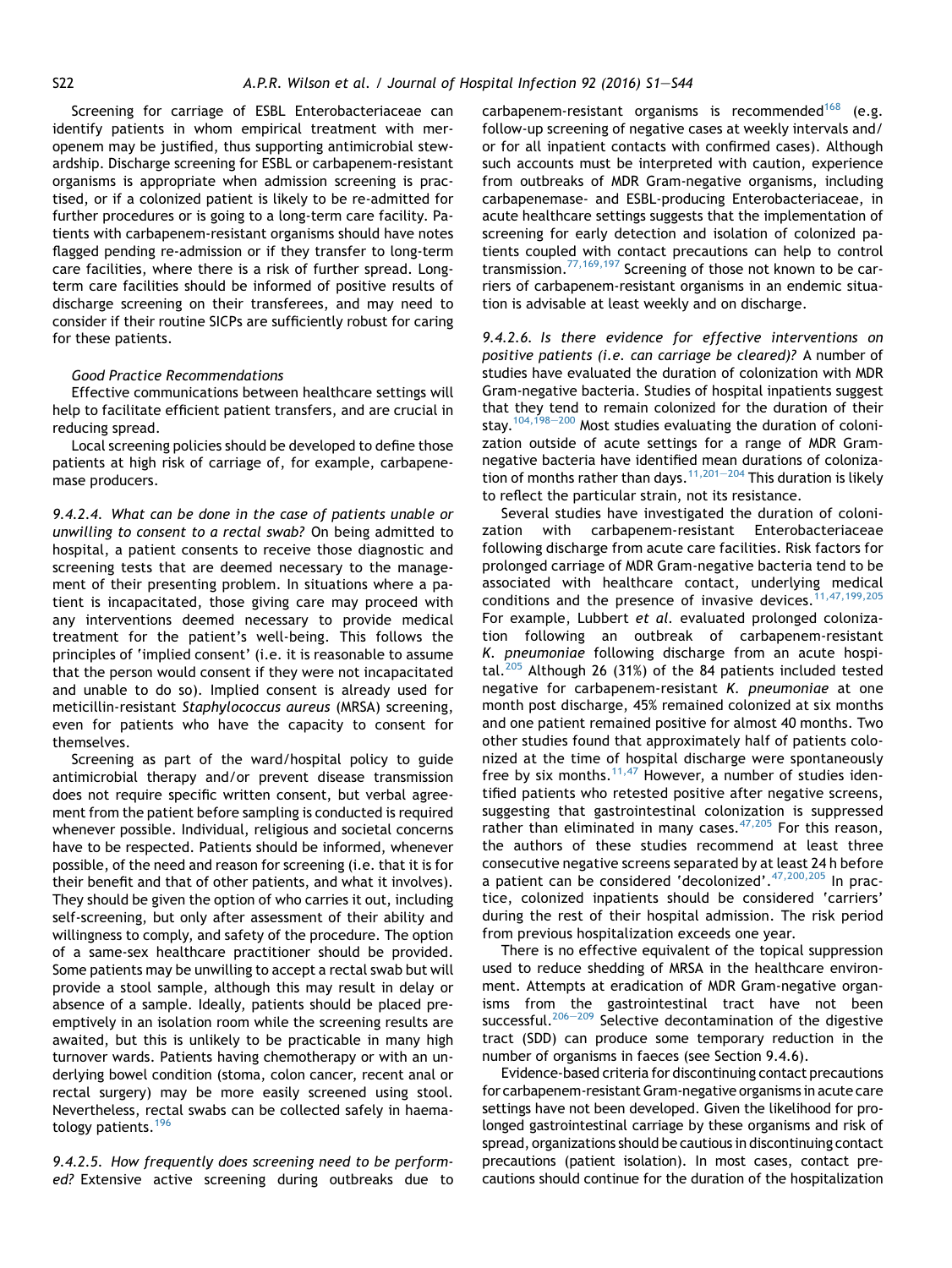during which the organism was first found on culture. Patients readmitted within 12 months of that hospitalization should be considered probably colonized, and managed with contact precautions until at least one negative screen is available.

#### Evidence

Early recognition of patients infected with MDR Gramnegative organisms and implementation of rigorous infection control interventions is usually associated with reduced secondary transmission. 3

Screening (except Acinetobacter spp.) is most sensitive when performed on rectal (or perirectal) swabs or stool specimens. 3

Patients transferred from, or who have received medical care in, a healthcare facility in an endemic area of the UK or abroad are at high risk of carriage of carbapenemase-resistant organisms.  $2++$ 

#### Recommendations

A rectal swab (with visible material) or stool sample (and urine sample if catheter present) should be used for screening for multi-resistant Enterobacteriaceae and P. aeruginosa. For Acinetobacter spp., sample skin sites or (if a catheter or endotracheal tube is present) urine or respiratory secretions. Conditional

Each healthcare organization should have access to robust microbiological arrangements for detecting and reporting MDR Gram-negative organisms in routine clinical samples, and for screening using highly-sensitive tests with a rapid diagnostic turnaround time of <48 h. Conditional

All patients transferred from, or with a history in the preceding year of admission to, healthcare facilities with known endemic carbapenemase-producing Enterobacteriaceae should be screened. Strong and the screened.

In the event of secondary cases of carbapenem-resistant Enterobacteriaceae, SICPs and contact precautions should be monitored and re-inforced with clinical staff. Screening of patients not identified as carriers should be repeated weekly and on discharge from affected units until no new cases are identified for more than seven days. Strong

Where possible, single-room isolation should be provided for patients with MDR Gram-negative bacterial infection/colonization, and contact precautions should be continued for the duration of their stay. The conditional conditional

Patients with previous samples with carbapenem-resistant or other MDR Gram-negative bacteria should be screened at the time of admission. The same of admission of  $\sim$  Conditional

#### 9.4.3. Isolation and segregation

A long-standing principle of infection prevention and control is to physically segregate those known to be infected or colonized with a pathogen of epidemiological importance from those who are not infected or colonized. However, critical appraisal is difficult as segregation is usually assessed as part of a package of measures. This physical separation can be achieved through placing patients with known/suspected infection/colonization in single rooms; and/or identifying and isolating patients with the same, confirmed pathogen in a cohort room/area. An additional cohort measure (nursing staff numbers permitting) is to identify staff to care for those patients placed in cohorts. The implementation of screening cultures at the time of admission or during a patient's stay on a

particular ward is a way to improve the impact of physical segregation by identifying those who are colonized with the pathogen of concern.

Placing patients known to be infected or colonized with MDR Gram-negative bacteria in single rooms reduces transmission. Several studies have reported the impact of converting a unit from multi-occupancy to single rooms on rates of MDR Gram-negative infection/colonization.<sup>[210](#page-35-0)-[214](#page-35-0)</sup> A Canadian study reported the acquisition rate ratio of various Gram-negative bacteria, comparing an intervention unit that had been converted into single rooms with a control unit in a sister hospital that had not been converted into single rooms. $^{210}$  $^{210}$  $^{210}$  The number of Acinetobacter spp., Klebsiella spp. and Enterobacter spp. fell significantly, but the number of Pseudomonas spp. and E. coli did not. A 20-year before-after study from a US burns ICU that was converted into single rooms reported a significant reduction in Gram-negative bacteraemia, the time to a first positive Gram-negative culture and mortality.<sup>[212](#page-35-0)</sup> Significant reductions were also reported in bloodstream infections due to P. aeruginosa, K. pneumoniae, E. cloacae, E. coli and Providencia stuartii. However, there was no control unit, and improvements in burns care during the study may have contributed to these reductions. A separate study from the same renovation reported an overall reduction in infection rates, mortality and non-enteric Gram-negative species. $213$ One study from a US ICU reported no significant reduction in overall infection rates, or in rates of E. coli, Pseudomonas spp., Acinetobacter spp., Klebsiella spp. or Serratia spp. $211$  Again, this study did not include a control ward. Hand hygiene compliance was low and did not increase when the unit was converted into single rooms, in contrast to other studies.<sup>215,216</sup>

The impact of enhancing patient isolation aside from other interventions has been evaluated. A French study in 2001 found that introducing patient isolation to care for ESBL carriers resulted in a sequential reduction in ESBL incidence and hos-pital acquisition.<sup>[217](#page-35-0)</sup> However, this preceded the emergence of CTX-M and E. coli as dominant factors. A study in a Vietnamese ICU found that improving patient isolation by re-inforcing hand hygiene, and limiting exchange of equipment, materials and staff between patients did not reduce exogenous transmission of various Gram-negative bacteria (gentamicin-resistant K. pneumoniae, ESBL Enterobacteriaceae, amikacin-resistant Acinetobacter spp. and P. aeruginosa), whereas rates of MRSA fell significantly. However, this study did not include physical segregation of patients or the use of gowns or aprons.<sup>218</sup>

Various studies have evaluated switching from a multioccupancy ward to a single-occupancy ward. An Israeli study showed that there were significantly fewer acquisitions of resistant organisms when an ICU was converted from a multioccupancy bay to single rooms. $215$  The study included a control ward which had not been converted. Patients in the single-room ICU had a significantly lower acquisition rate of resistant organisms when compared with the control multioccupancy ICU over the same period [3/62 (5%) vs 7/39 (18%), respectively,  $P = 0.043$ ]. SICPs were applied throughout, but compliance with hand hygiene was better in the single-room ICU. Although MDR Gram-negative organisms were included, the significant changes related to Grampositive pathogens. Another study found that the mean number of nosocomial infections and length of stay were reduced significantly when a multi-occupancy paediatric ICU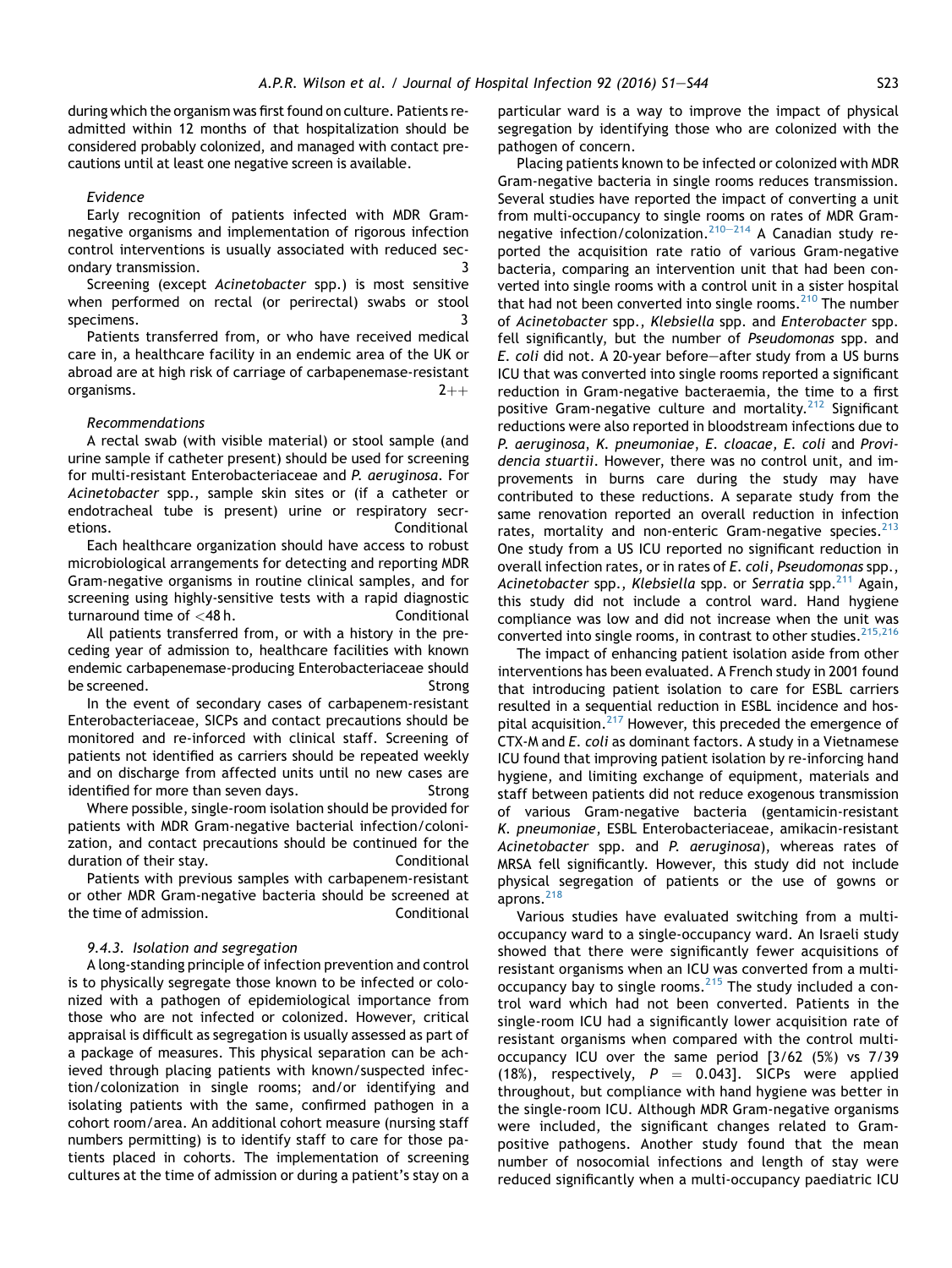was converted to single occupancy.<sup>[219](#page-35-0)</sup> However, no control ward was used, and no specific data on MDR Gram-negative pathogens were reported.

Although these studies suggest that converting multioccupancy wards to single rooms reduces the spread of MDR Gram-negative pathogens, there are several limitations. First, most studies did not include a control ward (although both of the studies that included a control ward found a significant reduction in transmission).<sup>[210,215](#page-35-0)</sup> Second, compliance with hand hygiene is higher in a single-room format compared with a multi-occupancy setting.<sup>[215,216](#page-35-0)</sup> Thus, it could be that improved hand hygiene rather than improved physical segregation is the critical factor for reducing transmission. All of the studies were performed in an ICU setting, limiting their applicability to settings outside of critical care. Converting wards to single rooms often includes other changes, such as the size of each bedspace, and the location and number of hand hygiene facilities, which could influence transmission rates. $215$  Single rooms are associated with a number of drawbacks, particularly an increased risk of adverse events due to reduced observation and psychological effects, so the requirement for patient observation is a key consideration when deciding on the optimal configuration of wards.<sup>[220](#page-35-0)</sup> Finally, patients are increasingly moved around the hospital for procedures and investigations, challenging their segregation.

9.4.3.1. Cohorting staff. No studies have evaluated the impact of cohorting staff aside from other interventions, but several studies have reported cohorting staff as an element of a successful multi-faceted strategy.[77,104,221,222](#page-31-0)

9.4.3.2. Disposable aprons and gloves. Data are limited in terms of the most appropriate personal protective equipment to use when caring for patients with MDR Gram-negative bacteria.

Studies have evaluated interventions that have included the use of gloves and gowns or aprons as an element of contact precautions.[137,217,223,224](#page-33-0) Hands and uniforms (or gloves and gowns or aprons if worn) can become contaminated with MDR  $o$ rganisms.  $126, 127, 225 - 230$  $126, 127, 225 - 230$ 

The use of gloves is an essential part of prevention of transmission of infection, and the evidence has been reviewed else-where.<sup>[176](#page-34-0)</sup> While they protect hands from contamination with biological fluids and micro-organisms, gloves are not a substitute for hand hygiene, and unnecessary use can result in increased cross-contamination. Loveday et al. recommended that gloves should be removed immediately after the activity has been completed, and the hands then decontaminated to prevent transmission as they may be contaminated during glove use or during removal.  $176$ 

#### Evidence

Units composed of single rooms have less transmission of MDR Gram-negative bacteria: A. baumannii, ESBL-producing (and, by inference, carbapenemase-producing) Enterobacteriaceae, P. aeruginosa. 3

#### Recommendation

Use disposable gloves and gowns or aprons to care for patients with MDR Gram-negative bacteria: A. baumannii, carbapenem-resistant and ESBL Enterobacteriaceae, P. aeruginosa. Strong 9.4.3.3. What is the role of isolation in care home/hospital settings? Current practices for the identification and isolation of patients with MDR Gram-negative bacteria (in either single rooms or cohorts) vary widely among healthcare facilities.<sup>231,232</sup> A survey of 66 hospitals in 26 US states and 15 other countries found that 74.2% isolated patients with ESBLs, 93.9% isolated patients with carbapenem-resistant organisms, 81.8% isolated patients with MDR Pseudomonas spp. and 84.9% isolated patients with MDR Acinetobacter spp. There was considerable variation in the duration of isolation, and few facilities performed screening. Isolation of patients in longterm care facility rooms may not be practicable for psychological reasons.

A number of studies have evaluated the impact of isolating patients with ESBL Enterobacteriaceae aside from other interventions.<sup>[217,233](#page-35-0)–[236](#page-35-0)</sup> A six-year Canadian study evaluated the impact of placing patients with ESBL Enterobacteriaceae in single rooms for the duration of their stay, and applying contact precautions for symptomatic patients.<sup>[233](#page-36-0)</sup> There was an overall increase in ESBL Enterobacteriaceae colonization/infection, but a relative decrease in cases attributable to the hospital, suggesting that local transmission was reduced. A 2-year before-after study in France before the proliferation of CTX- $M \beta$ -lactamases found that the introduction of admission and weekly surveillance combined with isolation of carriers resulted in a significant reduction in the percentage of patients infected or colonized with ESBL Enterobacteriaceae.<sup>[234](#page-36-0)</sup> There was a significant reduction in ESBL-producing K. pneumoniae but not MDR E. aerogenes. The study has a number of important confounders, including an intervention to reduce the use of imipenem, encouraging prompt discharge and chlorhexidine bathing for isolated patients. A study in a French paediatric hospital evaluated a sequential change in isolation policy from placing patients in a single room to placing them in a cohort block, applying modelling to test the impact on transmission of ESBL producers. $235$  No significant difference was identified between the two isolation protocols, but the model suggested that single-room or cohort isolation reduced transmission of ESBL producers. Finally, a 12-month cluster randomized study in 13 European ICUs evaluated chromogenic agar screening for ESBL Enterobacteriaceae on admission and isolation of carriers vs no admission screening.<sup>[236](#page-36-0)</sup> A hand hygiene improvement programme for staff and chlorhexidine body washing for patients preceded the trial. Of the 2129 Enterobacteriaceae resistant to third- and fourth-generation cephalosporins found on screening, 29% were resistant to carbapenems. Screening and source isolation was not associated with any trend (during the intervention period) or step change (compared with a baseline period) in rate of ESBL transmission. However, individual species were not analysed separately.

Two studies have evaluated the impact of isolation on the transmission of A. baumannii and P. aeruginosa.<sup>[137,223](#page-33-0)</sup> A sevenyear before-after study in France evaluated the introduction of hospital-wide contact precautions, which included placing the patient in a single room or cohort with other patients, and the use of gloves and gowns or aprons, on the transmission of A. baumannii.<sup>[223](#page-35-0)</sup> Isolation precautions were implemented for two years, then stopped for three years, then re-implemented for two years; the incidence of A. baumannii was significantly lower during the two periods when isolation precautions were in use. The implementation of isolation precautions was the only variable associated with lower incidence of A. baumannii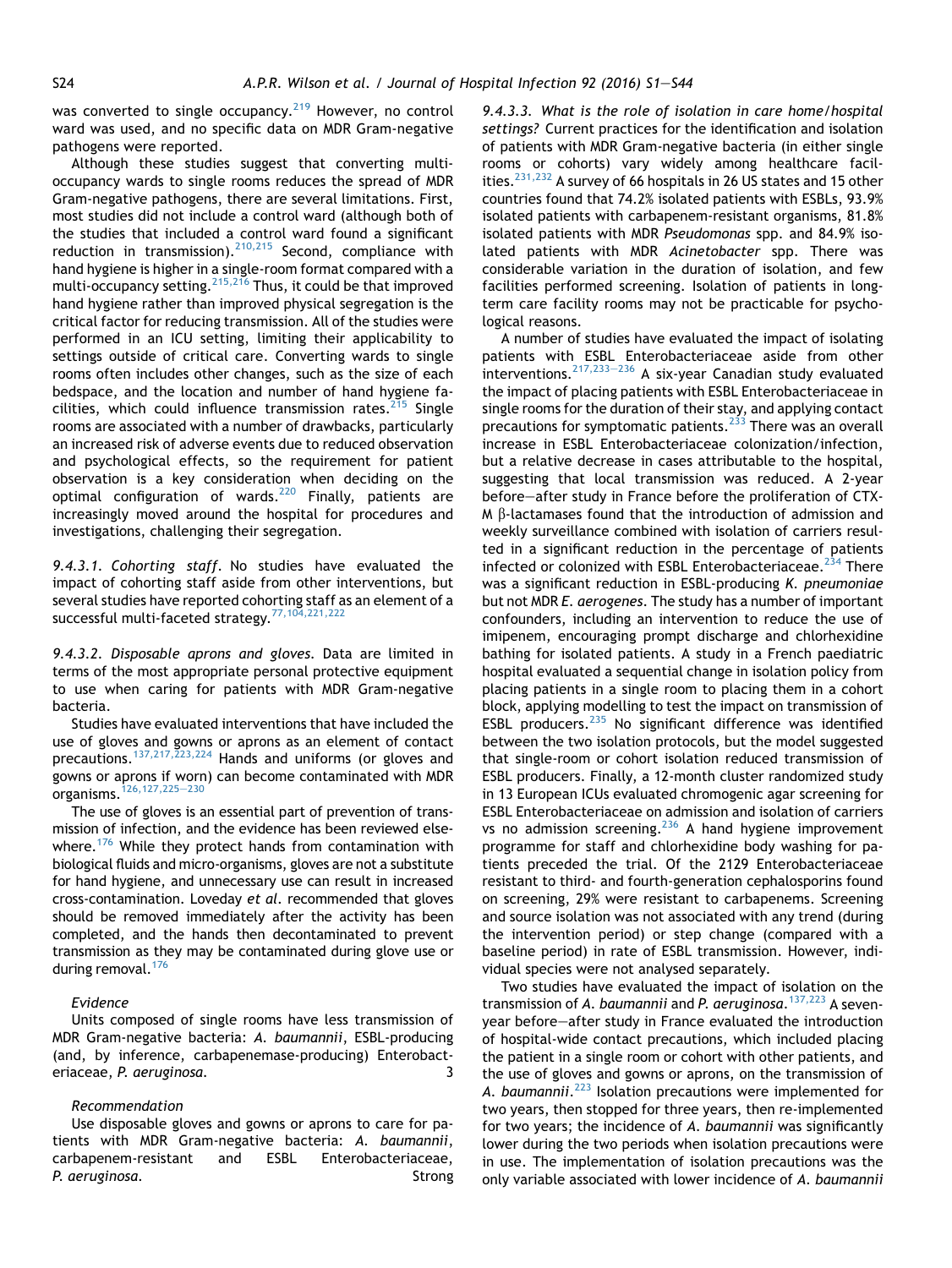in multi-variate analysis. A follow-up study from the same group reported similar findings.[237](#page-36-0) A study from an ICU in Brazil evaluated the introduction of contact isolation, including the use of gloves and gowns or aprons, cohorting of medical items (stethoscopes etc.), daily surface cleaning and disinfection on the rates of MDR A. baumannii and P. aeruginosa.<sup>[137](#page-33-0)</sup> Bloodstream infections reduced significantly during the intervention, but species were not analysed separately. The study compared rates of infection at two points during the intervention, with no baseline period.

A number of other studies have implemented complex interventions that included increased isolation of patients.[116,221,222,224,238](#page-32-0) One study in a US ICU implemented a multi-faceted intervention centred on improved isolation of patients, including admission screening for carbapenemresistant K. pneumoniae but not for A. baumannii or P. aeruginosa.<sup>[221](#page-35-0)</sup> There was a significant reduction in the rate of carbapenem-resistant K. pneumoniae, but no change in the rate of A. baumannii or P. aeruginosa. A study of various interventions in six US hospitals found that the only consistent predictor of successful control of K. pneumoniae with KPC carbapenemases was a shorter length of stay. $238$  Three studies have evaluated the impact of a multi-faceted intervention to control the spread of A. baumannii. An intervention at US field hospitals in Iraq including improved hand hygiene, contact precautions, and cohorting patients and staff resulted in a significant reduction in A. baumannii ventilator-associated pneumonia.[222](#page-35-0) A bundle of interventions including contact precautions, screening (on occasion) and regular staff briefings reduced the rate of MDR A. baumannii infections significantly overall, particularly bloodstream infections due to the organ-isms, in a Spanish hospital.<sup>[116](#page-32-0)</sup> Finally, a study in a Thai ICU reported a significant reduction in MDR A. baumannii associated with the introduction of contact precautions, cohorting colonized patients, screening and environmental disinfection using bleach.<sup>[224](#page-36-0)</sup> However, acinetobacter infections are more common in Thailand than in the UK.

Studies that have evaluated the impact of isolating patients in either single rooms or cohorts generally lack a concurrent control unit, making it difficult to be certain that changes in rate are attributable to isolation alone. The one study that included a concurrent control ward demonstrated no significant decrease in transmission of ESBL-producing Enterobacteriaceae.<sup>[236](#page-36-0)</sup>

#### Evidence

Transmission of MDR Gram-negative bacteria is reduced by identifying patients who are infected or colonized, and placing them in single rooms or cohorts.

#### Recommendations

Identify and place infected and colonized patients in single rooms where available in this order of priority: carbapenemresistant Enterobacteriaceae, carbapenem-resistant A. baumannii, ESBL Klebsiella spp., carbapenemase-producing P. aeruginosa, ESBL E. coli and other Enterobacteriaceae, AmpC Enterobacteriaceae. Strong

If insufficient rooms are available, cohort isolate following local risk assessment. The Conditional

#### Good Practice Recommendation

Establish a flagging system for patient notes. Conditional

#### 9.4.4. Hand hygiene

Hand hygiene is an essential part of prevention of transmission of infection in health care, and it has been reviewed by Loveday et al.<sup>[176](#page-34-0)</sup> Transient flora, including MDR Gram-negative bacteria, is acquired from touching the patient or environment, and is easily transferred to the next patient or surface. In turn, this causes colonization and later (potentially) infection. Use of alcohol hand rub (or liquid soap and water if hands are visibly soiled) has been shown to reduce the carriage of potential pathogens on the hands, and therefore is likely to reduce the number and likelihood of healthcare-associated infections.[174,176](#page-34-0) Hand decontamination is considered to have a high impact on outcomes that are important to patients.  $239$ Training of all care workers, combined with audit and feedback of compliance rates, is central to current guidance on prevention of infection. The WHO Five Moments for Hand Hygiene has been widely used and supported by NICE, and de-scribes the points at which hand hygiene is required.<sup>[239](#page-36-0)</sup> Hand hygiene is often missed as the worker enters or leaves the patient environment, and on contact with potentially contaminated surfaces<sup>[240](#page-36-0)-[242](#page-36-0)</sup>

Despite many activities around the improvement of hand hygiene products, the introduction of alcohol-based hand rubs/ gel, improving environmental factors, and extensive marketing and education campaigns, evidence of sustained compliance improvement is lacking. Globally, hand hygiene compliance is where contribute to defining the behavior, matrix trying computation to variable, with Creedon<sup>[243](#page-36-0)</sup> and Larson *et al.*<sup>[244](#page-36-0)</sup> suggesting a rate of approximately 50%. Therefore, improving compliance with hand hygiene is reliant upon an understanding of the interactions within health care between the individuals, the practices and procedures they perform, the environment that they work in, and the culture and safety awareness of the organization. These human factors should be applied to the infection prevention agenda to ensure that meaningful, sustainable interventions are adopted reliably to produce the greatest impact. $245$ 

#### Evidence

Hand hygiene is associated with reduction of carriage of potential pathogens on the hands.  $2+$ 

#### Recommendation

Hand hygiene is required before and after direct patient contact; after contact with body fluids, mucous membranes and non-intact skin; after contact with the immediate patient environment; and immediately after the removal of gloves.

#### 9.4.5. Environmental hygiene

9.4.5.1. When should the environment be sampled? The role of the environment in the transmission of healthcare-associated infection remains controversial and difficult to study. In recent years, much of the research around this has focused on highprofile Gram-positive pathogens such as MRSA, Clostridium difficile and glycopeptide-resistant enterococci, where a significant body of evidence for the importance of environmental sources has started to accumulate. $246,247$  Reservoirs can be identified when infection control has failed to control an outbreak.<sup>161</sup> The general view has been that Gram-negative bacteria, particularly members of the Enterobacteriaceae, are not as successful at surviving in the environment for prolonged periods, and generally are relatively easily removed by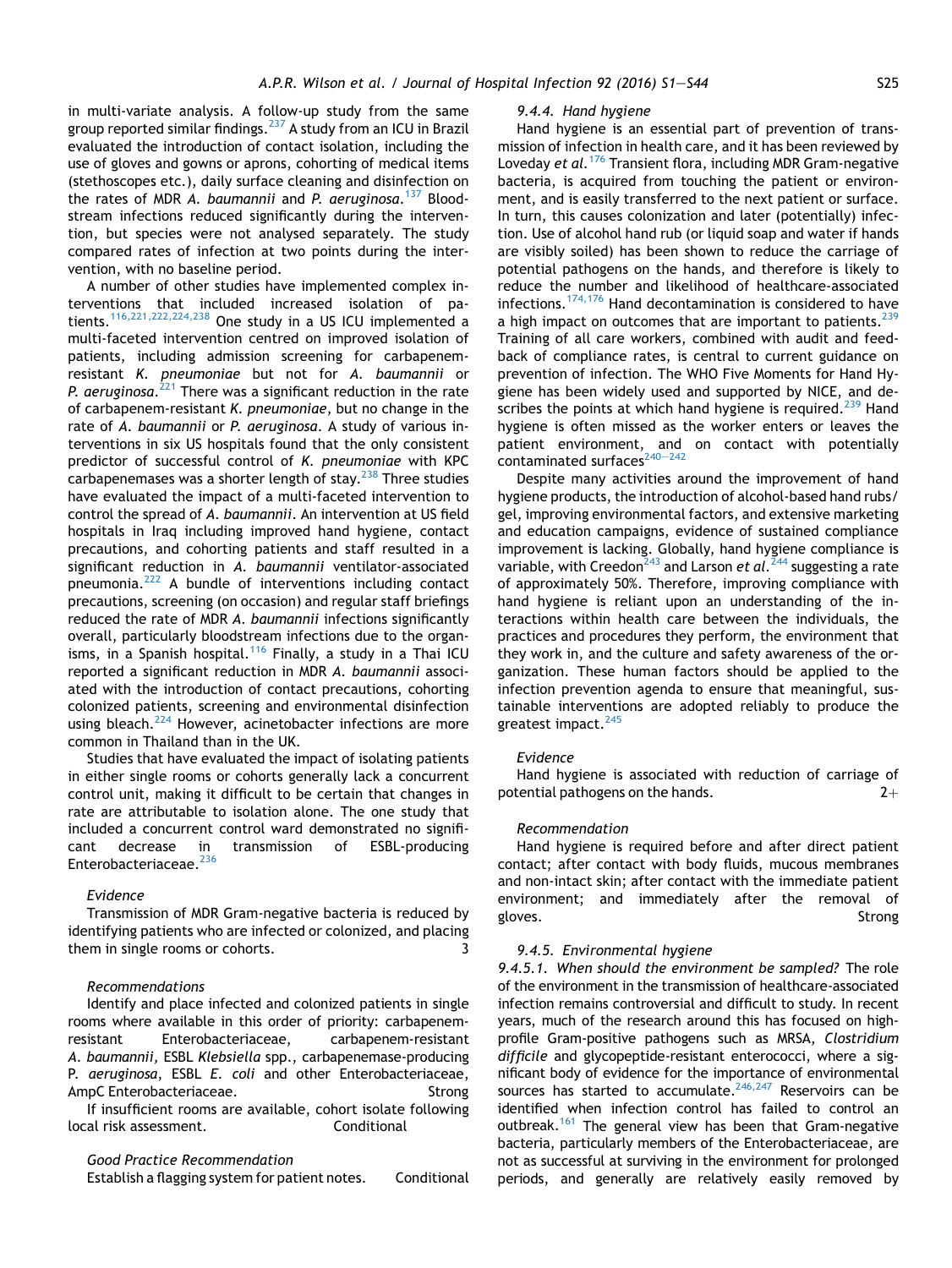appropriate conventional cleaning and drying.<sup>[13](#page-29-0)</sup> Nevertheless, Enterobacteriaceae, including carbapenem-resistant strains, are able to survive on dry surfaces for extended periods, sometimes measured in weeks and months.<sup>248,249</sup> Some strains of E. coli carrying ESBLs, for example, can survive for a median of 10 days in the environment.<sup> $250$ </sup> In favourable conditions, E. coli, Klebsiella spp. and Pseudomonas spp. can survive for even longer.<sup>161</sup> Acinetobacter spp. have the capacity for long-term survival on dry surfaces.<sup>[14,251,252,253](#page-29-0)</sup> Pseudomonas spp. are more traditionally associated with moist environments, and will be found around handwash basins and respiratory equip-ment.<sup>[35,254](#page-30-0)</sup> There is considerable evidence that P. aeruginosa can contaminate waste water systems and spread from them, with these sometimes acting as reservoirs for carbapenemaseproducing strains causing prolonged outbreaks.<sup>255</sup> If not adequately decontaminated (including the hand piece), endoscopes have been found to be responsible for outbreaks.  $256$ 

MDR Gram-negative bacteria, including carbapenemresistant organisms, Enterobacteriaceae and A. baumannii, can be cultured from sites surrounding infected and/or colo-nized patients.<sup>[106,257](#page-32-0)</sup> Several studies have found that environmental contamination with resistant K. pneumoniae is more common than contamination with resistant E. coli. $^{258-260}$  $^{258-260}$  $^{258-260}$  $^{258-260}$  $^{258-260}$  No controlled studies have shown that an environmental intervention reduces the transmission of MDR Gram-negative rods. However, contamination with MDR Gram-negative bacteria can persist despite cleaning and disinfection.<sup>[106,261,262](#page-32-0)</sup> Epidemiological data suggest that admission to an ICU room previously occupied by patients infected or colonized with A. baumannii or P. aeruginosa presents an increased risk for acquiring these organisms.[252](#page-36-0) A significant correlation was noted between the number of environmental swabs in monthly screening and the number of patients with colonization/infection in the same mante of  $P = 0.004$ .<sup>[103](#page-32-0)</sup> However, this association was not seen for resistant Enterobacteriaceae, suggesting that the environment is less important in their transmission,  $252,263$  albeit with the caveat that these studies did not stratify by Enterobacteriaceae spp., which may be important given the increased capacity for K. pneumoniae, in particular, to contaminate and survive on hospital surfaces.

The evidence for the benefit of environmental screening is limited, and environmental sampling, in itself, will not limit transmission of MDR Gram-negative bacteria.<sup>[264](#page-37-0)</sup> The purpose of screening may be to draw attention to failure of clearance of an outbreak strain by cleaning, or to point to a possible common source for a cluster or outbreak. Most of the evidence surrounding environmental screening is within reports of management of outbreaks, and there is often very little detail on sites sampled, sampling technique or method of culture.<sup>265</sup> When looking for small numbers of organisms or bacteria living in biofilms, the yield can be improved by using enriched culture, but this precludes quantitation. An alternative to specifically seeking the MDR outbreak strain(s) itself is to assess the degree of microbiological contamination by using surface contact plates and undertaking quantitative bacterial culture.<sup>266</sup> Surface contact plates using selective media for specific pathogens can suffer from low sensitivity, but use with non-selective media may be helpful. Choosing sites for sampling remains problematic as any sampling can only reflect a very small fraction of the relevant environment.<sup>[267](#page-37-0)</sup> The general approach should be to choose sites that are likely to be relevant for cross-transmission, such as work surfaces close to the patient and equipment/

surfaces that are likely to be touched frequently (e.g. computer keyboards, bed rails and door handles). 264,268

Given the difficulties with microbiological sampling of the environment, there has been considerable interest in the availability of technologies that can indirectly assess microbial contamination. Adenosine triphosphate (ATP) bioluminescence has been used for many years in the food industry, where visual assessment is considered to be insufficient to assess the risk of infection from contaminated surfaces. It has a number of potential benefits, including simplicity and immediacy of feedback; however, it can give only indirect information on the likelihood of bacterial contamination, and bacteria themselves are not isolated for investigation and comparison with those causing outbreaks. Its use in hospitals can be problematic, as values can be variable and there is little consensus on an appropriate benchmark value to indicate inadequate cleanliness.<sup>166,269,270</sup> Results are prone to interference by different disinfectants.[271](#page-37-0) Where ATP bioluminescence has been used most successfully has been on a continuous basis to improve compliance through feedback and improved cleaning.  $272,273$ Other methods of controlling the process of cleaning, such as the use of fluorescent gel markers, can be useful in auditing the cleaning process and feedback to cleaning staff.<sup>[274](#page-37-0)</sup>

#### Evidence

Transmission of MDR Gram-negative bacteria, particularly non-fermenters, has been associated with contamination of the environment, water systems or equipment.  $2-$ 

Sampling of the environment can be useful in identifying sources of ongoing transmission or a single common source for an outbreak. 2

#### Recommendation

Environmental screening should be considered where there is any unexplained transmission of MDR Gram-negative organisms or a possible common source for an outbreak. Strong

9.4.5.2. What is the evidence that respiratory equipment contributes to transmission? The respiratory tract of ventilated patients in critical care units is a frequent site of carriage of MDR Gram-negative bacteria. In one study in India, 87% of samples from ventilators, humidifiers, nebulizers and other respiratory equipment showed bacterial colonization, and 17/42 Gram-negative isolates were multi-drug resis-tant.<sup>[275](#page-37-0)</sup> Endotracheal suctioning is a potential cause of crossinfection, as disconnection of the system may allow airborne spread to the patient's skin, staff hands and the immediate environment. In a crossover study in the Netherlands, there was no significant difference in acquisition of Gram-negative bacteria during periods of using closed suction vs open suc-tion in ventilated patients.<sup>[276](#page-37-0)</sup> However, antibiotic resistance rates were low and similar in each group. Comparing ventilated with non-ventilated patients in the ICU, nonfermenting and enteric Gram-negative bacilli were reported more frequently in ventilator-associated pneumonia, but this reflected the number of samples cultured per patient. The overall proportions of different pathogenic species were similar.<sup>[277](#page-37-0)</sup>

Inappropriate washing of ventilator or endotracheal tubing in handwash sinks risks the spread of Gram-negative pathogens. Environmental sampling in two outbreaks of MDR P. aeruginosa showed it to have colonized the waste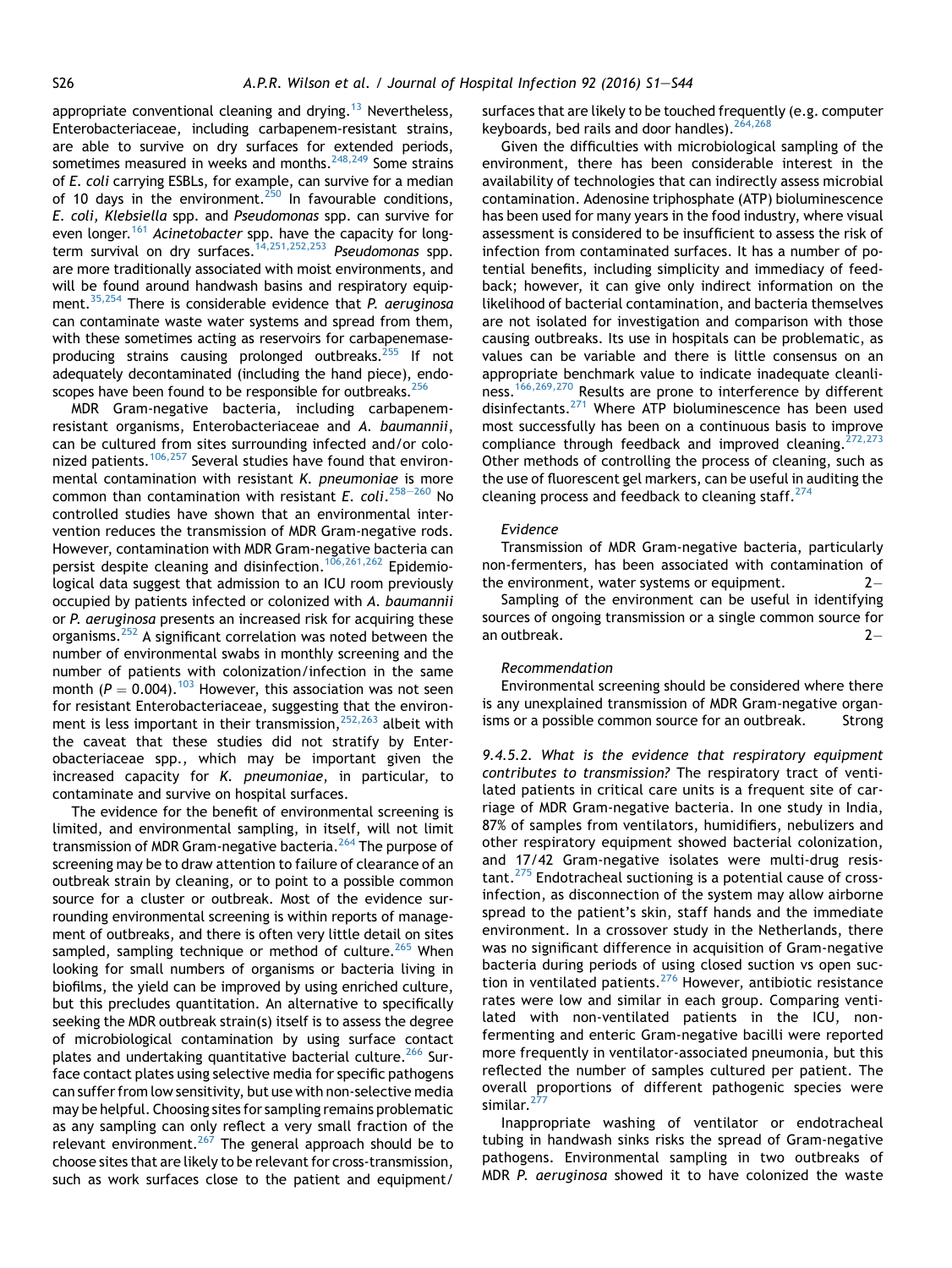water system, with blockages, splashback and spillage from showers being possible modes of spread. $35$  Direction of water directly into the outlet caused spread of organisms from the sink drain trap. Sinks were fitted with a horizontal drain outlet at the back of the basin, resolving the problem. Sterile fluids (not tap water) must be used to clear suction equipment, as the latter may be contaminated with pseudomonads or Enterobacteriaceae, and these can be disseminated when the equipment is next used, including when catheters are changed.

#### Evidence

Gram-negative bacteria colonize respiratory equipment and may be washed into sink traps.  $2+$ 

#### Recommendation

Respiratory and other contaminated equipment should be decontaminated (or respiratory secretions discarded) away from the immediate bed area in designated cleaning sinks and not in handwash sinks. Strong

#### Good Practice Recommendation

Do not discard patient wash water, body fluids, secretions or exudates into handwash basins.

9.4.5.3. What is the evidence that sensor taps contribute to transmission? P. aeruginosa, including MDR strains, in water sources in ICUs has long been recognized as being associated with the development of bacteraemia and pneumonia in pa-tients.<sup>[278](#page-37-0)</sup> A recent systematic review demonstrated evidence of transmission of P. aeruginosa from water systems to pa-tients and vice versa.<sup>[34](#page-30-0)</sup> Point-of-use filters and increasing chlorine disinfection were effective interventions. Non-touch taps were identified as probable risk factors for biofilm formation and subsequent transmission to patients. Sinks and nurses' hands have been identified as possible vectors. In a neonatal unit, four neonates were infected and 44 were colonized by cross-infection with one clone.<sup>[124](#page-33-0)</sup> In another neonatal unit in Germany, P. aeruginosa was isolated from the nasal prongs of 22 babies and from nine respiratory water reservoirs.<sup>[279](#page-37-0)</sup> The hands of staff were the likely means of transmission. Other outbreaks have been due to contaminated detergent-disinfectant solution used in cleaning surfaces.<sup>[280](#page-37-0)</sup> Studies have confirmed the effectiveness of point-of-use filters on water outlets in reducing infection in critical care units, but as they were descriptive cohort studies, they were subject to temporal variation.<sup>[281](#page-37-0)-[283](#page-37-0)</sup> Filters have to be replaced regularly, are expensive and can themselves be the source of contamination. P. aeruginosa is found in biofilm in flow straighteners, metal support collars and the adjacent parts of tap bodies. The level of contamination with Pseudomonas spp. is highest on complex flow straighteners, inte-grated mixers and solenoids.<sup>[278](#page-37-0)</sup>

Sensor taps have been implicated in some outbreaks of pseudomonas bacteraemia and other infections in augmented care units as the flow is slow and controlled, and the internal mechanism is complex. Decontamination of sensor taps can be performed<sup>[284](#page-37-0)</sup> and, in one major outbreak, all taps, mixer valves, flexible hoses and flow straighteners were replaced with simpler designs.<sup>[278](#page-37-0)</sup>

Where there are vulnerable patients (i.e. augmented care), the Department of Health in England recommends a regular water-testing regimen; clinical surveillance is sufficient elsewhere. The frequency of testing depends on previous isolation of the organism and proximity to patients at risk (e.g. neonates). The purpose is to prevent colonization before the development of infection. A risk assessment to mitigate risks and a water safety plan are advised, including consideration of removal of thermostatic mixer valves and flow straighteners, and the design of the sink. $36$  Infrequently-used taps should be flushed at full flow for 1 min daily or removed altogether. In the event of contaminated supplies, sterile water should be used for neonates, and single-use wipes should be used for other patient hygiene together with additional hand hygiene using alcohol gel after washing.

#### Evidence

The presence of infections with P. aeruginosa in patients is commonly associated with isolation of these bacteria from unit

taps. 2 The installation of point-of-use filters is associated with a reduction in pseudomonal infections. The set of the set of the set of the set of the set of the set of the set o

#### Recommendation

For P. aeruginosa, including MDR strains, at a minimum in accordance with the organization's water safety plan, a risk assessment should be made when levels of patient colonization or infection rise, in order to determine if point-of-use filters should be installed or taps changed. Strong

9.4.5.4. Is any cleaning method more effective than others at removing multi-drug-resistant Gram-negative bacilli from the environment? The importance of persistence of transmission of MDR Gram-negative bacteria in the environment remains uncertain. $246,285$  However, maintaining a clean environment and appropriately decontaminating all relevant equipment is an essential component of any infection prevention and control programme. The cleanliness of healthcare premises is an important component in the provision of clean safe care.<sup>286</sup> In England, the NHS Constitution pledges 'The NHS commits to ensure that services are provided in a clean and safe environment that is fit for purpose, based on national best practice'.<sup>[287](#page-37-0)</sup> Whilst there have been significant improvements in the cleanliness of English healthcare premises, there is still room for improvement.  $28$ 

The optimal methods for cleaning have been poorly studied with respect to MDR Gram-negative bacteria. Poor cleaning practice, such as inappropriate dilution of cleaning agent or inactivation of disinfectant by organic matter, is more likely to reduce cleaning efficacy than theoretical cross-resistance be-tween disinfectant and antibiotic.<sup>[288](#page-37-0)</sup> In extreme cases, agents used for cleaning can even become contaminated with Gram-negative bacteria, especially pseudomonads.<sup>[141,289](#page-33-0)-29</sup>

Conventional decontamination is carried out by a human operator, and the reliance on the operator to select the correct product, dilution, distribution and surface contact time has the potential for decontamination failure. Debate around the use of chemical disinfectants vs detergents for routine cleaning is gathering momentum with concerns regarding chemical resistance, optimum disinfectant contact times, allergies amongst users and patients, and costs. In short, practice varies widely and monitoring is traditionally by visual inspection, which can be subjective. Efficacy is rarely measured.

Although persistence of Gram-negative organisms on reusable bedpans is a potential mode of spread, there are no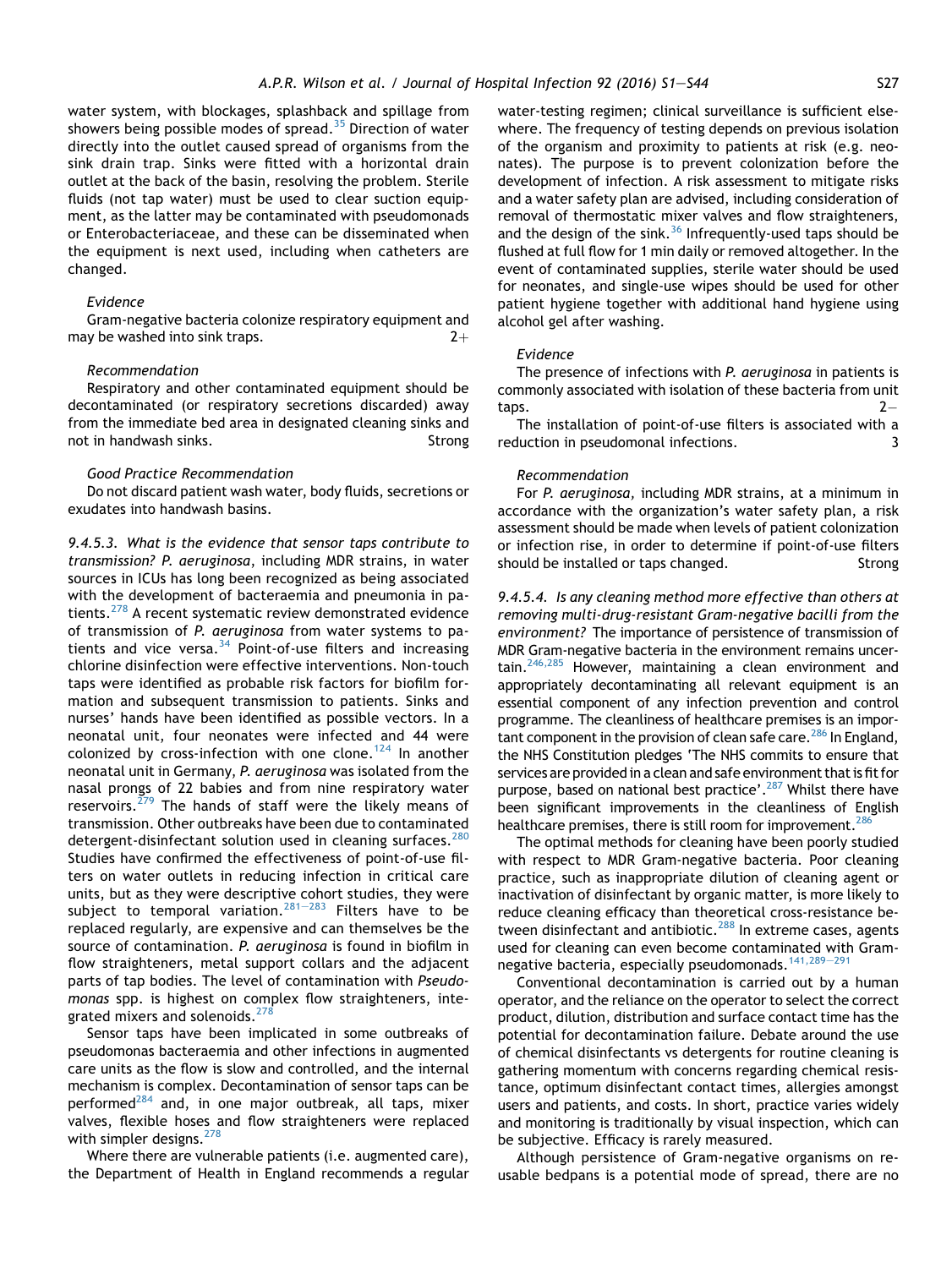recent reviews of performance with respect to Gram-negative bacteria. In automated washer disinfectors, a combination of alkaline detergent and temperature over  $85^{\circ}$ C for 1 min is sufficient to eliminate C. difficile spores.<sup>[292](#page-37-0)</sup> However, visible faecal soil can remain on  $7-33%$  of bedpans, so appropriate education is important to ensure good practice.<sup>[293](#page-37-0)</sup> Early studies showed that failure to attain 80 C was associated with persistence of *E. coli* and *P. aeruginosa.<sup>[294](#page-37-0)</sup>* Transmission of pathogens via contaminated endoscopes is usually due to failure to comply with appropriate reprocessing practice guidelines.<sup>[295](#page-38-0)</sup> Although some cases of transmission have been known, relatively few have been reported in peer-reviewed journals.

Assessment of the activity of disinfectants against MDR Gram-negative bacteria is hampered by the differences between testing against organisms in suspension and on a surface. Acinetobacter spp. and Pseudomonas spp. may survive in the ward environment even after bleach disinfection, and increase the risk of acquisition by patients.<sup>[106,252](#page-32-0)</sup> In a prospective cohort study, cleaning the environment with sodium hypochlorite instead of detergent-disinfectant plus chlorhexidine bathing of patients reduced the risk of colonization with MDR A. baumannii becoming established beyond that achieved by improved contact precautions, cohorting, screening and anti-microbial stewardship.<sup>[296](#page-38-0)</sup> Termination of acinetobacter outbreaks has been associated with closure and cleaning of units, and removal of a reservoir has been associated with termina-tion of outbreaks for a variety of organisms.<sup>[161](#page-34-0)</sup>

Most interventions to improve cleaning have been accompanied by a package of infection control precautions. Education campaigns and use of audit tools such as marking surfaces with fluorescent dye reduce contamination, but their effect may be transient.

Recently, there has been significant interest in the role of 'no-touch' automated disinfection systems as an additional measure for terminal cleaning of single rooms or hospital areas affected by clusters or outbreaks.<sup>297</sup> Various types of systems are currently marketed, including aerosolized or vapourized hydrogen peroxide, and ultraviolet radiation. Each has distinct microbiological and practical characteristics. A number of studies have shown improved efficacy of killing of various pathogens compared with cleaning alone, particularly in outbreaks, but there are limited data on whether this reduces acquisition rates of pathogens.<sup>298-[300](#page-38-0)</sup> Hydrogen peroxide vapour from 30%  $H_2O_2$  and, in one case, aerosolized hydrogen peroxide from 5%  $H_2O_2$  have been used successfully as part of a bundle of interventions to prevent transmission of MDR Acinetobacter spp. in outbreaks,  $105,107-109$  $105,107-109$  and hydrogen peroxide vapour has been used to help control outbreaks of resistant Enterobacteriaceae, including those resistant to carbapenems.<sup>262,301,302</sup>

Patients admitted to rooms exposed to hydrogen peroxide vapour were significantly less likely to acquire any MDR organisms than patients admitted to rooms that had not been treated with hydrogen peroxide vapour in a cohort intervention study.<sup>299</sup> K. pneumoniae, P. aeruginosa and A. baumannii in suspension are all susceptible to low concentrations of hydrogen peroxide, but efficacy is significantly reduced when the organisms are in biofilm; some P. aeruginosa in biofilm had prolonged survival following hydrogen peroxide exposure in the laboratory.<sup>303</sup> Hydrogen peroxide vapour (from 30% H<sub>2</sub>O<sub>2</sub>) is more effective in eradicating surface A. baumannii than aerosolized hydrogen peroxide (from  $5\%$  H<sub>2</sub>O<sub>2</sub>) (>6 log vs 1-4 log reduction).<sup>304</sup> It is essential to ensure that the area has been thoroughly cleaned first, because efficacy is affected by the presence of organic soiling.

#### Evidence

Cleaning is important in the control of outbreaks due to MDR Acinetobacter spp., and failure to clean specific areas or pieces of equipment has been associated with transmission of other MDR Gram-negative bacteria. However, evidence derived from before-after studies and outbreak reports is open to

bias. 2 Hydrogen peroxide vapour is effective in reducing environmental reservoirs of Acinetobacter spp. and other Gramnegative bacteria on surfaces (but not sink traps) if used in addition to standard cleaning.  $2+$ 

#### Recommendations

Terminal disinfection of vacated areas with hypochlorite should be used in the control of outbreaks of MDR Gramnegative infection. The conditional conditional

Hydrogen peroxide vapour should be considered as an adjunctive measure to follow cleaning of vacated isolation rooms/areas. Conditional

#### Good Practice Recommendation

Increase cleaning frequency to at least twice daily, and every 4 h for high-contact surfaces in the presence of resistant Enterobacteriaece and Acinetobacter spp.

#### 9.4.6. Selective decontamination: why is it not used? Is there a role?

SDD is an intervention that aims to reduce mortality and morbidity due to healthcare-associated infection in ICUs. It comprises application of non-absorbable antibiotics to the mouth and stomach together with a course of broad-spectrum intravenous antibiotic(s). A modification uses only the topical element of decontamination [selective oropharyngeal decontamination (SOD)]. The practice has been investigated extensively, largely in the Netherlands, and at least 12 meta-analyses of published papers have been produced.<sup>[305](#page-38-0)</sup> Almost one-third of the trials suggest a significant reduction in the incidence of Gram-negative pneumonia, and one large randomized study demonstrated a small but significant reduction in mortality in a country with low levels of antibiotic resis-tance.<sup>[306](#page-38-0)</sup> Despite issues with blinding, heterogeneity and compliance, both SDD and SOD appear to be associated with a reduction in pneumonia (OR 0.32, 95% CI 0.26 $-$ 0.38) and mortality (OR 0.75, 95% CI 0.65-0.87).  $307$ 

Nevertheless, only 5% of UK ICUs use SDD, largely because universal use of prophylactic antibiotics is counter to the te-nets of antimicrobial stewardship.<sup>[308,309](#page-38-0)</sup> In some studies with long-term surveillance, both SDD and SOD were associated with an increase in resistance to ceftazidime in Gram-negative flora of the respiratory tract, although systemic antibiotics were also given in many cases.  $310-312$  $310-312$  $310-312$  In the short term, however, a systematic review found a significant reduction in resistance of Gram-negative bacilli to third-generation cephalosporins dur-ing the use of selective decontamination.<sup>[208](#page-35-0)</sup> The relevance of findings from one country to another is unclear when patterns and prevalence rates of resistant Gram-negative bacteria vary so widely. Preparation requires suitable manufacturing units, and administration can be labour intensive.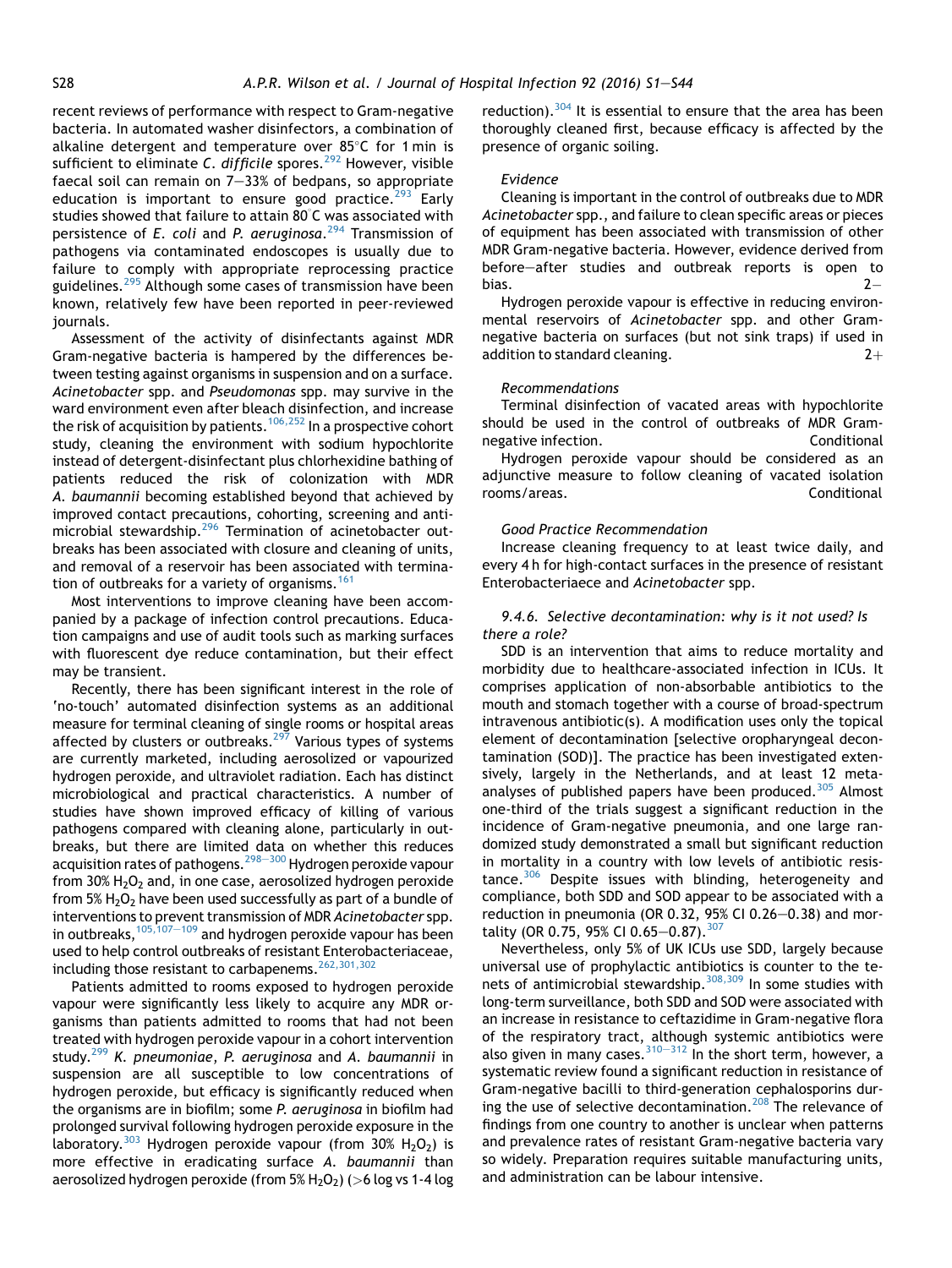Recent high-quality studies have provided evidence that daily bathing using chlorhexidine gluconate in ICUs helps to reduce bacteraemia, but there is limited evidence of its specific effect on MDR Gram-negative bacterial infection.<sup>[313](#page-38-0)–[316](#page-38-0)</sup> This has formed part of successful bundles of interventions, but has not been tested as an isolated meas-ure.<sup>[236,296,317](#page-36-0)-[319](#page-36-0)</sup> Some studies that have evaluated chlorhexidine as a single intervention including randomization have failed to demonstrate a reduction in Gram-negative bacteraemia.[314,316,320](#page-38-0) There is no strong evidence that daily bathing with chlorhexidine reduces Gram-negative infection or colonization, and there is a risk of development of resis-tance.<sup>[114](#page-32-0)</sup> The routine use of oropharyngeal chlorhexidine has been associated with an increase in mortality in one system-atic review.<sup>[321](#page-38-0)</sup>

Selective decontamination can temporarily suppress excretion of carbapenem-resistant organisms from the gastrointestinal tract and possibly supplement SICPs.<sup>[207](#page-35-0)</sup> In a retrospective analysis of a German outbreak, SDD with colistin and gentamicin as oral solution and gel was used in 14 patients with proven carriage of carbapenemase-producing K. pneumoniae KPC-s-KP ST258.<sup>[311](#page-38-0)</sup> Loss of carriage, as defined by three PCR screens 48 h apart, was found at a mean of 21 days in six treated patients (43%), but also in 30% of controls. Resistance to colistin and gentamicin in post-treatment isolates of K. pneumoniae rose 19% and 45%, respectively, compared with controls. In a randomized placebo-controlled trial of a regimen based on colistin and neomycin plus treatment of bacteriuria with nitrofurantoin, the detection of ESBL Enterobacteriaceae in rectal swabs was not affected significantly.<sup>[322](#page-38-0)</sup> A randomized trial against placebo used oral gentamicin and topical oropharyngeal gentamicin and colistin for one week, and was directed against carbapenem-resistant K. pneumoniae carriage. It produced a significant reduction in carriage at two weeks but not at six weeks. $207$  Mortality was not affected significantly, but throat carriage was reduced from 30% to zero in the intervention vs 35% to 30% with placebo ( $P < 0.0001$ ). Isolates did not develop resistance. A lower-quality controlled study reported reductions in faecal and pharyngeal carriage of Acinetobacter spp. during colistin-/tobra-mycin-selective decontamination.<sup>[323](#page-38-0)</sup> Against this, colistin/ neomycin/nalidixic acid did not reduce infections or mortality due to MDR Enterobacteriaceae compared with no prophylaxis, but carriage was reduced ( $N = 86$ , RR 0.28, 95% CI 0.03-2.28).  $324$ 

#### Evidence

The use of SDD or SOD is associated with a reduction in the incidence of pneumonia due to Gram-negative bact-

eria. 1þ The use of SDD or SOD is associated with a reduction in the

mortality rate. 1þ SOD can be used to reduce excretion of MDR Gram-negative bacteria during an outbreak, but no effect on transmission of infection has been demonstrated, and application can be logistically difficult. 3

#### Recommendation

The routine use of SDD or SOD is not recommended for control of MDR Gram-negative bacteria. Conditional

### 9.5. What are the minimum standards to stop spread in public areas, primary care or care homes?

Care homes are recognized as potential reservoirs of MDR pathogens, which can spread among residents, generally as colonizers, and can be re-introduced into hospitals. $325$  Publicity may alarm residents, their relatives and carers. Clear information on the standards of infection prevention and control should be available to promote confidence in the quality of care provided. Despite the relatively poor evidence base, guidelines are available for managers and carers.  $239,326$ In England, the Code of Practice $326$  defines what is required to ensure compliance with Care Quality Commission registration requirements for cleanliness and infection control. Following general principles, owners are encouraged to contact the local health protection team in the event of outbreaks of infection, increase cleaning and hand hygiene compliance by patients and staff, conduct root cause analyses, and train staff in infection prevention and control. The prevalence of ESBL Enterobacteriaceae in the care home is usually unknown and sporadic. The need for a urinary catheter, if present, should be reviewed regularly and it should be removed as soon as it is not needed. The appropriate use of such devices to prevent healthcare-acquired infection has been reviewed elsewhere.<sup>[166](#page-34-0)</sup> Residents with diarrhoea should be isolated in their room with a dedicated commode if no ensuite facilities are available. This isolation may require additional psychological support for the resident. Colonization with MDR organisms should not be construed as a reason to isolate or screen other residents. SICPs must continue to be applied.

#### Evidence

Institutionalized patients/residents are more likely to carry MDR organisms and present a risk on re-admission to hospital.  $2+$ 

#### Good Practice Recommendations

Care homes should adopt national recommendations for environmental and equipment cleanliness, and infection prevention and control.

Clear patient information on MDR Gram-negative infection must be provided in accessible formats to encourage good hand hygiene by patients and staff.

### 9.6. Are there organizational structures within a healthcare facility that play a role in the successful control of multi-drug-resistant Gram-negative bacilli?

In Israel, with prevalent ST258/KPC K. pneumoniae, a selfcontained nursing unit with dedicated staff for patients carrying carbapenem-producing Enterobacteriaceae was effective as part of a package of measures including mandatory reporting and a centralized national monitoring system.<sup>[77](#page-31-0)</sup> In the same way, a centralized national system was effective in the control of MRSA in the UK. Outbreaks of carbapenemaseproducing K. pneumoniae appear to have been controlled by a package of measures, including nursing infected patients in separate units with different staff until discharge or cohorting.<sup>[197,262,327](#page-35-0)-[329](#page-35-0)</sup> The nursing units could be single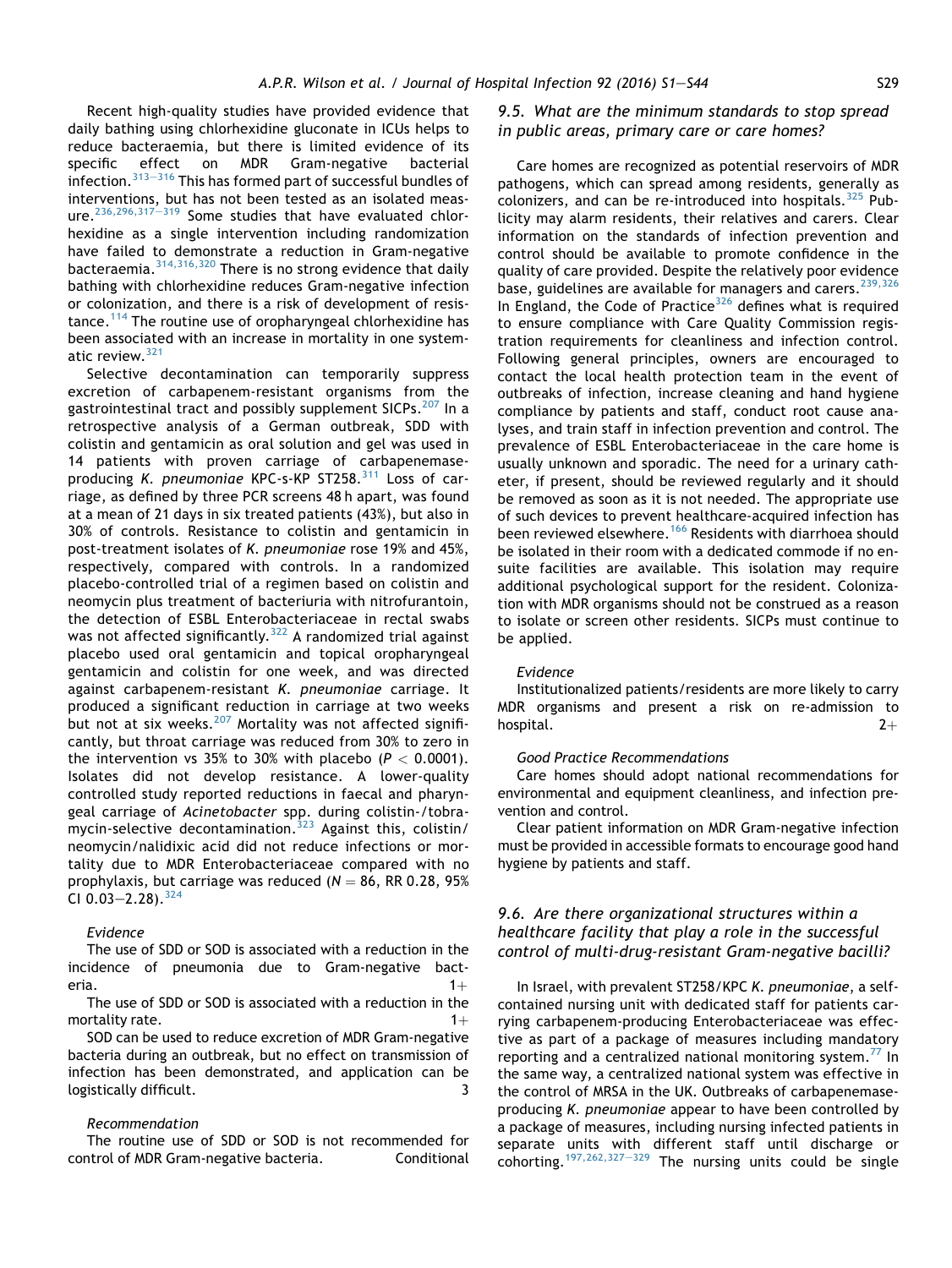<span id="page-29-0"></span>rooms, cohorts or wards, but the nurse did not cross between units during the shift. A sequential intervention study found that control was effective when patients were nursed in separate locations with dedicated nursing personnel. The shared medical staff had contact precautions vetted by the dedicated nurse before entering the area.<sup>[328](#page-38-0)</sup> However, the intervention also included education, training, cleaning and screening.

#### Evidence

A separate unit with dedicated nursing staff rather than part of a ward with shared staff is effective in control packages. 3

#### Recommendation

Monitor hand hygiene of all staff when patient cohorting is being applied. Strong Strong Strong Strong Strong Strong Strong Strong Strong Strong Strong Strong Strong Strong Strong Strong Strong Strong Strong Strong Strong Strong Strong Strong Strong Strong Strong Strong Strong Stro

### 10. Further research

- PCR-based tests for swift detection of MDR Gram-negative pathogens require further testing and development to allow cost-effective and rapid screening and detection of carriers.
- Consideration should be given to further investigation of screening patients of long-term care facilities as a means of tracking movement and defining reservoirs of organisms. Longitudinal assessment of patients carrying ESBLproducing organisms, particularly E. coli ST131, should be made on admission and discharge to hospitals and nursing homes to detect infection and spontaneous clearance of carriage.
- The risk factors for development of infection, such as urinary catheterization, should be separated from the risk factors for carriage, including hospitalization. Household contacts of cases of infection with E. coli ST131 or carbapenem-resistant K. pneumoniae should be examined for evidence of spread or subsequent infection.
- Given the recent changes in the prevalence of, for example, ESBL-producing E. coli ST131 and K. pneumoniae ST258 with KPC carbapenemases, the potential for screening patients for particular clones as means of controlling transmission in hospitals should be assessed. MALDI-ToF, serological and DNAbased detection methods should be developed, together with selective or indicator media for quinolone-resistant Enterobacteriaceae.
- Bacteraemia surveillance including sequence typing for strains resistant to cephalosporins, fluoroquinolones and carbapenems should be expanded and open to public and commissioning groups. This is essential for accurate risk assessment of patients transferred between healthcare facilities. In localities with outbreaks, typing and infection control should be extended to isolates from other anatomical sites.
- Randomized intervention studies of effectiveness measures, including single-room isolation, in the prevention of transmission of Gram-negative bacterial infection.
- The potential for endoscopes to disseminate MDR Gramnegative pathogens requires better understanding with reference to complex instruments such as those with wirecontaining channels.

Conflict of interest statement See full details in Section 4.4.

### References

- 1. Scottish Intercollegiate Guidelines Network. SIGN 50: a guideline developer's handbook. Revised edition. Edinburgh: Healthcare Improvement Scotland; 2014. Available at: [http://www.sign.ac.](http://www.sign.ac.uk) [uk](http://www.sign.ac.uk) [last accessed December 2014].
- 2. Higgins JPT, Green S, editors. [Cochrane handbook for systematic](http://refhub.elsevier.com/S0195-6701(15)00314-X/sref2) [reviews of interventions version 5.1.0](http://refhub.elsevier.com/S0195-6701(15)00314-X/sref2). London: Cochrane [Collaboration; 2011](http://refhub.elsevier.com/S0195-6701(15)00314-X/sref2).
- 3. [Brouwers M, Kho ME, Browman GP,](http://refhub.elsevier.com/S0195-6701(15)00314-X/sref3) et al.; AGREE Next Steps [Consortium. AGREE II: advancing guideline development, reporting](http://refhub.elsevier.com/S0195-6701(15)00314-X/sref3) [and evaluation in healthcare.](http://refhub.elsevier.com/S0195-6701(15)00314-X/sref3) CMAJ 2010;182:E839-[E842.](http://refhub.elsevier.com/S0195-6701(15)00314-X/sref3)
- 4. Public Health England. English surveillance programme for antimicrobial utilisation and resistance (ESPAUR). London: PHE; 2014. Available at: [https://www.gov.uk/government/uploads/](https://www.gov.uk/government/uploads/system/uploads/attachment_data/file/362374/ESPAUR_Report_2014__3_.pdf) system/uploads/attachment\_data/file/362374/ESPAUR\_Report [2014\\_\\_3\\_.pdf](https://www.gov.uk/government/uploads/system/uploads/attachment_data/file/362374/ESPAUR_Report_2014__3_.pdf) [last accessed October 2014].
- 5. [Hawkey P. Treatment of multi-drug resistant \(MDR\) Gram](http://refhub.elsevier.com/S0195-6701(15)00314-X/sref5)[negative bacteria](http://refhub.elsevier.com/S0195-6701(15)00314-X/sref5)  $-$  [recommendations from a Joint Working](http://refhub.elsevier.com/S0195-6701(15)00314-X/sref5) Party. [J Antimicrob Chemother](http://refhub.elsevier.com/S0195-6701(15)00314-X/sref5) 2015 (submitted).
- 6. Cochrane Effective Practice and Organisation of Care Review Group. EPOC resources. London: Cochrane Collaboration; 2013. Available at: <http://epoc.cochrane.org/epoc-resources> [last accessed June 2014].
- 7. [Borenstein M, Hedges LV, Higgins JPT, Rothstein HR.](http://refhub.elsevier.com/S0195-6701(15)00314-X/sref7) Introduction to meta-analysis[. Chichester: John Wiley and Sons Ltd; 2009.](http://refhub.elsevier.com/S0195-6701(15)00314-X/sref7)
- 8. [Review Manager \(RevMan\) Version 5.1.](http://refhub.elsevier.com/S0195-6701(15)00314-X/sref8) Copenhagen: Nordic [Cochrane Centre, Cochrane Collaboration; 2011](http://refhub.elsevier.com/S0195-6701(15)00314-X/sref8).
- 9. [Rooney PJ, O'Leary MC, Loughrey AC,](http://refhub.elsevier.com/S0195-6701(15)00314-X/sref9) et al. Nursing homes as a [reservoir of extended-spectrum beta-lactamase \(ESBL\)-producing](http://refhub.elsevier.com/S0195-6701(15)00314-X/sref9) ciprofloxacin-resistant Escherichia coli. [J Antimicrob Chemother](http://refhub.elsevier.com/S0195-6701(15)00314-X/sref9)  $2009:64:635 - 641.$  $2009:64:635 - 641.$  $2009:64:635 - 641.$
- 10. [Leaper D, Tanner J, Kiernan M. Surveillance of surgical site](http://refhub.elsevier.com/S0195-6701(15)00314-X/sref10) [infection: more accurate definitions and intensive recording](http://refhub.elsevier.com/S0195-6701(15)00314-X/sref10) needed. [J Hosp Infect](http://refhub.elsevier.com/S0195-6701(15)00314-X/sref10) 2013;83:83-[86.](http://refhub.elsevier.com/S0195-6701(15)00314-X/sref10)
- 11. [Zimmerman FS, Assous MV, Bdolah-Abram T, Lachish T,](http://refhub.elsevier.com/S0195-6701(15)00314-X/sref11) [Yinnon AM, Wiener-Well Y. Duration of carriage of carbapenem](http://refhub.elsevier.com/S0195-6701(15)00314-X/sref11)[resistant Enterobacteriaceae following hospital discharge.](http://refhub.elsevier.com/S0195-6701(15)00314-X/sref11) Am J [Infect Control](http://refhub.elsevier.com/S0195-6701(15)00314-X/sref11) 2013;41:190-[194](http://refhub.elsevier.com/S0195-6701(15)00314-X/sref11).
- 12. [Villegas MV, Hartstein AI. Acinetobacter outbreaks, 1977](http://refhub.elsevier.com/S0195-6701(15)00314-X/sref12)-[2000.](http://refhub.elsevier.com/S0195-6701(15)00314-X/sref12) [Infect Control Hosp Epidemiol](http://refhub.elsevier.com/S0195-6701(15)00314-X/sref12) 2003;24:284-[295.](http://refhub.elsevier.com/S0195-6701(15)00314-X/sref12)
- 13. [Casewell MW, Desai N. Survival of multiply-resistant](http://refhub.elsevier.com/S0195-6701(15)00314-X/sref13) Klebsiella aerogenes [and other Gram-negative bacilli on finger-tips.](http://refhub.elsevier.com/S0195-6701(15)00314-X/sref13) J Hosp [Infect](http://refhub.elsevier.com/S0195-6701(15)00314-X/sref13) 1983;4:350-[360](http://refhub.elsevier.com/S0195-6701(15)00314-X/sref13).
- 14. [Jawad A, Seifert H, Snelling AM, Heritage J, Hawkey PM. Survival of](http://refhub.elsevier.com/S0195-6701(15)00314-X/sref14) Acinetobacter baumannii [on dry surfaces: comparison of outbreak](http://refhub.elsevier.com/S0195-6701(15)00314-X/sref14) [and sporadic isolates.](http://refhub.elsevier.com/S0195-6701(15)00314-X/sref14) J Clin Microbiol 1998;36:1938-[1941.](http://refhub.elsevier.com/S0195-6701(15)00314-X/sref14)
- 15. [Novais A, Rodrigues C, Branquinho R, Antunes P, Grosso F,](http://refhub.elsevier.com/S0195-6701(15)00314-X/sref15) [Boaventura L. Spread of an OmpK36-modified ST15](http://refhub.elsevier.com/S0195-6701(15)00314-X/sref15) Klebsiella pneumoniae [variant during an outbreak involving multiple](http://refhub.elsevier.com/S0195-6701(15)00314-X/sref15) [carbapenem-resistant Enterobacteriaceae species and clones.](http://refhub.elsevier.com/S0195-6701(15)00314-X/sref15) [Eur J Clin Microbiol Infect Dis](http://refhub.elsevier.com/S0195-6701(15)00314-X/sref15) 2012;31:3057-[3063.](http://refhub.elsevier.com/S0195-6701(15)00314-X/sref15)
- 16. [Suh B, Bae IK, Kim J, Jeong SH, Yong D, Lee K. Outbreak of](http://refhub.elsevier.com/S0195-6701(15)00314-X/sref16) [meropenem-resistant](http://refhub.elsevier.com/S0195-6701(15)00314-X/sref16) Serratia marcescens comediated by chro[mosomal AmpC beta-lactamase overproduction and outer mem](http://refhub.elsevier.com/S0195-6701(15)00314-X/sref16)brane protein loss. [Antimicrob Agents Chemother](http://refhub.elsevier.com/S0195-6701(15)00314-X/sref16) [2010;](http://refhub.elsevier.com/S0195-6701(15)00314-X/sref16)54:5057-[5061](http://refhub.elsevier.com/S0195-6701(15)00314-X/sref16).
- 17. García-Fernández A, Miriagou V, Papagiannitsis CC, et al. [An ertapenem-resistant extended-spectrum-beta-lactamase](http://refhub.elsevier.com/S0195-6701(15)00314-X/sref17)producing Klebsiella pneumoniae [clone carries a novel OmpK36](http://refhub.elsevier.com/S0195-6701(15)00314-X/sref17) porin variant. [Antimicrob Agents Chemother](http://refhub.elsevier.com/S0195-6701(15)00314-X/sref17) [2010;](http://refhub.elsevier.com/S0195-6701(15)00314-X/sref17)54:4178-[4184](http://refhub.elsevier.com/S0195-6701(15)00314-X/sref17).
- 18. [Swaminathan M, Sharma S, Poliansky Blash S,](http://refhub.elsevier.com/S0195-6701(15)00314-X/sref18) et al. Prevalence [and risk factors for acquisition of carbapenem-resistant](http://refhub.elsevier.com/S0195-6701(15)00314-X/sref18)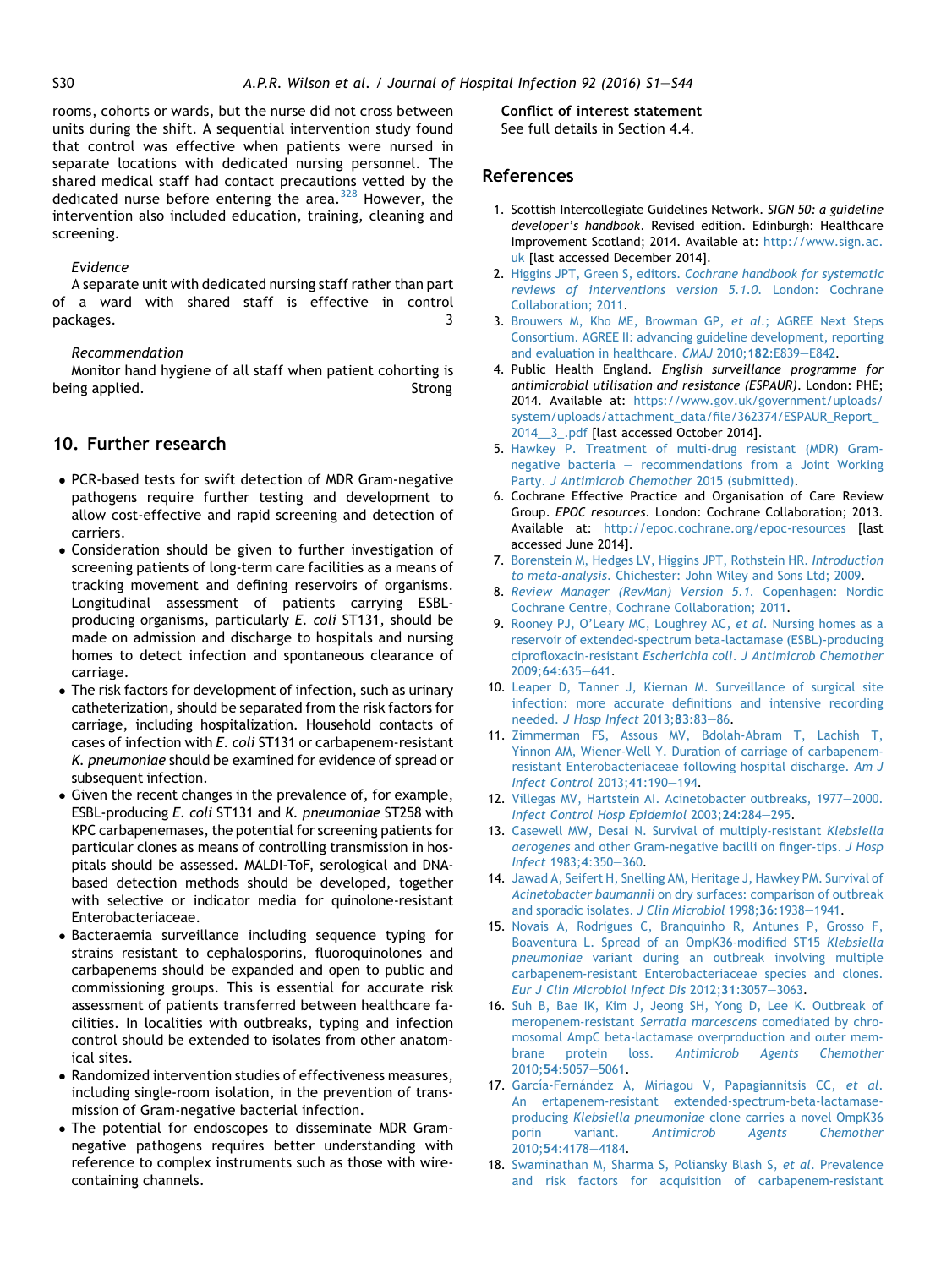<span id="page-30-0"></span>[Enterobacteriaceae in the setting of endemicity.](http://refhub.elsevier.com/S0195-6701(15)00314-X/sref18) Infect Control [Hosp Epidemiol](http://refhub.elsevier.com/S0195-6701(15)00314-X/sref18) 2013;34:809-[817](http://refhub.elsevier.com/S0195-6701(15)00314-X/sref18).

- 19. [Woodford N, Turton JF, Livermore DM. Multiresistant Gram](http://refhub.elsevier.com/S0195-6701(15)00314-X/sref19)[negative bacteria: the role of high-risk clones in the dissemina](http://refhub.elsevier.com/S0195-6701(15)00314-X/sref19)[tion of antibiotic resistance.](http://refhub.elsevier.com/S0195-6701(15)00314-X/sref19) FEMS Microbiol Rev [2011;](http://refhub.elsevier.com/S0195-6701(15)00314-X/sref19)35:736-[755.](http://refhub.elsevier.com/S0195-6701(15)00314-X/sref19)
- 20. [Banerjee R, Johnston B, Lohse C, Porter SB, Clabots C, Johnson JR.](http://refhub.elsevier.com/S0195-6701(15)00314-X/sref20) Escherichia coli [sequence type 131 is a dominant, antimicrobial](http://refhub.elsevier.com/S0195-6701(15)00314-X/sref20)[resistant clonal group associated with healthcare and elderly](http://refhub.elsevier.com/S0195-6701(15)00314-X/sref20) hosts. [Infect Control Hosp Epidemiol](http://refhub.elsevier.com/S0195-6701(15)00314-X/sref20) 2013;34:361-[369.](http://refhub.elsevier.com/S0195-6701(15)00314-X/sref20)
- 21. Xu L, Shabir S, Bodah T, et al[. Regional survey of CTX-M-type](http://refhub.elsevier.com/S0195-6701(15)00314-X/sref21) extended-spectrum β[-lactamases among Enterobacteriaceae re](http://refhub.elsevier.com/S0195-6701(15)00314-X/sref21)[veals marked heterogeneity in the distribution of the ST131](http://refhub.elsevier.com/S0195-6701(15)00314-X/sref21) clone. [J Antimicrob Chemother](http://refhub.elsevier.com/S0195-6701(15)00314-X/sref21) 2011;66:505-[511](http://refhub.elsevier.com/S0195-6701(15)00314-X/sref21).
- 22. [Munoz-Price LS, Poirel L, Bonomo RA,](http://refhub.elsevier.com/S0195-6701(15)00314-X/sref22) et al. Clinical epidemiology [of the global expansion of](http://refhub.elsevier.com/S0195-6701(15)00314-X/sref22) Klebsiella pneumoniae carbapene-mases. [Lancet Infect Dis](http://refhub.elsevier.com/S0195-6701(15)00314-X/sref22) 2013;13:785-[796](http://refhub.elsevier.com/S0195-6701(15)00314-X/sref22).
- 23. [Edelstein MV, Skleenova EN, Shevchenko OV,](http://refhub.elsevier.com/S0195-6701(15)00314-X/sref23) et al. Spread of [extensively resistant VIM-2-positive ST235](http://refhub.elsevier.com/S0195-6701(15)00314-X/sref23) Pseudomonas aeruginosa [in Belarus, Kazakhstan, and Russia: a longitudinal](http://refhub.elsevier.com/S0195-6701(15)00314-X/sref23) [epidemiological and clinical study.](http://refhub.elsevier.com/S0195-6701(15)00314-X/sref23) Lancet Infect Dis 2013:13:867-[876.](http://refhub.elsevier.com/S0195-6701(15)00314-X/sref23)
- 24. [Wright LL, Turton JF, Livermore DM, Hopkins KL, Woodford N.](http://refhub.elsevier.com/S0195-6701(15)00314-X/sref24) [Dominance of international 'high-risk clones' among metallo-](http://refhub.elsevier.com/S0195-6701(15)00314-X/sref24)blactamase-producing [Pseudomonas aeruginosa](http://refhub.elsevier.com/S0195-6701(15)00314-X/sref24) in the UK. [J Antimicrob Chemother](http://refhub.elsevier.com/S0195-6701(15)00314-X/sref24) 2015:70:103-[110](http://refhub.elsevier.com/S0195-6701(15)00314-X/sref24).
- 25. [Coelho JM, Turton JF, Kaufmann ME,](http://refhub.elsevier.com/S0195-6701(15)00314-X/sref25) et al. Occurrence of carbapenem-resistant [Acinetobacter baumannii](http://refhub.elsevier.com/S0195-6701(15)00314-X/sref25) clones at multi[ple hospitals in London and Southeast England.](http://refhub.elsevier.com/S0195-6701(15)00314-X/sref25) J Clin Microbiol [2006;](http://refhub.elsevier.com/S0195-6701(15)00314-X/sref25)44:3623-[3627.](http://refhub.elsevier.com/S0195-6701(15)00314-X/sref25)
- 26. [Colpan A, Johnston B, Porter S,](http://refhub.elsevier.com/S0195-6701(15)00314-X/sref26) et al.: VICTORY (Veterans Influ[ence of Clonal Types on Resistance: Year 2011\) Investigators.](http://refhub.elsevier.com/S0195-6701(15)00314-X/sref26) Escherichia coli [sequence type 131 \(ST131\) subclone H30 as an](http://refhub.elsevier.com/S0195-6701(15)00314-X/sref26) [emergent multidrug-resistant pathogen among US veterans.](http://refhub.elsevier.com/S0195-6701(15)00314-X/sref26) Clin [Infect Dis](http://refhub.elsevier.com/S0195-6701(15)00314-X/sref26) 2013:57:1256-[1265.](http://refhub.elsevier.com/S0195-6701(15)00314-X/sref26)
- 27. [Novais A, Sousa C, de Dios Caballero J,](http://refhub.elsevier.com/S0195-6701(15)00314-X/sref27) et al. MALDI-TOF mass[spectrometry as a tool for the discrimination of high-risk](http://refhub.elsevier.com/S0195-6701(15)00314-X/sref27) Escherichia coli [clones from phylogenetic groups B2 \(ST131\) and](http://refhub.elsevier.com/S0195-6701(15)00314-X/sref27) D (ST69, ST405,ST393). [Eur J Clin Microbiol Infect Dis](http://refhub.elsevier.com/S0195-6701(15)00314-X/sref27) 2014:33:2071-[2075.](http://refhub.elsevier.com/S0195-6701(15)00314-X/sref27)
- 28. Dhanji H, Patel R, Wall R, et al[. Variation in the genetic envi](http://refhub.elsevier.com/S0195-6701(15)00314-X/sref28)[ronments of bla\(CTX-M-15\) in](http://refhub.elsevier.com/S0195-6701(15)00314-X/sref28) Escherichia coli from the faeces of [travellers returning to the United Kingdom.](http://refhub.elsevier.com/S0195-6701(15)00314-X/sref28) J Antimicrob Che[mother](http://refhub.elsevier.com/S0195-6701(15)00314-X/sref28) 2011:66:1005-[1012.](http://refhub.elsevier.com/S0195-6701(15)00314-X/sref28)
- 29. [Vlek ALM, Cooper BS, Kypraios T, Cox A, Edgeworth JD,](http://refhub.elsevier.com/S0195-6701(15)00314-X/sref29) [Auguet OT. Clustering of antimicrobial resistance outbreaks](http://refhub.elsevier.com/S0195-6701(15)00314-X/sref29) [across bacterial species in the intensive care unit.](http://refhub.elsevier.com/S0195-6701(15)00314-X/sref29) Clin Infect Dis 2013:57:65-[76](http://refhub.elsevier.com/S0195-6701(15)00314-X/sref29).
- 30. [Conlan S, Thomas PJ, Deming C,](http://refhub.elsevier.com/S0195-6701(15)00314-X/sref30) et al. Single-molecule sequencing [to track plasmid diversity of hospital-associated carbapenemase](http://refhub.elsevier.com/S0195-6701(15)00314-X/sref30)[producing Enterobacteriaceae.](http://refhub.elsevier.com/S0195-6701(15)00314-X/sref30) Sci Transl Med 2014;6. 254ra126.
- 31. [Munoz-Price LS, Fajardo-Aquino Y, Arheart KL,](http://refhub.elsevier.com/S0195-6701(15)00314-X/sref31) et al. Aero-solization of [Acinetobacter baumannii](http://refhub.elsevier.com/S0195-6701(15)00314-X/sref31) in a trauma ICU. Crit Care Med [2013;](http://refhub.elsevier.com/S0195-6701(15)00314-X/sref31)41:1915-[1918](http://refhub.elsevier.com/S0195-6701(15)00314-X/sref31).
- 32. Gijón D, Curiao T, Baquero F, Coque TM, Cantón R. Fecal carriage [of carbapenemase-producing Enterobacteriaceae: a hidden](http://refhub.elsevier.com/S0195-6701(15)00314-X/sref32) [reservoir in hospitalized and nonhospitalized patients.](http://refhub.elsevier.com/S0195-6701(15)00314-X/sref32) J Clin [Microbiol](http://refhub.elsevier.com/S0195-6701(15)00314-X/sref32) 2012;50:1558-[1563](http://refhub.elsevier.com/S0195-6701(15)00314-X/sref32).
- 33. [Crespo MP, Woodford N, Sinclair A,](http://refhub.elsevier.com/S0195-6701(15)00314-X/sref33) et al. Outbreak of carbapenem-resistant [Pseudomonas aeruginosa](http://refhub.elsevier.com/S0195-6701(15)00314-X/sref33) producing VIM-8, [a novel metallo-beta-lactamase, in a tertiary care center in Cali,](http://refhub.elsevier.com/S0195-6701(15)00314-X/sref33) Colombia. [J Clin Microbiol](http://refhub.elsevier.com/S0195-6701(15)00314-X/sref33) 2004;42:5094-[5101](http://refhub.elsevier.com/S0195-6701(15)00314-X/sref33).
- 34. [Loveday HP, Wilson JA, Kerr K, Pitchers R, Walker JT, Browne J.](http://refhub.elsevier.com/S0195-6701(15)00314-X/sref34) [Association between healthcare water systems and](http://refhub.elsevier.com/S0195-6701(15)00314-X/sref34) Pseudomonas aeruginosa [infections: a rapid systematic review.](http://refhub.elsevier.com/S0195-6701(15)00314-X/sref34) J Hosp Infect  $2014:86:7-15.$  $2014:86:7-15.$  $2014:86:7-15.$
- 35. [Breathnach AS, Cubbon MD, Karunaharan RN, Pope CF,](http://refhub.elsevier.com/S0195-6701(15)00314-X/sref35) [Planche TD. Multidrug-resistant](http://refhub.elsevier.com/S0195-6701(15)00314-X/sref35) Pseudomonas aeruginosa

[outbreaks in two hospitals: association with contaminated hos](http://refhub.elsevier.com/S0195-6701(15)00314-X/sref35)[pital waste-water systems.](http://refhub.elsevier.com/S0195-6701(15)00314-X/sref35) J Hosp Infect 2012;82:19-[24](http://refhub.elsevier.com/S0195-6701(15)00314-X/sref35).

- 36. Department of Health. Pseudomonas aeruginosa  $-$  advice for augmented care units. Health Technical Memorandum 04-01: Addendum. London: Department of Health; 2014. Available at: [https://www.gov.uk/government/uploads/system/uploads/](https://www.gov.uk/government/uploads/system/uploads/attachment_data/file/140105/Health_Technical_Memorandum_04-01_Addendum.pdf) attachment\_data/file/140105/Health\_Technical\_Memorandum [04-01\\_Addendum.pdf](https://www.gov.uk/government/uploads/system/uploads/attachment_data/file/140105/Health_Technical_Memorandum_04-01_Addendum.pdf) [last accessed June 2014].
- 37. [Nicolas-Chanoine MH, Jarlier V. Extended-spectrum beta](http://refhub.elsevier.com/S0195-6701(15)00314-X/sref37)[lactamases in long-term-care facilities.](http://refhub.elsevier.com/S0195-6701(15)00314-X/sref37) Clin Microbiol Infect 2008;14[\(Suppl. 1\):111](http://refhub.elsevier.com/S0195-6701(15)00314-X/sref37)-[116.](http://refhub.elsevier.com/S0195-6701(15)00314-X/sref37)
- 38. Brisse S, Diancourt L, Laouénan C, et al.; Coli  $\beta$  Study Group. [Phylogenetic distribution of CTX-M- and non-extended-spectrum](http://refhub.elsevier.com/S0195-6701(15)00314-X/sref38)b-lactamase-producing Escherichia coli [isolates: group B2 iso](http://refhub.elsevier.com/S0195-6701(15)00314-X/sref38)[lates, except clone ST131, rarely produce CTX-M enzymes.](http://refhub.elsevier.com/S0195-6701(15)00314-X/sref38) J Clin [Microbiol](http://refhub.elsevier.com/S0195-6701(15)00314-X/sref38) 2012;50:2974-[2981](http://refhub.elsevier.com/S0195-6701(15)00314-X/sref38).
- 39. Centers for Disease Control and Prevention. Guidance for control of carbapenem-resistant Enterobacteriaceae. Atlanta, GA: CDC; 2014. Available at: [http://www.cdc.gov/hai/pdfs/cre/cre](http://www.cdc.gov/hai/pdfs/cre/cre-guidance-508.pdf)[guidance-508.pdf](http://www.cdc.gov/hai/pdfs/cre/cre-guidance-508.pdf) [last accessed August 2014].
- 40. Lievesley N, Crosby G, Bowman C. The changing role of care homes. London: BUPA; 2011. Available at: [http://www.cpa.org.](http://www.cpa.org.uk/information/reviews/changingroleofcarehomes.pdf) [uk/information/reviews/changingroleofcarehomes.pdf](http://www.cpa.org.uk/information/reviews/changingroleofcarehomes.pdf) [last accessed June 2014].
- 41. [Frijters DHM, van der Roest HG, Carpenter IGI,](http://refhub.elsevier.com/S0195-6701(15)00314-X/sref41) et al. The [calculation of quality indicators for long term care facilities in 8](http://refhub.elsevier.com/S0195-6701(15)00314-X/sref41) [countries \(SHELTER project\).](http://refhub.elsevier.com/S0195-6701(15)00314-X/sref41) BMC Health Serv Res 2013;13:138.
- 42. Liu WT, Kendig H, editors. [Who should care for the elderly? An](http://refhub.elsevier.com/S0195-6701(15)00314-X/sref42) [east](http://refhub.elsevier.com/S0195-6701(15)00314-X/sref42)-west value divide[. Singapore: Singapore University Press;](http://refhub.elsevier.com/S0195-6701(15)00314-X/sref42) [2000.](http://refhub.elsevier.com/S0195-6701(15)00314-X/sref42)
- 43. World Health Organization. Key policy issues in long-term care. Geneva: WHO; 2003. Available at: [http://www.who.int/chp/](http://www.who.int/chp/knowledge/publications/policy_issues_ltc.pdf) [knowledge/publications/policy\\_issues\\_ltc.pdf](http://www.who.int/chp/knowledge/publications/policy_issues_ltc.pdf) [last accessed June 2014].
- 44. [March A, Aschbacher R, Dhanji H,](http://refhub.elsevier.com/S0195-6701(15)00314-X/sref44) et al. Colonization of residents [and staff of a long-term-care facility and adjacent acute-care](http://refhub.elsevier.com/S0195-6701(15)00314-X/sref44) [hospital geriatric unit by multiresistant bacteria.](http://refhub.elsevier.com/S0195-6701(15)00314-X/sref44) Clin Microbiol [Infect](http://refhub.elsevier.com/S0195-6701(15)00314-X/sref44) 2010;16:934-[944](http://refhub.elsevier.com/S0195-6701(15)00314-X/sref44).
- 45. [Gruber I, Heudorf U, Werner G,](http://refhub.elsevier.com/S0195-6701(15)00314-X/sref45) et al. Multidrug-resistant bac[teria in geriatric clinics, nursing homes, and ambulant care](http://refhub.elsevier.com/S0195-6701(15)00314-X/sref45)  $$ [prevalence and risk factors.](http://refhub.elsevier.com/S0195-6701(15)00314-X/sref45) Int J Med Microbiol [2013;](http://refhub.elsevier.com/S0195-6701(15)00314-X/sref45)303:405-[409](http://refhub.elsevier.com/S0195-6701(15)00314-X/sref45).
- 46. [Viau RA, Hujer AM, Marshall SH,](http://refhub.elsevier.com/S0195-6701(15)00314-X/sref46) et al. 'Silent' dissemination of [Klebsiella pneumoniae](http://refhub.elsevier.com/S0195-6701(15)00314-X/sref46) isolates bearing K. pneumoniae carbape[nemase in a long-term care facility for children and young adults](http://refhub.elsevier.com/S0195-6701(15)00314-X/sref46) [in Northeast Ohio.](http://refhub.elsevier.com/S0195-6701(15)00314-X/sref46) Clin Infect Dis 2012;54:1314-[1321.](http://refhub.elsevier.com/S0195-6701(15)00314-X/sref46)
- 47. [Feldman N, Adler A, Molshatzki N,](http://refhub.elsevier.com/S0195-6701(15)00314-X/sref47) et al. Gastrointestinal colo[nization by KPC-producing](http://refhub.elsevier.com/S0195-6701(15)00314-X/sref47) Klebsiella pneumoniae following hos[pital discharge: duration of carriage and risk factors for](http://refhub.elsevier.com/S0195-6701(15)00314-X/sref47) persistent carriage. [Clin Microbiol Infect](http://refhub.elsevier.com/S0195-6701(15)00314-X/sref47) 2013;19:E190-[E196](http://refhub.elsevier.com/S0195-6701(15)00314-X/sref47).
- 48. [Mavroidi A, Miriagou V, Malli E,](http://refhub.elsevier.com/S0195-6701(15)00314-X/sref48) et al. Emergence of Escherichia coli [sequence type 410 \(ST410\) with KPC-2](http://refhub.elsevier.com/S0195-6701(15)00314-X/sref48)  $\beta$ -lactamase. Int J [Antimicrob Agents](http://refhub.elsevier.com/S0195-6701(15)00314-X/sref48) 2012;39:247-[250.](http://refhub.elsevier.com/S0195-6701(15)00314-X/sref48)
- 49. [Lin MY, Lyles-Banks RD, Lolans K,](http://refhub.elsevier.com/S0195-6701(15)00314-X/sref49) et al.; Centers for Disease [Control and Prevention Epicenters Program. The importance of](http://refhub.elsevier.com/S0195-6701(15)00314-X/sref49) [long-term acute care hospitals in the regional epidemiology of](http://refhub.elsevier.com/S0195-6701(15)00314-X/sref49) Klebsiella pneumoniae [carbapenemase-producing Enter](http://refhub.elsevier.com/S0195-6701(15)00314-X/sref49)[obacteriaceae.](http://refhub.elsevier.com/S0195-6701(15)00314-X/sref49) Clin Infect Dis 2013;57:1246-[1252](http://refhub.elsevier.com/S0195-6701(15)00314-X/sref49).
- 50. [Prabaker K, Lin MY, McNally M,](http://refhub.elsevier.com/S0195-6701(15)00314-X/sref50) et al.; Centers for Disease Control [and Prevention Epicenters Program. Transfer from high-acuity](http://refhub.elsevier.com/S0195-6701(15)00314-X/sref50) [long-term care facilities is associated with carriage of](http://refhub.elsevier.com/S0195-6701(15)00314-X/sref50) Klebsiella pneumoniae [carbapenemase-producing Enterobacteriaceae:](http://refhub.elsevier.com/S0195-6701(15)00314-X/sref50) a multihospital study. [Infect Control Hosp Epidemiol](http://refhub.elsevier.com/S0195-6701(15)00314-X/sref50) [2012;](http://refhub.elsevier.com/S0195-6701(15)00314-X/sref50)33:1193-[1199.](http://refhub.elsevier.com/S0195-6701(15)00314-X/sref50)
- 51. [Aschbacher R, Pagani L, Doumith M,](http://refhub.elsevier.com/S0195-6701(15)00314-X/sref51) et al. Metallo- $\beta$ -lactamases [among Enterobacteriaceae from routine samples in an Italian](http://refhub.elsevier.com/S0195-6701(15)00314-X/sref51) [tertiary-care hospital and long-term care facilities during 2008.](http://refhub.elsevier.com/S0195-6701(15)00314-X/sref51) [Clin Microbiol Infect](http://refhub.elsevier.com/S0195-6701(15)00314-X/sref51) 2011;17:181-[189.](http://refhub.elsevier.com/S0195-6701(15)00314-X/sref51)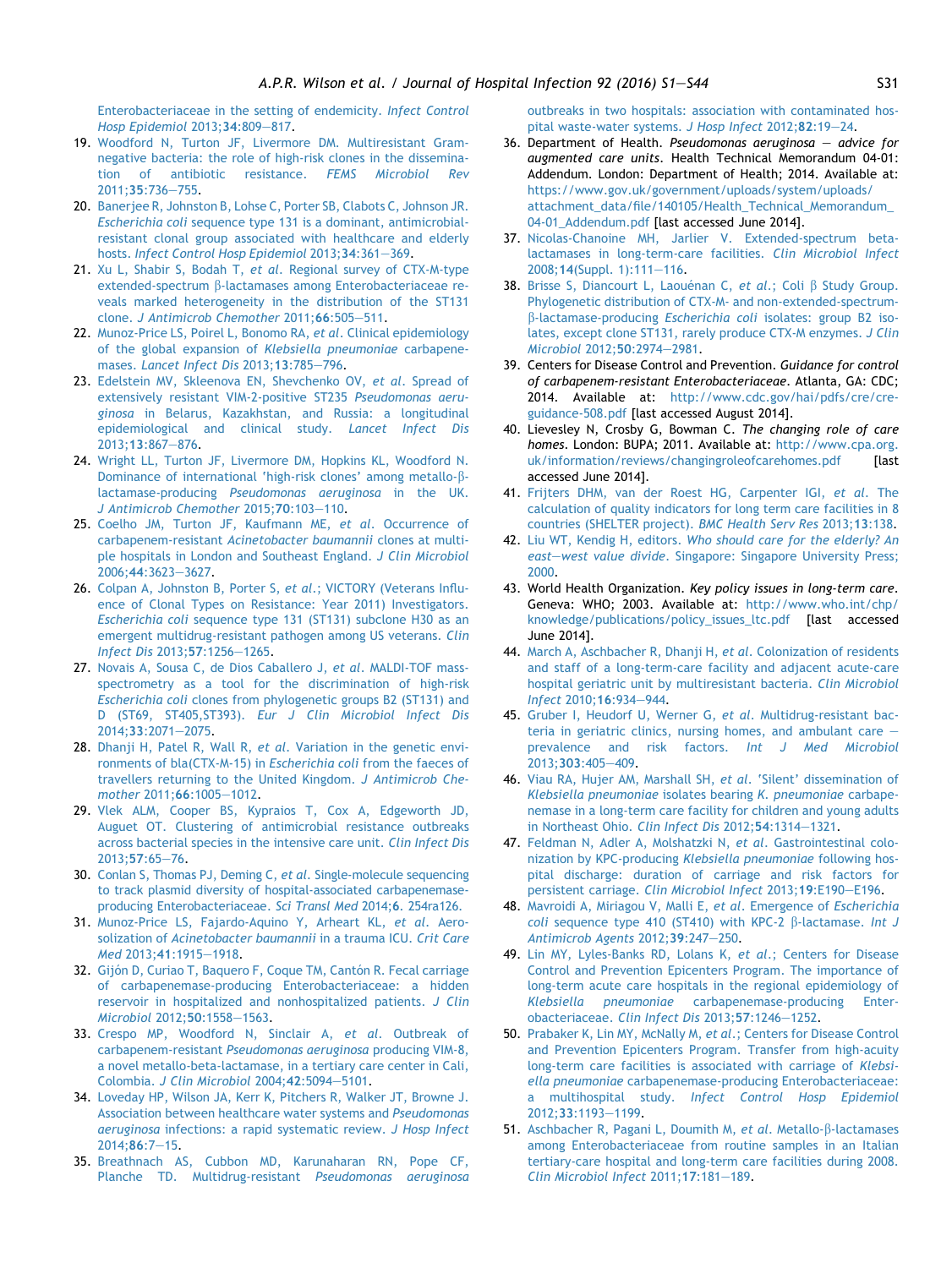- <span id="page-31-0"></span>52. [Dhanji H, Doumith M, Rooney PJ,](http://refhub.elsevier.com/S0195-6701(15)00314-X/sref52) et al. Molecular epidemiology of [fluoroquinolone-resistant ST131](http://refhub.elsevier.com/S0195-6701(15)00314-X/sref52) Escherichia coli producing CTX-M [extended-spectrum beta-lactamases in nursing homes in Belfast,](http://refhub.elsevier.com/S0195-6701(15)00314-X/sref52) UK. [J Antimicrob Chemother](http://refhub.elsevier.com/S0195-6701(15)00314-X/sref52) 2011;66:297-[303.](http://refhub.elsevier.com/S0195-6701(15)00314-X/sref52)
- 53. Doumith M, Dhanii H, Ellington MJ, Hawkey P, Woodford N. [Characterization of plasmids encoding extended-spectrum](http://refhub.elsevier.com/S0195-6701(15)00314-X/sref53)  $\beta$ [lactamases and their addiction systems circulating among](http://refhub.elsevier.com/S0195-6701(15)00314-X/sref53) Escherichia coli [clinical isolates in the UK.](http://refhub.elsevier.com/S0195-6701(15)00314-X/sref53) J Antimicrob Che[mother](http://refhub.elsevier.com/S0195-6701(15)00314-X/sref53) 2012:67:878-[885.](http://refhub.elsevier.com/S0195-6701(15)00314-X/sref53)
- 54. [Wickramasinghe NH, Xu L, Eustace A, Shabir S, Saluja T,](http://refhub.elsevier.com/S0195-6701(15)00314-X/sref54) [Hawkey PM. High community faecal carriage rates of CTX-M ESBL](http://refhub.elsevier.com/S0195-6701(15)00314-X/sref54)producing Escherichia coli [in a specific population group in Bir-](http://refhub.elsevier.com/S0195-6701(15)00314-X/sref54)mingham, UK. [J Antimicrob Chemother](http://refhub.elsevier.com/S0195-6701(15)00314-X/sref54) 2012;67:1108-[1113](http://refhub.elsevier.com/S0195-6701(15)00314-X/sref54).
- 55. [Pitout JD, Campbell L, Church DL, Gregson DB, Laupland KB.](http://refhub.elsevier.com/S0195-6701(15)00314-X/sref55) [Molecular characteristics of travel-related extended-spectrum](http://refhub.elsevier.com/S0195-6701(15)00314-X/sref55)[beta-lactamase-producing](http://refhub.elsevier.com/S0195-6701(15)00314-X/sref55) Escherichia coli isolates from the Calgary Health Region. [Antimicrob Agents Chemother](http://refhub.elsevier.com/S0195-6701(15)00314-X/sref55) 2009:53[:2539](http://refhub.elsevier.com/S0195-6701(15)00314-X/sref55)-[2543](http://refhub.elsevier.com/S0195-6701(15)00314-X/sref55).
- 56. [Gupta N, Limbago BM, Patel JB, Kallen AJ. Carbapenem-resistant](http://refhub.elsevier.com/S0195-6701(15)00314-X/sref56) [Enterobacteriaceae: epidemiology and prevention.](http://refhub.elsevier.com/S0195-6701(15)00314-X/sref56) Clin Infect  $Dis$  2011:53:60-[67.](http://refhub.elsevier.com/S0195-6701(15)00314-X/sref56)
- 57. [Canton R, Akova M, Carmeli Y,](http://refhub.elsevier.com/S0195-6701(15)00314-X/sref57) et al. Rapid evolution and spread [of carbapenemases among Enterobacteriaceae in Europe.](http://refhub.elsevier.com/S0195-6701(15)00314-X/sref57) Clin [Microbiol Infect](http://refhub.elsevier.com/S0195-6701(15)00314-X/sref57) 2012;18:413-[431.](http://refhub.elsevier.com/S0195-6701(15)00314-X/sref57)
- 58. [Higgins PG, Dammhayn C, Hackel M, Seifert H. Global spread of](http://refhub.elsevier.com/S0195-6701(15)00314-X/sref58) carbapenem-resistant [Acinetobacter baumannii](http://refhub.elsevier.com/S0195-6701(15)00314-X/sref58). J Antimicrob [Chemother](http://refhub.elsevier.com/S0195-6701(15)00314-X/sref58) 2010;65:233-[238](http://refhub.elsevier.com/S0195-6701(15)00314-X/sref58).
- 59. Day KM, Ali S, Mirza IA, et al[. Prevalence and molecular](http://refhub.elsevier.com/S0195-6701(15)00314-X/sref59) [characterization of Enterobacteriaceae producing NDM-1 car](http://refhub.elsevier.com/S0195-6701(15)00314-X/sref59)[bapenemase at a military hospital in Pakistan and evaluation of](http://refhub.elsevier.com/S0195-6701(15)00314-X/sref59) two chromogenic media. [Diagn Microbiol Infect Dis](http://refhub.elsevier.com/S0195-6701(15)00314-X/sref59) [2013;](http://refhub.elsevier.com/S0195-6701(15)00314-X/sref59)75:187-[191.](http://refhub.elsevier.com/S0195-6701(15)00314-X/sref59)
- 60. Perry JD, Naqvi SH, Mirza IA, et al[. Prevalence of faecal carriage](http://refhub.elsevier.com/S0195-6701(15)00314-X/sref60) [of Enterobacteriaceae with NDM-1 carbapenemase at military](http://refhub.elsevier.com/S0195-6701(15)00314-X/sref60) [hospitals in Pakistan, and evaluation of two chromogenic media.](http://refhub.elsevier.com/S0195-6701(15)00314-X/sref60) [J Antimicrob Chemother](http://refhub.elsevier.com/S0195-6701(15)00314-X/sref60) 2011;66:2288-[2294.](http://refhub.elsevier.com/S0195-6701(15)00314-X/sref60)
- 61. [Aaron SD, Vandemheen KL, Ramotar K,](http://refhub.elsevier.com/S0195-6701(15)00314-X/sref61) et al. Infection with transmissible strains of [Pseudomonas aeruginosa](http://refhub.elsevier.com/S0195-6701(15)00314-X/sref61) and clinical [outcomes in adults with cystic fibrosis.](http://refhub.elsevier.com/S0195-6701(15)00314-X/sref61) JAMA 2010:304[:2145](http://refhub.elsevier.com/S0195-6701(15)00314-X/sref61)-[2153.](http://refhub.elsevier.com/S0195-6701(15)00314-X/sref61)
- 62. [Fothergill JL, Walshaw MJ, Winstanley C. Transmissible strains of](http://refhub.elsevier.com/S0195-6701(15)00314-X/sref62) Pseudomonas aeruginosa [in cystic fibrosis lung infections.](http://refhub.elsevier.com/S0195-6701(15)00314-X/sref62) Eur [Respir J](http://refhub.elsevier.com/S0195-6701(15)00314-X/sref62) 2012;40:227-[238](http://refhub.elsevier.com/S0195-6701(15)00314-X/sref62).
- 63. [Ashish A, Shaw M, Winstanley C, Humphreys L, Walshaw MJ.](http://refhub.elsevier.com/S0195-6701(15)00314-X/sref63) [Halting the spread of epidemic](http://refhub.elsevier.com/S0195-6701(15)00314-X/sref63) Pseudomonas aeruginosa in an [adult cystic fibrosis centre: a prospective cohort study.](http://refhub.elsevier.com/S0195-6701(15)00314-X/sref63) JRSM [Short Rep](http://refhub.elsevier.com/S0195-6701(15)00314-X/sref63) 2013;4:1.
- 64. [Ashish A, Paterson S, Mowat E, Fothergill JL, Walshaw MJ,](http://refhub.elsevier.com/S0195-6701(15)00314-X/sref64) [Winstanley C. Extensive diversification is a common feature of](http://refhub.elsevier.com/S0195-6701(15)00314-X/sref64) Pseudomonas aeruginosa [populations during respiratory in](http://refhub.elsevier.com/S0195-6701(15)00314-X/sref64)[fections in cystic fibrosis.](http://refhub.elsevier.com/S0195-6701(15)00314-X/sref64) J Cyst Fibros 2013;12:790-[793.](http://refhub.elsevier.com/S0195-6701(15)00314-X/sref64)
- 65. [Ewers C, Bethe A, Semmler T, Guenther S, Wieler LH. Extended](http://refhub.elsevier.com/S0195-6701(15)00314-X/sref65)spectrum  $\beta$ [-lactamase-producing and AmpC-producing](http://refhub.elsevier.com/S0195-6701(15)00314-X/sref65) Escherichia coli [from livestock and companion animals, and their pu](http://refhub.elsevier.com/S0195-6701(15)00314-X/sref65)[tative impact on public health: a global perspective.](http://refhub.elsevier.com/S0195-6701(15)00314-X/sref65) Clin [Microbiol Infect](http://refhub.elsevier.com/S0195-6701(15)00314-X/sref65) 2012;18:646-[655.](http://refhub.elsevier.com/S0195-6701(15)00314-X/sref65)
- 66. [Johnson JR, Clabots C, Kuskowski MA. Multiple-host sharing, long](http://refhub.elsevier.com/S0195-6701(15)00314-X/sref66)[term persistence, and virulence of](http://refhub.elsevier.com/S0195-6701(15)00314-X/sref66) Escherichia coli clones from [human and animal household members.](http://refhub.elsevier.com/S0195-6701(15)00314-X/sref66) J Clin Microbiol 2008;46[:4078](http://refhub.elsevier.com/S0195-6701(15)00314-X/sref66)-[4082](http://refhub.elsevier.com/S0195-6701(15)00314-X/sref66).
- 67. [Warren RE, Ensor VM, O'Neill PM,](http://refhub.elsevier.com/S0195-6701(15)00314-X/sref67) et al. Imported chicken meat as [a potential source of quinolone-resistant](http://refhub.elsevier.com/S0195-6701(15)00314-X/sref67) Escherichia coli pro[ducing extended-spectrum beta-lactamases in the UK.](http://refhub.elsevier.com/S0195-6701(15)00314-X/sref67) [J Antimicrob Chemother](http://refhub.elsevier.com/S0195-6701(15)00314-X/sref67) 2008;61:504-[508.](http://refhub.elsevier.com/S0195-6701(15)00314-X/sref67)
- 68. [Leverstein-van Hall MA, Dierikx CM, Cohen Stuart J,](http://refhub.elsevier.com/S0195-6701(15)00314-X/sref68) et al.; Na[tional ESBL surveillance group. Dutch patients, retail chicken](http://refhub.elsevier.com/S0195-6701(15)00314-X/sref68) [meat and poultry share the same ESBL genes, plasmids and](http://refhub.elsevier.com/S0195-6701(15)00314-X/sref68) strains. [Clin Microbiol Infect](http://refhub.elsevier.com/S0195-6701(15)00314-X/sref68) 2011;17:873-[880.](http://refhub.elsevier.com/S0195-6701(15)00314-X/sref68)
- 69. [Randall LP, Clouting C, Horton RA,](http://refhub.elsevier.com/S0195-6701(15)00314-X/sref69) et al. Prevalence of Escherichia coli [carrying extended-spectrum beta-lactamases \(CTX-M](http://refhub.elsevier.com/S0195-6701(15)00314-X/sref69) [and TEM52\) from broiler chickens and turkeys in Great Britain](http://refhub.elsevier.com/S0195-6701(15)00314-X/sref69) [between 2006 and 2009.](http://refhub.elsevier.com/S0195-6701(15)00314-X/sref69) J Antimicrob Chemother  $2011:66:86-95.$  $2011:66:86-95.$
- 70. [Dhanji H, Murphy NM, Doumith M,](http://refhub.elsevier.com/S0195-6701(15)00314-X/sref70) et al. Cephalosporin resistance mechanisms in Escherichia coli [from raw chicken imported into](http://refhub.elsevier.com/S0195-6701(15)00314-X/sref70) the UK. [J Antimicrob Chemother](http://refhub.elsevier.com/S0195-6701(15)00314-X/sref70) 2010;65:2534-[2537.](http://refhub.elsevier.com/S0195-6701(15)00314-X/sref70)
- 71. Wu G, Day MJ, Mafura MT, et al[. Comparative analysis of ESBL](http://refhub.elsevier.com/S0195-6701(15)00314-X/sref71)positive Escherichia coli [isolates from animals and humans from](http://refhub.elsevier.com/S0195-6701(15)00314-X/sref71) [the UK, The Netherlands and Germany.](http://refhub.elsevier.com/S0195-6701(15)00314-X/sref71) PLoS One 2013;8:e75392.
- 72. Kiernan M. ARHAI E. coli Subgroup final report. London: Advisory Committee on Antimicrobial Resistance and Healthcare Associated Infection; 2014. Available at: [https://app.box.com/ARHAI-](https://app.box.com/ARHAI-Minutes-Papers/1/2152374732/18606260536/1)[Minutes-Papers/1/2152374732/18606260536/1](https://app.box.com/ARHAI-Minutes-Papers/1/2152374732/18606260536/1) [last accessed October 2014].
- 73. [Freeman JT, Anderson DJ, Sexton DJ. Seasonal peaks in](http://refhub.elsevier.com/S0195-6701(15)00314-X/sref73) Escherichia coli [infections: possible explanations and implications.](http://refhub.elsevier.com/S0195-6701(15)00314-X/sref73) Clin [Microbiol Infect](http://refhub.elsevier.com/S0195-6701(15)00314-X/sref73) 2009;15:951-[953.](http://refhub.elsevier.com/S0195-6701(15)00314-X/sref73)
- 74. [Perencevich EN, McGregor JC, Shardell M,](http://refhub.elsevier.com/S0195-6701(15)00314-X/sref74) et al. Summer peaks in [the incidences of Gram-negative bacterial infection among hos](http://refhub.elsevier.com/S0195-6701(15)00314-X/sref74)pitalized patients. [Infect Control Hosp Epidemiol](http://refhub.elsevier.com/S0195-6701(15)00314-X/sref74) [2008;](http://refhub.elsevier.com/S0195-6701(15)00314-X/sref74)29:1124-[1131](http://refhub.elsevier.com/S0195-6701(15)00314-X/sref74).
- 75. [Al-Hasan MN, Lahr BD, Eckel-Passow JE, Baddour LM. Seasonal](http://refhub.elsevier.com/S0195-6701(15)00314-X/sref75) variation in Escherichia coli [bloodstream infection: a population-](http://refhub.elsevier.com/S0195-6701(15)00314-X/sref75)based study. [Clin Microbiol Infect](http://refhub.elsevier.com/S0195-6701(15)00314-X/sref75) 2009;15:947-[950](http://refhub.elsevier.com/S0195-6701(15)00314-X/sref75).
- 76. [Wilson J, Elgohari S, Livermore DM,](http://refhub.elsevier.com/S0195-6701(15)00314-X/sref76) et al. Trends among patho[gens reported as causing bacteraemia in England, 2004](http://refhub.elsevier.com/S0195-6701(15)00314-X/sref76)-[2008.](http://refhub.elsevier.com/S0195-6701(15)00314-X/sref76) [Clin Microbiol Infect](http://refhub.elsevier.com/S0195-6701(15)00314-X/sref76) 2011;17:451-[458.](http://refhub.elsevier.com/S0195-6701(15)00314-X/sref76)
- 77. [Schwaber MJ, Carmeli Y. An ongoing national intervention to](http://refhub.elsevier.com/S0195-6701(15)00314-X/sref77) [contain the spread of carbapenem-resistant Enterobacteriaceae.](http://refhub.elsevier.com/S0195-6701(15)00314-X/sref77) [Clin Infect Dis](http://refhub.elsevier.com/S0195-6701(15)00314-X/sref77) 2014;58:697-[703.](http://refhub.elsevier.com/S0195-6701(15)00314-X/sref77)
- 78. [Lepelletier D, Cady A, Caroff N,](http://refhub.elsevier.com/S0195-6701(15)00314-X/sref78) et al. Imipenem-resistant Pseudomonas aeruginosa [gastrointestinal carriage among hospitalized](http://refhub.elsevier.com/S0195-6701(15)00314-X/sref78) [patients: risk factors and resistance mechanisms.](http://refhub.elsevier.com/S0195-6701(15)00314-X/sref78) Diagn Microbiol [Infect Dis](http://refhub.elsevier.com/S0195-6701(15)00314-X/sref78)  $2010;66:1-6$  $2010;66:1-6$  $2010;66:1-6$ .
- 79. [Hussein K, Sprecher H, Mashiach T, Oren I, Kassis I, Finkelstein R.](http://refhub.elsevier.com/S0195-6701(15)00314-X/sref79) [Carbapenem resistance among](http://refhub.elsevier.com/S0195-6701(15)00314-X/sref79) Klebsiella pneumoniae isolates: [risk factors, molecular characteristics, and susceptibility pat-](http://refhub.elsevier.com/S0195-6701(15)00314-X/sref79)terns. [Infect Control Hosp Epidemiol](http://refhub.elsevier.com/S0195-6701(15)00314-X/sref79) 2009:30:666-[671.](http://refhub.elsevier.com/S0195-6701(15)00314-X/sref79)
- 80. [Sheng WH, Liao CH, Lauderdale TL,](http://refhub.elsevier.com/S0195-6701(15)00314-X/sref80) et al. A multicenter study of [risk factors and outcome of hospitalized patients with infections](http://refhub.elsevier.com/S0195-6701(15)00314-X/sref80) [due to carbapenem-resistant](http://refhub.elsevier.com/S0195-6701(15)00314-X/sref80) Acinetobacter baumannii. Int J [Infect Dis](http://refhub.elsevier.com/S0195-6701(15)00314-X/sref80) 2010:14:e764-[e769.](http://refhub.elsevier.com/S0195-6701(15)00314-X/sref80)
- 81. Wegner C, Hübner NO, Gleich S, Thalmaier U, Krüger CM, [Kramer A. One-day point prevalence of emerging bacterial](http://refhub.elsevier.com/S0195-6701(15)00314-X/sref81) [pathogens in a nationwide sample of 62 German hospitals in 2012](http://refhub.elsevier.com/S0195-6701(15)00314-X/sref81) [and comparison with the results of the one-day point prevalence](http://refhub.elsevier.com/S0195-6701(15)00314-X/sref81) of 2010. [GMS Hyg Infect Control](http://refhub.elsevier.com/S0195-6701(15)00314-X/sref81) 2013;8:Doc12
- 82. [Moore LS, Freeman R, Gilchrist MJ,](http://refhub.elsevier.com/S0195-6701(15)00314-X/sref82) et al. Homogeneity of anti[microbial policy, yet heterogeneity of antimicrobial resistance:](http://refhub.elsevier.com/S0195-6701(15)00314-X/sref82) [antimicrobial non-susceptibility among 108 717 clinical isolates](http://refhub.elsevier.com/S0195-6701(15)00314-X/sref82) [from primary, secondary and tertiary care patients in London.](http://refhub.elsevier.com/S0195-6701(15)00314-X/sref82) [J Antimicrob Chemother](http://refhub.elsevier.com/S0195-6701(15)00314-X/sref82) 2014;69:3409-[3422.](http://refhub.elsevier.com/S0195-6701(15)00314-X/sref82)
- 83. [Zarb P, Coignard B, Griskeviciene J,](http://refhub.elsevier.com/S0195-6701(15)00314-X/sref83) et al.; National Contact [Points for the ECDC pilot point prevalence survey; Hospital](http://refhub.elsevier.com/S0195-6701(15)00314-X/sref83) [Contact Points for the ECDC pilot point prevalence survey. The](http://refhub.elsevier.com/S0195-6701(15)00314-X/sref83) [European Centre for Disease Prevention and Control \(ECDC\) pilot](http://refhub.elsevier.com/S0195-6701(15)00314-X/sref83) [point prevalence survey of healthcare-associated infections and](http://refhub.elsevier.com/S0195-6701(15)00314-X/sref83) [antimicrobial use.](http://refhub.elsevier.com/S0195-6701(15)00314-X/sref83) Euro Surveill 2012;17:pii:20316.
- 84. [O'Fallon E, Schreiber R, Kandel R, D'Agata EM. Multidrug-resis](http://refhub.elsevier.com/S0195-6701(15)00314-X/sref84)[tant Gram-negative bacteria at a long-term care facility:](http://refhub.elsevier.com/S0195-6701(15)00314-X/sref84) [assessment of residents, healthcare workers, and inanimate](http://refhub.elsevier.com/S0195-6701(15)00314-X/sref84) surfaces. [Infect Control Hosp Epidemiol](http://refhub.elsevier.com/S0195-6701(15)00314-X/sref84) 2009;30:1172-[1179](http://refhub.elsevier.com/S0195-6701(15)00314-X/sref84).
- 85. [Endimiani A, Depasquale JM, Forero S,](http://refhub.elsevier.com/S0195-6701(15)00314-X/sref85) et al. Emergence of blaKPC-containing [Klebsiella pneumoniae](http://refhub.elsevier.com/S0195-6701(15)00314-X/sref85) in a long-term acute [care hospital: a new challenge to our healthcare system.](http://refhub.elsevier.com/S0195-6701(15)00314-X/sref85) [J Antimicrob Chemother](http://refhub.elsevier.com/S0195-6701(15)00314-X/sref85) 2009;64:1102-[1110.](http://refhub.elsevier.com/S0195-6701(15)00314-X/sref85)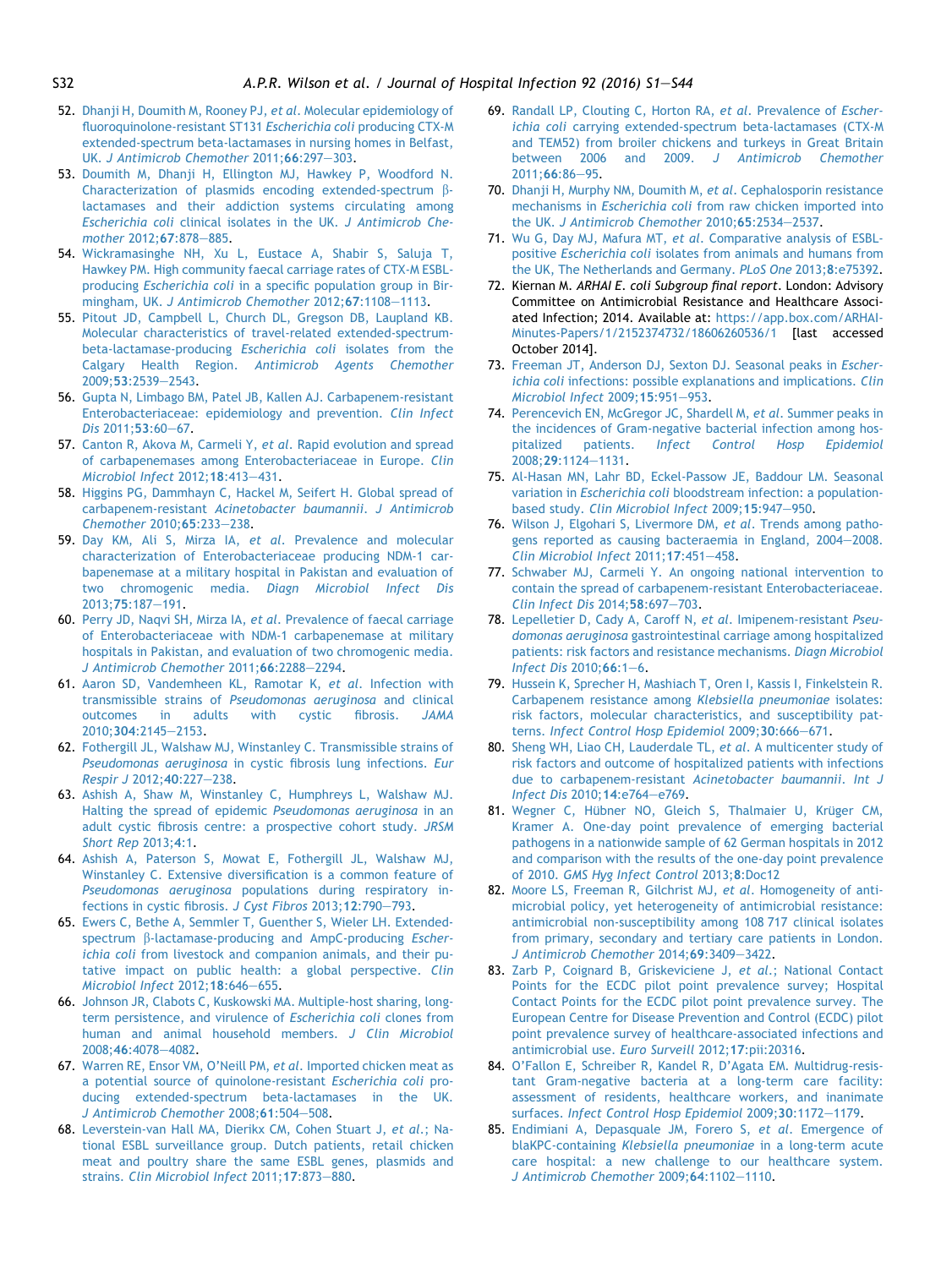- <span id="page-32-0"></span>86. [Perez F, Endimiani A, Ray AJ,](http://refhub.elsevier.com/S0195-6701(15)00314-X/sref86) et al. Carbapenem-resistant Acinetobacter baumannii and [Klebsiella pneumoniae](http://refhub.elsevier.com/S0195-6701(15)00314-X/sref86) across a hos[pital system: impact of post-acute care facilities on](http://refhub.elsevier.com/S0195-6701(15)00314-X/sref86) dissemination. [J Antimicrob Chemother](http://refhub.elsevier.com/S0195-6701(15)00314-X/sref86) 2010;65:1807-[1818](http://refhub.elsevier.com/S0195-6701(15)00314-X/sref86).
- 87. Nicolas-Chanoine MH, Bertrand X, Madec JY, Escherichia coli ST131, [an intriguing clonal group.](http://refhub.elsevier.com/S0195-6701(15)00314-X/sref87) Clin Microbiol Rev 2014;27:543-[574.](http://refhub.elsevier.com/S0195-6701(15)00314-X/sref87)
- 88. [Wang SA, Levine RB, Carson LA,](http://refhub.elsevier.com/S0195-6701(15)00314-X/sref88) et al. An outbreak of Gram[negative bacteremia in hemodialysis patients traced to hemodi](http://refhub.elsevier.com/S0195-6701(15)00314-X/sref88)[alysis machine waste drain ports.](http://refhub.elsevier.com/S0195-6701(15)00314-X/sref88) Infect Control Hosp Epidemiol [1999;](http://refhub.elsevier.com/S0195-6701(15)00314-X/sref88)20:746-[751.](http://refhub.elsevier.com/S0195-6701(15)00314-X/sref88)
- 89. [Bancroft EA, English L, Terashita D, Yasuda L. Outbreak of](http://refhub.elsevier.com/S0195-6701(15)00314-X/sref89) Escherichia coli [infections associated with a contaminated](http://refhub.elsevier.com/S0195-6701(15)00314-X/sref89) [transesophageal echocardiography probe.](http://refhub.elsevier.com/S0195-6701(15)00314-X/sref89) Infect Control Hosp [Epidemiol](http://refhub.elsevier.com/S0195-6701(15)00314-X/sref89) 2013;34:1121-[1123.](http://refhub.elsevier.com/S0195-6701(15)00314-X/sref89)
- 90. [Soulier A, Barbut F, Ollivier JM, Petit JC, Lienhart A. Decreased](http://refhub.elsevier.com/S0195-6701(15)00314-X/sref90) [transmission of Enterobacteriaceae with extended-spectrum](http://refhub.elsevier.com/S0195-6701(15)00314-X/sref90) [beta-lactamases in an intensive care unit by nursing reorganiza-](http://refhub.elsevier.com/S0195-6701(15)00314-X/sref90)tion. [J Hosp Infect](http://refhub.elsevier.com/S0195-6701(15)00314-X/sref90)  $1995:31:89-97$  $1995:31:89-97$ .
- 91. [van der Zwet WC, van Riessen N, Bergervoet PW, van der Laan JR,](http://refhub.elsevier.com/S0195-6701(15)00314-X/sref91) [Savelkoul PH, Sebens FW. Outbreak of multiresistant](http://refhub.elsevier.com/S0195-6701(15)00314-X/sref91) Escherichia coli [on a surgical ward: course, measures and consequences for](http://refhub.elsevier.com/S0195-6701(15)00314-X/sref91) [future admissions of contaminated patients.](http://refhub.elsevier.com/S0195-6701(15)00314-X/sref91) Ned Tijdschr Gen[eeskd](http://refhub.elsevier.com/S0195-6701(15)00314-X/sref91) 2005;149:2281-[2286.](http://refhub.elsevier.com/S0195-6701(15)00314-X/sref91)
- 92. [Warren RE, Harvey G, Carr R, Ward D, Doroshenko A. Control of](http://refhub.elsevier.com/S0195-6701(15)00314-X/sref92) [infections due to extended-spectrum beta-lactamase-producing](http://refhub.elsevier.com/S0195-6701(15)00314-X/sref92) [organisms in hospitals and the community.](http://refhub.elsevier.com/S0195-6701(15)00314-X/sref92) Clin Microbiol Infect 2008;14[\(Suppl. 1\):124](http://refhub.elsevier.com/S0195-6701(15)00314-X/sref92)-[133.](http://refhub.elsevier.com/S0195-6701(15)00314-X/sref92)
- 93. [Ena J, Arjona F, Martinez PC, Lopez-Perezagua MD, Amador C.](http://refhub.elsevier.com/S0195-6701(15)00314-X/sref93) [Epidemiology of urinary infections caused by extended-spectrum](http://refhub.elsevier.com/S0195-6701(15)00314-X/sref93) [beta-lactamase-producing](http://refhub.elsevier.com/S0195-6701(15)00314-X/sref93) Escherichia coli. Urology 2014; 68[:1169](http://refhub.elsevier.com/S0195-6701(15)00314-X/sref93)-[1174](http://refhub.elsevier.com/S0195-6701(15)00314-X/sref93).
- 94. [Wiener J, Quinn JP, Bradford PA,](http://refhub.elsevier.com/S0195-6701(15)00314-X/sref94) et al. Multiple antibioticresistant Klebsiella and Escherichia coli [in nursing homes.](http://refhub.elsevier.com/S0195-6701(15)00314-X/sref94) JAMA 1999:281:517-[523](http://refhub.elsevier.com/S0195-6701(15)00314-X/sref94).
- 95. Peña C, Gudiol C, Tubau F, et al[. Risk-factors for acquisition of](http://refhub.elsevier.com/S0195-6701(15)00314-X/sref95) [extended-spectrum beta-lactamase-producing](http://refhub.elsevier.com/S0195-6701(15)00314-X/sref95) Escherichia coli [among hospitalised patients.](http://refhub.elsevier.com/S0195-6701(15)00314-X/sref95) Clin Microbiol Infect [2006;](http://refhub.elsevier.com/S0195-6701(15)00314-X/sref95)12:279-[284.](http://refhub.elsevier.com/S0195-6701(15)00314-X/sref95)
- 96. [Siedelman L, Kline S, Duval S. Risk factors for community- and](http://refhub.elsevier.com/S0195-6701(15)00314-X/sref96) [health facility-acquired extended-spectrum-lactamase-producing](http://refhub.elsevier.com/S0195-6701(15)00314-X/sref96) [bacterial infections in patients at the University of Minnesota](http://refhub.elsevier.com/S0195-6701(15)00314-X/sref96) [Medical Center, Fairview.](http://refhub.elsevier.com/S0195-6701(15)00314-X/sref96) Am J Infect Control 2012;40:849-[853.](http://refhub.elsevier.com/S0195-6701(15)00314-X/sref96)
- 97. [Han JH, Kasahara K, Edelstein PH, Bilker WB, Lautenbach E. Risk](http://refhub.elsevier.com/S0195-6701(15)00314-X/sref97) [factors for infection or colonization with CTX-M extended-spec](http://refhub.elsevier.com/S0195-6701(15)00314-X/sref97)[trum-lactamase-positive](http://refhub.elsevier.com/S0195-6701(15)00314-X/sref97) Escherichia coli. Antimicrob Ag Che[mother](http://refhub.elsevier.com/S0195-6701(15)00314-X/sref97) 2012;56:5575-[5580.](http://refhub.elsevier.com/S0195-6701(15)00314-X/sref97)
- 98. Jeon MH, Choi SH, Kwak YG, et al[. Risk factors for the acquisition](http://refhub.elsevier.com/S0195-6701(15)00314-X/sref98) [of carbapenem-resistant](http://refhub.elsevier.com/S0195-6701(15)00314-X/sref98) Escherichia coli among hospitalized patients. [Diagn Microbiol Infect Dis](http://refhub.elsevier.com/S0195-6701(15)00314-X/sref98) 2008;62:402-[406](http://refhub.elsevier.com/S0195-6701(15)00314-X/sref98).
- 99. [Mitchell SL, Shaffer ML, Loeb MB,](http://refhub.elsevier.com/S0195-6701(15)00314-X/sref99) et al. Infection management [and multidrug-resistant organisms in nursing home residents with](http://refhub.elsevier.com/S0195-6701(15)00314-X/sref99) [advanced dementia.](http://refhub.elsevier.com/S0195-6701(15)00314-X/sref99) JAMA Intern Med 2014;174:1660-[1667](http://refhub.elsevier.com/S0195-6701(15)00314-X/sref99).
- 100. [Fournier PE, Richet H. The epidemiology and control of](http://refhub.elsevier.com/S0195-6701(15)00314-X/sref100) Acinetobacter baumannii [in health care facilities.](http://refhub.elsevier.com/S0195-6701(15)00314-X/sref100) Clin Infect Dis 2006:42:692-[699](http://refhub.elsevier.com/S0195-6701(15)00314-X/sref100).
- 101. [Roberts SA, Findlay R, Lang SD. Investigation of an outbreak of](http://refhub.elsevier.com/S0195-6701(15)00314-X/sref101) multi-drug resistant [Acinetobacter baumannii](http://refhub.elsevier.com/S0195-6701(15)00314-X/sref101) in an intensive [care burns unit.](http://refhub.elsevier.com/S0195-6701(15)00314-X/sref101) J Hosp Infect 2001;48:228-[232.](http://refhub.elsevier.com/S0195-6701(15)00314-X/sref101)
- 102. Wendt C, Dietze B, Dietz E, Rüden H. Survival of Acinetobacter baumannii [on dry surfaces.](http://refhub.elsevier.com/S0195-6701(15)00314-X/sref102) J Clin Microbiol 1997;35:1394-[1397.](http://refhub.elsevier.com/S0195-6701(15)00314-X/sref102)
- 103. [Denton M, Wilcox MH, Parnell P,](http://refhub.elsevier.com/S0195-6701(15)00314-X/sref103) et al. Role of environmental [cleaning in controlling an outbreak of](http://refhub.elsevier.com/S0195-6701(15)00314-X/sref103) Acinetobacter baumannii [on a neurosurgical intensive care unit.](http://refhub.elsevier.com/S0195-6701(15)00314-X/sref103) J Hosp Infect [2004;](http://refhub.elsevier.com/S0195-6701(15)00314-X/sref103)56:106-[110](http://refhub.elsevier.com/S0195-6701(15)00314-X/sref103).
- 104. [Enoch DA, Summers C, Brown NM,](http://refhub.elsevier.com/S0195-6701(15)00314-X/sref104) et al. Investigation and man[agement of an outbreak of multidrug-carbapenem-resistant](http://refhub.elsevier.com/S0195-6701(15)00314-X/sref104) [Acinetobacter baumannii](http://refhub.elsevier.com/S0195-6701(15)00314-X/sref104) in Cambridge, UK. J Hosp Infect [2008;](http://refhub.elsevier.com/S0195-6701(15)00314-X/sref104)70:109-[118](http://refhub.elsevier.com/S0195-6701(15)00314-X/sref104).
- 105. [Ray A, Perez F, Beltramini AM,](http://refhub.elsevier.com/S0195-6701(15)00314-X/sref105) et al. Use of vaporized hydrogen [peroxide decontamination during an outbreak of multidrug](http://refhub.elsevier.com/S0195-6701(15)00314-X/sref105)resistant Acinetobacter baumannii [infection at a long-term](http://refhub.elsevier.com/S0195-6701(15)00314-X/sref105) acute care hospital. [Infect Control Hosp Epidemiol](http://refhub.elsevier.com/S0195-6701(15)00314-X/sref105) 2010:31[:1236](http://refhub.elsevier.com/S0195-6701(15)00314-X/sref105)-[1241](http://refhub.elsevier.com/S0195-6701(15)00314-X/sref105).
- 106. [Manian FA, Griesenauer S, Senkel D,](http://refhub.elsevier.com/S0195-6701(15)00314-X/sref106) et al. Isolation of Acinetobacter baumannii [complex and methicillin-resistant](http://refhub.elsevier.com/S0195-6701(15)00314-X/sref106) Staphylococcus aureus [from hospital rooms following terminal cleaning](http://refhub.elsevier.com/S0195-6701(15)00314-X/sref106) [and disinfection: can we do better?](http://refhub.elsevier.com/S0195-6701(15)00314-X/sref106) Infect Control Hosp Epi[demiol](http://refhub.elsevier.com/S0195-6701(15)00314-X/sref106) 2011;32:667-[672.](http://refhub.elsevier.com/S0195-6701(15)00314-X/sref106)
- 107. [Landelle C, Legrand P, Lesprit P,](http://refhub.elsevier.com/S0195-6701(15)00314-X/sref107) et al. Protracted outbreak of multidrug-resistant [Acinetobacter baumannii](http://refhub.elsevier.com/S0195-6701(15)00314-X/sref107) after interconti[nental transfer of colonised patients.](http://refhub.elsevier.com/S0195-6701(15)00314-X/sref107) Infect Control Hosp Epi[demiol](http://refhub.elsevier.com/S0195-6701(15)00314-X/sref107) 2013;34:119-[124.](http://refhub.elsevier.com/S0195-6701(15)00314-X/sref107)
- 108. [Chmielarczyk A, Higgins PG, Wojkowska-Mach J,](http://refhub.elsevier.com/S0195-6701(15)00314-X/sref108) et al. Control of an outbreak of [Acinetobacter baumannii](http://refhub.elsevier.com/S0195-6701(15)00314-X/sref108) infections using vapor[ized hydrogen peroxide.](http://refhub.elsevier.com/S0195-6701(15)00314-X/sref108) J Hosp Infect 2012;81:239-[245](http://refhub.elsevier.com/S0195-6701(15)00314-X/sref108).
- 109. [Barbut F, Yezli S, Mimoun M, Pham J, Chaouat M, Otter JA. Reducing](http://refhub.elsevier.com/S0195-6701(15)00314-X/sref109) the spread of [Acinetobacter baumannii](http://refhub.elsevier.com/S0195-6701(15)00314-X/sref109) and methicillin-resistant Staphylococcus aureus [on a burns unit through the intervention of](http://refhub.elsevier.com/S0195-6701(15)00314-X/sref109) [an infection control bundle.](http://refhub.elsevier.com/S0195-6701(15)00314-X/sref109) Burns 2013;39:395-[403.](http://refhub.elsevier.com/S0195-6701(15)00314-X/sref109)
- 110. [Ayats J, Corbella X, Ardanuy C,](http://refhub.elsevier.com/S0195-6701(15)00314-X/sref110) et al. Epidemiological signifi[cance of cutaneous, pharyngeal, and digestive tract colonization](http://refhub.elsevier.com/S0195-6701(15)00314-X/sref110) by multiresistant [Acinetobacter baumannii](http://refhub.elsevier.com/S0195-6701(15)00314-X/sref110) in ICU patients. [J Hosp Infect](http://refhub.elsevier.com/S0195-6701(15)00314-X/sref110) 1997;37:287-[295](http://refhub.elsevier.com/S0195-6701(15)00314-X/sref110).
- 111. [Valencia R, Arroyo LA, Conde M,](http://refhub.elsevier.com/S0195-6701(15)00314-X/sref111) et al. Nosocomial outbreak of [infection with pan-drug-resistant](http://refhub.elsevier.com/S0195-6701(15)00314-X/sref111) Acinetobacter baumannii in a [tertiary care university hospital.](http://refhub.elsevier.com/S0195-6701(15)00314-X/sref111) Infect Control Hosp Epidemiol [2009;](http://refhub.elsevier.com/S0195-6701(15)00314-X/sref111)30:257-[263](http://refhub.elsevier.com/S0195-6701(15)00314-X/sref111).
- 112. [Corbella X, Montero A, Pujol M,](http://refhub.elsevier.com/S0195-6701(15)00314-X/sref112) et al. Emergence and rapid [spread of carbapenem resistance during a large and sustained](http://refhub.elsevier.com/S0195-6701(15)00314-X/sref112) [hospital outbreak of multiresistant](http://refhub.elsevier.com/S0195-6701(15)00314-X/sref112) Acinetobacter baumannii. [J Clin Microbiol](http://refhub.elsevier.com/S0195-6701(15)00314-X/sref112) 2000;38:4086-[4095](http://refhub.elsevier.com/S0195-6701(15)00314-X/sref112).
- 113. [Urban C, Segal-Maurer S, Rahal JJ. Considerations in control](http://refhub.elsevier.com/S0195-6701(15)00314-X/sref113) [and treatment of nosocomial infections due to multidrug](http://refhub.elsevier.com/S0195-6701(15)00314-X/sref113)resistant [Acinetobacter baumannii](http://refhub.elsevier.com/S0195-6701(15)00314-X/sref113). Clin Infect Dis 2003;36[:1268](http://refhub.elsevier.com/S0195-6701(15)00314-X/sref113)e[1274](http://refhub.elsevier.com/S0195-6701(15)00314-X/sref113).
- 114. [Otter JA, Patel A, Cliff PR, Halligan EP, Tosas O, Edgeworth JD.](http://refhub.elsevier.com/S0195-6701(15)00314-X/sref114) [Selection for qacA carriage in CC22, but not CC30, methicillin](http://refhub.elsevier.com/S0195-6701(15)00314-X/sref114)resistant Staphylococcus aureus [bloodstream infection isolates](http://refhub.elsevier.com/S0195-6701(15)00314-X/sref114) [during a successful institutional infection control programme.](http://refhub.elsevier.com/S0195-6701(15)00314-X/sref114) [J Antimicrob Chemother](http://refhub.elsevier.com/S0195-6701(15)00314-X/sref114) 2013;68:992-[999.](http://refhub.elsevier.com/S0195-6701(15)00314-X/sref114)
- 115. [Suwantarat N, Carroll KC, Tekle T,](http://refhub.elsevier.com/S0195-6701(15)00314-X/sref115) et al. High prevalence of [reduced chlorhexidine susceptibility in organisms causing central](http://refhub.elsevier.com/S0195-6701(15)00314-X/sref115) [line-associated bloodstream infections.](http://refhub.elsevier.com/S0195-6701(15)00314-X/sref115) Infect Control Hosp Epi[demiol](http://refhub.elsevier.com/S0195-6701(15)00314-X/sref115) 2014;35:1183-[1186.](http://refhub.elsevier.com/S0195-6701(15)00314-X/sref115)
- 116. Rodríguez-Baño J, García L, Ramírez E, et al. Long-term control [of hospital-wide, endemic multidrug-resistant](http://refhub.elsevier.com/S0195-6701(15)00314-X/sref116) Acinetobacter baumannii [through a comprehensive 'bundle' approach.](http://refhub.elsevier.com/S0195-6701(15)00314-X/sref116) Am J [Infect Control](http://refhub.elsevier.com/S0195-6701(15)00314-X/sref116) 2009;37:715-[722.](http://refhub.elsevier.com/S0195-6701(15)00314-X/sref116)
- 117. [Kramer A, Schwebke I, Kampf G. How long do nosocomial path](http://refhub.elsevier.com/S0195-6701(15)00314-X/sref117)[ogens persist on inanimate surfaces? A systematic review.](http://refhub.elsevier.com/S0195-6701(15)00314-X/sref117) BMC [Infect Dis](http://refhub.elsevier.com/S0195-6701(15)00314-X/sref117) 2006;6:130.
- 118. [Dancer SJ, Coyne M, Robertson C, Thomson A, Guleri A,](http://refhub.elsevier.com/S0195-6701(15)00314-X/sref118) [Alcock S. Antibiotic use is associated with resistance of envi](http://refhub.elsevier.com/S0195-6701(15)00314-X/sref118)[ronmental organisms in a teaching hospital.](http://refhub.elsevier.com/S0195-6701(15)00314-X/sref118) J Hosp Infect 2006:62:200-[206](http://refhub.elsevier.com/S0195-6701(15)00314-X/sref118).
- 119. [Widmer AF, Wenzel RP, Trilla A, Bale MJ, Jones RN,](http://refhub.elsevier.com/S0195-6701(15)00314-X/sref119) [Doebbeling BN. Outbreak of](http://refhub.elsevier.com/S0195-6701(15)00314-X/sref119) Pseudomonas aeruginosa infections [in a surgical intensive care unit: probable transmission via hands](http://refhub.elsevier.com/S0195-6701(15)00314-X/sref119) [of a health care worker.](http://refhub.elsevier.com/S0195-6701(15)00314-X/sref119) Clin Infect Dis 1993;16:372.
- 120. [Foca M, Jakob K, Whittier S,](http://refhub.elsevier.com/S0195-6701(15)00314-X/sref120) et al. Endemic Pseudomonas aeruginosa [infection in a neonatal intensive care unit.](http://refhub.elsevier.com/S0195-6701(15)00314-X/sref120) N Engl J Med [2000;](http://refhub.elsevier.com/S0195-6701(15)00314-X/sref120)343:695.
- 121. [Nogueras M, Marinsalta N, Roussell M, Notario R. Importance of](http://refhub.elsevier.com/S0195-6701(15)00314-X/sref121) [hand germ contamination in health-care workers as possible](http://refhub.elsevier.com/S0195-6701(15)00314-X/sref121) [carriers of nosocomial infections.](http://refhub.elsevier.com/S0195-6701(15)00314-X/sref121) Rev Inst Med Trop Sao Paulo [2001;](http://refhub.elsevier.com/S0195-6701(15)00314-X/sref121)43:149.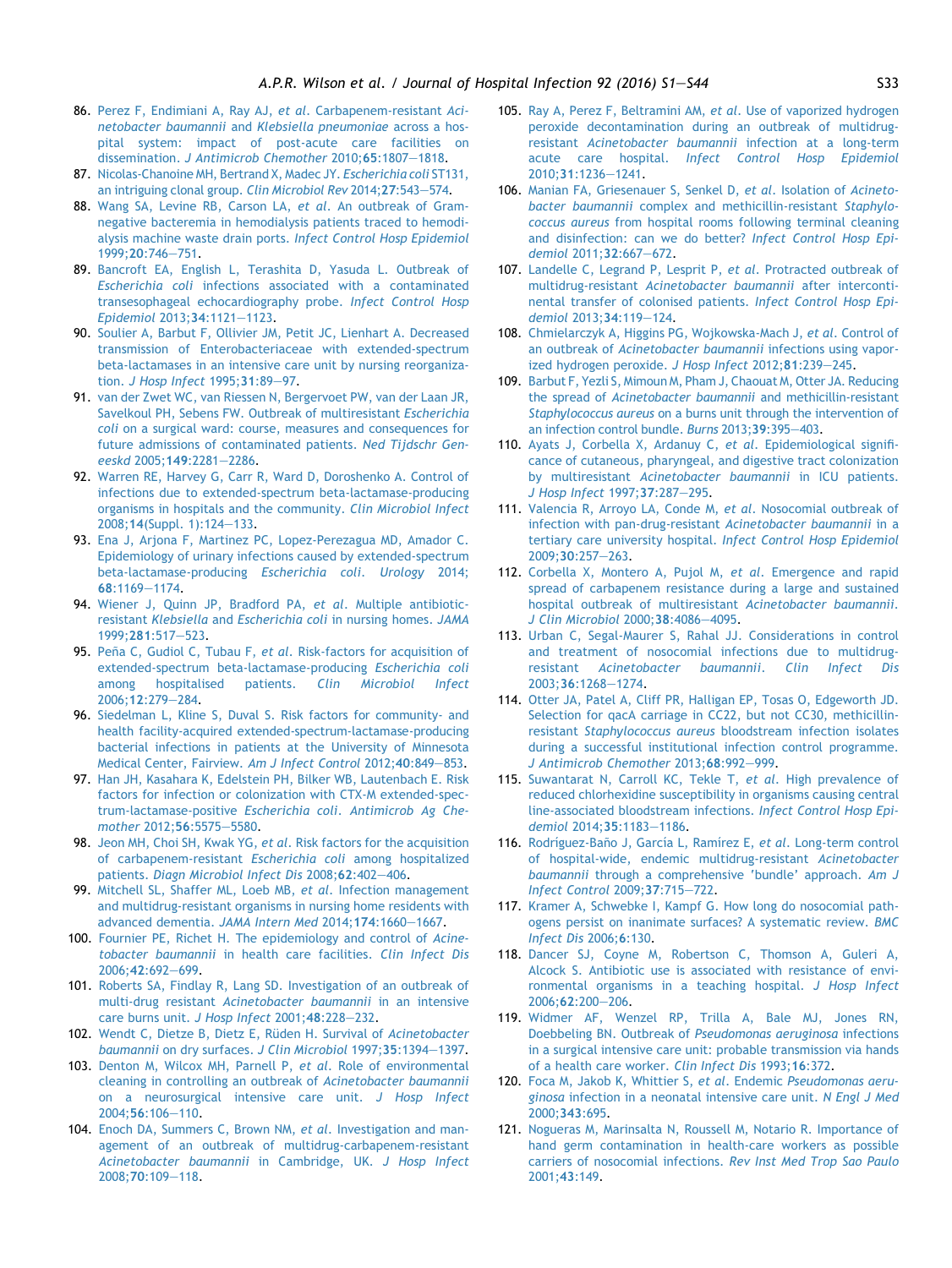- <span id="page-33-0"></span>122. Waters V, Larsen E, Wu F, et al[. Molecular epidemiology of Gram](http://refhub.elsevier.com/S0195-6701(15)00314-X/sref122)[negative bacilli from infected neonates and health care workers'](http://refhub.elsevier.com/S0195-6701(15)00314-X/sref122) [hands in neonatal intensive care units.](http://refhub.elsevier.com/S0195-6701(15)00314-X/sref122) Clin Infect Dis [2004;](http://refhub.elsevier.com/S0195-6701(15)00314-X/sref122)38:1682.
- 123. [Rogues AM, Boulestreau H, Lasheras A,](http://refhub.elsevier.com/S0195-6701(15)00314-X/sref123) et al. Contribution of tap [water to patient colonisation with](http://refhub.elsevier.com/S0195-6701(15)00314-X/sref123) Pseudomonas aeruginosa in a [medical intensive care unit.](http://refhub.elsevier.com/S0195-6701(15)00314-X/sref123) J Hosp Infect 2007;67:72.
- 124. [Crivaro V, Di Popolo A, Caprio A,](http://refhub.elsevier.com/S0195-6701(15)00314-X/sref124) et al. Pseudomonas aeruginosa [in a neonatal intensive care unit: molecular epidemiology and](http://refhub.elsevier.com/S0195-6701(15)00314-X/sref124) [infection control measures.](http://refhub.elsevier.com/S0195-6701(15)00314-X/sref124) BMC Infect Dis 2009;9:70.
- 125. [Moolenaar RL, Crutcher JM, San Joaquin VH,](http://refhub.elsevier.com/S0195-6701(15)00314-X/sref125) et al. A prolonged outbreak of P. aeruginosa [in a neonatal intensive care unit: did](http://refhub.elsevier.com/S0195-6701(15)00314-X/sref125) [staff fingernails play a role in disease transmission?](http://refhub.elsevier.com/S0195-6701(15)00314-X/sref125) Infect Control [Hosp Epidemiol](http://refhub.elsevier.com/S0195-6701(15)00314-X/sref125) 2000;21:80.
- 126. [Morgan DJ, Liang SY, Smith CL,](http://refhub.elsevier.com/S0195-6701(15)00314-X/sref126) et al. Frequent multidrugresistant Acinetobacter baumannii [contamination of gloves,](http://refhub.elsevier.com/S0195-6701(15)00314-X/sref126) [gowns, and hands of healthcare workers.](http://refhub.elsevier.com/S0195-6701(15)00314-X/sref126) Infect Control Hosp [Epidemiol](http://refhub.elsevier.com/S0195-6701(15)00314-X/sref126) 2010:31:716-[721](http://refhub.elsevier.com/S0195-6701(15)00314-X/sref126).
- 127. [Morgan DJ, Rogawski E, Thom KA,](http://refhub.elsevier.com/S0195-6701(15)00314-X/sref127) et al. Transfer of multidrug[resistant bacteria to healthcare workers' gloves and gowns af](http://refhub.elsevier.com/S0195-6701(15)00314-X/sref127)[ter patient contact increases with environmental contamination.](http://refhub.elsevier.com/S0195-6701(15)00314-X/sref127) [Crit Care Med](http://refhub.elsevier.com/S0195-6701(15)00314-X/sref127) 2012:40:1045-[1051](http://refhub.elsevier.com/S0195-6701(15)00314-X/sref127).
- 128. [Saiman L. Infection prevention and control in cystic fibrosis.](http://refhub.elsevier.com/S0195-6701(15)00314-X/sref128) Curr [Opin Infect Dis](http://refhub.elsevier.com/S0195-6701(15)00314-X/sref128) 2011;24:390.
- 129. [Clifton U, Pecham DG. Defining routes of airborne transmission of](http://refhub.elsevier.com/S0195-6701(15)00314-X/sref129) Pseudomonas aeruginosa [in people with cystic fibrosis.](http://refhub.elsevier.com/S0195-6701(15)00314-X/sref129) Expert [Rev Respir Med](http://refhub.elsevier.com/S0195-6701(15)00314-X/sref129) 2010;4:519.
- 130. Tingpej P, Elkins M, Rose B, et al[. Clinical profile of adult cystic](http://refhub.elsevier.com/S0195-6701(15)00314-X/sref130) [fibrosis patients with frequent epidemic clones of](http://refhub.elsevier.com/S0195-6701(15)00314-X/sref130) Pseudomonas aeruginosa. [Respirology](http://refhub.elsevier.com/S0195-6701(15)00314-X/sref130) 2010;15:923.
- 131. Peña C, Suarez C, Tubau F, et al. Nosocomial spread of Pseudomonas aeruginosa [producing the metallo-beta-lactamase VIM-](http://refhub.elsevier.com/S0195-6701(15)00314-X/sref131)[2 in a Spanish hospital: clinical and epidemiological implications.](http://refhub.elsevier.com/S0195-6701(15)00314-X/sref131) [Clin Microbiol Infect](http://refhub.elsevier.com/S0195-6701(15)00314-X/sref131) 2007;13:1026.
- 132. [Cortes JA, Cuervo SI, Urdaneta AM,](http://refhub.elsevier.com/S0195-6701(15)00314-X/sref132) et al. Identifying and controlling a multiresistant [Pseudomonas aeruginosa](http://refhub.elsevier.com/S0195-6701(15)00314-X/sref132) outbreak in a [Latin-American cancer centre and its associated risk factors.](http://refhub.elsevier.com/S0195-6701(15)00314-X/sref132) [Braz J Infect Dis](http://refhub.elsevier.com/S0195-6701(15)00314-X/sref132) 2009;13:99.
- 133. [Nagao M, Iinuma Y, Igawa J,](http://refhub.elsevier.com/S0195-6701(15)00314-X/sref133) et al. Control of an outbreak of carbapenem-resistant [Pseudomonas aeruginosa](http://refhub.elsevier.com/S0195-6701(15)00314-X/sref133) in a haemato[oncology unit.](http://refhub.elsevier.com/S0195-6701(15)00314-X/sref133) J Hosp Infect 2011;79:49.
- 134. [Richard P, Le Floch R, Chamoux C, Pannier M, Espaze E, Richet H.](http://refhub.elsevier.com/S0195-6701(15)00314-X/sref134) Pseudomonas aeruginosa [outbreak in a burn unit: role of anti](http://refhub.elsevier.com/S0195-6701(15)00314-X/sref134)[microbials in the emergence of multiply resistant strains.](http://refhub.elsevier.com/S0195-6701(15)00314-X/sref134) J Infect Dis [1994;](http://refhub.elsevier.com/S0195-6701(15)00314-X/sref134)170:377.
- 135. [Bert F, Maubec E, Bruneau B, Berry P, Lambert-Zechovsky N.](http://refhub.elsevier.com/S0195-6701(15)00314-X/sref135) Multiresistant Pseudomonas aeruginosa [outbreak associated with](http://refhub.elsevier.com/S0195-6701(15)00314-X/sref135) [contaminated tap water in a neurosurgery intensive care unit.](http://refhub.elsevier.com/S0195-6701(15)00314-X/sref135) [J Hosp Infect](http://refhub.elsevier.com/S0195-6701(15)00314-X/sref135) 1998;39:53.
- 136. [Richet H, Escande MC, Marie JP, Zittoun R, Lagrange PH.](http://refhub.elsevier.com/S0195-6701(15)00314-X/sref136) Epidemic Pseudomonas aeruginosa [serotype 016 bacteraemia in](http://refhub.elsevier.com/S0195-6701(15)00314-X/sref136) [hematology-oncology patients.](http://refhub.elsevier.com/S0195-6701(15)00314-X/sref136) J Clin Microbiol 1989;27:1992.
- 137. [Martins ST, Moreira M, Furtado GH,](http://refhub.elsevier.com/S0195-6701(15)00314-X/sref137) et al. Application of control [measures for infections caused by multiresistant Gram-negative](http://refhub.elsevier.com/S0195-6701(15)00314-X/sref137) [bacteria in intensive care unit patients.](http://refhub.elsevier.com/S0195-6701(15)00314-X/sref137) Mem Inst Oswaldo Cruz  $2004.99.331 - 334$
- 138. [Kohlenberg A, Weitzel-Kage D, van der Linden P,](http://refhub.elsevier.com/S0195-6701(15)00314-X/sref138) et al. Outbreak of carbapenem-resistant [Pseudomonas aeruginosa](http://refhub.elsevier.com/S0195-6701(15)00314-X/sref138) infection in a [surgical intensive care unit.](http://refhub.elsevier.com/S0195-6701(15)00314-X/sref138) J Hosp Infect 2010;74:350.
- 139. Peña C, Dominguez MA, Pujol M, Verdaguer R, Gudiol F, Ariza J. [An outbreak of carbapenem-resistant](http://refhub.elsevier.com/S0195-6701(15)00314-X/sref139) Pseudomonas aeruginosa in a urology ward. [Clin Microbiol Infect](http://refhub.elsevier.com/S0195-6701(15)00314-X/sref139) 2003;9:938-[943.](http://refhub.elsevier.com/S0195-6701(15)00314-X/sref139)
- 140. [Medcraft JW, Hawkins JM, Fletcher BN, Dadswell JV. Potential](http://refhub.elsevier.com/S0195-6701(15)00314-X/sref140) [hazard from spray cleaning of floors in hospital wards.](http://refhub.elsevier.com/S0195-6701(15)00314-X/sref140) J Hosp [Infect](http://refhub.elsevier.com/S0195-6701(15)00314-X/sref140) 1987:9:151-[157.](http://refhub.elsevier.com/S0195-6701(15)00314-X/sref140)
- 141. [Werry C, Lawrence JM, Sanderson PJ. Contamination of deter](http://refhub.elsevier.com/S0195-6701(15)00314-X/sref141)[gent cleaning solutions during hospital cleaning.](http://refhub.elsevier.com/S0195-6701(15)00314-X/sref141) J Hosp Infect [1988;](http://refhub.elsevier.com/S0195-6701(15)00314-X/sref141)11:44.
- 142. [Woodford N, Pike R, Meunier D, Loy R, Hill R, Hopkins KL. In vitro](http://refhub.elsevier.com/S0195-6701(15)00314-X/sref142) [activity of temocillin against multidrug-resistant clinical isolates](http://refhub.elsevier.com/S0195-6701(15)00314-X/sref142) of [Escherichia coli, Klebsiella](http://refhub.elsevier.com/S0195-6701(15)00314-X/sref142) spp. and Enterobacter spp., and [evaluation of high-level temocillin resistance as a diagnostic](http://refhub.elsevier.com/S0195-6701(15)00314-X/sref142) [marker for OXA-48 carbapenemase.](http://refhub.elsevier.com/S0195-6701(15)00314-X/sref142) J Antimicrob Chemother [2014;](http://refhub.elsevier.com/S0195-6701(15)00314-X/sref142)69:564-[567.](http://refhub.elsevier.com/S0195-6701(15)00314-X/sref142)
- 143. Joint Working Group of DARC and ARHAI, 2012.  $ESBLS a$  threat to human and animal health? London: Advisory Committee on Antimicrobial Resistance and Healthcare Associated Infection, DEFRA Antimicrobial Resistance Coordination; 2012. Available at: [https://www.gov.uk/government/uploads/system/uploads/](https://www.gov.uk/government/uploads/system/uploads/attachment_data/file/215180/dh_132534.pdf) [attachment\\_data/file/215180/dh\\_132534.pdf](https://www.gov.uk/government/uploads/system/uploads/attachment_data/file/215180/dh_132534.pdf) [last accessed August 2014].
- 144. European Committee on Antimicrobial Susceptibility Testing. EUCAST guidelines for detection of resistance mechanisms and specific resistances of clinical and/or epidemiological importance. Version 1.0. Växjö: EUCAST; 2013. Available at: [http://www.](http://www.eucast.org/fileadmin/src/media/PDFs/EUCAST_files/Resistance_mechanisms/EUCAST_detection_of_resistance_mechanisms_v1.0_20131211.pdf) [eucast.org/fileadmin/src/media/PDFs/EUCAST\\_files/Resistance\\_](http://www.eucast.org/fileadmin/src/media/PDFs/EUCAST_files/Resistance_mechanisms/EUCAST_detection_of_resistance_mechanisms_v1.0_20131211.pdf) [mechanisms/EUCAST\\_detection\\_of\\_resistance\\_mechanisms\\_v1.0\\_](http://www.eucast.org/fileadmin/src/media/PDFs/EUCAST_files/Resistance_mechanisms/EUCAST_detection_of_resistance_mechanisms_v1.0_20131211.pdf) [20131211.pdf](http://www.eucast.org/fileadmin/src/media/PDFs/EUCAST_files/Resistance_mechanisms/EUCAST_detection_of_resistance_mechanisms_v1.0_20131211.pdf) [last accessed October 2014].
- 145. Réglier-Poupet H, Naas T, Carrer A, et al[. Performance of chro](http://refhub.elsevier.com/S0195-6701(15)00314-X/sref145)[mID ESBL, a chromogenic medium for detection of Enter](http://refhub.elsevier.com/S0195-6701(15)00314-X/sref145)[obacteriaceae producing extended-spectrum beta-lactamases.](http://refhub.elsevier.com/S0195-6701(15)00314-X/sref145) [J Med Microbiol](http://refhub.elsevier.com/S0195-6701(15)00314-X/sref145) 2008;57:310-[315.](http://refhub.elsevier.com/S0195-6701(15)00314-X/sref145)
- 146. [Huang TD, Bogaerts P, Berhin C, Guisset A, Glupczynski Y. Eval](http://refhub.elsevier.com/S0195-6701(15)00314-X/sref146)[uation of Brilliance ESBL agar, a novel chromogenic medium for](http://refhub.elsevier.com/S0195-6701(15)00314-X/sref146) [detection of extended-spectrum-beta-lactamase-producing](http://refhub.elsevier.com/S0195-6701(15)00314-X/sref146) [Enterobacteriaceae.](http://refhub.elsevier.com/S0195-6701(15)00314-X/sref146) J Clin Microbiol 2010;48:2091-[2096](http://refhub.elsevier.com/S0195-6701(15)00314-X/sref146).
- 147. Färber J, Moder KA, Layer F, Tammer I, König W, König B. [Extended-spectrum beta-lactamase detection with different](http://refhub.elsevier.com/S0195-6701(15)00314-X/sref147) [panels for automated susceptibility testing and with a chromo-](http://refhub.elsevier.com/S0195-6701(15)00314-X/sref147)genic medium. [J Clin Microbiol](http://refhub.elsevier.com/S0195-6701(15)00314-X/sref147) 2008;46:3721-[3727](http://refhub.elsevier.com/S0195-6701(15)00314-X/sref147).
- 148. [Wilkinson KM, Winstanley TG, Lanyon C, Cummings SP, Raza MW,](http://refhub.elsevier.com/S0195-6701(15)00314-X/sref148) [Perry JD. Comparison of four chromogenic culture media for](http://refhub.elsevier.com/S0195-6701(15)00314-X/sref148) [carbapenemase-producing Enterobacteriaceae.](http://refhub.elsevier.com/S0195-6701(15)00314-X/sref148) J Clin Microbiol [2012;](http://refhub.elsevier.com/S0195-6701(15)00314-X/sref148)50:3102-[3104.](http://refhub.elsevier.com/S0195-6701(15)00314-X/sref148)
- 149. [Livermore DM, Warner M, Mushtaq S. Evaluation of the chromo](http://refhub.elsevier.com/S0195-6701(15)00314-X/sref149)[genic Cica-beta-test for detecting extended-spectrum, AmpC](http://refhub.elsevier.com/S0195-6701(15)00314-X/sref149) [and metallo-beta-lactamases.](http://refhub.elsevier.com/S0195-6701(15)00314-X/sref149) J Antimicrob Chemother 2007:60:1375-[1379.](http://refhub.elsevier.com/S0195-6701(15)00314-X/sref149)
- 150. [Rubin FA, Smith DH. Characterization of R factor beta](http://refhub.elsevier.com/S0195-6701(15)00314-X/sref150)[lactamases by the acidimetric method.](http://refhub.elsevier.com/S0195-6701(15)00314-X/sref150) Antimicrob Agents Che[mother](http://refhub.elsevier.com/S0195-6701(15)00314-X/sref150) 1973;3:68-[73.](http://refhub.elsevier.com/S0195-6701(15)00314-X/sref150)
- 151. Dortet L, Bréchard L, Cuzon G, Poirel L, Nordmann P. Strategy for [rapid detection of carbapenemase-producing Enterobacteriaceae.](http://refhub.elsevier.com/S0195-6701(15)00314-X/sref151) [Antimicrob Agents Chemother](http://refhub.elsevier.com/S0195-6701(15)00314-X/sref151) 2014;58:2441-[2445](http://refhub.elsevier.com/S0195-6701(15)00314-X/sref151).
- 152. [Osterblad M, Hakanen AJ, Jalava J. Evaluation of the Carba NP](http://refhub.elsevier.com/S0195-6701(15)00314-X/sref152) [test for carbapenemase detection.](http://refhub.elsevier.com/S0195-6701(15)00314-X/sref152) Antimicrob Agents Chemo-ther [2014;](http://refhub.elsevier.com/S0195-6701(15)00314-X/sref152)58:7553-[7556.](http://refhub.elsevier.com/S0195-6701(15)00314-X/sref152)
- 153. [Burckhardt I, Zimmermann S. Using matrix-assisted laser](http://refhub.elsevier.com/S0195-6701(15)00314-X/sref153) [desorption ionization-time of flight mass spectrometry to detect](http://refhub.elsevier.com/S0195-6701(15)00314-X/sref153) [carbapenem resistance within 1 to 2.5 hours.](http://refhub.elsevier.com/S0195-6701(15)00314-X/sref153) J Clin Microbiol [2011;](http://refhub.elsevier.com/S0195-6701(15)00314-X/sref153)49:3321-[3324.](http://refhub.elsevier.com/S0195-6701(15)00314-X/sref153)
- 154. [Cuzon G, Naas T, Bogaerts P, Glupczynski Y, Nordmann P.](http://refhub.elsevier.com/S0195-6701(15)00314-X/sref154) [Evaluation of a DNA microarray for the rapid detection of](http://refhub.elsevier.com/S0195-6701(15)00314-X/sref154) extended-spectrum  $\beta$ [-lactamases \(TEM, SHV and CTX-M\),](http://refhub.elsevier.com/S0195-6701(15)00314-X/sref154) [plasmid-mediated cephalosporinases \(CMY-2-like, DHA, FOX,](http://refhub.elsevier.com/S0195-6701(15)00314-X/sref154) [ACC-1, ACT/MIR and CMY-1-like/MOX\) and carbapenemases](http://refhub.elsevier.com/S0195-6701(15)00314-X/sref154) [\(KPC, OXA-48, VIM, IMP and NDM\).](http://refhub.elsevier.com/S0195-6701(15)00314-X/sref154) J Antimicrob Chemother [2012;](http://refhub.elsevier.com/S0195-6701(15)00314-X/sref154)67:1865-[1869.](http://refhub.elsevier.com/S0195-6701(15)00314-X/sref154)
- 155. Tenover FC, Canton R, Kop J, et al[. Detection of colonization by](http://refhub.elsevier.com/S0195-6701(15)00314-X/sref155) [carbapenemase-producing Gram-negative bacilli in patients by](http://refhub.elsevier.com/S0195-6701(15)00314-X/sref155) [use of the Xpert MDRO assay.](http://refhub.elsevier.com/S0195-6701(15)00314-X/sref155) J Clin Microbiol 2013;51: [3780](http://refhub.elsevier.com/S0195-6701(15)00314-X/sref155)-[3787](http://refhub.elsevier.com/S0195-6701(15)00314-X/sref155).
- 156. [Lowman W, Marais M, Ahmed K, Marcus L. Routine active sur](http://refhub.elsevier.com/S0195-6701(15)00314-X/sref156)[veillance for carbapenemase-producing Enterobacteriaceae from](http://refhub.elsevier.com/S0195-6701(15)00314-X/sref156) [rectal swabs: diagnostic implications of multiplex polymerase](http://refhub.elsevier.com/S0195-6701(15)00314-X/sref156) [chain reaction.](http://refhub.elsevier.com/S0195-6701(15)00314-X/sref156) J Hosp Infect 2014;88:66-[71.](http://refhub.elsevier.com/S0195-6701(15)00314-X/sref156)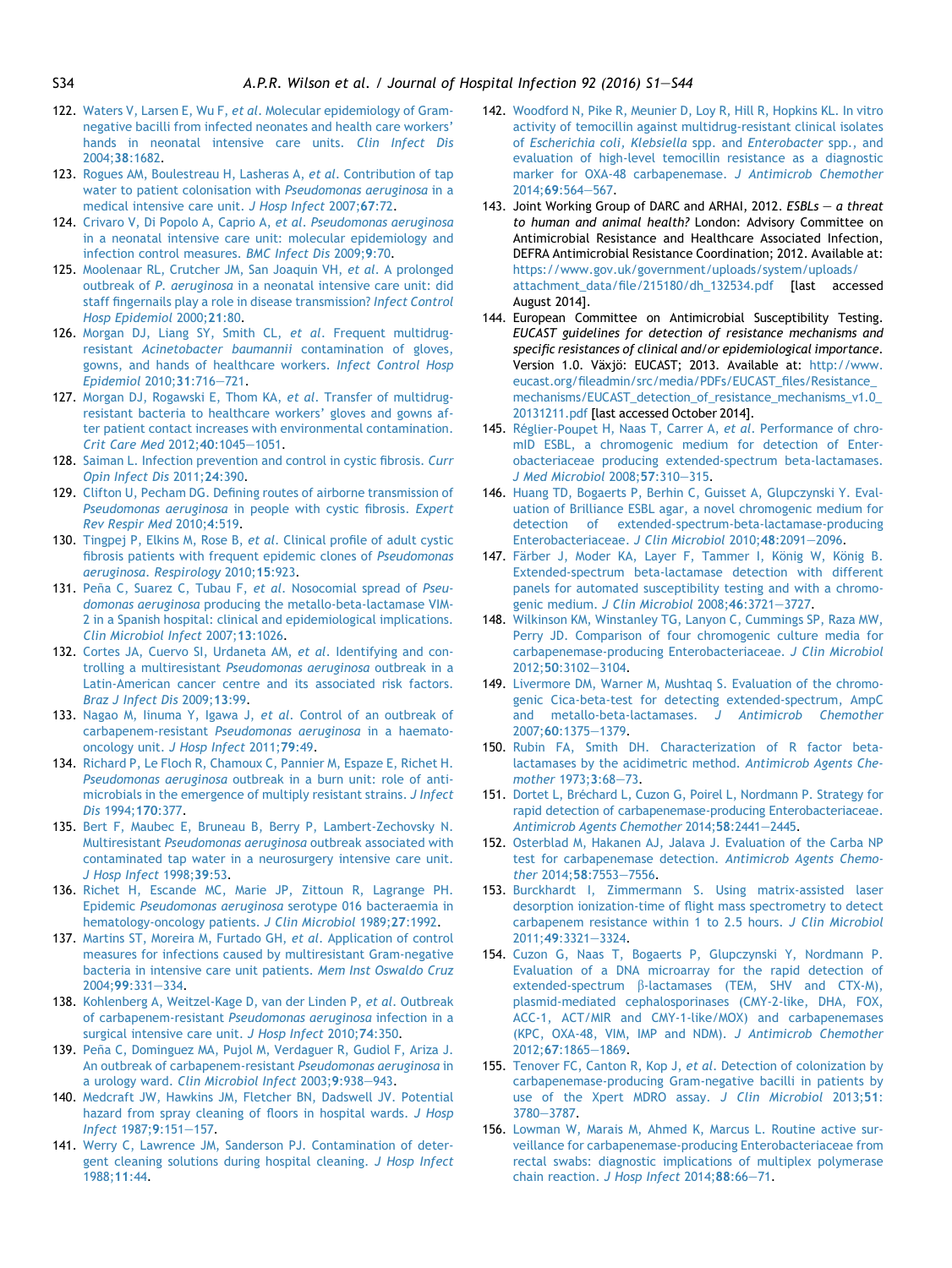- <span id="page-34-0"></span>157. [Livermore DM, Wain J. Revolutionising bacteriology to improve](http://refhub.elsevier.com/S0195-6701(15)00314-X/sref157) [treatment outcomes and antibiotic stewardship.](http://refhub.elsevier.com/S0195-6701(15)00314-X/sref157) Infect Chemother  $2013;45:1-10$  $2013;45:1-10$ .
- 158. [van Belkum A, Tassios PT, Dijkshoorn L,](http://refhub.elsevier.com/S0195-6701(15)00314-X/sref158) et al.; European So[ciety of Clinical Microbiology and Infectious Diseases \(ESCMID\)](http://refhub.elsevier.com/S0195-6701(15)00314-X/sref158) [Study Group on Epidemiological Markers \(ESGEM\). Guidelines](http://refhub.elsevier.com/S0195-6701(15)00314-X/sref158) [for the validation and application of typing methods for use in](http://refhub.elsevier.com/S0195-6701(15)00314-X/sref158) [bacterial epidemiology.](http://refhub.elsevier.com/S0195-6701(15)00314-X/sref158) Clin Microbiol Infect 2007;13(Suppl.  $3$ : 1–[46.](http://refhub.elsevier.com/S0195-6701(15)00314-X/sref158)
- 159. [Ironmonger D, Edeghere O, Gossain S, Bains A, Hawkey PM.](http://refhub.elsevier.com/S0195-6701(15)00314-X/sref159) [AmWeb: a novel interactive web tool for antimicrobial resistance](http://refhub.elsevier.com/S0195-6701(15)00314-X/sref159) [surveillance, applicable to both community and hospital pa-](http://refhub.elsevier.com/S0195-6701(15)00314-X/sref159)tients. [J Antimicrob Chemother](http://refhub.elsevier.com/S0195-6701(15)00314-X/sref159) 2013;68:2406-[2413](http://refhub.elsevier.com/S0195-6701(15)00314-X/sref159).
- 160. [Magiorakos A, Suetens C, Monnet DL, Carlo Gagliotti C, Heuer OE;](http://refhub.elsevier.com/S0195-6701(15)00314-X/sref160) [EARS-Net Coordination Group and EARS-Net participants. The rise](http://refhub.elsevier.com/S0195-6701(15)00314-X/sref160) [of carbapenem resistance in Europe: just the tip of the iceberg?](http://refhub.elsevier.com/S0195-6701(15)00314-X/sref160) [Antimicrob Resist Infect Control](http://refhub.elsevier.com/S0195-6701(15)00314-X/sref160) 2013;2:6.
- 161. [Tacconelli E, Cataldo MA, Dancer SJ,](http://refhub.elsevier.com/S0195-6701(15)00314-X/sref161) et al. ESCMID guidelines for the [management of the infection control measures to reduce trans](http://refhub.elsevier.com/S0195-6701(15)00314-X/sref161)[mission of multidrug-resistant Gram-negative bacteria in hospital-](http://refhub.elsevier.com/S0195-6701(15)00314-X/sref161)ized patients. [Clin Microbiol Infect](http://refhub.elsevier.com/S0195-6701(15)00314-X/sref161) 2014; 20(Suppl. 1): 1-[55](http://refhub.elsevier.com/S0195-6701(15)00314-X/sref161).
- 162. Public Health England. Acute trust toolkit for the early detection, management and control of carbapenemase-producing Enterobacteriaceae. London: PHE; 2013. Available at: [http://](http://www.hpa.org.uk/webc/HPAwebFile/HPAweb_C/1317140378646) [www.hpa.org.uk/webc/HPAwebFile/HPAweb\\_C/1317140378646](http://www.hpa.org.uk/webc/HPAwebFile/HPAweb_C/1317140378646) [last accessed August 2014].
- 163. Bratu S, Landman D, Haag R, et al[. Rapid spread of carbapenem](http://refhub.elsevier.com/S0195-6701(15)00314-X/sref163)resistant Klebsiella pneumoniae [in New York city: a new threat](http://refhub.elsevier.com/S0195-6701(15)00314-X/sref163) [to our antibiotic armamentarium.](http://refhub.elsevier.com/S0195-6701(15)00314-X/sref163) Arch Intern Med 2005:165[:1430](http://refhub.elsevier.com/S0195-6701(15)00314-X/sref163)-[1435](http://refhub.elsevier.com/S0195-6701(15)00314-X/sref163).
- 164. [Harris AD, Nemoy L, Johnson JA,](http://refhub.elsevier.com/S0195-6701(15)00314-X/sref164) et al. Co-carriage rates of [vancomycin-resistant enterococcus and extended-spectrum](http://refhub.elsevier.com/S0195-6701(15)00314-X/sref164) b[lactamase-producing bacteria among a cohort of intensive care](http://refhub.elsevier.com/S0195-6701(15)00314-X/sref164) [unit patients: implications for an active surveillance program.](http://refhub.elsevier.com/S0195-6701(15)00314-X/sref164) [Infect Control Hosp Epidemiol](http://refhub.elsevier.com/S0195-6701(15)00314-X/sref164) 2004:25:105-[108](http://refhub.elsevier.com/S0195-6701(15)00314-X/sref164).
- 165. [Schlesinger A, Paul M, Gafter-Gvili A, Rubinovitch B, Leibovici L.](http://refhub.elsevier.com/S0195-6701(15)00314-X/sref165) [Infection-control interventions for cancer patients after chemo](http://refhub.elsevier.com/S0195-6701(15)00314-X/sref165)[therapy: a systematic review and meta-analysis.](http://refhub.elsevier.com/S0195-6701(15)00314-X/sref165) Lancet Infect Dis 2009:9:97-[107.](http://refhub.elsevier.com/S0195-6701(15)00314-X/sref165)
- 166. [Loveday HP, Wilson JA, Pratt RJ,](http://refhub.elsevier.com/S0195-6701(15)00314-X/sref166) et al. EPIC3: national evidence[based guidelines for preventing healthcare-associated infections](http://refhub.elsevier.com/S0195-6701(15)00314-X/sref166) [in NHS hospitals in England.](http://refhub.elsevier.com/S0195-6701(15)00314-X/sref166) J Hosp Infect 2014;86:S1-[S70.](http://refhub.elsevier.com/S0195-6701(15)00314-X/sref166)
- 167. Health Protection Scotland. Guidance for neonatal units (NNUs) (levels 1, 2 & 3), adult and paediatric intensive care units (ICUs) in Scotland to minimise the risk of Pseudomonas aeruginosa infection from water. Glasgow: HPS; 2014. Available at: [http://](http://www.documents.hps.scot.nhs.uk/hai/infection-control/guidelines/pseudomonas-2014-07.pdf) [www.documents.hps.scot.nhs.uk/hai/infection-control/guide](http://www.documents.hps.scot.nhs.uk/hai/infection-control/guidelines/pseudomonas-2014-07.pdf) [lines/pseudomonas-2014-07.pdf](http://www.documents.hps.scot.nhs.uk/hai/infection-control/guidelines/pseudomonas-2014-07.pdf) [last accessed November 2014].
- 168. European Centre for Disease Control and Prevention. Risk assessment on the spread of carbapenemase-producing Enterobacteriaceae (CPE) through patient transfer between healthcare facilities, with special emphasis on cross-border transfer. Stockholm: ECDC; 2011. Available at: [http://ecdc.europa.eu/](http://ecdc.europa.eu/en/publications/Publications/110913_Risk_assessment_resistant_CPE.pdf) [en/publications/Publications/110913\\_Risk\\_assessment\\_](http://ecdc.europa.eu/en/publications/Publications/110913_Risk_assessment_resistant_CPE.pdf) [resistant\\_CPE.pdf](http://ecdc.europa.eu/en/publications/Publications/110913_Risk_assessment_resistant_CPE.pdf) [last accessed August 2014].
- 169. [European Centre for Disease Control and Prevention.](http://refhub.elsevier.com/S0195-6701(15)00314-X/sref169) Summary of [the results of a survey on carbapenem-resistant bacteria in](http://refhub.elsevier.com/S0195-6701(15)00314-X/sref169) Europe, 2013[. Stockholm: ECDC; 2012](http://refhub.elsevier.com/S0195-6701(15)00314-X/sref169).
- 170. Centers for Disease Control and Prevention. Nursing homes and assisted living (long term care facilities). Atlanta, GA: CDC; 2012. Available at: <http://www.cdc.gov/longtermcare/> [last accessed November 2014].
- 171. Public Health Agency of Canada. Guidance: infection prevention and control measures for all healthcare workers in all health $care$  settings  $-$  carbapenem-resistant bacteria Gram-negative bacilli. Ottawa: PHAC; 2010. Available at: [http://www.phac](http://www.phac-aspc.gc.ca/nois-sinp/guide/ipcm-mpci/pdf/guide-eng.pdf)[aspc.gc.ca/nois-sinp/guide/ipcm-mpci/pdf/guide-eng.pdf](http://www.phac-aspc.gc.ca/nois-sinp/guide/ipcm-mpci/pdf/guide-eng.pdf) [last accessed August 2014].
- 172. Health Protection Scotland. National infection prevention and control manual. Glasgow: HPS; 2014. Available at: [http://www.](http://www.documents.hps.scot.nhs.uk/hai/infection-control/ic-manual/ipcm-p-v2-3.pdf) [documents.hps.scot.nhs.uk/hai/infection-control/ic-manual/](http://www.documents.hps.scot.nhs.uk/hai/infection-control/ic-manual/ipcm-p-v2-3.pdf) [ipcm-p-v2-3.pdf](http://www.documents.hps.scot.nhs.uk/hai/infection-control/ic-manual/ipcm-p-v2-3.pdf) [last accessed August 2014].
- 173. [Siegel JD, Rhinehart E, Jackson M, Chiarello L; Health Care](http://refhub.elsevier.com/S0195-6701(15)00314-X/sref173) [Infection Control Practices Advisory Committee. 2007 Guideline](http://refhub.elsevier.com/S0195-6701(15)00314-X/sref173) [for isolation precautions: preventing transmission of infectious](http://refhub.elsevier.com/S0195-6701(15)00314-X/sref173) [agents in health care settings.](http://refhub.elsevier.com/S0195-6701(15)00314-X/sref173) Am J Infect Control 2007;35: [S65](http://refhub.elsevier.com/S0195-6701(15)00314-X/sref173)-[S164](http://refhub.elsevier.com/S0195-6701(15)00314-X/sref173).
- 174. World Health Organization. WHO guidelines on hand hygiene in health care. Geneva: World Health Organization; 2009. Available at: [http://whqlibdoc.who.int/publications/2009/9789241597906\\_](http://whqlibdoc.who.int/publications/2009/9789241597906_eng.pdf) [eng.pdf](http://whqlibdoc.who.int/publications/2009/9789241597906_eng.pdf) [last accessed August 2014].
- 175. [Advisory Committee Society for Healthcare Epidemiology of](http://refhub.elsevier.com/S0195-6701(15)00314-X/sref175) [America/Association for Professionals in Infection Control/Infec](http://refhub.elsevier.com/S0195-6701(15)00314-X/sref175)[tious Diseases Society of America Hand Hygiene Task Force.](http://refhub.elsevier.com/S0195-6701(15)00314-X/sref175) [Guideline for hand hygiene in health-care settings: recommenda](http://refhub.elsevier.com/S0195-6701(15)00314-X/sref175)[tions of the Healthcare Infection Control Practices Advisory Com](http://refhub.elsevier.com/S0195-6701(15)00314-X/sref175)[mittee and the HICPAC/SHEA/APIC/IDSA Hand Hygiene Task Force.](http://refhub.elsevier.com/S0195-6701(15)00314-X/sref175) [Infect Control Hosp Epidemiol](http://refhub.elsevier.com/S0195-6701(15)00314-X/sref175) 2002;23(Suppl. 12):S3-[S40](http://refhub.elsevier.com/S0195-6701(15)00314-X/sref175).
- 176. [Loveday HP, Lynam S, Singleton J,](http://refhub.elsevier.com/S0195-6701(15)00314-X/sref176) et al. Clinical glove use: [healthcare workers' actions and perceptions.](http://refhub.elsevier.com/S0195-6701(15)00314-X/sref176) J Hosp Infect [2014;](http://refhub.elsevier.com/S0195-6701(15)00314-X/sref176)86:110-[116](http://refhub.elsevier.com/S0195-6701(15)00314-X/sref176).
- 177. [Gudiol C, Tubau F, Calatayud L,](http://refhub.elsevier.com/S0195-6701(15)00314-X/sref177) et al. Bacteraemia due to [multidrug-resistant Gram-negative bacilli in cancer patients: risk](http://refhub.elsevier.com/S0195-6701(15)00314-X/sref177) [factors, antibiotic therapy and outcomes.](http://refhub.elsevier.com/S0195-6701(15)00314-X/sref177) J Antimicrob Chemo-ther [2011;](http://refhub.elsevier.com/S0195-6701(15)00314-X/sref177)66:657-[663](http://refhub.elsevier.com/S0195-6701(15)00314-X/sref177).
- 178. Aoike N, Saga T, Sakata R, et al[. Molecular characterization of](http://refhub.elsevier.com/S0195-6701(15)00314-X/sref178) extraintestinal Escherichia coli [isolates in Japan: relationship](http://refhub.elsevier.com/S0195-6701(15)00314-X/sref178) [between sequence types and mutation patterns of quinolone](http://refhub.elsevier.com/S0195-6701(15)00314-X/sref178) [resistance-determining regions analyzed by pyrosequencing.](http://refhub.elsevier.com/S0195-6701(15)00314-X/sref178) [J Clin Microbiol](http://refhub.elsevier.com/S0195-6701(15)00314-X/sref178) 2013;51:1692-[1698](http://refhub.elsevier.com/S0195-6701(15)00314-X/sref178).
- 179. [Vehreschild MJ, Hamprecht A, Peterson L,](http://refhub.elsevier.com/S0195-6701(15)00314-X/sref179) et al. A multicentre [cohort study on colonization and infection with ESBL-producing](http://refhub.elsevier.com/S0195-6701(15)00314-X/sref179) [Enterobacteriaceae in high-risk patients with haematological](http://refhub.elsevier.com/S0195-6701(15)00314-X/sref179) malignancies. [J Antimicrob Chemother](http://refhub.elsevier.com/S0195-6701(15)00314-X/sref179) 2014;6:pii:dku305.
- 180. Kim J, Lee JY, Kim SI, et al[. Rates of fecal transmission of](http://refhub.elsevier.com/S0195-6701(15)00314-X/sref180)  $extended-spectrum$   $\beta$ [-lactamase-producing and carbapenem](http://refhub.elsevier.com/S0195-6701(15)00314-X/sref180)[resistant Enterobacteriaceae among patients in intensive care](http://refhub.elsevier.com/S0195-6701(15)00314-X/sref180) [units in Korea.](http://refhub.elsevier.com/S0195-6701(15)00314-X/sref180) Ann Lab Med  $2014:34:20-25$ .
- 181. [Han JH, Bilker WB, Nachamkin I,](http://refhub.elsevier.com/S0195-6701(15)00314-X/sref181) et al. The effect of a hospital[wide urine culture screening intervention on the incidence of](http://refhub.elsevier.com/S0195-6701(15)00314-X/sref181) extended-spectrum  $\beta$ [-lactamase-producing](http://refhub.elsevier.com/S0195-6701(15)00314-X/sref181) Escherichia coli and Klebsiella species. [Infect Control Hosp Epidemiol](http://refhub.elsevier.com/S0195-6701(15)00314-X/sref181) 2013;34[:1160](http://refhub.elsevier.com/S0195-6701(15)00314-X/sref181)-[1166](http://refhub.elsevier.com/S0195-6701(15)00314-X/sref181).
- 182. [Rodela AR, Perez CD, Sagrado TS, Ruiz-Garbajosa PR,](http://refhub.elsevier.com/S0195-6701(15)00314-X/sref182) [Lopez MJP, Monge V. Emergence and outbreak of](http://refhub.elsevier.com/S0195-6701(15)00314-X/sref182) [carbapenemase-producing KPC-3](http://refhub.elsevier.com/S0195-6701(15)00314-X/sref182) Klebsiella pneumoniae in [Spain. September 2009 to Februrary 2010; control measures.](http://refhub.elsevier.com/S0195-6701(15)00314-X/sref182) [Euro Surveil](http://refhub.elsevier.com/S0195-6701(15)00314-X/sref182) 2012;17:pii:20086.
- 183. [Larson EL, Cimiotti JP, Haas J,](http://refhub.elsevier.com/S0195-6701(15)00314-X/sref183) et al. Gram-negative bacilli [associated with catheter-associated and non-catheter-associated](http://refhub.elsevier.com/S0195-6701(15)00314-X/sref183) [bloodstream infection and hand carriage by healthcare workers](http://refhub.elsevier.com/S0195-6701(15)00314-X/sref183) [in neonatal intensive care units.](http://refhub.elsevier.com/S0195-6701(15)00314-X/sref183) Pediatr Crit Care Med  $2005:6:457-461.$  $2005:6:457-461.$
- 184. Jain A, Hopkins KL, Turton J, et al[. NDM carbapenemases in the](http://refhub.elsevier.com/S0195-6701(15)00314-X/sref184) [United Kingdom: an analysis of the first 250 cases.](http://refhub.elsevier.com/S0195-6701(15)00314-X/sref184) J Antimicrob [Chemother](http://refhub.elsevier.com/S0195-6701(15)00314-X/sref184) 2014;69:1777-[1784](http://refhub.elsevier.com/S0195-6701(15)00314-X/sref184).
- 185. [Baillie CA, Van Zandbergen C, Tait G,](http://refhub.elsevier.com/S0195-6701(15)00314-X/sref185) et al. The readmission risk [flag: using the electronic health record to automatically identify](http://refhub.elsevier.com/S0195-6701(15)00314-X/sref185) [patients at risk for 30-day readmission.](http://refhub.elsevier.com/S0195-6701(15)00314-X/sref185) J Hosp Med [2013;](http://refhub.elsevier.com/S0195-6701(15)00314-X/sref185)8:689-[695.](http://refhub.elsevier.com/S0195-6701(15)00314-X/sref185)
- 186. [Lerner A, Romano J, Chmelnitsky I, Navon-Venezia S, Edgar R,](http://refhub.elsevier.com/S0195-6701(15)00314-X/sref186) [Carmeli Y. Rectal swabs are suitable for quantifying the carriage](http://refhub.elsevier.com/S0195-6701(15)00314-X/sref186) [load of KPC-producing carbapenem-resistant](http://refhub.elsevier.com/S0195-6701(15)00314-X/sref186) Enterobacteriaceae. [Antimicrob Agents Chemother](http://refhub.elsevier.com/S0195-6701(15)00314-X/sref186) 2013;57:1474-[1479.](http://refhub.elsevier.com/S0195-6701(15)00314-X/sref186)
- 187. [Apisarnthanarak A, Warren DK. Screening for carbapenem](http://refhub.elsevier.com/S0195-6701(15)00314-X/sref187)resistant [Acinetobacter baumannii](http://refhub.elsevier.com/S0195-6701(15)00314-X/sref187) colonization sites: an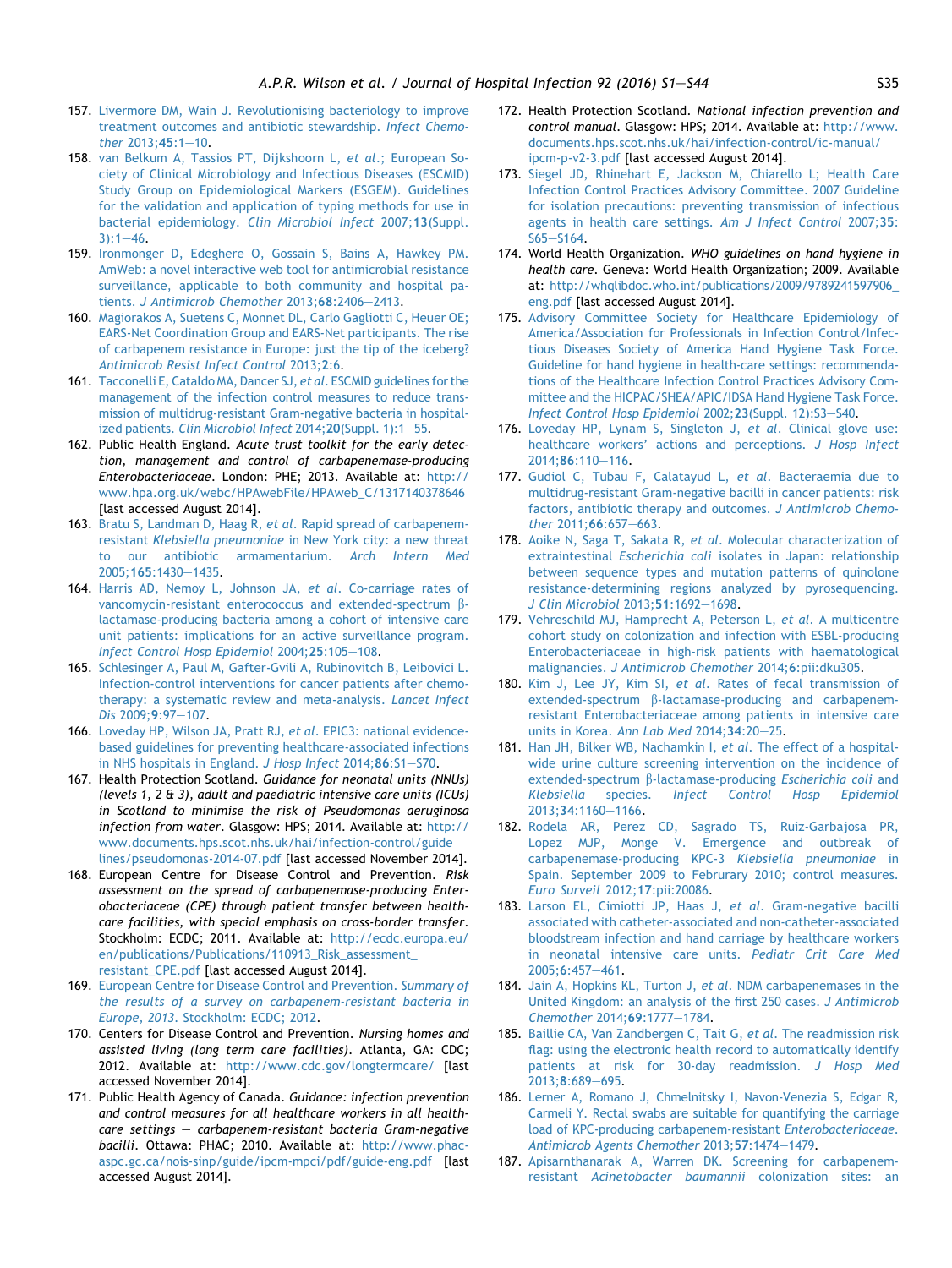<span id="page-35-0"></span>[implication for combination of horizontal and vertical ap-](http://refhub.elsevier.com/S0195-6701(15)00314-X/sref187)proaches. [Clin Infect Dis](http://refhub.elsevier.com/S0195-6701(15)00314-X/sref187) 2013;56:1057-[1059](http://refhub.elsevier.com/S0195-6701(15)00314-X/sref187).

- 188. Public Health England. [UK standards for microbiology in](http://refhub.elsevier.com/S0195-6701(15)00314-X/sref188)[vestigations. Laboratory detection and reporting of bacteria](http://refhub.elsevier.com/S0195-6701(15)00314-X/sref188) [with carbapenem-hydrolysing B-lactamases \(carbapenemases\)](http://refhub.elsevier.com/S0195-6701(15)00314-X/sref188). [London: PHE; 2014.8i1.1.](http://refhub.elsevier.com/S0195-6701(15)00314-X/sref188)
- 189. [Wybo I, Blommaert L, De Beer T,](http://refhub.elsevier.com/S0195-6701(15)00314-X/sref189) et al. Outbreak of multidrugresistant Acinetobacter baumannii [in a Belgian university hospi](http://refhub.elsevier.com/S0195-6701(15)00314-X/sref189)[tal after transfer of patients from Greece.](http://refhub.elsevier.com/S0195-6701(15)00314-X/sref189) J Hosp Infect [2007;](http://refhub.elsevier.com/S0195-6701(15)00314-X/sref189)67:374-[380.](http://refhub.elsevier.com/S0195-6701(15)00314-X/sref189)
- 190. [Playford EG, Craig JC, Iredell JR. Carbapenem-resistant](http://refhub.elsevier.com/S0195-6701(15)00314-X/sref190) Acinetobacter baumannii [in intensive care unit patients: risk factors](http://refhub.elsevier.com/S0195-6701(15)00314-X/sref190) [for acquisition, infection and their consequences.](http://refhub.elsevier.com/S0195-6701(15)00314-X/sref190) J Hosp Infect [2007;](http://refhub.elsevier.com/S0195-6701(15)00314-X/sref190)65:204-[211.](http://refhub.elsevier.com/S0195-6701(15)00314-X/sref190)
- 191. Fierobe L, Lucet JC, Decré D, et al[. An outbreak of imipenem](http://refhub.elsevier.com/S0195-6701(15)00314-X/sref191)resistant Acinetobacter baumannii [in critically ill surgical pa-](http://refhub.elsevier.com/S0195-6701(15)00314-X/sref191)tients. [Infect Control Hosp Epidemiol](http://refhub.elsevier.com/S0195-6701(15)00314-X/sref191) 2001;22:35-[40](http://refhub.elsevier.com/S0195-6701(15)00314-X/sref191).
- 192. [Palmore TN, Michelin AV, Bordner M,](http://refhub.elsevier.com/S0195-6701(15)00314-X/sref192) et al. Use of adher[ence monitors as part of a team approach to control clonal](http://refhub.elsevier.com/S0195-6701(15)00314-X/sref192) [spread of multidrug-resistant](http://refhub.elsevier.com/S0195-6701(15)00314-X/sref192) Acinetobacter baumannii in a research hospital. [Infect Control Hosp Epidemiol](http://refhub.elsevier.com/S0195-6701(15)00314-X/sref192) [2011;](http://refhub.elsevier.com/S0195-6701(15)00314-X/sref192)32:1166-[1172](http://refhub.elsevier.com/S0195-6701(15)00314-X/sref192).
- 193. [Shivaprasad A, Antony B, Shenoy P. Comparative evaluation of](http://refhub.elsevier.com/S0195-6701(15)00314-X/sref193) [four phenotypic tests for detection of metallo-](http://refhub.elsevier.com/S0195-6701(15)00314-X/sref193) $\beta$ -lactamase and [carbapenemase production in](http://refhub.elsevier.com/S0195-6701(15)00314-X/sref193) Acinetobacter baumannii. J Clin [Diagn Res](http://refhub.elsevier.com/S0195-6701(15)00314-X/sref193) 2014;8:DC05-[DC08](http://refhub.elsevier.com/S0195-6701(15)00314-X/sref193).
- 194. [Livermore DM, Hill RL, Thomson H,](http://refhub.elsevier.com/S0195-6701(15)00314-X/sref194) et al.; C-MRAB Study Group. [Antimicrobial treatment and clinical outcome for infections with](http://refhub.elsevier.com/S0195-6701(15)00314-X/sref194) [carbapenem- and multiply-resistant](http://refhub.elsevier.com/S0195-6701(15)00314-X/sref194) Acinetobacter baumannii around London. [Int J Antimicrob Agents](http://refhub.elsevier.com/S0195-6701(15)00314-X/sref194) 2010;35:19-[24.](http://refhub.elsevier.com/S0195-6701(15)00314-X/sref194)
- 195. [Hu Q, Hu Z, Li J, Tian B, Xu H, Li J. Detection of OXA-type car](http://refhub.elsevier.com/S0195-6701(15)00314-X/sref195)[bapenemases and integrons among carbapenem-resistant](http://refhub.elsevier.com/S0195-6701(15)00314-X/sref195) Acinetobactor baumannii [in a teaching hospital in China.](http://refhub.elsevier.com/S0195-6701(15)00314-X/sref195) J Basic [Microbiol](http://refhub.elsevier.com/S0195-6701(15)00314-X/sref195) 2011;51:467-[472.](http://refhub.elsevier.com/S0195-6701(15)00314-X/sref195)
- 196. [Inverarity D, Kilgour E, Dunn C,](http://refhub.elsevier.com/S0195-6701(15)00314-X/sref196) et al. Screening haematology [patients for carbapenem-resistant](http://refhub.elsevier.com/S0195-6701(15)00314-X/sref196) Klebsiella pneumoniae. [J Infect Prev](http://refhub.elsevier.com/S0195-6701(15)00314-X/sref196) 2014;15:50-[56.](http://refhub.elsevier.com/S0195-6701(15)00314-X/sref196)
- 197. [Gregory CJ, Llata E, Stine N,](http://refhub.elsevier.com/S0195-6701(15)00314-X/sref197) et al. Outbreak of carbapenemresistant Klebsiella pneumoniae [in Puerto Rico with a novel](http://refhub.elsevier.com/S0195-6701(15)00314-X/sref197) carbapenemase variant. [Infect Control Hosp Epidemiol](http://refhub.elsevier.com/S0195-6701(15)00314-X/sref197) [2010;](http://refhub.elsevier.com/S0195-6701(15)00314-X/sref197)31:476-[484.](http://refhub.elsevier.com/S0195-6701(15)00314-X/sref197)
- 198. [Weintrob AC, Roediger MP, Barber M,](http://refhub.elsevier.com/S0195-6701(15)00314-X/sref198) et al. Natural history of [colonization with Gram-negative multidrug-resistant organisms](http://refhub.elsevier.com/S0195-6701(15)00314-X/sref198) among hospitalized patients. [Infect Control Hosp Epidemiol](http://refhub.elsevier.com/S0195-6701(15)00314-X/sref198) [2010;](http://refhub.elsevier.com/S0195-6701(15)00314-X/sref198)31:330-[337.](http://refhub.elsevier.com/S0195-6701(15)00314-X/sref198)
- 199. [Marchaim D, Navon-Venezia S, Schwartz D,](http://refhub.elsevier.com/S0195-6701(15)00314-X/sref199) et al. Surveillance [cultures and duration of carriage of multidrug-resistant](http://refhub.elsevier.com/S0195-6701(15)00314-X/sref199) Acine[tobacter baumannii](http://refhub.elsevier.com/S0195-6701(15)00314-X/sref199). J Clin Microbiol 2007;45:1551-[1555](http://refhub.elsevier.com/S0195-6701(15)00314-X/sref199).
- 200. [Vonberg RP, Wolter A, Chaberny IF,](http://refhub.elsevier.com/S0195-6701(15)00314-X/sref200) et al. Epidemiology of multi[drug-resistant Gram-negative bacteria: data from an university](http://refhub.elsevier.com/S0195-6701(15)00314-X/sref200) [hospital over a 36-month period.](http://refhub.elsevier.com/S0195-6701(15)00314-X/sref200) Int J Hyg Environ Health 2008:211:251-[257](http://refhub.elsevier.com/S0195-6701(15)00314-X/sref200).
- 201. [Bird J, Browning R, Hobson RP, MacKenzie FM, Brand J, Gould IM.](http://refhub.elsevier.com/S0195-6701(15)00314-X/sref201) Multiply-resistant [Klebsiella pneumoniae](http://refhub.elsevier.com/S0195-6701(15)00314-X/sref201): failure of spread in [community-based elderly care facilities.](http://refhub.elsevier.com/S0195-6701(15)00314-X/sref201) J Hosp Infect 1998:40:243-[247.](http://refhub.elsevier.com/S0195-6701(15)00314-X/sref201)
- 202. [Pacio GA, Visintainer P, Maguire G, Wormser GP, Raffalli J,](http://refhub.elsevier.com/S0195-6701(15)00314-X/sref202) [Montecalvo MA. Natural history of colonization with vancomycin](http://refhub.elsevier.com/S0195-6701(15)00314-X/sref202)[resistant enterococci, methicillin-resistant](http://refhub.elsevier.com/S0195-6701(15)00314-X/sref202) Staphylococcus aureus[, and resistant Gram-negative bacilli among long-term-care](http://refhub.elsevier.com/S0195-6701(15)00314-X/sref202) facility residents. [Infect Control Hosp Epidemiol](http://refhub.elsevier.com/S0195-6701(15)00314-X/sref202) 2003;24:246-[250.](http://refhub.elsevier.com/S0195-6701(15)00314-X/sref202)
- 203. [Zahar JR, Lanternier F, Mechai F,](http://refhub.elsevier.com/S0195-6701(15)00314-X/sref203) et al. Duration of colonisation by [Enterobacteriaceae producing extended-spectrum beta-lactamase](http://refhub.elsevier.com/S0195-6701(15)00314-X/sref203) [and risk factors for persistent faecal carriage.](http://refhub.elsevier.com/S0195-6701(15)00314-X/sref203) J Hosp Infect 2010:75:76-[78](http://refhub.elsevier.com/S0195-6701(15)00314-X/sref203).
- 204. [O'Fallon E, Gautam S, D'Agata EM. Colonization with multidrug](http://refhub.elsevier.com/S0195-6701(15)00314-X/sref204)[resistant Gram-negative bacteria: prolonged duration and](http://refhub.elsevier.com/S0195-6701(15)00314-X/sref204) [frequent co-colonization.](http://refhub.elsevier.com/S0195-6701(15)00314-X/sref204) Clin Infect Dis 2009;48:1375-[1381.](http://refhub.elsevier.com/S0195-6701(15)00314-X/sref204)
- 205. [Lubbert C, Lippmann N, Busch T,](http://refhub.elsevier.com/S0195-6701(15)00314-X/sref205) et al. Long-term carriage of Klebsiella pneumoniae [carbapenemase-2-producing](http://refhub.elsevier.com/S0195-6701(15)00314-X/sref205) K. pneumoniae [after a large single-center outbreak in Germany.](http://refhub.elsevier.com/S0195-6701(15)00314-X/sref205) Am [J Infect Control](http://refhub.elsevier.com/S0195-6701(15)00314-X/sref205) 2014;42:376-[380](http://refhub.elsevier.com/S0195-6701(15)00314-X/sref205).
- 206. [Oostdijk EA, de Smet AM, Kesecioglu J, Bonten MJ; Dutch SOD-](http://refhub.elsevier.com/S0195-6701(15)00314-X/sref206)[SDD Trialists Group. The role of intestinal colonization with](http://refhub.elsevier.com/S0195-6701(15)00314-X/sref206) [Gram-negative bacteria as a source for intensive care unit](http://refhub.elsevier.com/S0195-6701(15)00314-X/sref206)[acquired bacteraemia.](http://refhub.elsevier.com/S0195-6701(15)00314-X/sref206) Crit Care Med 2011;39:961-[966](http://refhub.elsevier.com/S0195-6701(15)00314-X/sref206).
- 207. [Saidel-Odes L, Polachek H, Peled N,](http://refhub.elsevier.com/S0195-6701(15)00314-X/sref207) et al. A randomized, double[blind, placebo-controlled trial of selective digestive decontami](http://refhub.elsevier.com/S0195-6701(15)00314-X/sref207)[nation using oral gentamicin and oral polymyxin E for eradication](http://refhub.elsevier.com/S0195-6701(15)00314-X/sref207) [of carbapenem-resistant](http://refhub.elsevier.com/S0195-6701(15)00314-X/sref207) Klebsiella pneumoniae carriage. Infect [Control Hosp Epidemiol](http://refhub.elsevier.com/S0195-6701(15)00314-X/sref207) 2012;33:14-[19](http://refhub.elsevier.com/S0195-6701(15)00314-X/sref207).
- 208. [Daneman N, Sarwar S, Fowler RA, Cuthbertson BH; SuDDICU Ca](http://refhub.elsevier.com/S0195-6701(15)00314-X/sref208)[nadian Study Group. Effect of selective decontamination on](http://refhub.elsevier.com/S0195-6701(15)00314-X/sref208) [antimicrobial resistance in intensive care units: a systematic](http://refhub.elsevier.com/S0195-6701(15)00314-X/sref208) [review and meta-analysis.](http://refhub.elsevier.com/S0195-6701(15)00314-X/sref208) Lancet Infect Dis 2013;13:328-[341](http://refhub.elsevier.com/S0195-6701(15)00314-X/sref208).
- 209. [Buehlmann M, Bruderer T, Frei R, Widmer AF. Effectiveness of a](http://refhub.elsevier.com/S0195-6701(15)00314-X/sref209) [new decolonisation regimen for eradication of extended](http://refhub.elsevier.com/S0195-6701(15)00314-X/sref209)[spectrum beta-lactamase-producing Enterobacteriaceae.](http://refhub.elsevier.com/S0195-6701(15)00314-X/sref209) J Hosp [Infect](http://refhub.elsevier.com/S0195-6701(15)00314-X/sref209) 2011:77:113-[117](http://refhub.elsevier.com/S0195-6701(15)00314-X/sref209).
- 210. [Teltsch DY, Hanley J, Loo V, Goldberg P, Gursahaney A,](http://refhub.elsevier.com/S0195-6701(15)00314-X/sref210) [Buckeridge DL. Infection acquisition following intensive care unit](http://refhub.elsevier.com/S0195-6701(15)00314-X/sref210) [room privatization.](http://refhub.elsevier.com/S0195-6701(15)00314-X/sref210) Arch Intern Med 2011;171:32-[38.](http://refhub.elsevier.com/S0195-6701(15)00314-X/sref210)
- 211. [Preston GA, Larson EL, Stamm WE. The effect of private isolation](http://refhub.elsevier.com/S0195-6701(15)00314-X/sref211) [rooms on patient care practices, colonization and infection in an](http://refhub.elsevier.com/S0195-6701(15)00314-X/sref211) [intensive care unit.](http://refhub.elsevier.com/S0195-6701(15)00314-X/sref211) Am J Med  $1981;70:641-645$ .
- 212. [McManus AT, Mason Jr AD, McManus WF, Pruitt Jr BA. A decade of](http://refhub.elsevier.com/S0195-6701(15)00314-X/sref212) [reduced Gram-negative infections and mortality associated with](http://refhub.elsevier.com/S0195-6701(15)00314-X/sref212) [improved isolation of burned patients.](http://refhub.elsevier.com/S0195-6701(15)00314-X/sref212) Arch Surg 1994:129:1306-[1309](http://refhub.elsevier.com/S0195-6701(15)00314-X/sref212).
- 213. [Shirani KZ, McManus AT, Vaughan GM, McManus WF, Pruitt Jr BA,](http://refhub.elsevier.com/S0195-6701(15)00314-X/sref213) [Mason Jr AD. Effects of environment on infection in burn pa-](http://refhub.elsevier.com/S0195-6701(15)00314-X/sref213)tients. [Arch Surg](http://refhub.elsevier.com/S0195-6701(15)00314-X/sref213) 1986;121:31-[36](http://refhub.elsevier.com/S0195-6701(15)00314-X/sref213).
- 214. [Mulin B, Rouget C, Clement C,](http://refhub.elsevier.com/S0195-6701(15)00314-X/sref214) et al. Association of private [isolation rooms with ventilator-associated](http://refhub.elsevier.com/S0195-6701(15)00314-X/sref214) Acinetobacter baumanii [pneumonia in a surgical intensive-care unit.](http://refhub.elsevier.com/S0195-6701(15)00314-X/sref214) Infect Control [Hosp Epidemiol](http://refhub.elsevier.com/S0195-6701(15)00314-X/sref214) 1997;18:499-[503](http://refhub.elsevier.com/S0195-6701(15)00314-X/sref214).
- 215. [Levin PD, Golovanevski M, Moses AE, Sprung CL, Benenson S.](http://refhub.elsevier.com/S0195-6701(15)00314-X/sref215) [Improved ICU design reduces acquisition of antibiotic-resistant](http://refhub.elsevier.com/S0195-6701(15)00314-X/sref215) [bacteria: a quasi-experimental observational study.](http://refhub.elsevier.com/S0195-6701(15)00314-X/sref215) Crit Care 2011;15[:R211.](http://refhub.elsevier.com/S0195-6701(15)00314-X/sref215)
- 216. [Moore G, Ali S, FitzGerald G,](http://refhub.elsevier.com/S0195-6701(15)00314-X/sref216) et al. Ward assessment of Smart-[Ideas Project: bringing source isolation to the patient.](http://refhub.elsevier.com/S0195-6701(15)00314-X/sref216) J Hosp [Infect](http://refhub.elsevier.com/S0195-6701(15)00314-X/sref216) 2010;76:103-[107](http://refhub.elsevier.com/S0195-6701(15)00314-X/sref216).
- 217. Eveillard M, Eb F, Tramier B, et al[. Evaluation of the contribution](http://refhub.elsevier.com/S0195-6701(15)00314-X/sref217) [of isolation precautions in prevention and control of multiresistant](http://refhub.elsevier.com/S0195-6701(15)00314-X/sref217) [bacteria in a teaching hospital.](http://refhub.elsevier.com/S0195-6701(15)00314-X/sref217) J Hosp Infect 2001;47:116-[124.](http://refhub.elsevier.com/S0195-6701(15)00314-X/sref217)
- 218. [Schultsz C, Bootsma MCJ, Loan HT,](http://refhub.elsevier.com/S0195-6701(15)00314-X/sref218) et al. Effects of infection [control measures on acquisition of five antimicrobial drug resis](http://refhub.elsevier.com/S0195-6701(15)00314-X/sref218)[tant microorganisms in a tetanus intensive care unit in Vietnam.](http://refhub.elsevier.com/S0195-6701(15)00314-X/sref218) [Intensive Care Med](http://refhub.elsevier.com/S0195-6701(15)00314-X/sref218) 2013;39:661.
- 219. [Ben-Abraham R, Keller N, Szold O,](http://refhub.elsevier.com/S0195-6701(15)00314-X/sref219) et al. Do isolation rooms [reduce the rate of nosocomial infections in the pediatric inten](http://refhub.elsevier.com/S0195-6701(15)00314-X/sref219)[sive care unit?](http://refhub.elsevier.com/S0195-6701(15)00314-X/sref219) J Crit Care  $2002;17:176-180$  $2002;17:176-180$ .
- 220. [Stelfox HT, Bates DW, Redelmeier DA. Safety of patients isolated](http://refhub.elsevier.com/S0195-6701(15)00314-X/sref220) [for infection control.](http://refhub.elsevier.com/S0195-6701(15)00314-X/sref220) JAMA  $2003:290:1899-1905$  $2003:290:1899-1905$ .
- 221. [Kochar S, Sheard T, Sharma R,](http://refhub.elsevier.com/S0195-6701(15)00314-X/sref221) et al. Success of an infection [control program to reduce the spread of carbapenem-resistant](http://refhub.elsevier.com/S0195-6701(15)00314-X/sref221) Klebsiella pneumoniae. [Infect Control Hosp Epidemiol](http://refhub.elsevier.com/S0195-6701(15)00314-X/sref221) [2009;](http://refhub.elsevier.com/S0195-6701(15)00314-X/sref221)30:447-[452.](http://refhub.elsevier.com/S0195-6701(15)00314-X/sref221)
- 222. [Landrum ML, Murray CK. Ventilator associated pneumonia in a](http://refhub.elsevier.com/S0195-6701(15)00314-X/sref222) [military deployed setting: the impact of an aggressive infection](http://refhub.elsevier.com/S0195-6701(15)00314-X/sref222) [control program.](http://refhub.elsevier.com/S0195-6701(15)00314-X/sref222) J Trauma 2008;64:S123-[S127, discussion](http://refhub.elsevier.com/S0195-6701(15)00314-X/sref222)  $S127 - S128.$  $S127 - S128.$  $S127 - S128.$
- 223. [Gbaguidi-Haore H, Legast S, Thouverez M, Bertrand X, Talon D.](http://refhub.elsevier.com/S0195-6701(15)00314-X/sref223) [Ecological study of the effectiveness of isolation precautions in](http://refhub.elsevier.com/S0195-6701(15)00314-X/sref223) [the management of hospitalized patients colonised or infected](http://refhub.elsevier.com/S0195-6701(15)00314-X/sref223)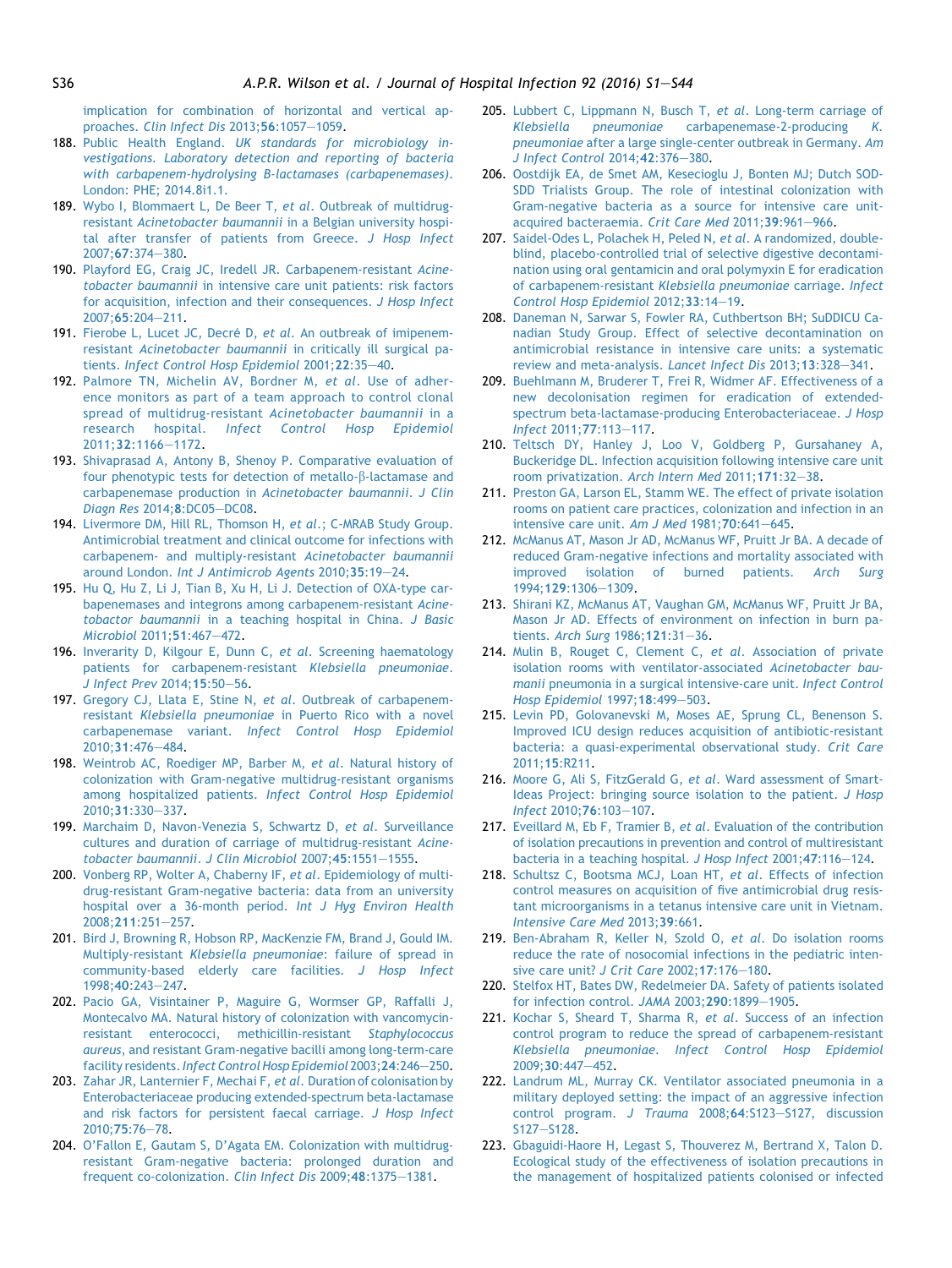<span id="page-36-0"></span>with Acinetobacter baumannii. [Infect Control Hosp Epidemiol](http://refhub.elsevier.com/S0195-6701(15)00314-X/sref223) 2008;29[:1118](http://refhub.elsevier.com/S0195-6701(15)00314-X/sref223)-[1123](http://refhub.elsevier.com/S0195-6701(15)00314-X/sref223).

- 224. [Apisarnthanarak A, Pinitchai U, Thongphubeth K,](http://refhub.elsevier.com/S0195-6701(15)00314-X/sref224) et al. [A multifaceted intervention to reduce pandrug-resistant](http://refhub.elsevier.com/S0195-6701(15)00314-X/sref224) Acinetobacter baumannii [colonization and infection in 3 intensive care](http://refhub.elsevier.com/S0195-6701(15)00314-X/sref224) [units in a Thai tertiary care center: a 3-year study.](http://refhub.elsevier.com/S0195-6701(15)00314-X/sref224) Clin Infect Dis [2008;](http://refhub.elsevier.com/S0195-6701(15)00314-X/sref224)47:760-[767](http://refhub.elsevier.com/S0195-6701(15)00314-X/sref224).
- 225. [Olsen RJ, Lynch P, Coyle MB, Cummings J, Bokete T, Stamm WE.](http://refhub.elsevier.com/S0195-6701(15)00314-X/sref225) [Examination gloves as barriers to hand contamination in clinical](http://refhub.elsevier.com/S0195-6701(15)00314-X/sref225) [practice.](http://refhub.elsevier.com/S0195-6701(15)00314-X/sref225) JAMA 1993;270:350-[353](http://refhub.elsevier.com/S0195-6701(15)00314-X/sref225).
- 226. [Wiener-Well Y, Galuty M, Rudensky B, Schlesinger Y,](http://refhub.elsevier.com/S0195-6701(15)00314-X/sref226) [Attias D, Yinnon AM. Nursing and physician attire as possible](http://refhub.elsevier.com/S0195-6701(15)00314-X/sref226) [source of nosocomial infections.](http://refhub.elsevier.com/S0195-6701(15)00314-X/sref226) Am J Infect Control [2011;](http://refhub.elsevier.com/S0195-6701(15)00314-X/sref226)39:555-[559](http://refhub.elsevier.com/S0195-6701(15)00314-X/sref226).
- 227. [Hess AS, Shardell M, Johnson JK,](http://refhub.elsevier.com/S0195-6701(15)00314-X/sref227) et al. A randomized controlled [trial of enhanced cleaning to reduce contamination of healthcare](http://refhub.elsevier.com/S0195-6701(15)00314-X/sref227) [worker gowns and gloves with multidrug-resistant bacteria.](http://refhub.elsevier.com/S0195-6701(15)00314-X/sref227) [Infect Control Hosp Epidemiol](http://refhub.elsevier.com/S0195-6701(15)00314-X/sref227) 2013:34:487-[493](http://refhub.elsevier.com/S0195-6701(15)00314-X/sref227).
- 228. [Kotsanas D, Scott C, Gillespie EE, Korman TM, Stuart RL. What's](http://refhub.elsevier.com/S0195-6701(15)00314-X/sref228) [hanging around your neck? Pathogenic bacteria on identity](http://refhub.elsevier.com/S0195-6701(15)00314-X/sref228) [badges and lanyards.](http://refhub.elsevier.com/S0195-6701(15)00314-X/sref228) Med J Aust 200[8](http://refhub.elsevier.com/S0195-6701(15)00314-X/sref228);188:5-8.
- 229. [Babb JR, Davies JG, Ayliffe GA. Contamination of protective](http://refhub.elsevier.com/S0195-6701(15)00314-X/sref229) [clothing and nurses' uniforms in an isolation ward.](http://refhub.elsevier.com/S0195-6701(15)00314-X/sref229) J Hosp Infect [1983;](http://refhub.elsevier.com/S0195-6701(15)00314-X/sref229)4:149-[157.](http://refhub.elsevier.com/S0195-6701(15)00314-X/sref229)
- 230. [Wilson JA, Loveday HP, Hoffman PN, Pratt RJ. Uniform: an evi](http://refhub.elsevier.com/S0195-6701(15)00314-X/sref230)[dence review of the microbiological significance of uniforms and](http://refhub.elsevier.com/S0195-6701(15)00314-X/sref230) [uniform policy in the prevention and control of healthcare](http://refhub.elsevier.com/S0195-6701(15)00314-X/sref230)[associated infections. Report to the Department of Health \(En-](http://refhub.elsevier.com/S0195-6701(15)00314-X/sref230)gland). [J Hosp Infect](http://refhub.elsevier.com/S0195-6701(15)00314-X/sref230) 2007;66:301-[307](http://refhub.elsevier.com/S0195-6701(15)00314-X/sref230).
- 231. [Pogorzelska M, Stone PW, Larson EL. Wide variation in adoption](http://refhub.elsevier.com/S0195-6701(15)00314-X/sref231) [of screening and infection control interventions for multidrug](http://refhub.elsevier.com/S0195-6701(15)00314-X/sref231)[resistant organisms: a national study.](http://refhub.elsevier.com/S0195-6701(15)00314-X/sref231) Am J Infect Control [2012;](http://refhub.elsevier.com/S0195-6701(15)00314-X/sref231)40:696-[700](http://refhub.elsevier.com/S0195-6701(15)00314-X/sref231).
- 232. [Lowe C, Katz K, McGeer A, Muller MP, Toronto EWG. Disparity in](http://refhub.elsevier.com/S0195-6701(15)00314-X/sref232) [infection control practices for multidrug-resistant Enter-](http://refhub.elsevier.com/S0195-6701(15)00314-X/sref232)obacteriaceae. [Am J Infect Control](http://refhub.elsevier.com/S0195-6701(15)00314-X/sref232) 2012;40:836-[839.](http://refhub.elsevier.com/S0195-6701(15)00314-X/sref232)
- 233. [Conterno LO, Shymanski J, Ramotar K, Toye B, Zvonar R, Roth V.](http://refhub.elsevier.com/S0195-6701(15)00314-X/sref233) [Impact and cost of infection control measures to reduce noso](http://refhub.elsevier.com/S0195-6701(15)00314-X/sref233)[comial transmission of extended-spectrum beta-lactamase-pro](http://refhub.elsevier.com/S0195-6701(15)00314-X/sref233)[ducing organisms in a non-outbreak setting.](http://refhub.elsevier.com/S0195-6701(15)00314-X/sref233) J Hosp Infect [2007;](http://refhub.elsevier.com/S0195-6701(15)00314-X/sref233)65:354-[360](http://refhub.elsevier.com/S0195-6701(15)00314-X/sref233).
- 234. [Souweine B, Traore O, Aublet-Cuvelier B,](http://refhub.elsevier.com/S0195-6701(15)00314-X/sref234) et al. Role of infection [control measures in limiting morbidity associated with multi](http://refhub.elsevier.com/S0195-6701(15)00314-X/sref234)[resistant organisms in critically ill patients.](http://refhub.elsevier.com/S0195-6701(15)00314-X/sref234) J Hosp Infect [2000;](http://refhub.elsevier.com/S0195-6701(15)00314-X/sref234)45:107-[116](http://refhub.elsevier.com/S0195-6701(15)00314-X/sref234).
- 235. [Domenech de Celles M, Zahar JR, Abadie V, Guillemot D. Limits](http://refhub.elsevier.com/S0195-6701(15)00314-X/sref235) [of patient isolation measures to control extended-spectrum](http://refhub.elsevier.com/S0195-6701(15)00314-X/sref235) [beta-lactamase-producing Enterobacteriaceae: model-based](http://refhub.elsevier.com/S0195-6701(15)00314-X/sref235) [analysis of clinical data in a pediatric ward.](http://refhub.elsevier.com/S0195-6701(15)00314-X/sref235) BMC Infect Dis [2013;](http://refhub.elsevier.com/S0195-6701(15)00314-X/sref235)13:187.
- 236. [Derde LP, Cooper BS, Goossens H,](http://refhub.elsevier.com/S0195-6701(15)00314-X/sref236) et al. Interventions to [reduce colonisation and transmission of antimicrobial-resistant](http://refhub.elsevier.com/S0195-6701(15)00314-X/sref236) [bacteria in intensive care units: an interrupted time series](http://refhub.elsevier.com/S0195-6701(15)00314-X/sref236) [study and cluster randomised trial.](http://refhub.elsevier.com/S0195-6701(15)00314-X/sref236) Lancet Infect Dis [2014;](http://refhub.elsevier.com/S0195-6701(15)00314-X/sref236)14:31-[39.](http://refhub.elsevier.com/S0195-6701(15)00314-X/sref236)
- 237. [Lefebvre A, Gbaguidi-Haore H, Bertrand X, Thouverez M, Talon D.](http://refhub.elsevier.com/S0195-6701(15)00314-X/sref237) [Impact of barrier precautions and antibiotic consumption on the](http://refhub.elsevier.com/S0195-6701(15)00314-X/sref237) [incidence rate of acquired cases of infection or colonization with](http://refhub.elsevier.com/S0195-6701(15)00314-X/sref237) Acinetobacter baumannii[: a 10-year multi-department study.](http://refhub.elsevier.com/S0195-6701(15)00314-X/sref237) Am [J Infect Control](http://refhub.elsevier.com/S0195-6701(15)00314-X/sref237) 2011;39:891-[894](http://refhub.elsevier.com/S0195-6701(15)00314-X/sref237).
- 238. Landman D, Babu E, Shah N, et al[. Transmission of carbapenem](http://refhub.elsevier.com/S0195-6701(15)00314-X/sref238)[resistant pathogens in New York City hospitals: progress and](http://refhub.elsevier.com/S0195-6701(15)00314-X/sref238) frustration. [J Antimicrob Chemother](http://refhub.elsevier.com/S0195-6701(15)00314-X/sref238) 2012;67:1427-[1431.](http://refhub.elsevier.com/S0195-6701(15)00314-X/sref238)
- 239. National Institute for Health and Care Excellence. Infection: prevention and control of healthcare-associated infections in primary and community care. NICE Clinical Guideline 139. London: NICE; 2012. Available at: [http://www.nice.org.uk/](http://www.nice.org.uk/guidance/cg139) [guidance/cg139](http://www.nice.org.uk/guidance/cg139) [last accessed August 2014].
- 240. [Fitzgerald G, Moore G, Wilson APR. Hand hygiene after touching a](http://refhub.elsevier.com/S0195-6701(15)00314-X/sref240) [patient's surroundings: the opportunities most commonly](http://refhub.elsevier.com/S0195-6701(15)00314-X/sref240) missed. [J Hosp Infect](http://refhub.elsevier.com/S0195-6701(15)00314-X/sref240)  $2013;84:27-31$ .
- 241. Erasmus V, Daha TJ, Brug H, et al[. Systematic review of studies](http://refhub.elsevier.com/S0195-6701(15)00314-X/sref241) [on compliance with hand hygiene guidelines in hospital care.](http://refhub.elsevier.com/S0195-6701(15)00314-X/sref241) [Infect Control Hosp Epidemiol](http://refhub.elsevier.com/S0195-6701(15)00314-X/sref241) 2010;31:283-[294](http://refhub.elsevier.com/S0195-6701(15)00314-X/sref241).
- 242. [Randle J, Arthur A, Vaughan N. Twenty-four-hour observational](http://refhub.elsevier.com/S0195-6701(15)00314-X/sref242) [study of hospital hand hygiene compliance.](http://refhub.elsevier.com/S0195-6701(15)00314-X/sref242) J Hosp Infect 2010:76:252-[255](http://refhub.elsevier.com/S0195-6701(15)00314-X/sref242).
- 243. [Creedon SA. Healthcare workers hands decontamination prac](http://refhub.elsevier.com/S0195-6701(15)00314-X/sref243)[tices: compliance with recommended guidelines.](http://refhub.elsevier.com/S0195-6701(15)00314-X/sref243) J Adv Nurs [2005;](http://refhub.elsevier.com/S0195-6701(15)00314-X/sref243)51:208-[210](http://refhub.elsevier.com/S0195-6701(15)00314-X/sref243).
- 244. [Larson EL, Quiros D, Lin SX. Dissemination of the CDC's hand](http://refhub.elsevier.com/S0195-6701(15)00314-X/sref244) [hygiene guideline and impact on infection rates.](http://refhub.elsevier.com/S0195-6701(15)00314-X/sref244) Am J Infect [Control](http://refhub.elsevier.com/S0195-6701(15)00314-X/sref244) 2007;35:666-[675.](http://refhub.elsevier.com/S0195-6701(15)00314-X/sref244)
- 245. [Storr J, Wigglesworth N, Kilpatrick C.](http://refhub.elsevier.com/S0195-6701(15)00314-X/sref245) Integrating human factors [with infection prevention & control](http://refhub.elsevier.com/S0195-6701(15)00314-X/sref245). London: Health Foundation; [2013](http://refhub.elsevier.com/S0195-6701(15)00314-X/sref245).
- 246. [Weber DJ, Rutala WA, Miller MB, Huslage K, Sickbert-Bennett E.](http://refhub.elsevier.com/S0195-6701(15)00314-X/sref246) [Role of hospital surfaces in the transmission of emerging health](http://refhub.elsevier.com/S0195-6701(15)00314-X/sref246) [care-associated pathogens: norovirus,](http://refhub.elsevier.com/S0195-6701(15)00314-X/sref246) Clostridium difficile, and Acinetobacter species. [Am J Infect Control](http://refhub.elsevier.com/S0195-6701(15)00314-X/sref246) 2010;38(Suppl.  $1):$ S25-[S33.](http://refhub.elsevier.com/S0195-6701(15)00314-X/sref246)
- 247. [Otter JA, Yezli S, Salkeld JA, French GL. Evidence that contam](http://refhub.elsevier.com/S0195-6701(15)00314-X/sref247)[inated surfaces contribute to the transmission of hospital path](http://refhub.elsevier.com/S0195-6701(15)00314-X/sref247)[ogens and an overview of strategies to address contaminated](http://refhub.elsevier.com/S0195-6701(15)00314-X/sref247) [surfaces in hospital settings.](http://refhub.elsevier.com/S0195-6701(15)00314-X/sref247) Am J Infect Control 2013:41:S6-[S11](http://refhub.elsevier.com/S0195-6701(15)00314-X/sref247).
- 248. [Otter JA, French GL. Survival of nosocomial bacteria and spores](http://refhub.elsevier.com/S0195-6701(15)00314-X/sref248) [on surfaces and inactivation by hydrogen peroxide vapor.](http://refhub.elsevier.com/S0195-6701(15)00314-X/sref248) J Clin [Microbiol](http://refhub.elsevier.com/S0195-6701(15)00314-X/sref248) 2009:47:205-[207.](http://refhub.elsevier.com/S0195-6701(15)00314-X/sref248)
- 249. [Havill NL, Boyce JM, Otter JA. Extended survival of carbapenem](http://refhub.elsevier.com/S0195-6701(15)00314-X/sref249)[resistant Enterobacteriaceae on dry surfaces.](http://refhub.elsevier.com/S0195-6701(15)00314-X/sref249) Infect Control [Hosp Epidemiol](http://refhub.elsevier.com/S0195-6701(15)00314-X/sref249) 2014;35:445-[447.](http://refhub.elsevier.com/S0195-6701(15)00314-X/sref249)
- 250. Starlander G, Yin H, Edquist P, Melhus Å. Survival in the envi[ronment is a possible key factor for the expansion of](http://refhub.elsevier.com/S0195-6701(15)00314-X/sref250) Escherichia  $coli$  [strains producing extended-spectrum](http://refhub.elsevier.com/S0195-6701(15)00314-X/sref250)  $\beta$ -lactamases. APMIS 2014:122:59-[67.](http://refhub.elsevier.com/S0195-6701(15)00314-X/sref250)
- 251. [Wagenvoort JH, Joosten EJ. An outbreak of](http://refhub.elsevier.com/S0195-6701(15)00314-X/sref251) Acinetobacter baumannii [that mimics MRSA in its environmental longevity.](http://refhub.elsevier.com/S0195-6701(15)00314-X/sref251) J Hosp [Infect](http://refhub.elsevier.com/S0195-6701(15)00314-X/sref251) 2002;52:226-[227.](http://refhub.elsevier.com/S0195-6701(15)00314-X/sref251)
- 252. [Nseir S, Blazejewski C, Lubret R, Wallet F, Courcol R, Durocher A.](http://refhub.elsevier.com/S0195-6701(15)00314-X/sref252) [Risk of acquiring multidrug-resistant Gram-negative bacilli from](http://refhub.elsevier.com/S0195-6701(15)00314-X/sref252) [prior room occupants in the intensive care unit.](http://refhub.elsevier.com/S0195-6701(15)00314-X/sref252) Clin Microbiol [Infect](http://refhub.elsevier.com/S0195-6701(15)00314-X/sref252) 2011;17:1201-[1208](http://refhub.elsevier.com/S0195-6701(15)00314-X/sref252).
- 253. Maragakis LL, Perl TM. [Acinetobacter baumannii](http://refhub.elsevier.com/S0195-6701(15)00314-X/sref253): epidemiology, [antimicrobial resistance, and treatment options.](http://refhub.elsevier.com/S0195-6701(15)00314-X/sref253) Clin Infect Dis 2008:46[:1254](http://refhub.elsevier.com/S0195-6701(15)00314-X/sref253)-[1263](http://refhub.elsevier.com/S0195-6701(15)00314-X/sref253).
- 254. [Kelsey M. Pseudomonas in augmented care: should we worry?](http://refhub.elsevier.com/S0195-6701(15)00314-X/sref254) [J Antimicrob Chemother](http://refhub.elsevier.com/S0195-6701(15)00314-X/sref254) 2013;68:2697-[2700](http://refhub.elsevier.com/S0195-6701(15)00314-X/sref254).
- 255. [Witney AA, Gould KA, Pope CF,](http://refhub.elsevier.com/S0195-6701(15)00314-X/sref255) et al. Genome sequencing and [characterization of an extensively drug-resistant sequence type](http://refhub.elsevier.com/S0195-6701(15)00314-X/sref255) [111 serotype O12 hospital outbreak strain of](http://refhub.elsevier.com/S0195-6701(15)00314-X/sref255) Pseudomonas aer-uginosa. [Clin Microbiol Infect](http://refhub.elsevier.com/S0195-6701(15)00314-X/sref255) 2014;20:0609-0618.
- 256. [Koo VS, O'Neill P, Elves A. Multidrug-resistant NDM-1 Klebsiella](http://refhub.elsevier.com/S0195-6701(15)00314-X/sref256) [outbreak and infection control in endoscopic urology.](http://refhub.elsevier.com/S0195-6701(15)00314-X/sref256) BJU Int 2012:110[:E922](http://refhub.elsevier.com/S0195-6701(15)00314-X/sref256)-[E926](http://refhub.elsevier.com/S0195-6701(15)00314-X/sref256).
- 257. [Lerner A, Adler A, Abu-Hanna J, Meitus I, Navon-Venezia S,](http://refhub.elsevier.com/S0195-6701(15)00314-X/sref257) [Carmeli Y. Environmental contamination by carbapenem](http://refhub.elsevier.com/S0195-6701(15)00314-X/sref257)[resistant Enterobacteriaceae.](http://refhub.elsevier.com/S0195-6701(15)00314-X/sref257) J Clin Microbiol 2013;51:177-[181.](http://refhub.elsevier.com/S0195-6701(15)00314-X/sref257)
- 258. [Guet-Revillet H, Le Monnier A, Breton N,](http://refhub.elsevier.com/S0195-6701(15)00314-X/sref258) et al. Environmental [contamination with extended-spectrum](http://refhub.elsevier.com/S0195-6701(15)00314-X/sref258)  $\beta$ -lactamases: is there [any difference between](http://refhub.elsevier.com/S0195-6701(15)00314-X/sref258) Escherichia coli and Klebsiella spp? Am J [Infect Control](http://refhub.elsevier.com/S0195-6701(15)00314-X/sref258) 2012;40:845-[848.](http://refhub.elsevier.com/S0195-6701(15)00314-X/sref258)
- 259. [Gbaguidi-Haore H, Talon D, Hocquet D, Bertrand X. Hospital](http://refhub.elsevier.com/S0195-6701(15)00314-X/sref259) [environmental contamination with Enterobacteriaceae produc](http://refhub.elsevier.com/S0195-6701(15)00314-X/sref259)[ing extended-spectrum](http://refhub.elsevier.com/S0195-6701(15)00314-X/sref259)  $\beta$ -lactamase. Am J Infect Control [2013;](http://refhub.elsevier.com/S0195-6701(15)00314-X/sref259)41:664-[665](http://refhub.elsevier.com/S0195-6701(15)00314-X/sref259).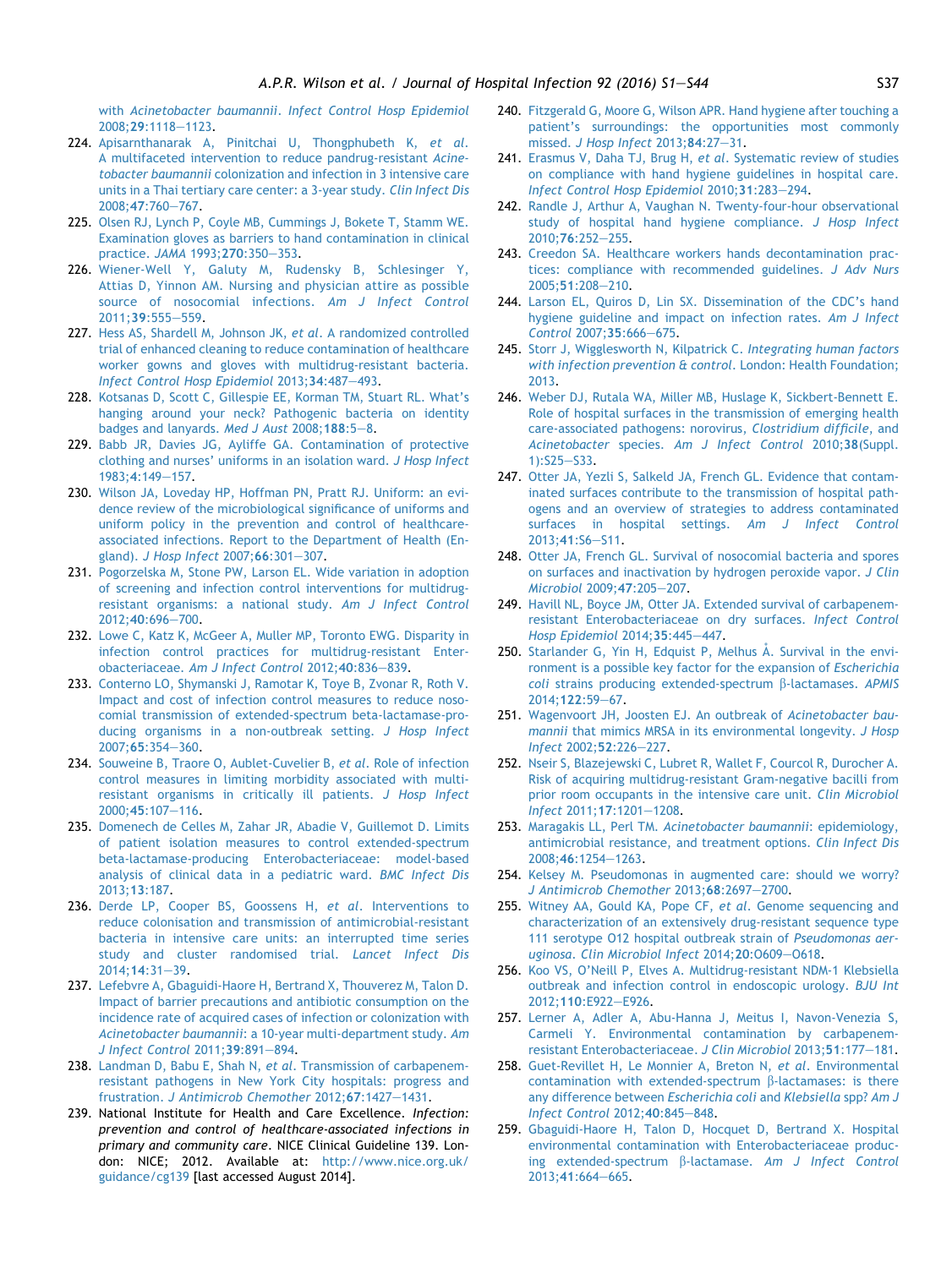- <span id="page-37-0"></span>260. [Freeman JT, Nimmo J, Gregory E,](http://refhub.elsevier.com/S0195-6701(15)00314-X/sref260) et al. Predictors of hospital [surface contamination with extended-spectrum](http://refhub.elsevier.com/S0195-6701(15)00314-X/sref260)  $\beta$ -lactamaseproducing Escherichia coli and [Klebsiella pneumoniae](http://refhub.elsevier.com/S0195-6701(15)00314-X/sref260): patient and organism factors. [Antimicrob Resist Infect Control](http://refhub.elsevier.com/S0195-6701(15)00314-X/sref260) 2014;3:5.
- 261. [Otter JA, Yezli S, Schouten MA, van Zanten AR, Houmes-](http://refhub.elsevier.com/S0195-6701(15)00314-X/sref261)[Zielman G, Nohlmans-Paulssen MK. Hydrogen peroxide vapor](http://refhub.elsevier.com/S0195-6701(15)00314-X/sref261) [decontamination of an intensive care unit to remove environ](http://refhub.elsevier.com/S0195-6701(15)00314-X/sref261)[mental reservoirs of multidrug-resistant Gram-negative rods](http://refhub.elsevier.com/S0195-6701(15)00314-X/sref261) [during an outbreak.](http://refhub.elsevier.com/S0195-6701(15)00314-X/sref261) Am J Infect Control 2010;38:754-[756.](http://refhub.elsevier.com/S0195-6701(15)00314-X/sref261)
- 262. [Snitkin ES, Zelazny AM, Thomas PJ,](http://refhub.elsevier.com/S0195-6701(15)00314-X/sref262) et al. Tracking a hospital [outbreak of carbapenem-resistant](http://refhub.elsevier.com/S0195-6701(15)00314-X/sref262) Klebsiella pneumoniae [with whole-genome sequencing.](http://refhub.elsevier.com/S0195-6701(15)00314-X/sref262) Sci Transl Med 2012;4: [148ra116](http://refhub.elsevier.com/S0195-6701(15)00314-X/sref262).
- 263. [Ajao AO, Johnson JK, Harris AD,](http://refhub.elsevier.com/S0195-6701(15)00314-X/sref263) et al. Risk of acquiring extended[spectrum beta-lactamase-producing](http://refhub.elsevier.com/S0195-6701(15)00314-X/sref263) Klebsiella species and Escherichia coli [from prior room occupants in the intensive care](http://refhub.elsevier.com/S0195-6701(15)00314-X/sref263) unit. [Infect Control Hosp Epidemiol](http://refhub.elsevier.com/S0195-6701(15)00314-X/sref263) 2013;34:453-[458](http://refhub.elsevier.com/S0195-6701(15)00314-X/sref263).
- 264. [Moore G, Muzslay M, Wilson AP. The type, level, and distribution](http://refhub.elsevier.com/S0195-6701(15)00314-X/sref264) [of microorganisms within the ward environment: a zonal analysis](http://refhub.elsevier.com/S0195-6701(15)00314-X/sref264) [of an intensive care unit and a gastrointestinal surgical ward.](http://refhub.elsevier.com/S0195-6701(15)00314-X/sref264) [Infect Control Hosp Epidemiol](http://refhub.elsevier.com/S0195-6701(15)00314-X/sref264) 2013;34:500-[506](http://refhub.elsevier.com/S0195-6701(15)00314-X/sref264).
- 265. [Corbella X, Pujol M, Argerich MJ,](http://refhub.elsevier.com/S0195-6701(15)00314-X/sref265) et al. Environmental sampling of Acinetobacter baumannii[: moistened swabs versus moistened](http://refhub.elsevier.com/S0195-6701(15)00314-X/sref265) sterile gauze pads. [Infect Control Hosp Epidemiol](http://refhub.elsevier.com/S0195-6701(15)00314-X/sref265) [1999;](http://refhub.elsevier.com/S0195-6701(15)00314-X/sref265)20:458-[460](http://refhub.elsevier.com/S0195-6701(15)00314-X/sref265).
- 266. [Dancer SJ, White L, Robertson C. Monitoring environmental](http://refhub.elsevier.com/S0195-6701(15)00314-X/sref266) [cleanliness on two surgical wards.](http://refhub.elsevier.com/S0195-6701(15)00314-X/sref266) Int J Environ Health Res [2008;](http://refhub.elsevier.com/S0195-6701(15)00314-X/sref266)18:357-[364.](http://refhub.elsevier.com/S0195-6701(15)00314-X/sref266)
- 267. [Dolan A, Bartlett M, McEntee B, Creamer E, Humphreys H. Eval](http://refhub.elsevier.com/S0195-6701(15)00314-X/sref267)[uation of different methods to recover meticillin-resistant](http://refhub.elsevier.com/S0195-6701(15)00314-X/sref267) Staphylococcus aureus [from hospital environmental surfaces.](http://refhub.elsevier.com/S0195-6701(15)00314-X/sref267) [J Hosp Infect](http://refhub.elsevier.com/S0195-6701(15)00314-X/sref267) 2011;79:227-[230.](http://refhub.elsevier.com/S0195-6701(15)00314-X/sref267)
- 268. [Dancer SJ. Hospital cleaning in the 21st century.](http://refhub.elsevier.com/S0195-6701(15)00314-X/sref268) Eur J Clin [Microbiol Infect Dis](http://refhub.elsevier.com/S0195-6701(15)00314-X/sref268) 2011;30:1473-[1481](http://refhub.elsevier.com/S0195-6701(15)00314-X/sref268).
- 269. [Mulvey D, Redding P, Robertson C,](http://refhub.elsevier.com/S0195-6701(15)00314-X/sref269) et al. Finding a benchmark for [monitoring hospital cleanliness.](http://refhub.elsevier.com/S0195-6701(15)00314-X/sref269) J Hosp Infect  $2011;77:25-30$  $2011;77:25-30$ .
- 270. [Amodio E, Dino C. Use of ATP bioluminescence for assessing the](http://refhub.elsevier.com/S0195-6701(15)00314-X/sref270) [cleanliness of hospital surfaces: a review of the published liter](http://refhub.elsevier.com/S0195-6701(15)00314-X/sref270)[ature \(1990](http://refhub.elsevier.com/S0195-6701(15)00314-X/sref270)-2012). [J Infect Public Health](http://refhub.elsevier.com/S0195-6701(15)00314-X/sref270) 2014;7:92-[98](http://refhub.elsevier.com/S0195-6701(15)00314-X/sref270).
- 271. Omidbakhsh N, Ahmadpour F, Kenny N, How reliable are ATP [bioluminescence meters in assessing decontamination of envi](http://refhub.elsevier.com/S0195-6701(15)00314-X/sref271)[ronmental surfaces in healthcare settings?](http://refhub.elsevier.com/S0195-6701(15)00314-X/sref271) PLoS One 2014;9[:e99951](http://refhub.elsevier.com/S0195-6701(15)00314-X/sref271).
- 272. [Smith PW, Beam E, Sayles H,](http://refhub.elsevier.com/S0195-6701(15)00314-X/sref272) et al. Impact of adenosine [triphosphate detection and feedback on hospital room cleaning.](http://refhub.elsevier.com/S0195-6701(15)00314-X/sref272) [Infect Control Hosp Epidemiol](http://refhub.elsevier.com/S0195-6701(15)00314-X/sref272) 2014;35:564-[569](http://refhub.elsevier.com/S0195-6701(15)00314-X/sref272).
- 273. [Branch-Elliman W, Robillard E, McCarthy Jr G, Gupta K. Direct](http://refhub.elsevier.com/S0195-6701(15)00314-X/sref273) [feedback with the ATP luminometer as a process improvement](http://refhub.elsevier.com/S0195-6701(15)00314-X/sref273) [tool for terminal cleaning of patient rooms.](http://refhub.elsevier.com/S0195-6701(15)00314-X/sref273) Am J Infect Control [2014;](http://refhub.elsevier.com/S0195-6701(15)00314-X/sref273)42:195-[197.](http://refhub.elsevier.com/S0195-6701(15)00314-X/sref273)
- 274. [Trajtman AN, Manickam K, Macrae M, Bruning NS, Alfa MJ.](http://refhub.elsevier.com/S0195-6701(15)00314-X/sref274) [Continuing performance feedback and use of the ultraviolet](http://refhub.elsevier.com/S0195-6701(15)00314-X/sref274) [visible marker to assess cleaning compliance in the healthcare](http://refhub.elsevier.com/S0195-6701(15)00314-X/sref274) [environment.](http://refhub.elsevier.com/S0195-6701(15)00314-X/sref274) J Hosp Infect 2013;84:166-[172](http://refhub.elsevier.com/S0195-6701(15)00314-X/sref274).
- 275. [Jadhav S, Sahasrabudhe T, Kalley V, Gandham N. The microbial](http://refhub.elsevier.com/S0195-6701(15)00314-X/sref275) [colonization profile of respiratory devices and the significance of](http://refhub.elsevier.com/S0195-6701(15)00314-X/sref275) [the role of disinfection: a blinded study.](http://refhub.elsevier.com/S0195-6701(15)00314-X/sref275) J Clin Diagn Res [2013;](http://refhub.elsevier.com/S0195-6701(15)00314-X/sref275)7:1021-[1026](http://refhub.elsevier.com/S0195-6701(15)00314-X/sref275).
- 276. [Jongerden IP, Buiting AG, Leverstein-van Hall MA,](http://refhub.elsevier.com/S0195-6701(15)00314-X/sref276) et al. Effect of [open and closed endotracheal suctioning on cross-transmission](http://refhub.elsevier.com/S0195-6701(15)00314-X/sref276) [with Gram-negative bacteria: a prospective crossover study.](http://refhub.elsevier.com/S0195-6701(15)00314-X/sref276) [Crit Care Med](http://refhub.elsevier.com/S0195-6701(15)00314-X/sref276) 2011;39:1313-[1321](http://refhub.elsevier.com/S0195-6701(15)00314-X/sref276).
- 277. [Esperatti M, Ferrer M, Theessen A,](http://refhub.elsevier.com/S0195-6701(15)00314-X/sref277) et al. Nosocomial pneumonia [in the intensive care unit acquired by mechanically ventilated](http://refhub.elsevier.com/S0195-6701(15)00314-X/sref277) [versus nonventilated patients.](http://refhub.elsevier.com/S0195-6701(15)00314-X/sref277) Am J Respir Crit Care Med [2010;](http://refhub.elsevier.com/S0195-6701(15)00314-X/sref277)182:1533-[1539](http://refhub.elsevier.com/S0195-6701(15)00314-X/sref277).
- 278. [Walker JT, Jhutty A, Parks S,](http://refhub.elsevier.com/S0195-6701(15)00314-X/sref278) et al. Investigation of healthcare [acquired infections associated with](http://refhub.elsevier.com/S0195-6701(15)00314-X/sref278) Pseudomonas aeruginosa [biofilms in taps in neonatal units in Northern Ireland.](http://refhub.elsevier.com/S0195-6701(15)00314-X/sref278) J Hosp [Infect](http://refhub.elsevier.com/S0195-6701(15)00314-X/sref278) 2014;86:16-[23](http://refhub.elsevier.com/S0195-6701(15)00314-X/sref278).
- 279. [Zabel LT, Heeg P, Goelz R. Surveillance of](http://refhub.elsevier.com/S0195-6701(15)00314-X/sref279) Pseudomonas aeruginosa [isolates in a neonatal intensive care unit over a one year-](http://refhub.elsevier.com/S0195-6701(15)00314-X/sref279)period. [Int J Hyg Environ Health](http://refhub.elsevier.com/S0195-6701(15)00314-X/sref279) 2004;207:259-[266.](http://refhub.elsevier.com/S0195-6701(15)00314-X/sref279)
- 280. [Aumeran C, Paillard C, Robin F,](http://refhub.elsevier.com/S0195-6701(15)00314-X/sref280) et al. Pseudomonas aeruginosa and Pseudomonas putida [outbreak associated with contaminated](http://refhub.elsevier.com/S0195-6701(15)00314-X/sref280) [water outlets in an oncohaematology paediatric unit.](http://refhub.elsevier.com/S0195-6701(15)00314-X/sref280) J Hosp [Infect](http://refhub.elsevier.com/S0195-6701(15)00314-X/sref280) 2007;65:47-[53](http://refhub.elsevier.com/S0195-6701(15)00314-X/sref280).
- 281. [Vianelli N, Giannini MB, Quarti C,](http://refhub.elsevier.com/S0195-6701(15)00314-X/sref281) et al. Resolution of a Pseudomonas aeruginosa [outbreak in a hematology unit with the use of](http://refhub.elsevier.com/S0195-6701(15)00314-X/sref281) [disposable sterile water filters.](http://refhub.elsevier.com/S0195-6701(15)00314-X/sref281) Haematologica [2006;](http://refhub.elsevier.com/S0195-6701(15)00314-X/sref281)91:983-[985.](http://refhub.elsevier.com/S0195-6701(15)00314-X/sref281)
- 282. [Trautmann M, Halder S, Hoegel J, Royer H, Haller M. Point-of-use](http://refhub.elsevier.com/S0195-6701(15)00314-X/sref282) [water filtration reduces endemic](http://refhub.elsevier.com/S0195-6701(15)00314-X/sref282) Pseudomonas aeruginosa in[fections on a surgical intensive care unit.](http://refhub.elsevier.com/S0195-6701(15)00314-X/sref282) Am J Infect Control [2008;](http://refhub.elsevier.com/S0195-6701(15)00314-X/sref282)36:421-[429.](http://refhub.elsevier.com/S0195-6701(15)00314-X/sref282)
- 283. [Cervia JS, Farber B, Armellino D,](http://refhub.elsevier.com/S0195-6701(15)00314-X/sref283) et al. Point-of-use water [filtration reduces healthcare-associated infections in bone](http://refhub.elsevier.com/S0195-6701(15)00314-X/sref283) [marrow transplant recipients.](http://refhub.elsevier.com/S0195-6701(15)00314-X/sref283) Transpl Infect Dis [2010;](http://refhub.elsevier.com/S0195-6701(15)00314-X/sref283)12:238-[241.](http://refhub.elsevier.com/S0195-6701(15)00314-X/sref283)
- 284. [van der Mee-Marquet N, Bloc D, Briand L, Besnier JM, Quentin R.](http://refhub.elsevier.com/S0195-6701(15)00314-X/sref284) [Non-touch fittings in hospitals: a procedure to eradicate](http://refhub.elsevier.com/S0195-6701(15)00314-X/sref284) Pseu[domonas aeruginosa](http://refhub.elsevier.com/S0195-6701(15)00314-X/sref284) contamination. J Hosp Infect [2005;](http://refhub.elsevier.com/S0195-6701(15)00314-X/sref284)60:235-[239.](http://refhub.elsevier.com/S0195-6701(15)00314-X/sref284)
- 285. [Hardy KJ, Oppenheim BA, Gossain S, Gao F, Hawkey PM. A study](http://refhub.elsevier.com/S0195-6701(15)00314-X/sref285) [of the relationship between environmental contamination with](http://refhub.elsevier.com/S0195-6701(15)00314-X/sref285) methicillin-resistant [Staphylococcus aureus](http://refhub.elsevier.com/S0195-6701(15)00314-X/sref285) (MRSA) and patients' acquisition of MRSA. [Infect Control Hosp Epidemiol](http://refhub.elsevier.com/S0195-6701(15)00314-X/sref285) [2006;](http://refhub.elsevier.com/S0195-6701(15)00314-X/sref285)27:127-[132.](http://refhub.elsevier.com/S0195-6701(15)00314-X/sref285)
- 286. National Patient Safety Agency, National Resource and Learning Service. Revised healthcare cleaning manual. London: NPSA; 2009. Available at: [www.nrls.npsa.nhs.uk/EasySiteWeb/](http://www.nrls.npsa.nhs.uk/EasySiteWeb/getresource.axd?AssetID=61814) [getresource.axd?AssetID](http://www.nrls.npsa.nhs.uk/EasySiteWeb/getresource.axd?AssetID=61814)=[61814](http://www.nrls.npsa.nhs.uk/EasySiteWeb/getresource.axd?AssetID=61814) [last accessed September 2014].
- 287. National Health Service. The NHS constitution: the NHS belongs to us all. London: Department of Health; 2013. Available at: [https://www.gov.uk/government/uploads/system/uploads/](https://www.gov.uk/government/uploads/system/uploads/attachment_data/file/170656/NHS_Constitution.pdf) [attachment\\_data/file/170656/NHS\\_Constitution.pdf](https://www.gov.uk/government/uploads/system/uploads/attachment_data/file/170656/NHS_Constitution.pdf) [last accessed September 2014].
- 288. [Harbarth S, Tuan Soh S, Horner C, Wilcox MH. Is reduced sus](http://refhub.elsevier.com/S0195-6701(15)00314-X/sref288)[ceptibility to disinfectants and antiseptics a risk in healthcare](http://refhub.elsevier.com/S0195-6701(15)00314-X/sref288) [settings? A point/counterpoint review.](http://refhub.elsevier.com/S0195-6701(15)00314-X/sref288) J Hosp Infect [2014;](http://refhub.elsevier.com/S0195-6701(15)00314-X/sref288)87:194-[202.](http://refhub.elsevier.com/S0195-6701(15)00314-X/sref288)
- 289. [Wishart MM, Riley TV. Infection with](http://refhub.elsevier.com/S0195-6701(15)00314-X/sref289) Pseudomonas maltophilia [hospital outbreak due to contaminated disinfectant.](http://refhub.elsevier.com/S0195-6701(15)00314-X/sref289) Med J Aust 1976:2:710-[712.](http://refhub.elsevier.com/S0195-6701(15)00314-X/sref289)
- 290. [Brooks SE, Walczak MA, Hameed R, Coonan P. Chlorhexidine](http://refhub.elsevier.com/S0195-6701(15)00314-X/sref290) [resistance in antibiotic-resistant bacteria isolated from the sur](http://refhub.elsevier.com/S0195-6701(15)00314-X/sref290)[faces of dispensers of soap containing chlorhexidine.](http://refhub.elsevier.com/S0195-6701(15)00314-X/sref290) Infect [Control Hosp Epidemiol](http://refhub.elsevier.com/S0195-6701(15)00314-X/sref290)  $2002; 23:692-695$ .
- 291. [Akta](http://refhub.elsevier.com/S0195-6701(15)00314-X/sref291)ş E, Taşpınar E, Alay D, Ögedey ED, Külah C, Cömert F. [Extrinsic contamination of liquid soap with various Gram](http://refhub.elsevier.com/S0195-6701(15)00314-X/sref291)[negative bacteria in a hospital in Turkey.](http://refhub.elsevier.com/S0195-6701(15)00314-X/sref291) Infect Control Hosp [Epidemiol](http://refhub.elsevier.com/S0195-6701(15)00314-X/sref291) 2010;31:1199-[1201](http://refhub.elsevier.com/S0195-6701(15)00314-X/sref291).
- 292. [Alfa MJ, Olson N, Buelow-Smith L, Murray BL. Alkaline](http://refhub.elsevier.com/S0195-6701(15)00314-X/sref292) [detergent combined with a routine ward bedpan washer dis](http://refhub.elsevier.com/S0195-6701(15)00314-X/sref292)[infector cycle eradicates](http://refhub.elsevier.com/S0195-6701(15)00314-X/sref292) Clostridium difficile spores from the [surface of plastic bedpans.](http://refhub.elsevier.com/S0195-6701(15)00314-X/sref292) Am J Infect Control  $2013:41:381-383.$  $2013:41:381-383.$
- 293. [Bryce E, Lamsdale A, Forrester L,](http://refhub.elsevier.com/S0195-6701(15)00314-X/sref293) et al. Bedpan washer dis[infectors: an in-use evaluation of cleaning and disinfection.](http://refhub.elsevier.com/S0195-6701(15)00314-X/sref293) Am J [Infect Control](http://refhub.elsevier.com/S0195-6701(15)00314-X/sref293) 2011;39:566-[570.](http://refhub.elsevier.com/S0195-6701(15)00314-X/sref293)
- 294. [Ayliffe GA, Collins BJ, Deverill CE. Tests of disinfection by heat in](http://refhub.elsevier.com/S0195-6701(15)00314-X/sref294) [a bedpan washing machine.](http://refhub.elsevier.com/S0195-6701(15)00314-X/sref294) J Clin Pathol  $1974;27:760-763$  $1974;27:760-763$ .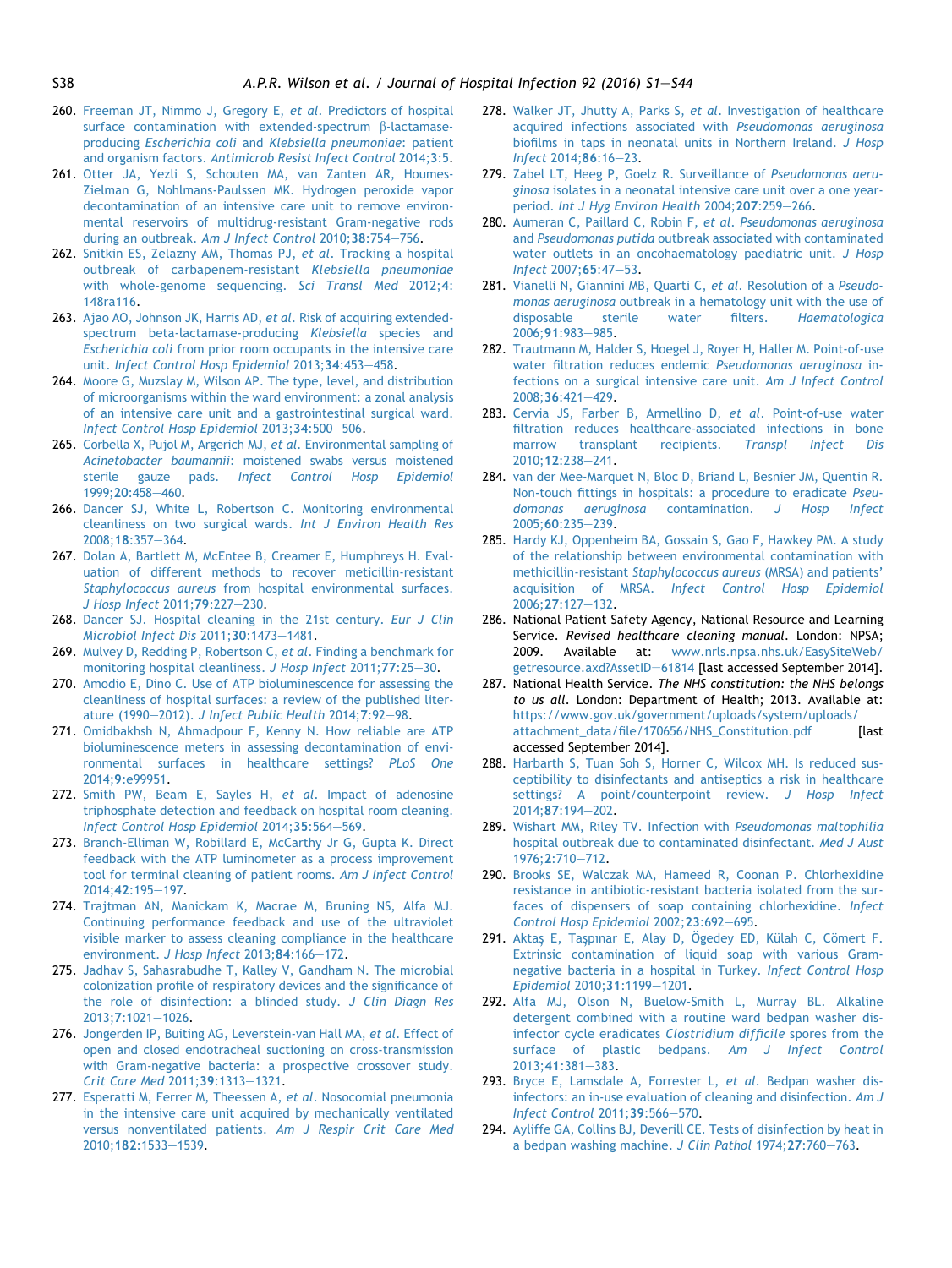- <span id="page-38-0"></span>295. [Dirlam Langlay AM, Ofstead CL, Mueller NJ, Tosh PK, Baron TH,](http://refhub.elsevier.com/S0195-6701(15)00314-X/sref295) [Wetzler HP. Reported gastrointestinal endoscope reprocessing](http://refhub.elsevier.com/S0195-6701(15)00314-X/sref295) [lapses: the tip of the iceberg.](http://refhub.elsevier.com/S0195-6701(15)00314-X/sref295) Am J Infect Control 2013;41[:1188](http://refhub.elsevier.com/S0195-6701(15)00314-X/sref295)-[1194](http://refhub.elsevier.com/S0195-6701(15)00314-X/sref295).
- 296. [Apisarnthanarak A, Pinitchai U, Warachan B, Warren DK,](http://refhub.elsevier.com/S0195-6701(15)00314-X/sref296) [Khawcharoenporn T, Hayden MK. Effectiveness of infection pre](http://refhub.elsevier.com/S0195-6701(15)00314-X/sref296)[vention measures featuring advanced source control and envi](http://refhub.elsevier.com/S0195-6701(15)00314-X/sref296)[ronmental cleaning to limit transmission of extremely-drug](http://refhub.elsevier.com/S0195-6701(15)00314-X/sref296) resistant Acinetobacter baumannii [in a Thai intensive care unit:](http://refhub.elsevier.com/S0195-6701(15)00314-X/sref296) [an analysis before and after extensive flooding.](http://refhub.elsevier.com/S0195-6701(15)00314-X/sref296) Am J Infect [Control](http://refhub.elsevier.com/S0195-6701(15)00314-X/sref296) 2014;42:116-[121.](http://refhub.elsevier.com/S0195-6701(15)00314-X/sref296)
- 297. [Otter JA, Yezli S, Perl TM, Barbut F, French GL. The role of 'no](http://refhub.elsevier.com/S0195-6701(15)00314-X/sref297)[touch' automated room disinfection systems in infection pre](http://refhub.elsevier.com/S0195-6701(15)00314-X/sref297)[vention and control.](http://refhub.elsevier.com/S0195-6701(15)00314-X/sref297) J Hosp Infect  $2013;83:1-13$  $2013;83:1-13$  $2013;83:1-13$ .
- 298. Boyce JM, Havill NL, Otter JA, et al[. Impact of hydrogen peroxide](http://refhub.elsevier.com/S0195-6701(15)00314-X/sref298) [vapor room decontamination on](http://refhub.elsevier.com/S0195-6701(15)00314-X/sref298) Clostridium difficile environ[mental contamination and transmission in a healthcare setting.](http://refhub.elsevier.com/S0195-6701(15)00314-X/sref298) [Infect Control Hosp Epidemiol](http://refhub.elsevier.com/S0195-6701(15)00314-X/sref298) 2008:29:723-[729](http://refhub.elsevier.com/S0195-6701(15)00314-X/sref298).
- 299. [Passaretti CL, Otter JA, Reich NG,](http://refhub.elsevier.com/S0195-6701(15)00314-X/sref299) et al. An evaluation of envi[ronmental decontamination with hydrogen peroxide vapor for](http://refhub.elsevier.com/S0195-6701(15)00314-X/sref299) [reducing the risk of patient acquisition of multidrug-resistant](http://refhub.elsevier.com/S0195-6701(15)00314-X/sref299) organisms. [Clin Infect Dis](http://refhub.elsevier.com/S0195-6701(15)00314-X/sref299) 2013;56:27-[35.](http://refhub.elsevier.com/S0195-6701(15)00314-X/sref299)
- 300. [Mahida N, Vaughan N, Boswell T. First UK evaluation of an](http://refhub.elsevier.com/S0195-6701(15)00314-X/sref300)  $a$ utomated ultraviolet-C room decontamination device (Tru-D $TM$ [\).](http://refhub.elsevier.com/S0195-6701(15)00314-X/sref300) [J Hosp Infect](http://refhub.elsevier.com/S0195-6701(15)00314-X/sref300) 2013;84:332-[335](http://refhub.elsevier.com/S0195-6701(15)00314-X/sref300).
- 301. [Bates CJ, Pearse R. Use of hydrogen peroxide vapour for envi](http://refhub.elsevier.com/S0195-6701(15)00314-X/sref301)[ronmental control during a Serratia outbreak in a neonatal](http://refhub.elsevier.com/S0195-6701(15)00314-X/sref301) [intensive care unit.](http://refhub.elsevier.com/S0195-6701(15)00314-X/sref301) J Hosp Infect 2005;61:364-[366](http://refhub.elsevier.com/S0195-6701(15)00314-X/sref301).
- 302. [Gopinath R, Savard P, Carroll KC, Wilson LE, Landrum BM,](http://refhub.elsevier.com/S0195-6701(15)00314-X/sref302) [Perl TM. Infection prevention considerations related to New Delhi](http://refhub.elsevier.com/S0195-6701(15)00314-X/sref302) [metallo-beta-lactamase Enterobacteriaceae: a case report.](http://refhub.elsevier.com/S0195-6701(15)00314-X/sref302) [Infect Control Hosp Epidemiol](http://refhub.elsevier.com/S0195-6701(15)00314-X/sref302) 2013;34:99-[100](http://refhub.elsevier.com/S0195-6701(15)00314-X/sref302).
- 303. [Perumal PK, Wand ME, Sutton JM, Bock LJ. Evaluation of the](http://refhub.elsevier.com/S0195-6701(15)00314-X/sref303) [effectiveness of hydrogen-peroxide-based disinfectants on bio](http://refhub.elsevier.com/S0195-6701(15)00314-X/sref303)[films formed by Gram-negative pathogens.](http://refhub.elsevier.com/S0195-6701(15)00314-X/sref303) J Hosp Infect [2014;](http://refhub.elsevier.com/S0195-6701(15)00314-X/sref303)87:227-[233](http://refhub.elsevier.com/S0195-6701(15)00314-X/sref303).
- 304. [Fu TY, Gent P, Kumar V. Efficacy, efficiency and safety as](http://refhub.elsevier.com/S0195-6701(15)00314-X/sref304)[pects of hydrogen peroxide vapour and aerosolized hydrogen](http://refhub.elsevier.com/S0195-6701(15)00314-X/sref304) [oxide room disinfection systems.](http://refhub.elsevier.com/S0195-6701(15)00314-X/sref304) J Hosp Infect 2012;80:  $199 - 205$  $199 - 205$  $199 - 205$ .
- 305. [Francis JJ, Duncan EM, Prior ME,](http://refhub.elsevier.com/S0195-6701(15)00314-X/sref305) et al. Selective decontamina[tion of the digestive tract in critically ill patients treated in](http://refhub.elsevier.com/S0195-6701(15)00314-X/sref305) [intensive care units: a mixed-methods feasibility study \(the](http://refhub.elsevier.com/S0195-6701(15)00314-X/sref305) SuDDICU study). [Health Technol Assess](http://refhub.elsevier.com/S0195-6701(15)00314-X/sref305) 2014:18:1-[170.](http://refhub.elsevier.com/S0195-6701(15)00314-X/sref305)
- 306. [de Smet AM, Kluytmans JA, Cooper BS,](http://refhub.elsevier.com/S0195-6701(15)00314-X/sref306) et al. Decontamination of [the digestive tract and oropharynx in ICU patients.](http://refhub.elsevier.com/S0195-6701(15)00314-X/sref306) N Engl J Med [2009;](http://refhub.elsevier.com/S0195-6701(15)00314-X/sref306)360:20-[31.](http://refhub.elsevier.com/S0195-6701(15)00314-X/sref306)
- 307. [Liberati A, D'Amico R, Pifferi S, Torri V, Brazzi L, Parmelli E.](http://refhub.elsevier.com/S0195-6701(15)00314-X/sref307) [Antibiotic prophylaxis to reduce respiratory tract infections and](http://refhub.elsevier.com/S0195-6701(15)00314-X/sref307) [mortality in adults receiving intensive care.](http://refhub.elsevier.com/S0195-6701(15)00314-X/sref307) Cochrane Database [System Rev](http://refhub.elsevier.com/S0195-6701(15)00314-X/sref307) 2009;4:CD000022.
- 308. [Canter RR, Harvey SE, Harrison DA, Campbell MK, Rowan KM,](http://refhub.elsevier.com/S0195-6701(15)00314-X/sref308) [Cuthbertson BH; Selective Decontamination of the Digestive](http://refhub.elsevier.com/S0195-6701(15)00314-X/sref308) [tract in critically ill patients treated in Intensive Care Unit](http://refhub.elsevier.com/S0195-6701(15)00314-X/sref308) [\(SuDDICU\) Investigators. Observational study of current use of](http://refhub.elsevier.com/S0195-6701(15)00314-X/sref308) [selective decontamination of the digestive tract in UK critical](http://refhub.elsevier.com/S0195-6701(15)00314-X/sref308) care units. [Br J Anaesth](http://refhub.elsevier.com/S0195-6701(15)00314-X/sref308)  $2014:113:610-617$ .
- 309. [Bastin AJ, Ryanna KB. Use of selective decontamination of the](http://refhub.elsevier.com/S0195-6701(15)00314-X/sref309) [digestive tract in United Kingdom intensive care units.](http://refhub.elsevier.com/S0195-6701(15)00314-X/sref309) Anaes[thesia](http://refhub.elsevier.com/S0195-6701(15)00314-X/sref309) 2009;64:46-[49.](http://refhub.elsevier.com/S0195-6701(15)00314-X/sref309)
- 310. [Oostdijk EAN, de Smet AMG, Blok HEM,](http://refhub.elsevier.com/S0195-6701(15)00314-X/sref310) et al. Ecological effects [of selective decontamination on resistant Gram-negative bac](http://refhub.elsevier.com/S0195-6701(15)00314-X/sref310)terial colonization. [Am J Respir Crit Care Med](http://refhub.elsevier.com/S0195-6701(15)00314-X/sref310) 2010;181:  $452 - 457$  $452 - 457$ .
- 311. [Lubbert C, Faucheux S, Becker-Rux D,](http://refhub.elsevier.com/S0195-6701(15)00314-X/sref311) et al. Rapid emergence of [secondary resistance to gentamicin and colistin following](http://refhub.elsevier.com/S0195-6701(15)00314-X/sref311)

[selective digestive decontamination in patients with KPC-2 pro](http://refhub.elsevier.com/S0195-6701(15)00314-X/sref311)ducing Klebsiella pneumoniae[: a single-centre experience.](http://refhub.elsevier.com/S0195-6701(15)00314-X/sref311) Int J [Antimicrob Agents](http://refhub.elsevier.com/S0195-6701(15)00314-X/sref311) 2013;42:565-[570.](http://refhub.elsevier.com/S0195-6701(15)00314-X/sref311)

- 312. [Buelow E, Gonzalez TB, Versluis D,](http://refhub.elsevier.com/S0195-6701(15)00314-X/sref312) et al. Effects of selective [digestive decontamination \(SDD\) on the gut resistome.](http://refhub.elsevier.com/S0195-6701(15)00314-X/sref312) [J Antimicrob Chemother](http://refhub.elsevier.com/S0195-6701(15)00314-X/sref312) 2014;69:2215-[2223](http://refhub.elsevier.com/S0195-6701(15)00314-X/sref312).
- 313. [Derde LP, Dautzenberg MJ, Bonten MJ. Chlorhexidine body washing](http://refhub.elsevier.com/S0195-6701(15)00314-X/sref313) [to control antimicrobial-resistant bacteria in intensive care units: a](http://refhub.elsevier.com/S0195-6701(15)00314-X/sref313) systematic review. [Intensive Care Med](http://refhub.elsevier.com/S0195-6701(15)00314-X/sref313) 2012;38:931-[939.](http://refhub.elsevier.com/S0195-6701(15)00314-X/sref313)
- 314. [Climo MW, Yokoe DS, Warren DK,](http://refhub.elsevier.com/S0195-6701(15)00314-X/sref314) et al. Effect of daily chlor[hexidine bathing on hospital-acquired infection.](http://refhub.elsevier.com/S0195-6701(15)00314-X/sref314) N Engl J Med [2013;](http://refhub.elsevier.com/S0195-6701(15)00314-X/sref314)368:533-[542.](http://refhub.elsevier.com/S0195-6701(15)00314-X/sref314)
- 315. [Huang SS, Septimus E, Kleinman K,](http://refhub.elsevier.com/S0195-6701(15)00314-X/sref315) et al. Targeted versus uni[versal decolonization to prevent ICU infection.](http://refhub.elsevier.com/S0195-6701(15)00314-X/sref315) N Engl J Med 2013;368[:2255](http://refhub.elsevier.com/S0195-6701(15)00314-X/sref315)-[2265](http://refhub.elsevier.com/S0195-6701(15)00314-X/sref315).
- 316. Milstone AM, Elward A, Song X, et al[. Daily chlorhexidine bathing to](http://refhub.elsevier.com/S0195-6701(15)00314-X/sref316) [reduce bacteraemia in critically ill children: a multicentre,](http://refhub.elsevier.com/S0195-6701(15)00314-X/sref316) [cluster-randomised, crossover trial.](http://refhub.elsevier.com/S0195-6701(15)00314-X/sref316) *Lancet* 2013:381:1099-[1106.](http://refhub.elsevier.com/S0195-6701(15)00314-X/sref316)
- 317. [Hayden MK, Lin MY, Lolans K,](http://refhub.elsevier.com/S0195-6701(15)00314-X/sref317) et al. Prevention of colonization and infection by [Klebsiella pneumoniae](http://refhub.elsevier.com/S0195-6701(15)00314-X/sref317) carbapenemase[producing Enterobacteriaceae in long term acute care hospi-](http://refhub.elsevier.com/S0195-6701(15)00314-X/sref317)tals. [Clin Infect Dis](http://refhub.elsevier.com/S0195-6701(15)00314-X/sref317) 2015;60:1153-[1161.](http://refhub.elsevier.com/S0195-6701(15)00314-X/sref317)
- 318. [Munoz-Price LS, Hayden MK, Lolans K,](http://refhub.elsevier.com/S0195-6701(15)00314-X/sref318) et al. Successful control of an outbreak of Klebsiella pneumoniae [carbapenemase-producing](http://refhub.elsevier.com/S0195-6701(15)00314-X/sref318) K. pneumoniae [at a long-term acute care hospital.](http://refhub.elsevier.com/S0195-6701(15)00314-X/sref318) Infect Control [Hosp Epidemiol](http://refhub.elsevier.com/S0195-6701(15)00314-X/sref318) 2010:31:341-[347.](http://refhub.elsevier.com/S0195-6701(15)00314-X/sref318)
- 319. [Palmore TN, Henderson DK. Managing transmission of](http://refhub.elsevier.com/S0195-6701(15)00314-X/sref319) [carbapenem-resistant Enterobacteriaceae in healthcare settings:](http://refhub.elsevier.com/S0195-6701(15)00314-X/sref319) [a view from the trenches.](http://refhub.elsevier.com/S0195-6701(15)00314-X/sref319) Clin Infect Dis 2013;57:1593-[1599](http://refhub.elsevier.com/S0195-6701(15)00314-X/sref319).
- 320. [Camus C, Bellissant E, Sebille V,](http://refhub.elsevier.com/S0195-6701(15)00314-X/sref320) et al. Prevention of acquired [infections in intubated patients with the combination of two](http://refhub.elsevier.com/S0195-6701(15)00314-X/sref320) [decontamination regimens.](http://refhub.elsevier.com/S0195-6701(15)00314-X/sref320) Crit Care Med 2005;33:307-[314](http://refhub.elsevier.com/S0195-6701(15)00314-X/sref320).
- 321. [Price R, MacLennan G, Glen J; SuDDICU Collaboration. Selective](http://refhub.elsevier.com/S0195-6701(15)00314-X/sref321) [digestive or oropharyngeal decontamination and topical](http://refhub.elsevier.com/S0195-6701(15)00314-X/sref321) [oropharyngeal chlorhexidine for prevention of death in general](http://refhub.elsevier.com/S0195-6701(15)00314-X/sref321) [intensive care: systematic review and network meta-analysis.](http://refhub.elsevier.com/S0195-6701(15)00314-X/sref321) BMJ 2014;348[:g2197.](http://refhub.elsevier.com/S0195-6701(15)00314-X/sref321)
- 322. [Huttner B, Haustein H, Uckay I,](http://refhub.elsevier.com/S0195-6701(15)00314-X/sref322) et al. Decolonization of intestinal [carriage of extended-spectrum beta-lactamase-producing](http://refhub.elsevier.com/S0195-6701(15)00314-X/sref322) [Enterobacteriaceae with oral colistin and neomycin: a random](http://refhub.elsevier.com/S0195-6701(15)00314-X/sref322)[ized, double-blind, placebo-controlled trial.](http://refhub.elsevier.com/S0195-6701(15)00314-X/sref322) J Antimicrob Che[mother](http://refhub.elsevier.com/S0195-6701(15)00314-X/sref322) 2013;68:2375-[2382](http://refhub.elsevier.com/S0195-6701(15)00314-X/sref322).
- 323. Agustí C, Pujol M, Argerich MJ, et al[. Short-term effect of the](http://refhub.elsevier.com/S0195-6701(15)00314-X/sref323) [application of selective decontamination of the digestive tract](http://refhub.elsevier.com/S0195-6701(15)00314-X/sref323) [on different body site reservoir ICU patients colonised by multi](http://refhub.elsevier.com/S0195-6701(15)00314-X/sref323)resistant Acinetobacter baumannii. [J Antimicrob Chemother](http://refhub.elsevier.com/S0195-6701(15)00314-X/sref323) [2002;](http://refhub.elsevier.com/S0195-6701(15)00314-X/sref323)49:205-[208](http://refhub.elsevier.com/S0195-6701(15)00314-X/sref323).
- 324. [Brun-Buisson C, Legrand P, Rauss A,](http://refhub.elsevier.com/S0195-6701(15)00314-X/sref324) et al. Intestinal decontam[ination for control of nosocomial multiresistant Gram-negative](http://refhub.elsevier.com/S0195-6701(15)00314-X/sref324) [bacilli. Study of an outbreak in an intensive care unit.](http://refhub.elsevier.com/S0195-6701(15)00314-X/sref324) Ann [Intern Med](http://refhub.elsevier.com/S0195-6701(15)00314-X/sref324) 1989;110:873-[881.](http://refhub.elsevier.com/S0195-6701(15)00314-X/sref324)
- 325. [Eveillard M, Lafargue S, Guet L,](http://refhub.elsevier.com/S0195-6701(15)00314-X/sref325) et al. Association between [institutionalization and carriage of multiresistant bacteria in the](http://refhub.elsevier.com/S0195-6701(15)00314-X/sref325) [elderly at the time of admission to a general hospital.](http://refhub.elsevier.com/S0195-6701(15)00314-X/sref325) Eur J Clin [Microbiol Infect Dis](http://refhub.elsevier.com/S0195-6701(15)00314-X/sref325) 1999;18:133-[136.](http://refhub.elsevier.com/S0195-6701(15)00314-X/sref325)
- 326. Health Protection Agency. Prevention and control of infection in  $care$  homes  $-$  an information resource. London: HPA: 2013. Available at: [https://www.gov.uk/government/uploads/system/](https://www.gov.uk/government/uploads/system/uploads/attachment_data/file/214929/Care-home-resource-18-February-2013.pdf) [uploads/attachment\\_data/file/214929/Care-home-resource-18-](https://www.gov.uk/government/uploads/system/uploads/attachment_data/file/214929/Care-home-resource-18-February-2013.pdf) [February-2013.pdf](https://www.gov.uk/government/uploads/system/uploads/attachment_data/file/214929/Care-home-resource-18-February-2013.pdf) [last accessed August 2014].
- 327. [Carbonne A, Thiolet JM, Fournier S,](http://refhub.elsevier.com/S0195-6701(15)00314-X/sref327) et al. Control of a multi[hospital outbreak of KPC-producing](http://refhub.elsevier.com/S0195-6701(15)00314-X/sref327) Klebsiella pneumoniae type 2 [in France, September to October 2009.](http://refhub.elsevier.com/S0195-6701(15)00314-X/sref327) Euro Surveill 2010;15[:pii:19734](http://refhub.elsevier.com/S0195-6701(15)00314-X/sref327).
- 328. [Ciobotaro P, Oved M, Nadir E, Bardenstein R, Zimhony O. An](http://refhub.elsevier.com/S0195-6701(15)00314-X/sref328) [effective intervention to limit the spread of an epidemic](http://refhub.elsevier.com/S0195-6701(15)00314-X/sref328)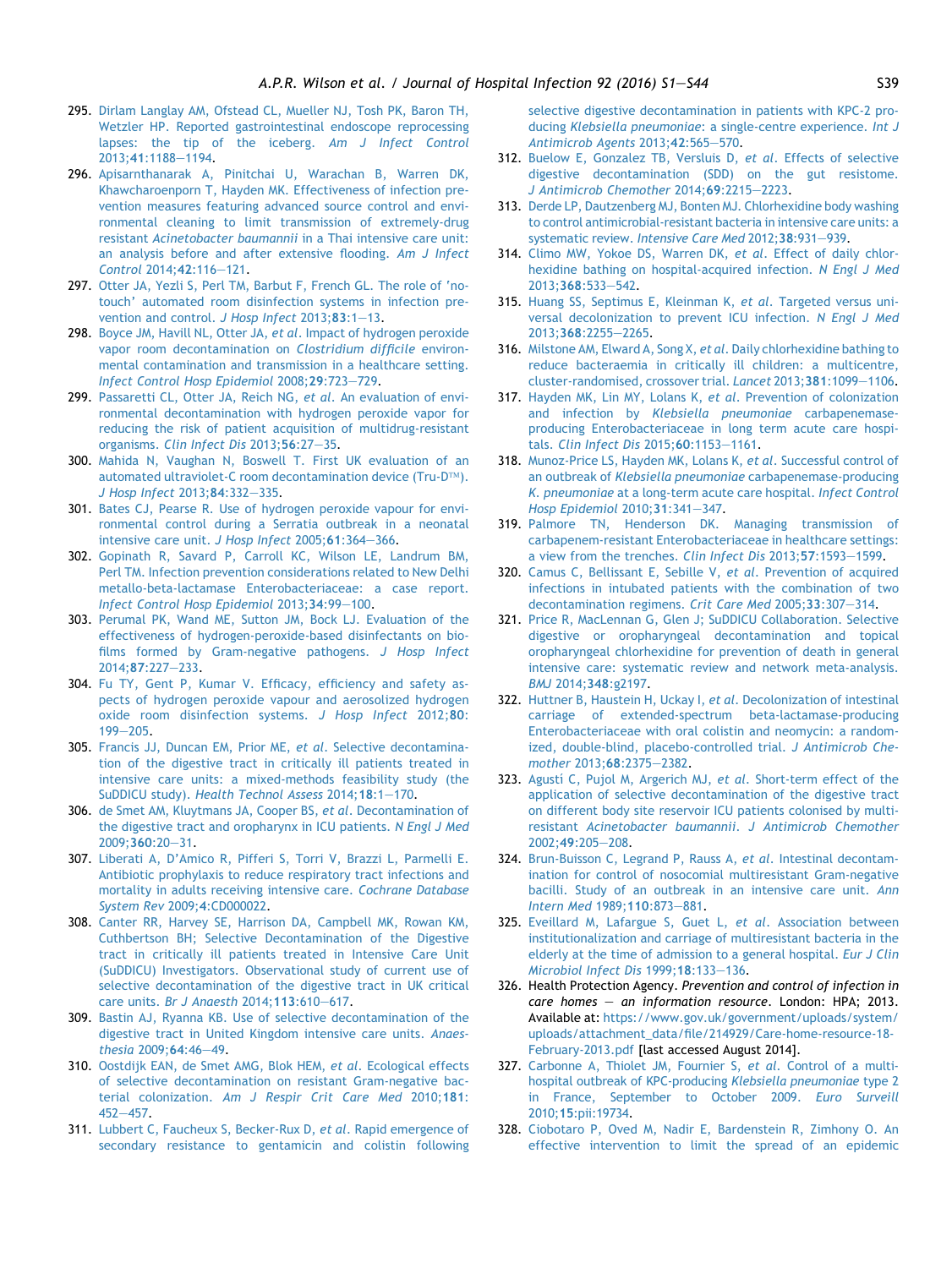<span id="page-39-0"></span>carbapenem-resistant [Klebsiella pneumoniae](http://refhub.elsevier.com/S0195-6701(15)00314-X/sref328) strain in an acute [care setting: from theory to practice.](http://refhub.elsevier.com/S0195-6701(15)00314-X/sref328) Am J Infect Control [2011;](http://refhub.elsevier.com/S0195-6701(15)00314-X/sref328)39:671-[677.](http://refhub.elsevier.com/S0195-6701(15)00314-X/sref328)

- 329. [Schwaber MJ, Lev B, Israeli A,](http://refhub.elsevier.com/S0195-6701(15)00314-X/sref329) et al.; Israel Carbapenem-[Resistant Enterobacteriaceae Working Group. Containment of a](http://refhub.elsevier.com/S0195-6701(15)00314-X/sref329) [country-wide outbreak of carbapenem-resistant](http://refhub.elsevier.com/S0195-6701(15)00314-X/sref329) Klebsiella pneumoniae [in Israeli hospitals via a nationally implemented](http://refhub.elsevier.com/S0195-6701(15)00314-X/sref329) intervention. [Clin Infect Dis](http://refhub.elsevier.com/S0195-6701(15)00314-X/sref329) 2011;52:848-[855.](http://refhub.elsevier.com/S0195-6701(15)00314-X/sref329)
- 330. [Karah N, Sundsfjord A, Towner K, Samuelsen O. Insights into the](http://refhub.elsevier.com/S0195-6701(15)00314-X/sref330) [global molecular epidemiology of carbapenem non-susceptible](http://refhub.elsevier.com/S0195-6701(15)00314-X/sref330) clones of [Acinetobacter baumannii](http://refhub.elsevier.com/S0195-6701(15)00314-X/sref330). Drug Resist Updat [2012;](http://refhub.elsevier.com/S0195-6701(15)00314-X/sref330)15:237-[247.](http://refhub.elsevier.com/S0195-6701(15)00314-X/sref330)
- 331. [Lister PD, Wolter DJ, Hanson ND. Antibacterial-resistant](http://refhub.elsevier.com/S0195-6701(15)00314-X/sref331) Pseudomonas aeruginosa[: clinical impact and complex regulation of](http://refhub.elsevier.com/S0195-6701(15)00314-X/sref331) [chromosomally encoded resistance mechanisms.](http://refhub.elsevier.com/S0195-6701(15)00314-X/sref331) Clin Microbiol Rev [2009;](http://refhub.elsevier.com/S0195-6701(15)00314-X/sref331)22:582-[610.](http://refhub.elsevier.com/S0195-6701(15)00314-X/sref331)
- 332. [Carmody LA, Spilker T, LiPuma JJ. Reassessment of](http://refhub.elsevier.com/S0195-6701(15)00314-X/sref332) Steno[trophomonas maltophilia](http://refhub.elsevier.com/S0195-6701(15)00314-X/sref332) phenotype. J Clin Microbiol [2011;](http://refhub.elsevier.com/S0195-6701(15)00314-X/sref332)49:1101-[1103.](http://refhub.elsevier.com/S0195-6701(15)00314-X/sref332)
- 333. [Brooke JS. Stenotrophomonas maltophilia: an emerging global](http://refhub.elsevier.com/S0195-6701(15)00314-X/sref333) [opportunistic pathogen.](http://refhub.elsevier.com/S0195-6701(15)00314-X/sref333) Clin Microbiol Rev 2012;25:2-[41.](http://refhub.elsevier.com/S0195-6701(15)00314-X/sref333)
- 334. [Dijkshoorn L, Nemec A, Seifert H. An increasing threat in hospi](http://refhub.elsevier.com/S0195-6701(15)00314-X/sref334)tals: multidrug-resistant [Acinetobacter baumannii](http://refhub.elsevier.com/S0195-6701(15)00314-X/sref334). Nat Rev [Microbiol](http://refhub.elsevier.com/S0195-6701(15)00314-X/sref334) 2007;5:939-[951](http://refhub.elsevier.com/S0195-6701(15)00314-X/sref334).
- 335. [Looney WJ, Narita M, Muhlemann K.](http://refhub.elsevier.com/S0195-6701(15)00314-X/sref335) Stenotrophomonas maltophilia[: an emerging opportunist human pathogen.](http://refhub.elsevier.com/S0195-6701(15)00314-X/sref335) Lancet Infect Dis [2009;](http://refhub.elsevier.com/S0195-6701(15)00314-X/sref335)9:312-[323](http://refhub.elsevier.com/S0195-6701(15)00314-X/sref335).
- 336. [Medina-Presentado JC, Seija V, Vignoli R,](http://refhub.elsevier.com/S0195-6701(15)00314-X/sref336) et al. Polyclonal endemicity of Acinetobacter baumannii [in ventilated patients in an](http://refhub.elsevier.com/S0195-6701(15)00314-X/sref336) [intensive care unit in Uruguay.](http://refhub.elsevier.com/S0195-6701(15)00314-X/sref336) Int J Infect Dis 2013;17:e422-[427.](http://refhub.elsevier.com/S0195-6701(15)00314-X/sref336)
- 337. [Paterson DL. The epidemiological profile of infections with](http://refhub.elsevier.com/S0195-6701(15)00314-X/sref337) multidrug-resistant [Pseudomonas aeruginosa](http://refhub.elsevier.com/S0195-6701(15)00314-X/sref337) and Acinetobacter species. [Clin Infect Dis](http://refhub.elsevier.com/S0195-6701(15)00314-X/sref337) 2006;43(Suppl. 2):S43-[S48](http://refhub.elsevier.com/S0195-6701(15)00314-X/sref337).
- 338. [Apisarnthanarak A, Fraser VJ, Dunne WM,](http://refhub.elsevier.com/S0195-6701(15)00314-X/sref338) et al. Stenotrophomonas maltophilia [intestinal colonization in hospitalized](http://refhub.elsevier.com/S0195-6701(15)00314-X/sref338) [oncology patients with diarrhea.](http://refhub.elsevier.com/S0195-6701(15)00314-X/sref338) Clin Infect Dis [2003;](http://refhub.elsevier.com/S0195-6701(15)00314-X/sref338)37:1131-[1135.](http://refhub.elsevier.com/S0195-6701(15)00314-X/sref338)
- 339. [Strenger V, Feierl G, Resch B,](http://refhub.elsevier.com/S0195-6701(15)00314-X/sref339) et al. Fecal carriage and intra[familial spread of extended-spectrum beta-lactamase-producing](http://refhub.elsevier.com/S0195-6701(15)00314-X/sref339) [Enterobacteriaceae following colonization at the neonatal ICU.](http://refhub.elsevier.com/S0195-6701(15)00314-X/sref339) [Pediatr Crit Care Med](http://refhub.elsevier.com/S0195-6701(15)00314-X/sref339) 2013;14:157-[163.](http://refhub.elsevier.com/S0195-6701(15)00314-X/sref339)
- 340. [Apisarnthanarak A, Bailey TC, Fraser VJ. Duration of stool colo](http://refhub.elsevier.com/S0195-6701(15)00314-X/sref340)[nization in patients infected with extended-spectrum beta](http://refhub.elsevier.com/S0195-6701(15)00314-X/sref340)[lactamase-producing](http://refhub.elsevier.com/S0195-6701(15)00314-X/sref340) Escherichia coli and Klebsiella pneumo-niae. [Clin Infect Dis](http://refhub.elsevier.com/S0195-6701(15)00314-X/sref340) 2008;46:1322-[1323.](http://refhub.elsevier.com/S0195-6701(15)00314-X/sref340)
- 341. [Haverkate M, Dautzenberg M, Ossewaarde T,](http://refhub.elsevier.com/S0195-6701(15)00314-X/sref341) et al. Within-host [and population transmission of OXA-48.](http://refhub.elsevier.com/S0195-6701(15)00314-X/sref341) ID Week 2013. Abstract [1207.](http://refhub.elsevier.com/S0195-6701(15)00314-X/sref341)
- 342. [Peleg AY, Hooper DC. Hospital-acquired infections due to Gram](http://refhub.elsevier.com/S0195-6701(15)00314-X/sref342)[negative bacteria.](http://refhub.elsevier.com/S0195-6701(15)00314-X/sref342) N Engl J Med 2010;362:1804-[1813.](http://refhub.elsevier.com/S0195-6701(15)00314-X/sref342)
- 343. [Wainwright CE, France MW, O'Rourke P,](http://refhub.elsevier.com/S0195-6701(15)00314-X/sref343) et al. Cough-generated aerosols of Pseudomonas aeruginosa [and other Gram-negative](http://refhub.elsevier.com/S0195-6701(15)00314-X/sref343) [bacteria from patients with cystic fibrosis.](http://refhub.elsevier.com/S0195-6701(15)00314-X/sref343) Thorax [2009;](http://refhub.elsevier.com/S0195-6701(15)00314-X/sref343)64:926-[931.](http://refhub.elsevier.com/S0195-6701(15)00314-X/sref343)
- 344. [Magiorakos AP, Srinivasan A, Carey RB,](http://refhub.elsevier.com/S0195-6701(15)00314-X/sref344) et al. Multidrug-resistant, [extensively drug-resistant and pandrug-resistant bacteria: an](http://refhub.elsevier.com/S0195-6701(15)00314-X/sref344) [international expert proposal for interim standard definitions for](http://refhub.elsevier.com/S0195-6701(15)00314-X/sref344) acquired resistance. [Clin Microbiol Infect](http://refhub.elsevier.com/S0195-6701(15)00314-X/sref344) 2011;18:268-[281](http://refhub.elsevier.com/S0195-6701(15)00314-X/sref344).
- 345. [Driscoll JA, Brody SL, Kollef MH. The epidemiology, pathogenesis](http://refhub.elsevier.com/S0195-6701(15)00314-X/sref345) and treatment of [Pseudomonas aeruginosa](http://refhub.elsevier.com/S0195-6701(15)00314-X/sref345) infections. Drugs  $2007:67:351-368.$  $2007:67:351-368.$
- 346. [Paterson DL. Resistance in Gram-negative bacteria: Enter-](http://refhub.elsevier.com/S0195-6701(15)00314-X/sref346)obacteriaceae. [Am J Infect Control](http://refhub.elsevier.com/S0195-6701(15)00314-X/sref346) 2006;34:S20-[S28, discussion](http://refhub.elsevier.com/S0195-6701(15)00314-X/sref346)  $S64 - S73.$  $S64 - S73.$  $S64 - S73.$  $S64 - S73.$
- 347. [Bogdanovich T, Adams-Haduch JM, Tian GB,](http://refhub.elsevier.com/S0195-6701(15)00314-X/sref347) et al. Colistinresistant, [Klebsiella pneumoniae](http://refhub.elsevier.com/S0195-6701(15)00314-X/sref347) carbapenemase (KPC)-

producing Klebsiella pneumoniae [belonging to the international](http://refhub.elsevier.com/S0195-6701(15)00314-X/sref347) [epidemic clone ST258.](http://refhub.elsevier.com/S0195-6701(15)00314-X/sref347) Clin Infect Dis 2011;53:373-[376](http://refhub.elsevier.com/S0195-6701(15)00314-X/sref347).

- 348. [Diancourt L, Passet V, Nemec A, Dijkshoorn L, Brisse S. The](http://refhub.elsevier.com/S0195-6701(15)00314-X/sref348) population structure of [Acinetobacter baumannii](http://refhub.elsevier.com/S0195-6701(15)00314-X/sref348): expanding [multiresistant clones from an ancestral susceptible genetic pool.](http://refhub.elsevier.com/S0195-6701(15)00314-X/sref348) [PLoS One](http://refhub.elsevier.com/S0195-6701(15)00314-X/sref348) 2010;5:e10034.
- 349. [Peleg AY, Seifert H, Paterson DL.](http://refhub.elsevier.com/S0195-6701(15)00314-X/sref349) Acinetobacter baumannii: [emergence of a successful pathogen.](http://refhub.elsevier.com/S0195-6701(15)00314-X/sref349) Clin Microbiol Rev 2008:21:538-[582.](http://refhub.elsevier.com/S0195-6701(15)00314-X/sref349)
- 350. [Shorr AF. Review of studies of the impact on Gram-negative](http://refhub.elsevier.com/S0195-6701(15)00314-X/sref350) [bacterial resistance on outcomes in the intensive care unit.](http://refhub.elsevier.com/S0195-6701(15)00314-X/sref350) [Crit Care Med](http://refhub.elsevier.com/S0195-6701(15)00314-X/sref350) 2009;37:1463-[1469](http://refhub.elsevier.com/S0195-6701(15)00314-X/sref350).
- 351. [Patel G, Huprikar S, Factor SH, Jenkins SG, Calfee DP. Outcomes](http://refhub.elsevier.com/S0195-6701(15)00314-X/sref351) [of carbapenem-resistant](http://refhub.elsevier.com/S0195-6701(15)00314-X/sref351) Klebsiella pneumoniae infection and [the impact of antimicrobial and adjunctive therapies.](http://refhub.elsevier.com/S0195-6701(15)00314-X/sref351) Infect [Control Hosp Epidemiol](http://refhub.elsevier.com/S0195-6701(15)00314-X/sref351) 2008;29:1099-[1106.](http://refhub.elsevier.com/S0195-6701(15)00314-X/sref351)
- 352. [Hirsch EB, Tam VH. Impact of multidrug-resistant](http://refhub.elsevier.com/S0195-6701(15)00314-X/sref352) Pseudomonas aeruginosa [infection on patient outcomes.](http://refhub.elsevier.com/S0195-6701(15)00314-X/sref352) Expert Rev Pharma[coecon Outcomes Res](http://refhub.elsevier.com/S0195-6701(15)00314-X/sref352) 2010;10:441-[451.](http://refhub.elsevier.com/S0195-6701(15)00314-X/sref352)
- 353. [Falagas ME, Kastoris AC, Vouloumanou EK, Rafailidis PI,](http://refhub.elsevier.com/S0195-6701(15)00314-X/sref353) [Kapaskelis AM, Dimopoulos G. Attributable mortality of](http://refhub.elsevier.com/S0195-6701(15)00314-X/sref353) Stenotrophomonas maltophilia [infections: a systematic review of the](http://refhub.elsevier.com/S0195-6701(15)00314-X/sref353) literature. [Future Microbiol](http://refhub.elsevier.com/S0195-6701(15)00314-X/sref353) 2009;4:1103-[1109](http://refhub.elsevier.com/S0195-6701(15)00314-X/sref353).
- 354. [Falagas ME, Kopterides P. Risk factors for the isolation of multi](http://refhub.elsevier.com/S0195-6701(15)00314-X/sref354)drug-resistant [Acinetobacter baumannii](http://refhub.elsevier.com/S0195-6701(15)00314-X/sref354) and Pseudomonas aeru-ginosa[: a systematic review of the literature.](http://refhub.elsevier.com/S0195-6701(15)00314-X/sref354) J Hosp Infect  $2006;64:7-15.$  $2006;64:7-15.$  $2006;64:7-15.$  $2006;64:7-15.$
- 355. [Ahmed-Bentley J, Chandran AU, Joffe AM, French D, Peirano G,](http://refhub.elsevier.com/S0195-6701(15)00314-X/sref355) [Pitout JD. Gram-negative bacteria that produce carbapenemases](http://refhub.elsevier.com/S0195-6701(15)00314-X/sref355) [causing death attributed to recent foreign hospitalization.](http://refhub.elsevier.com/S0195-6701(15)00314-X/sref355) [Antimicrob Agents Chemother](http://refhub.elsevier.com/S0195-6701(15)00314-X/sref355) 2013:57:3085-[3091.](http://refhub.elsevier.com/S0195-6701(15)00314-X/sref355)
- 356. [Eveillard M, Kempf M, Belmonte O, Pailhories H, Joly-Guillou ML.](http://refhub.elsevier.com/S0195-6701(15)00314-X/sref356) Reservoirs of [Acinetobacter baumannii](http://refhub.elsevier.com/S0195-6701(15)00314-X/sref356) outside the hospital and [potential involvement in emerging human community-acquired](http://refhub.elsevier.com/S0195-6701(15)00314-X/sref356) infections. [Int J Infect Dis](http://refhub.elsevier.com/S0195-6701(15)00314-X/sref356) 2013;17:e802-[e805](http://refhub.elsevier.com/S0195-6701(15)00314-X/sref356).
- 357. Safdar A, Rolston KV. [Stenotrophomonas maltophilia](http://refhub.elsevier.com/S0195-6701(15)00314-X/sref357): changing [spectrum of a serious bacterial pathogen in patients with cancer.](http://refhub.elsevier.com/S0195-6701(15)00314-X/sref357) [Clin Infect Dis](http://refhub.elsevier.com/S0195-6701(15)00314-X/sref357) 2007;45:1602-[1609.](http://refhub.elsevier.com/S0195-6701(15)00314-X/sref357)
- 358. [Moher D, Liberati A, Tetzlaff J, Altman DG; PRISMA Group.](http://refhub.elsevier.com/S0195-6701(15)00314-X/sref358) [Preferred Reporting Items for Systematic Reviews and Meta-](http://refhub.elsevier.com/S0195-6701(15)00314-X/sref358)[Analyses: the PRISMA Statement.](http://refhub.elsevier.com/S0195-6701(15)00314-X/sref358) PLoS Med 2009;6:e1000097.

### Appendix 1. Glossary

Active surveillance: Admission regimen that involves testing of patients to detect the presence of multi-drug-resistant organisms.

 $AmpC \beta$ -lactamases: Clinically important cephalosporinases encoded by the chromosomes of many Enterobacteriaceae or (less often) by plasmids. High-level expression confers resistance to penicillins (except temocillin), cephalosporins (except  $cefepime$ ), aztreonam and penicillin- $\beta$ -lactamase inhibitor combinations.

Antimicrobial: A substance that kills or inhibits the growth of micro-organisms.

Augmented care area: Units where medical/nursing procedures render the patients susceptible to invasive disease from environmental and opportunistic pathogens (e.g. critical care, neonatal, burns and haematological wards).

Bacteraemia: The presence of micro-organisms in the blood stream.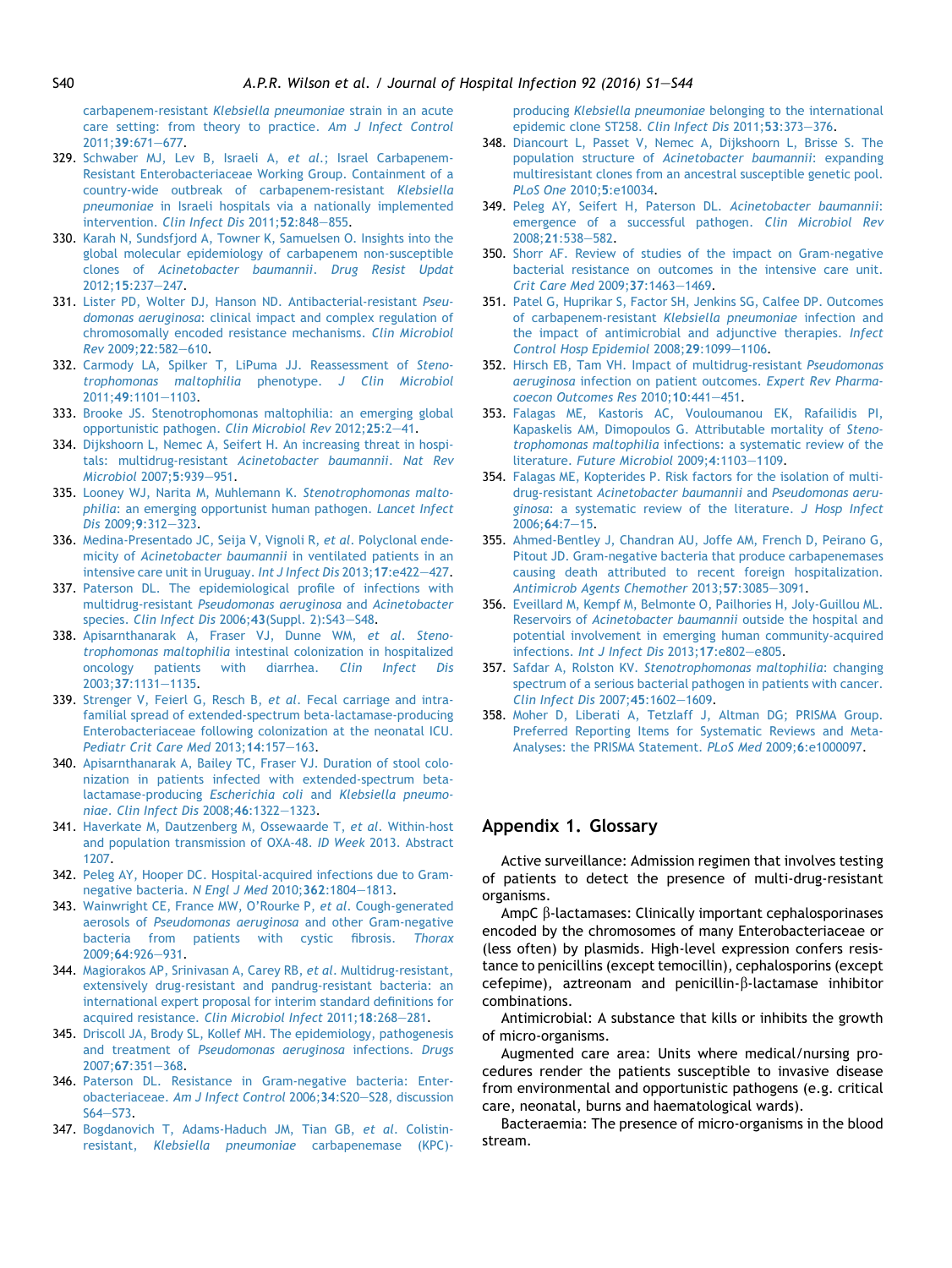safety, including exposure to infections (e.g. disposable gloves and disposable aprons).

Porins: Proteins that span the outer membrane of Gramnegative bacteria and mycobacteria forming pores that allow the entry of small water-soluble molecules, including antibiotics.

Screening of patients: Sampling potential colonization sites for multi-drug-resistant Gram-negative pathogens.

Selective decontamination: The prophylactic use of topical and systemic antibiotics to remove pathogenic organisms from the gastrointestinal tract to reduce the incidence of respiratory tract infections.

Standard infection control precautions (SICPs): Basic infection prevention and control measures necessary to reduce the risk of transmission of infectious agents from both recognized and unrecognized sources of infection. Sources of (potential) infection include blood and other body fluid secretions or excretions (excluding sweat), non-intact skin or mucous membranes, and any equipment or items in the care environment that could have become contaminated.

### Appendix 2. Guideline development

The subject was identified by the Scientific Development Committee of HIS in February 2011 and approved by HIS in May 2011. The BSAC Council agreed a similar proposal at the same time. The BIA Council agreed to join in September 2011. The members were chosen to reflect the range of stakeholders, and were not limited to members of the three societies. The questions were decided at the first meeting of the Working Party Group in November 2011 from issues presented to the members and patient representatives by staff and patients in the preceding months. Each was debated by the Working Party Group before adoption. Enhance Reviews Ltd was paid for the search and data extraction. Working Party members were not paid, except for travel expenses.

### Conflict of interest

Conflicts of interest were registered at the outset and renewed during the process. They are stated in the report. In the event of a potential conflict being identified, the Working Party agreed that the member should not contribute to the section affected.

#### Infection control: systematic review process

Patient Intervention Comparison Outcome process

Patients: All patient groups were included. The guideline is careful not to make recommendations that may prejudice clinical care based on sex, age, ethnicity or socio-economic status.

Interventions: Interventions were identified in the literature to generate intervention-specific recommendations.

Comparisons: Comparisons between intervention and standard management were used.

Outcomes: Objective referring to length of hospital stay, mortality, rate of acquisition or infection.

#### Systematic review questions

1. What is the definition of MDR Gram-negative bacilli?

b-lactamases: Enzymes produced by some bacteria that confer resistance to  $\beta$ -lactam antibiotics, such as penicillins and cephalosporins, by breaking down the central structure of the antibiotic.

Carbapenemases:  $\beta$ -lactamases that inactivate carbapenems such as meropenem; most also attack and confer resistance to penicillins and cephalosporins.

Care area: Any portion of a healthcare facility where patients are intended to be examined or treated.

Cleaning: Methods that physically remove soil, dust and dirt from surfaces or equipment.

Cohorting: Imposed grouping within an area of a hospital ward of patients or staff potentially exposed to designated diseases.

Colonization: Situation whereby micro-organisms establish themselves in a particular environment, such as a body surface, without producing disease.

Community-acquired: Infection or colonization that is acquired outside of hospitals.

Community-associated: Usually defined as infection or colonization detected in an outpatient or within 48 h of hospital admission.

Contact precautions: Hand hygiene is performed before touching the patient and prior to wearing gloves, and wearing gloves when touching the patient and the patient's environment. A single room is preferred; otherwise, discussion with infection control personnel to consider cohorting or not moving the patient. An apron/gown is worn for all patient interactions that may involve contact with the patient or potentially contaminated areas in the patient's environment. Donning personal protective equipment on room entry and discarding before exiting the patient room is required to contain pathogens, especially those that have been implicated in transmission through environmental contamination.[173](#page-34-0)

Extended-spectrum  $\beta$ -lactamases (ESBLs):  $\beta$ -lactamases that attack cephalosporins with an oxyimino side chain (e.g. cefotaxime, ceftriaxone and ceftazidime), as well as the oxyiminomonobactam aztreonam. Unlike AmpC  $\beta$ -lactamases (q.v.), they are inhibited by clavulanic acid and tazobactam, and unlike carbapenemases (q.v.), they do not attack carbapenems

Healthcare-associated (acquired): Infection or colonization detected in an inpatient more than 48 h after hospital admission.

High-risk: Used to describe those patients or facilities where the risk of acquiring infection is in the upper 10% of the total patient population.

Infection: Invasion by and multiplication of pathogenic micro-organisms in the body, producing tissue injury and disease, requiring treatment.

Long-term care facility (care home/nursing home): Provides accommodation and meets the needs of patients with chronic illness or disability who cannot care for themselves.

Multi-drug-resistant (MDR) Gram-negative bacteria: Bacteria resistant to at least three different antibiotics.

Outbreak: At least two similar (i.e. not distinct) cases related in time and place.

Passive surveillance: Review of routine clinical samples of all patients by microbiologists on reporting results from the laboratory.

Personal protective equipment: The equipment a person wears to protect themselves from risks to their health or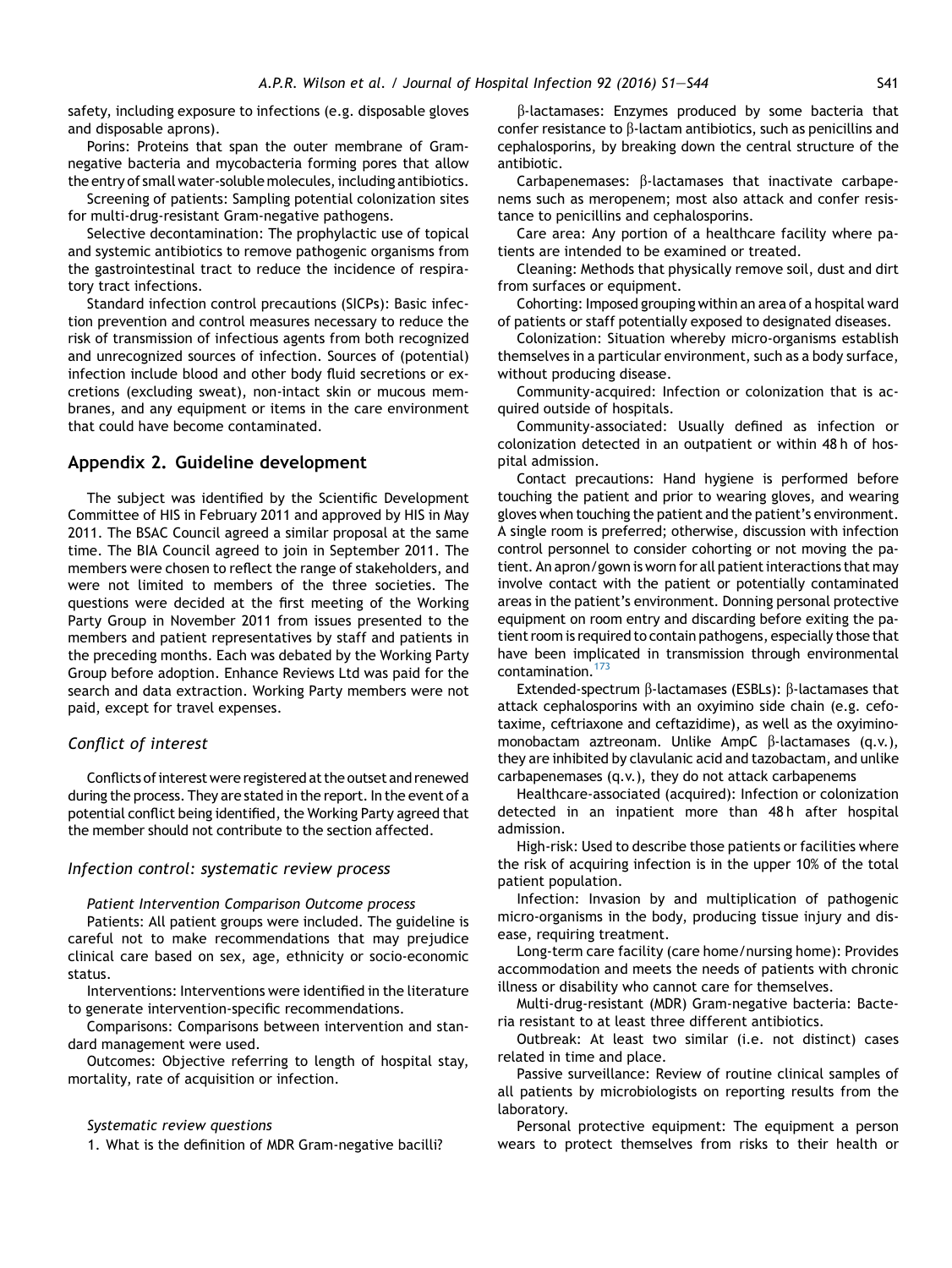- 2. What Gram-negative bacilli cause infection control problems?
- 3. What are the relative contributions of community and hospital acquisition?
- 4. What is the evidence for reservoir and spread of MDR Gram-negative bacteria in care homes and secondary care?
- 5. What is the role of agricultural use of sewage and antibiotic treatment in veterinary practice in spreading ESBLs?
- 6. What insights have national E. coli bacteraemia surveillance provided?
- 7. What is the role for screening in patients and staff?
- 8. What organisms should screening include?
- 9. Who, how and when to screen patients for MDR Gramnegative bacilli?
- 10. What can be done concerning patients unable to consent to a rectal swab?
- 11. How frequently does screening need to be performed?
- 12. Is there evidence for effective interventions on positive patients (i.e. can carriage be cleared)?
- 13. Selective decontamination: why is it not used? Is there a role?
- 14. When should the environment be sampled?
- 15. What is the evidence that respiratory equipment contributes to transmission?
- 16. What national surveillance is performed and how should it be developed?
- 17. What is the evidence that sensor taps contribute to transmission?
- 18. Is any cleaning method more effective than others at removing MDR Gram-negative bacilli from the environment?
- 19. What is the evidence that infection control precautions prevent transmission?
- 20. Are SICPs sufficient to stop transmission?
- 21. What are the minimum standards to stop spread in public areas, primary care or care homes?
- 22. Is there evidence for high-/low-risk areas within a healthcare facility?
- 23. Are there any organizational structures within a healthcare facility that play a role in the successful control of MDR Gram-negative bacilli?
- 24. How should we undertake local screening, why is it important and how should it be interpreted?
- 25. At what point should passive surveillance switch to active surveillance (i.e. screening)?
- 26. What is the role of isolation in care home/hospital settings?
- 27. Is there evidence of differences between organisms in respect of transmission, morbidity and mortality?

### Antimicrobial chemotherapy: systematic review process

#### Systematic review questions

- 1. What is the clinical importance of carbapenemases vs Amp C and CTX-M strains?
- 2. What impact have returning travellers had on UK epidemiology?
- 3. What is the global epidemiology of MDR Gram-negative bacteria?
- 4. How do MDR Enterobacteriaceae differ from the nonfermenters in terms of their prevalence and associated resistance genes?
- 5. What is the efficacy of carbapenems, mecillinam, temocillin, fosfomycin and colistin against specific pathogens?
- 6. What are the recommended antibiotics for community/ secondary/tertiary care?
- 7. What is the threshold level of resistance for changing choice of empirical treatment for urinary infection?

Databases and search terms used  $23^{rd}$  May  $2014^{358}$  $2014^{358}$  $2014^{358}$ 

#### **Databases**

The Cochrane Library; MEDLINE; EMBASE; CINAHL

MeSH terms [Appendix F,](#page-43-0) see [online supplementary materiial](#page-43-0) Search dates: Medline 1946-2014; Embase 1980-2012; CINAHL (1984-2012)

Search results [\(Figure 1\)](#page-42-0)

Total number of articles located after duplicates  $re moved = 2523$ 

#### Sift 1 criteria

Abstract screening: systematic review, primary research, infection relates to MDR Gram-negative infection, informs one or more review questions

Articles retrieved

Total number of studies selected  $=$  597

#### Sift 2 criteria

Full text confirms that the article is primary research (randomized controlled trial, non-randomized controlled trial, controlled before-after study, interrupted time series, case-control study, case series, prospective cohort, systematic review), informs one or more review questions

Articles selected for appraisal (10 full-text publications could not be retrieved)

Total number of studies selected  $= 49$ 

#### Critical appraisal

Articles presenting primary research or a systematic review and meeting the sift criteria were critically appraised by two reviewers using SIGN and EPOC criteria. Consensus was achieved through discussion

Accepted and rejected evidence No meta-analyses were available Accepted after critical appraisal  $=$  49 Rejected after critical appraisal  $= 0$ 

### Appendix 3. Consultation stakeholders

Antimicrobial Resistance and Hospital Acquired Infection Advisory Committee

British Medical Association

British Society of Antimicrobial Chemotherapy

British Infection Association

C. Diff Support

European Society of Clinical Microbiology and Infectious Diseases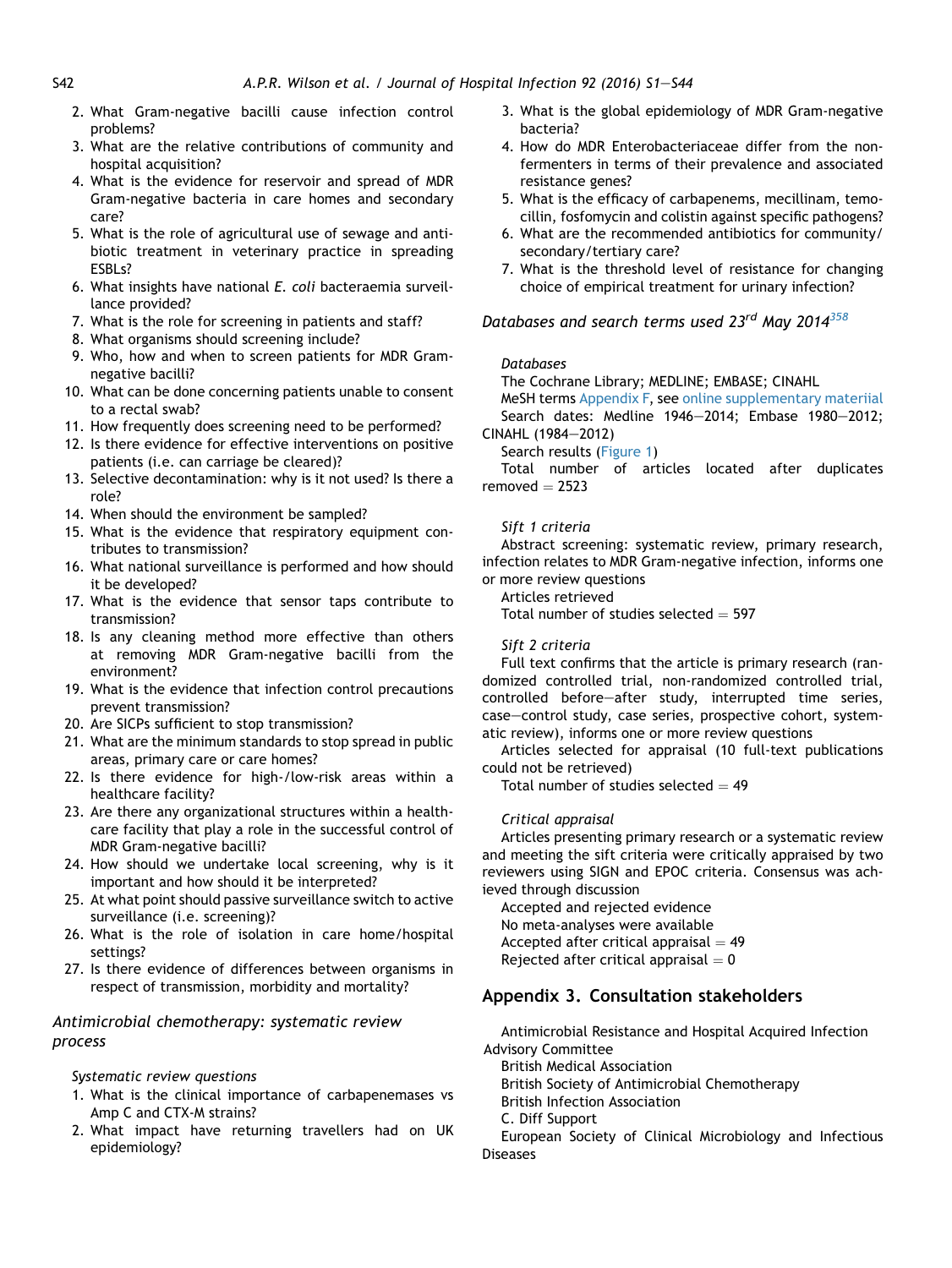<span id="page-42-0"></span>Faculty of Intensive Care Medicine Foundation Trust Network Hand Hygiene Alliance Healthcare Infection Society Infection Prevention Society Lee Spark Foundation MRSA Action UK NHS Confederation NHS England NHS Trust Development Authority Patient's Association Public Health England/Wales/Scotland/Northern Ireland Royal College of Pathologists Royal College of General Practitioners Royal College of Nursing Royal College of Physicians Royal College of Surgeons Service User Research Forum Healthcare Acquired Infections

UK Clinical Pharmacists Association Unison

### Appendix 4. Continuing Professional Development material

- 1. In deciding which patients to screen for carbapenemresistant organisms, which two groups should take priority:
- a) Admitted to intensive care
- b) Admitted to surgical ward
- c) Admitted from long-term care facility
- d) Admitted to medical ward
- e) Discharge to community Answer: A C
	- 2. For the purposes of national surveillance, which two antimicrobial susceptibilities for Gram-negative pathogens are most important to test?
- a. Meropenem
- b. Amoxicillin
- c. Trimethoprim
- d. Gentamicin



Figure 1. Flow chart of systematic review.